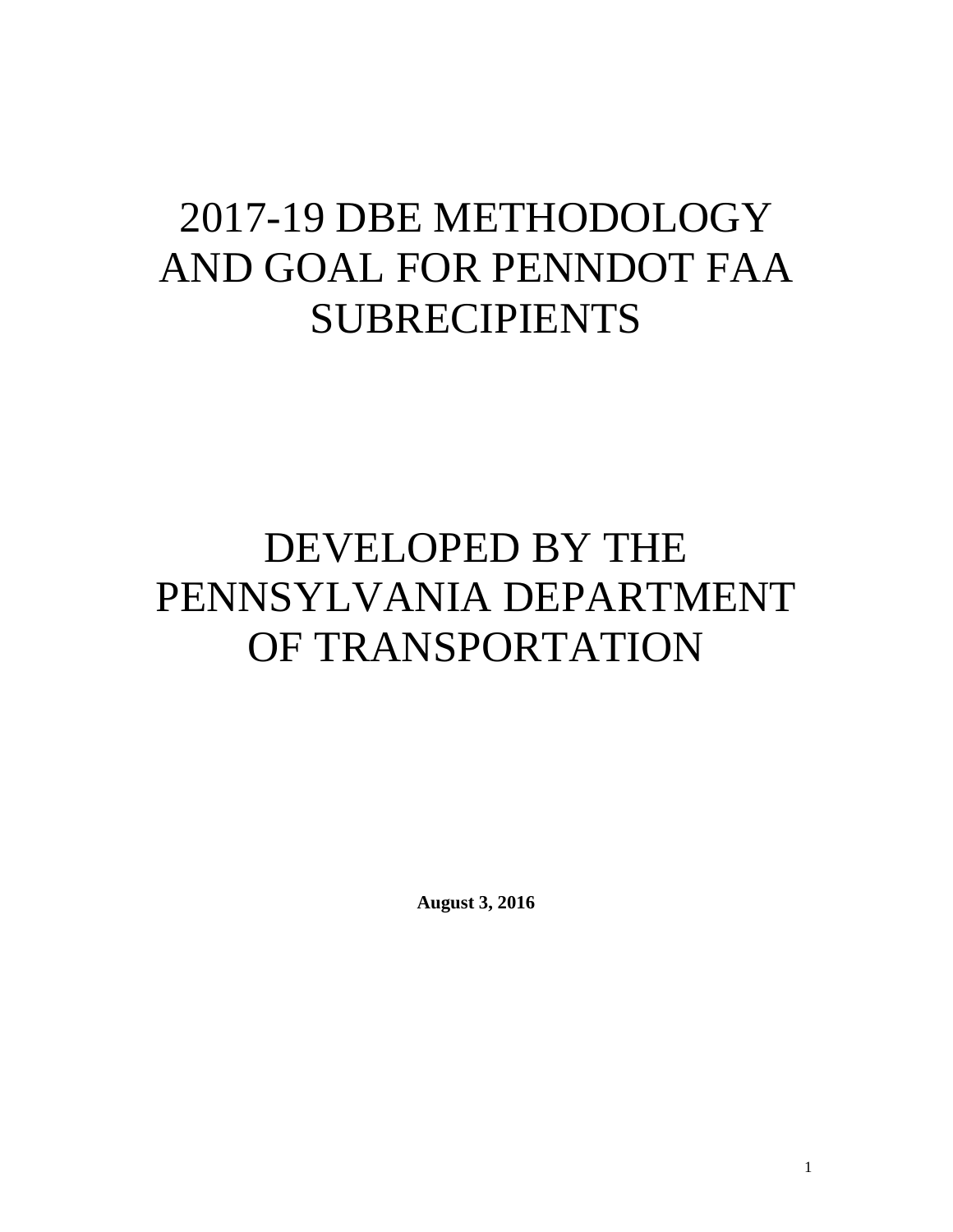## **TABLE OF CONTENTS**

| Overall Goal for Participation for DBEs in the Department's |  |
|-------------------------------------------------------------|--|
|                                                             |  |
|                                                             |  |
|                                                             |  |
|                                                             |  |
|                                                             |  |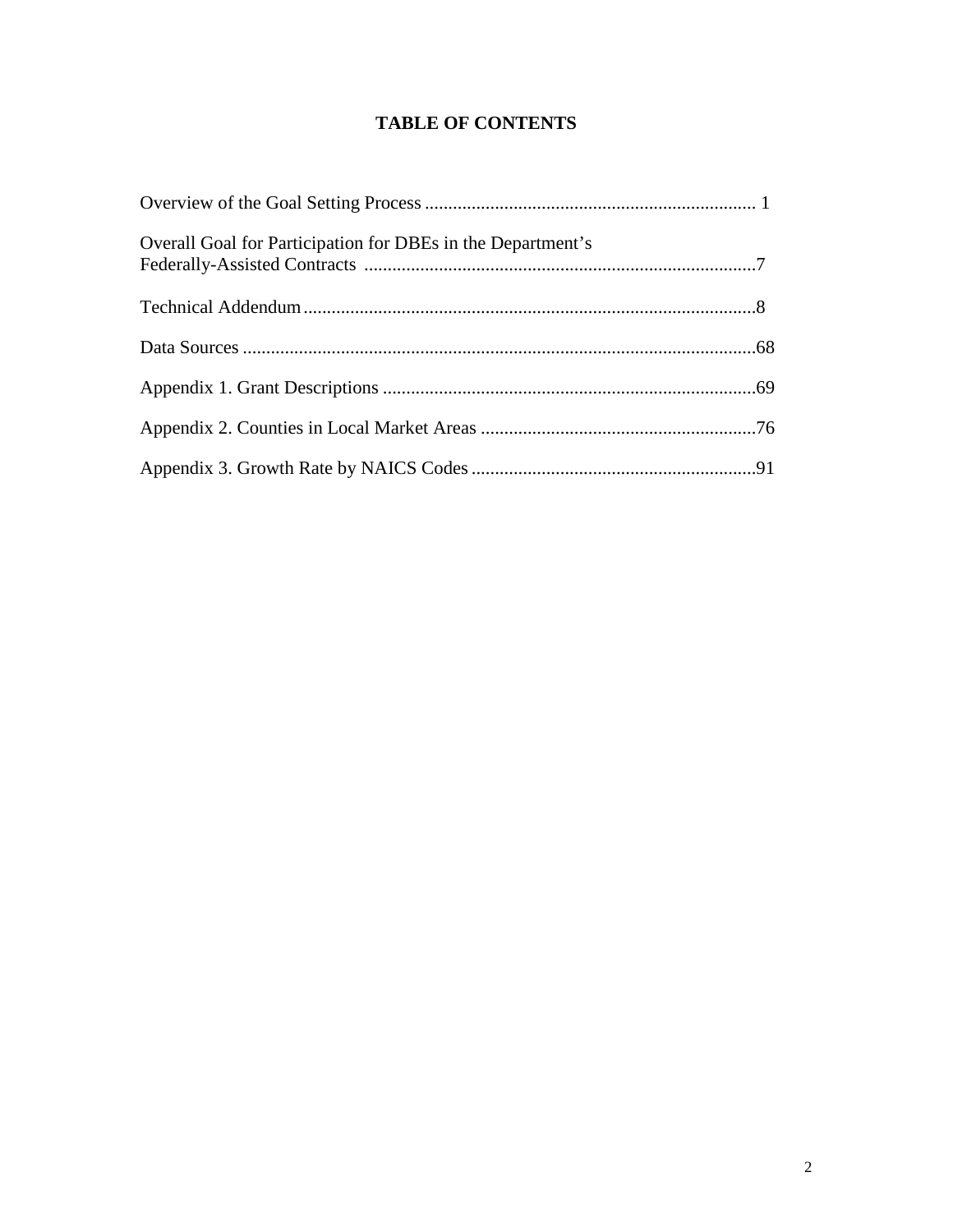#### **OVERVIEW OF THE GOAL-SETTING PROCESS**

The following narrative chronicles the efforts of the Commonwealth of Pennsylvania, acting through the Pennsylvania Department of Transportation ("Department"), to establish a DBE participation goal and methodology for federally-aided Airport Block Grants using funds disbursed by the Federal Aviation Administration ("FAA"). The federal regulatory mandate is set forth in Title 49 Code of Federal Regulations Part 26 (Part 26). Under Part 26, goals must be established and submitted to the FAA as well as to the Federal Highway Administration ("FHWA") and the Federal Transit Administration ("FTA") on a staggered scheduled triennial basis. This document deals exclusively with the FAA goals. PennDOT's most recent FAA triennial goals were submitted in August of 2013 pursuant to the calendar established for this submission.

#### The Regulatory Mandate:

The Department is required to submit new overall goals for DBE participation using the two-step goal-setting process set forth in Section 26.45 of Part 26 as well as the guidelines contained in the United States Department of Transportation's "Tips for Goal-Setting in the Disadvantaged Business Enterprise Program." Under Section 26.45, the Department must establish a base figure for DBE availability; describing the evidence with which it was calculated; by making adjustments to that figure, where appropriate; and, describing the evidence relied upon for such adjustments. Under Step One of the goal-setting process, the Department is compelled to calculate DBE availability to set a new overall goal for FAA-assisted contracts based upon "demonstrable evidence of the availability of ready, willing and able DBEs relative to all businesses ready, willing and able to participate" on its FAA-assisted contracts. Under Step Two, the Department must examine all relevant evidence for consideration of a possible adjustment to the base figure to reflect the "effects of the DBE program and the level of participation that would be expected but for the effects of past and present discrimination."

As an extension of this process, Section 26.45 requires that the Department meet the "maximum feasible portion" of its overall DBE utilization goal through race-neutral means. Under Section 26.51(b), race-neutral means include providing assistance in overcoming limitations such as the inability to obtain bonding or financing by simplifying the bonding process; reducing bonding requirements; eliminating the impact of surety costs from bids; and, providing services to help DBEs and other small businesses obtain bonding and financing. Race neutral participation occurs any time that a DBE wins a prime contract through customary competitive procurement procedures; is awarded a subcontract on a prime contract that does not carry a DBE goal, or even if there is a DBE goal, wins a subcontract from a prime contractor that did not consider its DBE status in awarding the contract (e.g. a prime contractor that uses a strict low bid system to award subcontracts).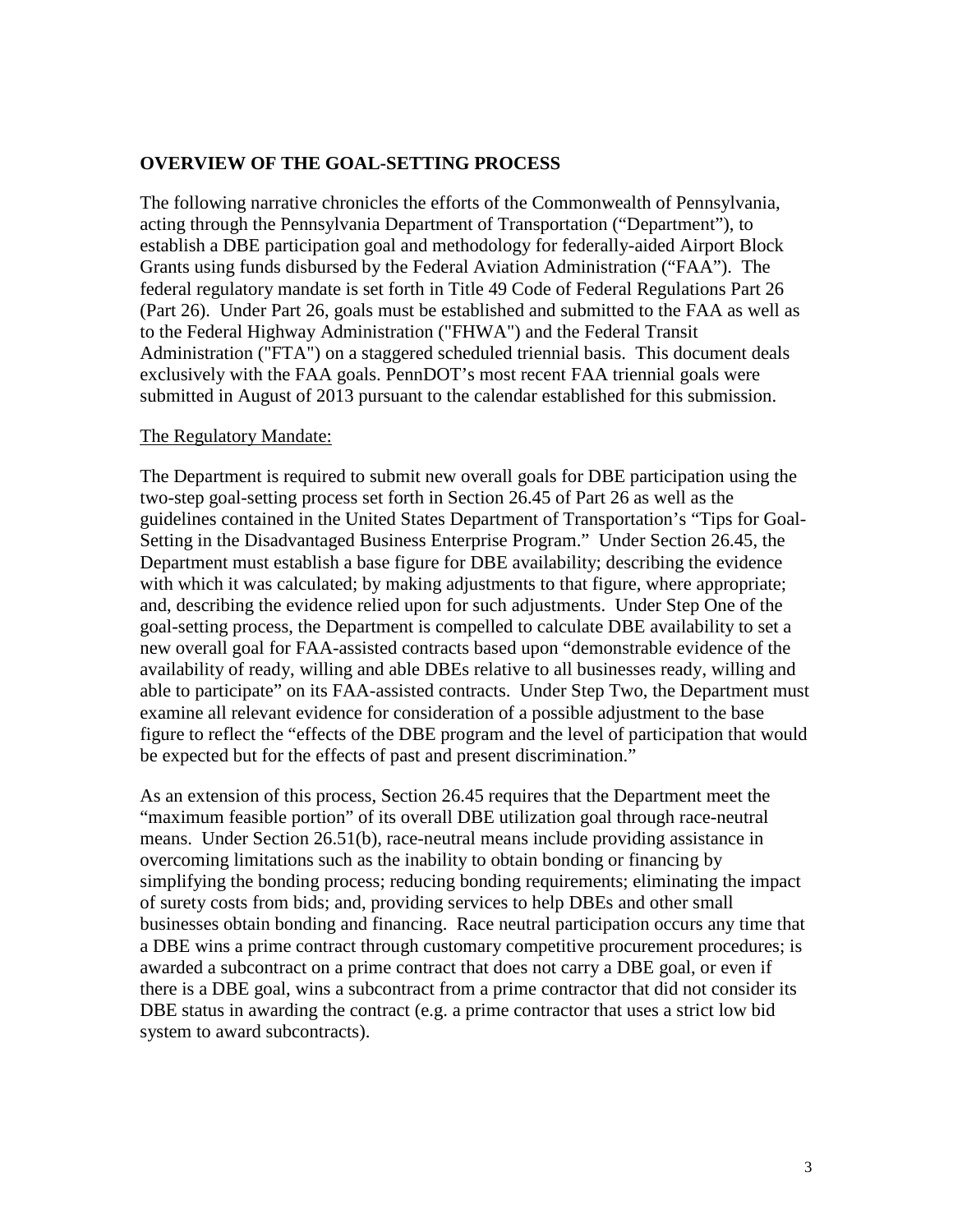## Quality of the Goal-setting Data and Collaborative, Interdisciplinary and Stakeholder Approach to Goal-setting

The Department strives to find the most refined and best data available. Each year, the quality and the quantity of the data improves as the Department builds upon historical information obtained during its initial attempt to set goals in earlier years and upon subsequent data obtained up to the present time. This results in a more panoramic view of the local market conditions.

With the above background, the Department takes its goal-setting obligations seriously by recognizing that it must obtain the best available documentation relative to its local marketplace. Consistent with Part 26, the Department continues to avail itself of the best data available from its marketplace and has compiled this data and other information in the manner set forth in Sections 26.45 and 26.51 of Part 26. The Department obtains its measurements from local marketplace data and uses the best data available to establish a goal that is as fair and accurate a representation as possible of the availability of DBEs in the Department's geographic and procurement marketplaces.

As with prior submissions, the Department has expended its own funds for highly qualified research professionals and statistical analysts equipped to analyze and organize local market sector data from an economic, statistical, and sociological perspective. Since, by definition, the establishing of the goal requires analysis of available and applicable data in the local marketplace, and these professionals work with such data on a regular basis, the inclusion of these professionals has been deemed essential to the Department's efforts. The outside organizations utilized are the Indiana University of Pennsylvania working in conjunction with the Pennsylvania State University.

## Required Consultation:

During the consultation period, the Department continued its practice of conducting town meetings throughout the Commonwealth. The Department convened separate meetings in the appropriate cities and attempted to reach out to as much of the Commonwealth's contracting community as possible. Most recently, meetings were held in the Allentown, Pittsburgh, and Harrisburg areas. The meetings were well-publicized and were used as an extension of the Department's consultation process. Invitations were extended to Pennsylvania Unified Certification Program (PA UCP) DBEs and to various minority and women organizations as well as to prime contractor and consultant trade associations. During the meetings, Department program personnel as well as the Department's goalsetting consultants made every effort to solicit questions about the Department's goals and methodology as well as about other issues that arise under the DBE program.

Since these meetings were conducted during the workday, the Department recognizes the challenge of attracting a large audience. Nonetheless, the Department continues to see members of the representative groups at these sessions. In addition, the sessions also facilitate person-to-person discussions that prove to be productive and that facilitate candid discussions between and among the attendees.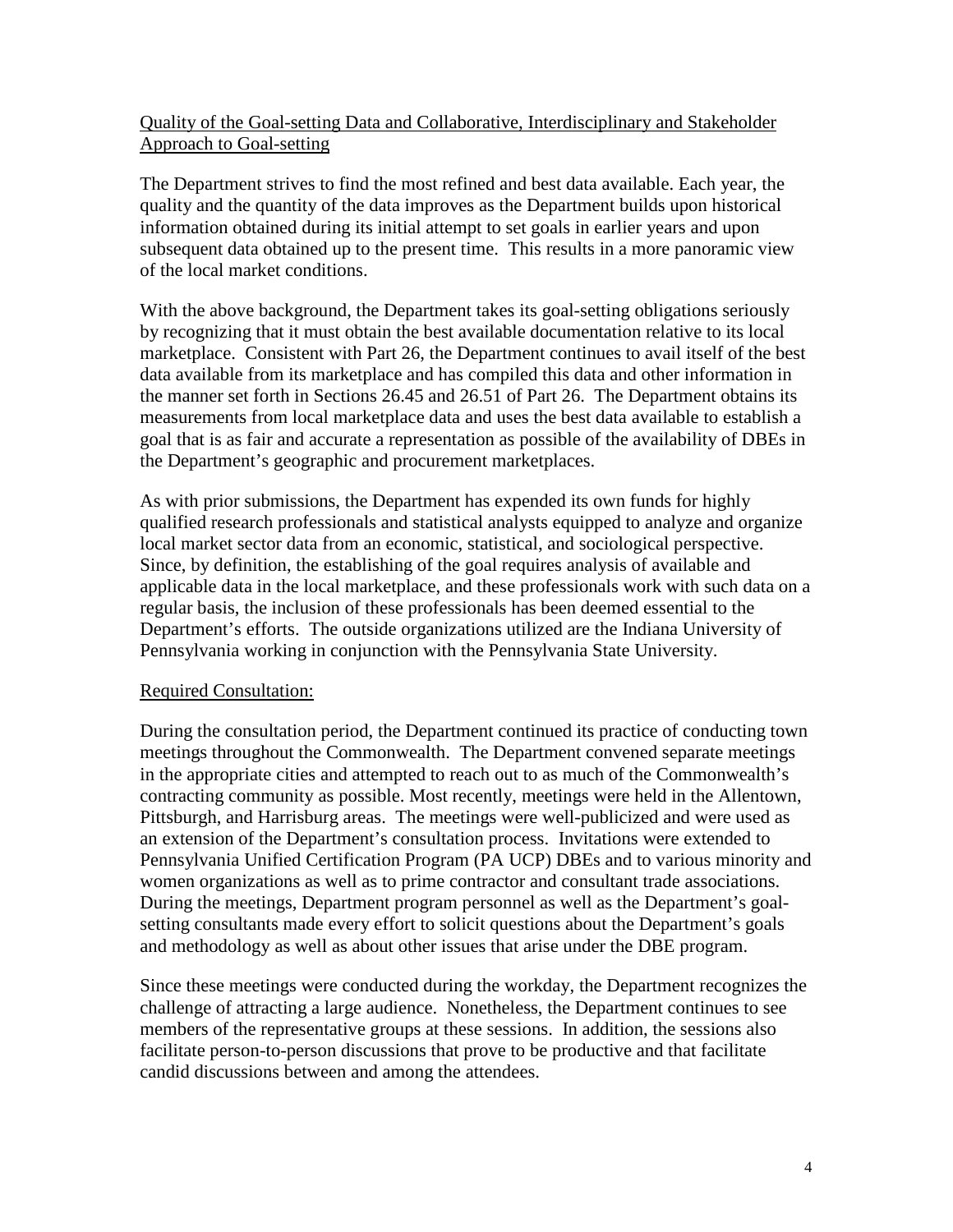#### The Critical Public Notice and Public Comment Component of DBE Goal-Setting

During the goal-setting process, the Department adhered to the public participation component of the goal-setting process required by Section 26.45 (j) by consulting in face to face meetings with minority, women's and general contractor groups as well as community organizations, and other officials or organizations that could be expected to have information relative to the availability of both DBE and non-DBEs; the effects of discrimination on opportunities for DBEs; and, endeavors to establish a level playing field for the participation of DBEs in federally-assisted, transportation-related contracting. While this occurs during the actual goal-setting effort, it continues by way of the town meetings described earlier in this narrative.

Once these regulatory requirements have been fulfilled, the Department published a notice announcing its proposed overall goal and the methodology used to calculate the goal and informs the public that the goal and its "rationale" are available for inspection during normal business hours at the Department's principal place of business for 30 days following the date of the notice. As required, the notice invited public comments on the goals for thirty days from the date of the notice. Consistent with Section 26.45 (g), the Department provided the public with addresses to which comments may be sent, and published its proposed overall goals in general circulation media (including newspapers) and available minority-focused media and trade association publications.

The Department consistently adheres to the public notice requirements of Part 26. As required by Section 26.45 (g) (2), the Department published a notice announcing its proposed goal and noting that its rationale, methodology, and goal are available for inspection during the Department's normal business hours at its central office location in Harrisburg, Pennsylvania. Consistent with past practices, the notice published in the *Pennsylvania Bulletin,* a publication recognized by the public as the location for public notices issued by executive agencies of the Commonwealth. The notice also appeared in general circulation media (newspapers) and available minority-focused media and trade association publications.

The notice advises all interested parties of their ability to provide public comments for 30 days from the date of the notice. The Department encourages public comments and notes that these comments add real value to the goal-setting effort and the Department's DBE program. In the past, public comments have resulted in the collection of additional data and/or provided anecdotal information that, ultimately, was factored into the adjustment phase of goal-setting.

To the extent that additional data is reflected in public comments received during the public comment period discussed below, it is included in a package of submissions to FAA. It has and continues to be the Department's practice to allow the FAA to review the public comments the Department receives during the thirty-day public comment period. The public comment period commenced with the notice's publication in the *Pennsylvania Bulletin* on July 2, 2016 and continued for thirty days until Aug 1, 2016.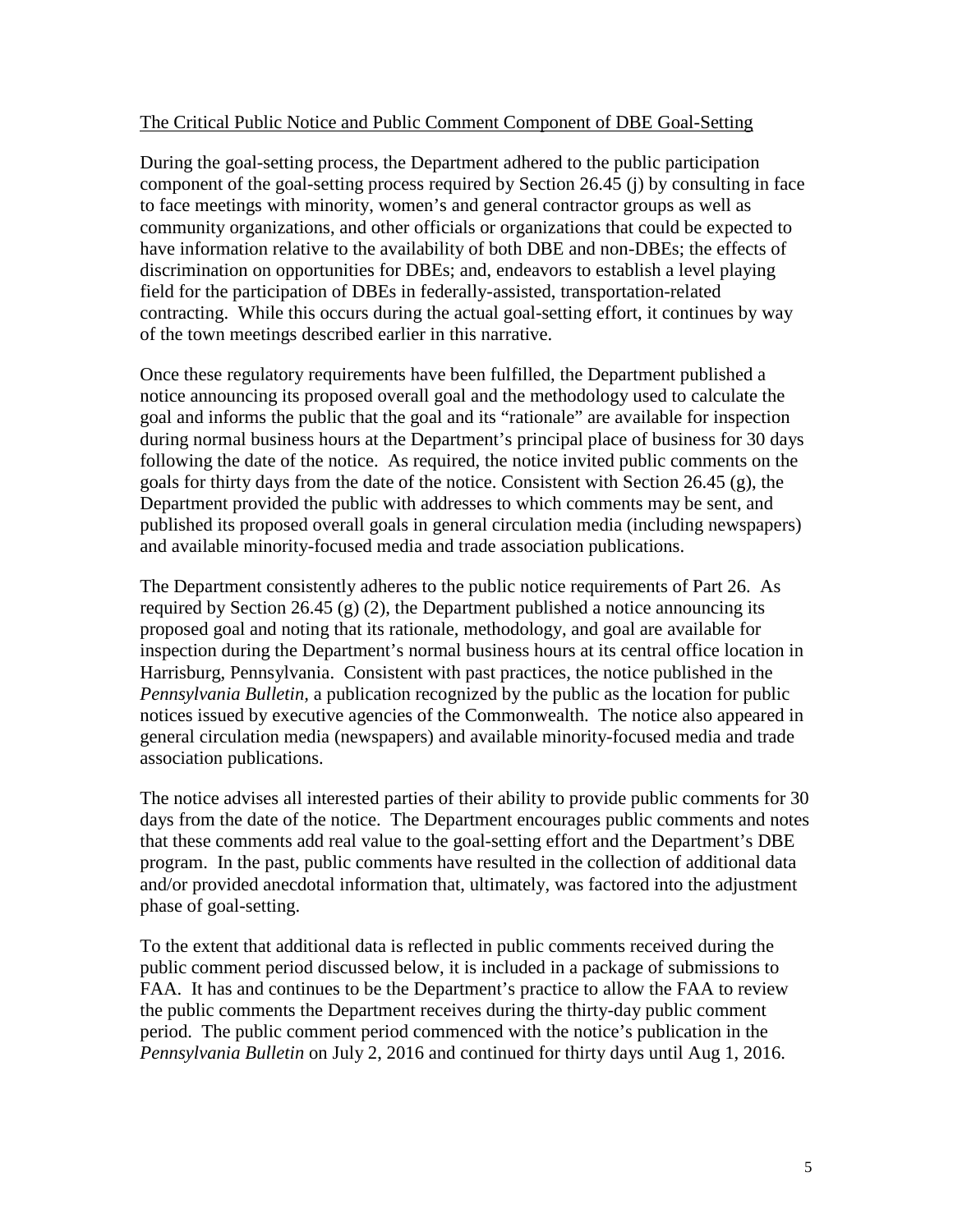#### Following the Public Comment Period

At the conclusion of the public comment period, the Department intended to convene a meeting of impacted DBE program personnel to discuss the public comments received. The Department's Office of Chief Counsel also participates in this endeavor. If there is a need to revise the methodology and/or recalculate the overall goal, the Department would immediately commence this exercise.

As of this submission, no public comments were received and the comment period has concluded. In the event, the Department receives any late submissions, it will forward copies to FAA along with its analysis of these documents.

#### SUMMARY OF THE PROPOSED OVER ALL DBE GOAL TWO STEP GOAL-SETTING EFFORT

Step 1 calls for "determining a base figure for the relative availability of DBEs" (49 C.F.R. § 26.45(c)). "Relative availability of DBEs" means "the availability of ready, willing and able DBEs relative to all businesses ready willing and able to participate on DOT-assisted contracts" (49 C.F.R. § 26.49(b)). The federal regulation does not contain a definition of "ready, willing, and able." However, as in previous years, the Department has crafted its own definition, which is set forth in the below section: Program terms tailored to the local conditions of the Commonwealth of Pennsylvania consistent with 49 C.F.R. Part 26.

**Step One Base Figure**-The Department's goal is in fact an aggregate of the goals for all Airport Block Grants anticipated during FFYs 2017-2019. Goals for these grants were developed by calculating the ratio between the number of "ready, willing, and able" DBEs relative to the universe of contractors in each market for each specified work type. Following the path detailed in 49 CFR 26.45 (c) (1), the Department collected data from the PA UCP's certification list and the U.S. Census Bureau's County Business Patterns (CBP) database to determine the relative availability of DBEs for each grant. In each case, both the DBEs and universe were matched to the appropriate North American Industrial Classification System (NAICS) codes.

The USDOT's *Tips for Goal-Setting in the Disadvantaged Business Enterprise (DBE) Program* (Tips) publication instructs recipients to define its local market as the area "in" which the substantial majority of the contractors and subcontractors with which you do business are located." To determine these local markets, the Department looked to its internal data to find the distances that successful contractors have traveled in the past to perform work for sub-recipient airports. The Department determined that the "substantial majority" of successful contractors were located within a 100-mile radius of the airport. Because the Department uses county-level data, it included all counties where the county seat was within100-miles of the airport in the local market area.

DBEs certified by the PA UCP may list up to 15 NAICS codes under which each firm is qualified to perform work. The Census Bureau's CBP database contains the primary NAICS code for each business that employs workers in each county. For each pertinent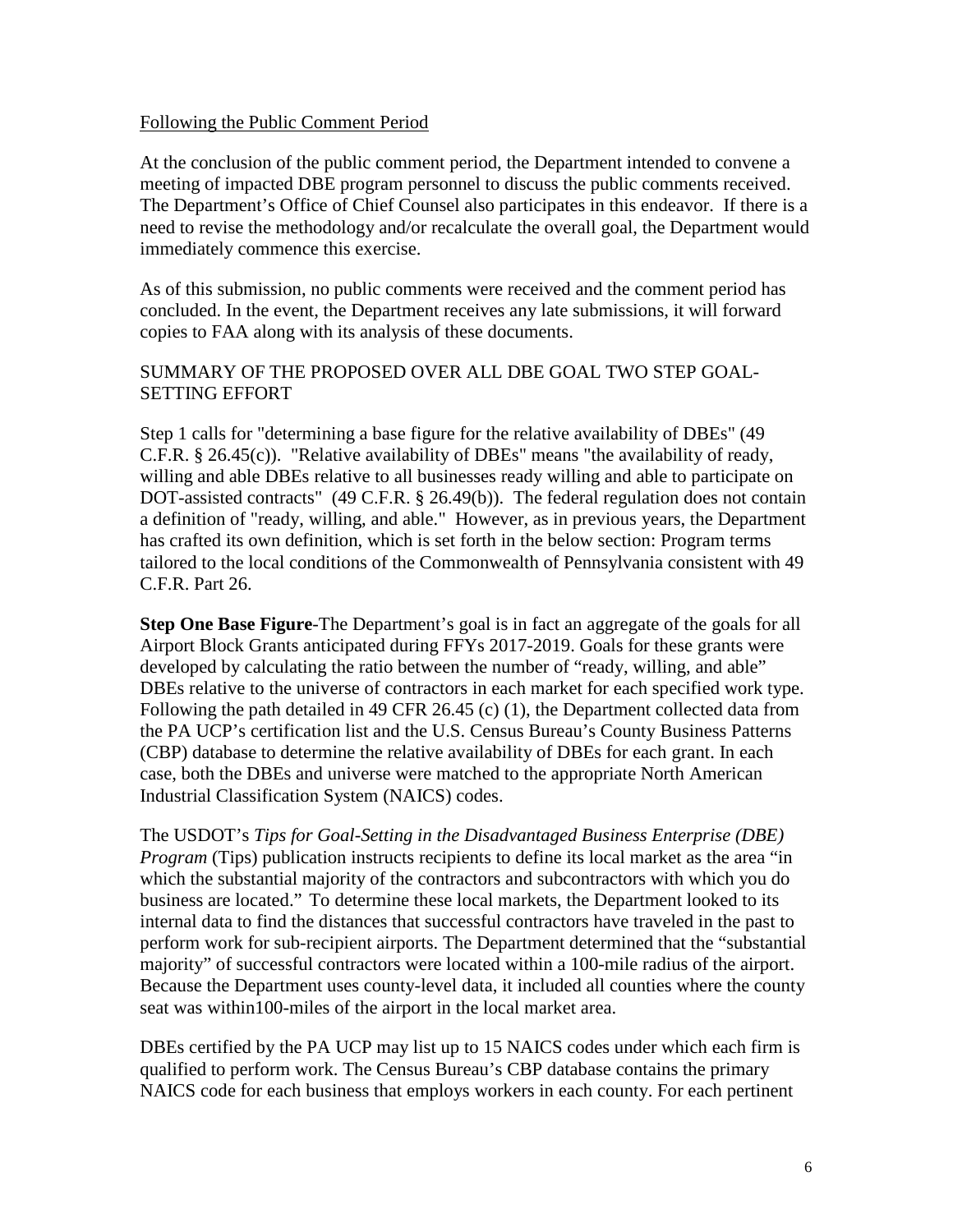NAICS code, the Department counted the DBEs claiming to perform work under that NAICS code and divided that figure by the number of businesses in the local market area as taken from the CBP database to calculate the relative availability of DBEs for each NAICS code for each block grant.

The Tips advise recipients to "use weighting wherever possible" to "ensure that the Step One Base Figure is as accurate as possible." The Department weighted the grants according to their projected dollar figures to produce the Step One Base Figure.

**Step-2**-Under Step 2 of the goal-setting process, the Department is compelled by Part 26 to examine all relevant evidence in its jurisdiction to determine what adjustments, up or down, need to be made to the base figure to arrive at the overall goal. In particular, each airport's past DBE participation data are critical.

The tips advise recipients to "look to relevant data sources to supplement" the statewide DBE Directory. The Department used historical data from both the UCP and CBP to chart growth rates for DBEs and all businesses over the last five years and then adjusted each grant's Step One Base Figure to project growth into the future.

The Department has made a concerted effort to improve its data collection on federallyfunded projects over the last several years. As a result, the data mined from the Department's dotGrants database and other sources is more refined than in years past. The nature of the grants the Department manages (small grants to mostly rural airports), however, does not lend themselves to producing large, robust troves of data. In many cases, the Department has project-specific estimates of work types and costs. Where these are not available, the Department relies on aggregated data from similar past grants. This data produces predictive models for each type of grant.

Each model contains the total expended to prime and subcontractors, total DBE participation, and how much participation airports achieved relative to the goals set on those contracts. The models allow the Department to predict the amount of subcontracting available on each type of grant. Additionally, the model data allows the Department to address the different experiences prime and subcontractors have on FAAassisted contracts and ensure a level playing field for DBEs. Measuring past attainment relative to project goals informs the Department's race-conscious/race-neutral goal allocation.

To facilitate understanding of the Department's methodology and goal, a starting point is an examination of the working definitions. The Department uses the following program terms:

## **PROGRAM TERMS TAILORED TO THE LOCAL CONDITIONS OF THE COMMONWEALTH OF PENNSYLVANIA CONSISTENT WITH 49 C.F.R. PART 26.**

DEPARTMENT – As used in this document, the Department refers to the Pennsylvania Department of Transportation of the Commonwealth of Pennsylvania.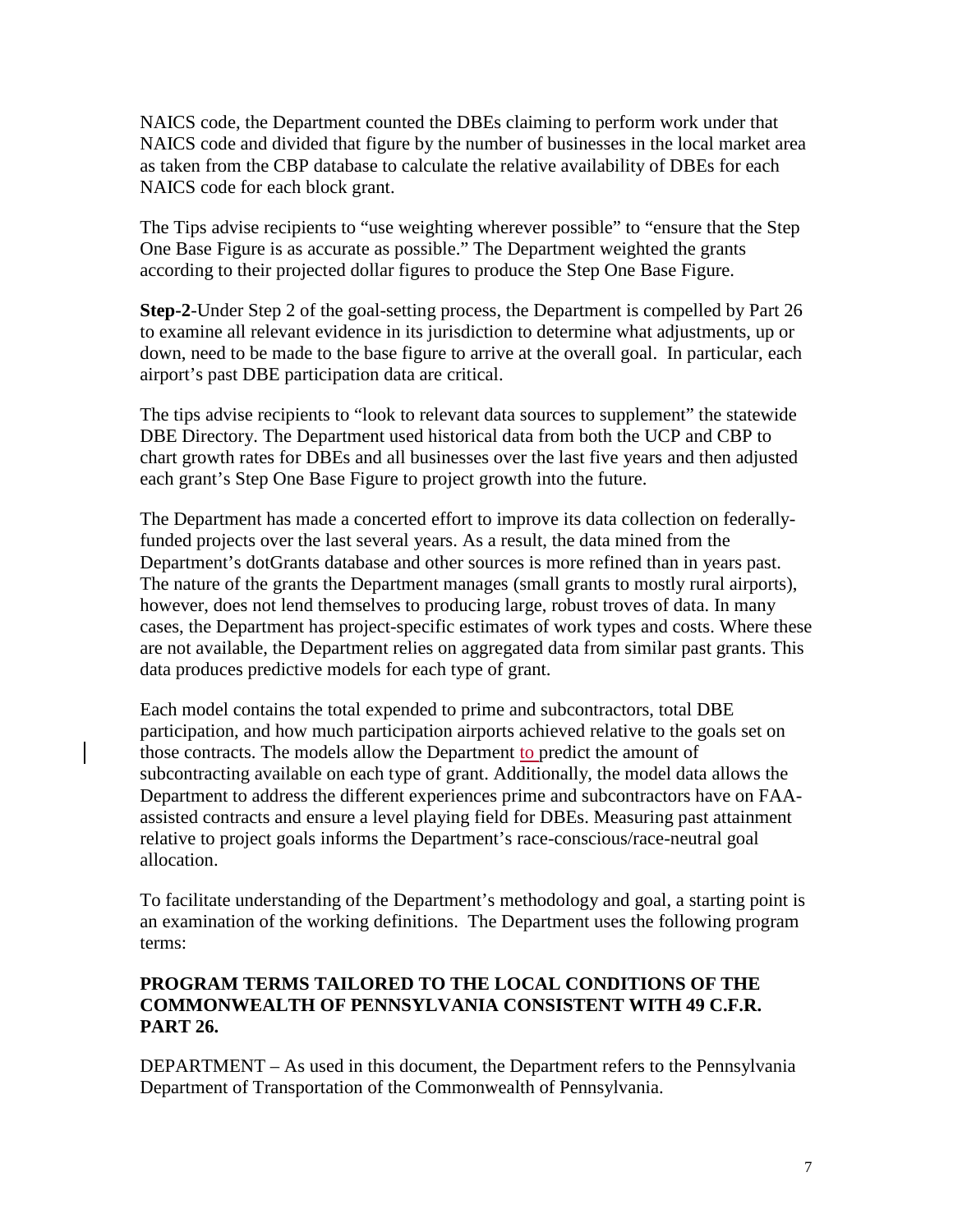DBE – A small, for-profit business that meets the size, ownership, control, and definitional requirements of 49 C.F.R. Part 26.5 and has been certified by the PA UCP under the federal regulation set forth in 49 C.F.R. Part 26.

READY, WILLING AND ABLE BUSINESSES/ENTERPRISES – The current universe of businesses interested, capable, and authorized to perform work on the Department's federally-assisted, transportation-related contracts. *Ready* refers to those businesses that perform a trade, function or service that may be utilized on the Department's federallyassisted contracts. *Willing* refers to ready businesses that have either performed or expressed a bona fide interest in performing a function on the Department's federallyassisted contracts. *Able* refers to ready and willing businesses that have fulfilled an airport's requirements to participate in the performance of its federally-assisted contracts. Since the contractors, including DBE's, would be working for the airport, not the Department, there is no requirement to be registered as Business Partner with PennDOT In sum, those businesses that are ready, willing, and able to perform on the Department's federally-assisted contracts are businesses authorized by the Department to participate in its federally-assisted contracts that have either expressed or demonstrated an interest in doing so.

READY, WILLING AND ABLE DBEs – Those businesses that meet the definition of "ready, willing and able businesses" and that have been certified by the Department or any of the other entities that certify DBEs in the Commonwealth under the PA UCP as a DBE consistent with the provisions of 49 C.F.R. Part 26. In sum, the Department's universe of ready, willing and able DBEs within the meaning of 49 C.F.R. Part 26, consists of certified DBEs that have either expressed or demonstrated an interest in participating in federally-assisted Department contracts and have been authorized to do so.

RELATIVE AVAILABILITY OF DBEs – Consistent with 49 C.F.R. Part 26.45, "relative availability" of DBEs refers to demonstrable evidence of the availability of ready, willing and able DBEs relative to all businesses ready, willing and able to participate on the Department's federally-assisted transportation-related contracts.

RACE-NEUTRAL MEASURES – Consistent with Section 26.5, the definitional section of the federal regulation set forth in 49 C.F.R. Part 26, the Department's race-neutral measures are those designed to assist all small businesses as opposed to measures designed to benefit DBEs alone.

RACE-CONSCIOUS MEASURES – Consistent with the definitional section of the federal regulation set forth in 49 C.F.R. Part 26, the Department's race conscious measures are those that are focused exclusively on DBEs. These include traditional contract goals.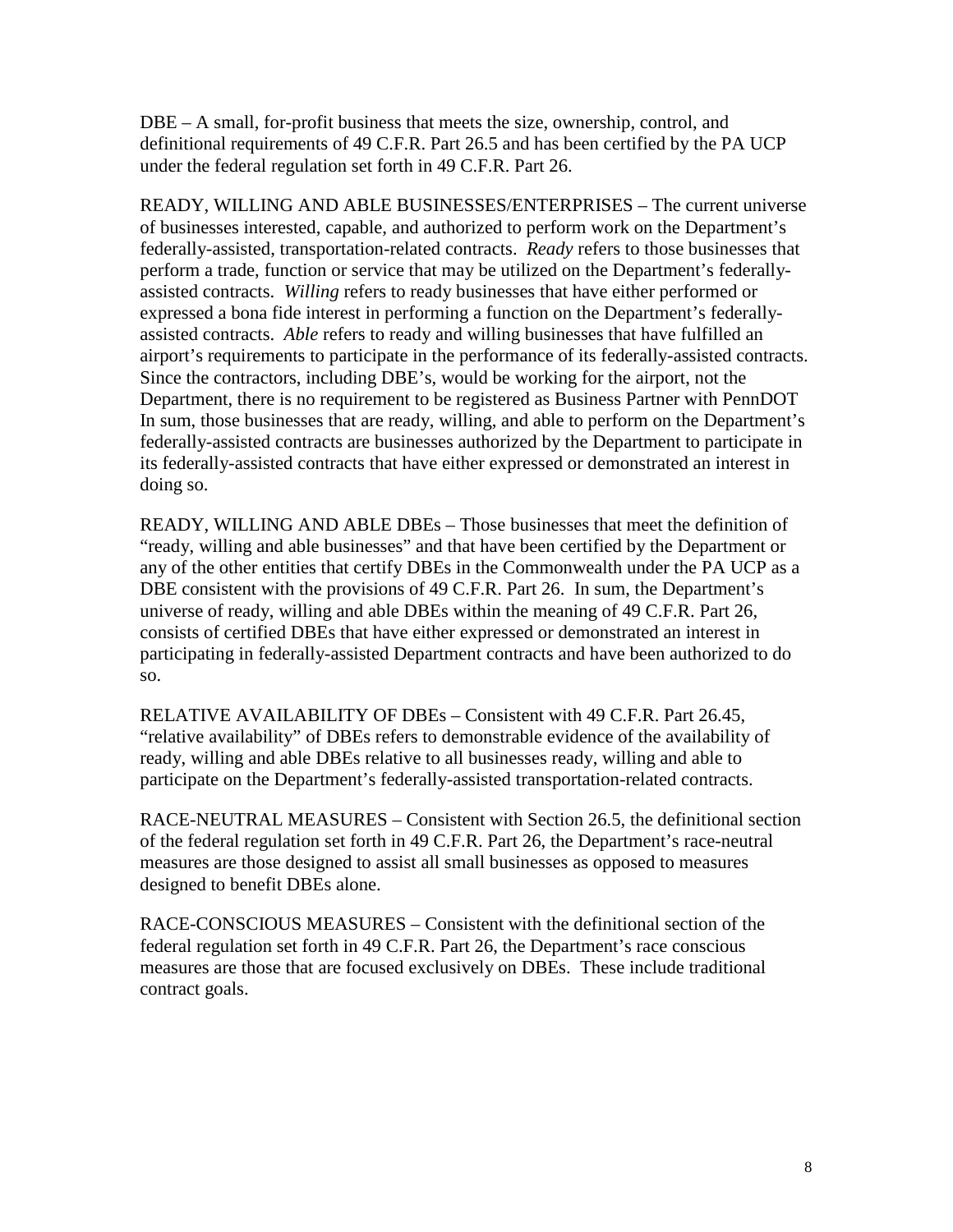## **OVERALL GOAL FOR PARTICIPATION BY DBEs IN THE DEPARTMENT'S FEDERALLY-ASSISTED CONTRACTS**

Based upon this methodology and calculations, the Department's FAA projects that its overall goal for the 2017 through 2019 fiscal years will be 9.44%. The Department plans to meet 1.88% of through race-conscious means and 7.56% through race-neutral means. Since this goal must be narrowly tailored and funding changes and variations in the market are likely to occur during this period, the Department reserves the right to make adjustments or in-line adjustments where warranted.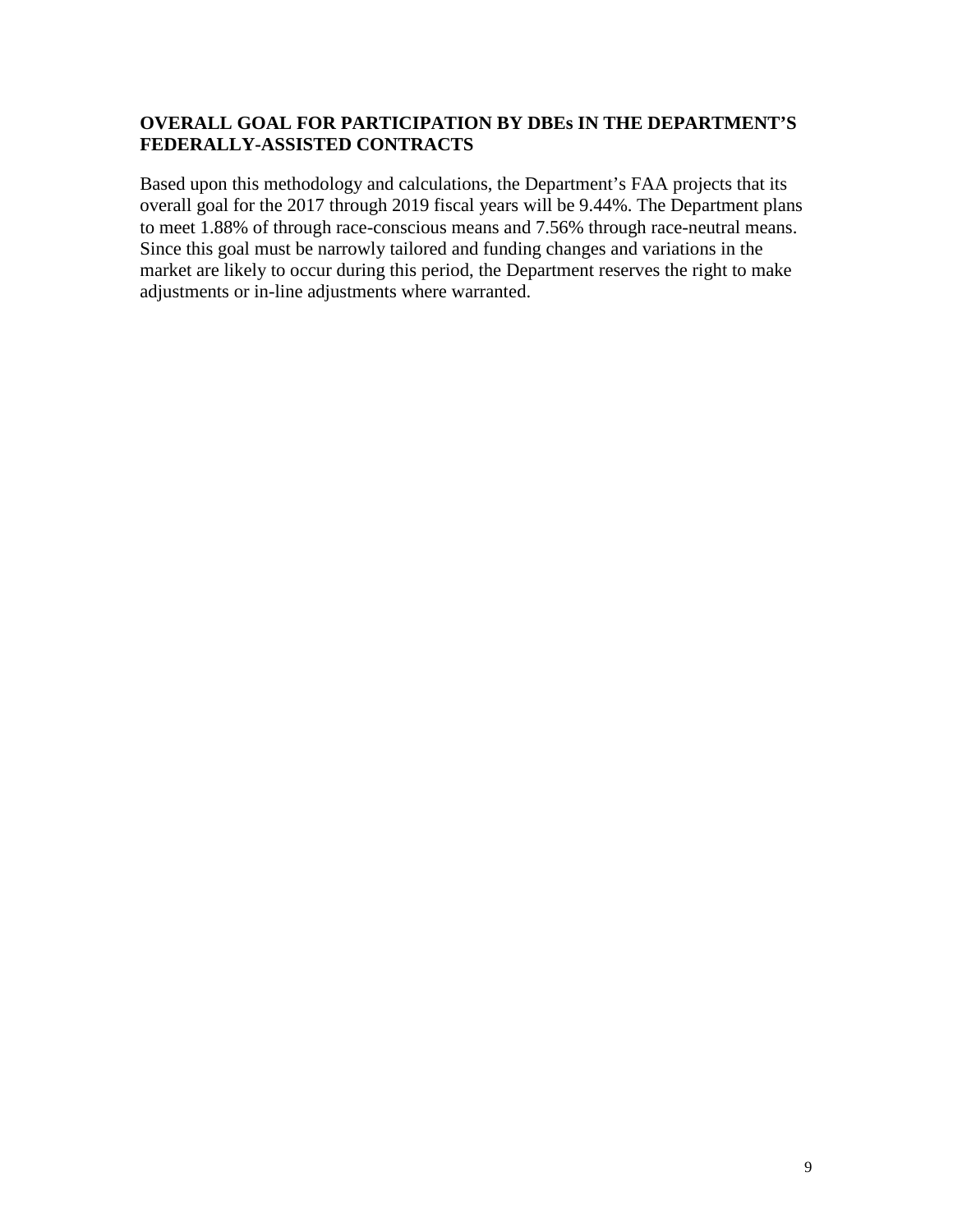## **TECHNICAL ADDENDUM**

The Department is setting its DBE participation goal using the 2-step process. The Department created a Step-1 goal by calculating the relative availability of DBE contractors to the enterprise universe (EU) within geographically defined markets relative to the work funded by Airport Block Grants

Step-2 attempts to take other data into consideration in adjusting the goal established in Step-1. The Department looked to various factors such as DBE participation, specialized contracts, and the influence of contract size on contractor participation to make these adjustments.

#### Step-1 Calculations (Baseline)

The Department identified 102 Airport Block Grants using federal funds planned for FFYs 2017-2019. For each grant, the Department identified "ready, willing, and able" DBEs and the universe of contractors (EU) within the relevant NAICS codes located in the airport's market area. The airport, federal fund amounts, NAICS codes, and number of identified DBEs and EUs were used to calculate , the grant's step-1 ratio (by multiplying each NAICS code Step-1 Base figure by the grant funds weight and adding the products), the fund weight of all grants for each grant, appear in the table below.

|  | Table 1. Airport Block Grants Step-1 data |  |  |  |  |
|--|-------------------------------------------|--|--|--|--|
|--|-------------------------------------------|--|--|--|--|

| Airport     | Federal<br><b>Funds</b> | <b>NAICS</b><br>Codes | <b>DBE</b>       | EU  | <b>Step One</b><br><b>Base</b><br><b>Figure</b> | <b>NAICS</b><br>Code<br>Grant<br><b>Funds</b><br>Wt. | Grant<br>Step-1<br>Ratio | Fed.<br><b>Funds</b><br>Wt. | Wtd.<br><b>Step</b><br>One<br><b>Base</b><br><b>Figure</b> |
|-------------|-------------------------|-----------------------|------------------|-----|-------------------------------------------------|------------------------------------------------------|--------------------------|-----------------------------|------------------------------------------------------------|
|             |                         |                       |                  |     |                                                 |                                                      |                          |                             |                                                            |
| Beaver Co.  | \$660,000               | 237310                | 44               | 147 | 0.2993                                          | 0.7333                                               | 0.2411                   | 0.0245                      | 0.0059                                                     |
|             | \$240,000               | 541330                | 54               | 668 | 0.0808                                          | 0.2667                                               |                          |                             |                                                            |
| Bedford Co. | \$52,250                | 541330                | 14               | 292 | 0.0479                                          | 0.2500                                               | 0.0694                   | 0.0057                      | 0.0004                                                     |
|             | \$41,800                | 541320                | $\boldsymbol{0}$ | 10  | 0.0000                                          | 0.2000                                               |                          |                             |                                                            |
|             | \$41,800                | 541370                | 6                | 84  | 0.0714                                          | 0.2000                                               |                          |                             |                                                            |
|             | \$20,900                | 541340                | 3                | 19  | 0.1579                                          | 0.1000                                               |                          |                             |                                                            |
|             | \$10,450                | 323111                | $\mathbf{1}$     | 83  | 0.0120                                          | 0.0500                                               |                          |                             |                                                            |
|             | \$10,450                | 541820                | $\overline{0}$   | 15  | 0.0000                                          | 0.0500                                               |                          |                             |                                                            |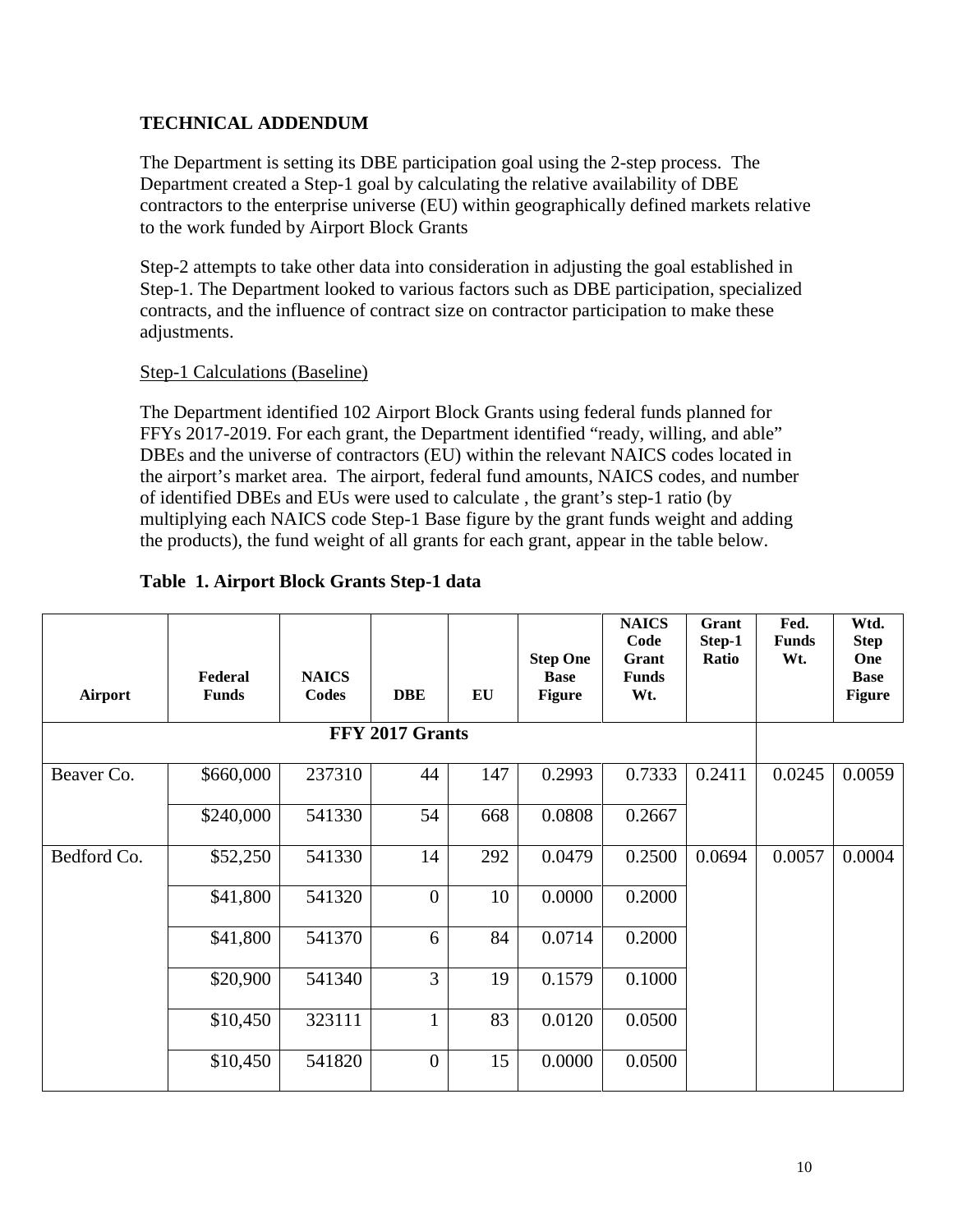| <b>Airport</b>           | Federal<br><b>Funds</b> | <b>NAICS</b><br><b>Codes</b> | <b>DBE</b> | EU   | <b>Step One</b><br><b>Base</b><br><b>Figure</b> | <b>NAICS</b><br>Code<br>Grant<br><b>Funds</b><br>Wt. | Grant<br>Step-1<br>Ratio | Fed.<br><b>Funds</b><br>Wt. | Wtd.<br><b>Step</b><br>One<br><b>Base</b><br><b>Figure</b> |
|--------------------------|-------------------------|------------------------------|------------|------|-------------------------------------------------|------------------------------------------------------|--------------------------|-----------------------------|------------------------------------------------------------|
|                          | \$31,350                | 541620                       | 10         | 56   | 0.1786                                          | 0.1500                                               |                          |                             |                                                            |
| Bloomsburg               | \$870,000               | 237310                       | 20         | 104  | 0.1923                                          | 0.9667                                               | 0.1871                   | 0.0245                      | 0.0046                                                     |
|                          | \$30,000                | 541330                       | 20         | 556  | 0.0360                                          | 0.0333                                               |                          |                             |                                                            |
| Brandywine<br>(1)        | \$105,000               | 238910                       | 49         | 996  | 0.0492                                          | 0.7000                                               | 0.0494                   | 0.0041                      | 0.0002                                                     |
|                          | \$45,000                | 541330                       | 95         | 1903 | 0.0499                                          | 0.3000                                               |                          |                             |                                                            |
| Brandywine<br>(2)        | \$847,000               | 237310                       | 68         | 305  | 0.2230                                          | 0.9603                                               | 0.2161                   | 0.0240                      | 0.0052                                                     |
|                          | \$35,000                | 541330                       | 95         | 1903 | 0.0499                                          | 0.0397                                               |                          |                             |                                                            |
| <b>Butler</b>            | \$606,250               | 237310                       | 48         | 167  | 0.2874                                          | 0.8234                                               | 0.2499                   | 0.0200                      | 0.0050                                                     |
|                          | \$130,000               | 541330                       | 55         | 735  | 0.0748                                          | 0.1766                                               |                          |                             |                                                            |
| Chester Co.<br>(1)       | \$1,935,000             | 237310                       | 79         | 384  | 0.2057                                          | 0.9773                                               | 0.2020                   | 0.0538                      | 0.0109                                                     |
|                          | \$45,000                | 541330                       | 115        | 2682 | 0.0429                                          | 0.0227                                               |                          |                             |                                                            |
| Chester Co.<br>(2)       | \$955,000               | 237310                       | 79         | 384  | 0.2057                                          | 0.9646                                               | 0.2000                   | 0.0269                      | 0.0054                                                     |
|                          | \$35,000                | 541330                       | 115        | 2682 | 0.0429                                          | 0.0354                                               |                          |                             |                                                            |
| Clarion <sup>1</sup>     | \$593,750               | 237310                       | 48         | 152  | 0.3158                                          | 0.9443                                               | 0.3026                   | 0.0171                      | 0.0052                                                     |
|                          | \$35,000                | 541330                       | 55         | 692  | 0.0795                                          | 0.0557                                               |                          |                             |                                                            |
| Corry-<br>Lawrence $(1)$ | \$79,000                | 237130                       | 6          | 59   | 0.1017                                          | 0.5267                                               | 0.0536                   | 0.0041                      | 0.0002                                                     |
|                          | \$63,500                | 541330                       | 52         | 811  | 0.0641                                          | 0.4233                                               |                          |                             |                                                            |
|                          | \$7,500                 | FAA <sup>2</sup>             |            |      |                                                 | 0.0500                                               |                          |                             |                                                            |
| Corry-<br>Lawrence $(2)$ | \$110,000               | 237310                       | 47         | 150  | 0.3133                                          | 0.7333                                               | 0.2469                   | 0.0041                      | 0.0010                                                     |
|                          | \$40,000                | 541330                       | 52         | 811  | 0.0641                                          | 0.2667                                               |                          |                             |                                                            |
| Doylestown<br>(1)        | \$150,000               | 541330                       | 77         | 1664 | 0.0463                                          | 1.0000                                               | 0.0463                   | 0.0041                      | 0.0002                                                     |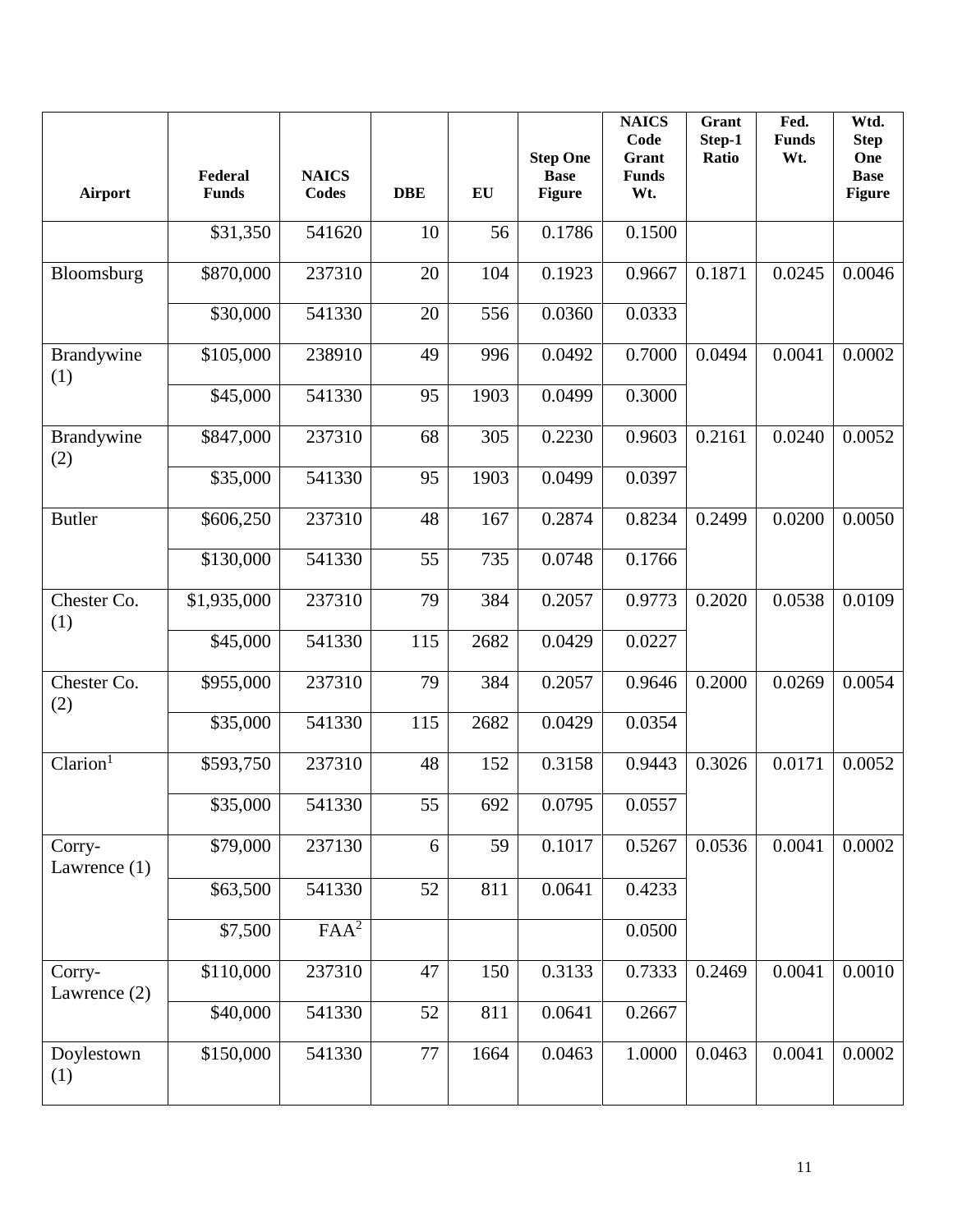| Airport                               | Federal<br><b>Funds</b> | <b>NAICS</b><br>Codes | <b>DBE</b> | EU   | <b>Step One</b><br><b>Base</b><br><b>Figure</b> | <b>NAICS</b><br>Code<br>Grant<br><b>Funds</b><br>Wt. | Grant<br>Step-1<br>Ratio | Fed.<br><b>Funds</b><br>Wt. | Wtd.<br><b>Step</b><br>One<br><b>Base</b><br><b>Figure</b> |
|---------------------------------------|-------------------------|-----------------------|------------|------|-------------------------------------------------|------------------------------------------------------|--------------------------|-----------------------------|------------------------------------------------------------|
| Doylestown<br>(2)                     | \$164,000               | 238910                | 42         | 733  | 0.0573                                          | 0.8677                                               | 0.0558                   | 0.0051                      | 0.0003                                                     |
|                                       | \$25,000                | 541330                | 77         | 1664 | 0.0463                                          | 0.1323                                               |                          |                             |                                                            |
| Hazleton                              | \$132,500               | 236210                | 17         | 89   | 0.1910                                          | 0.8833                                               | 0.1752                   | 0.0041                      | 0.0007                                                     |
|                                       | \$17,500                | 541330                | 72         | 1301 | 0.0553                                          | 0.1167                                               |                          |                             |                                                            |
| Heritage                              | \$128,250               | 541330                | 78         | 1681 | 0.0464                                          | 1.0000                                               | 0.0464                   | 0.0035                      | 0.0002                                                     |
| <b>Jake Arner</b>                     | \$150,000               | 541310                | 38         | 526  | 0.0722                                          | 1.0000                                               | 0.0722                   | 0.0041                      | 0.0003                                                     |
| Jos. A. Hardy<br>Connellsville<br>(1) | \$150,000               | 541330                | 55         | 682  | 0.0806                                          | 1.0000                                               | 0.0806                   | 0.0041                      | 0.0003                                                     |
| Jos. A. Hardy                         | \$757,000               | 237310                | 51         | 175  | 0.2914                                          | 0.9558                                               | 0.2821                   | 0.0215                      | 0.0061                                                     |
| Connellsville<br>(2)                  | \$35,000                | 541330                | 55         | 682  | 0.0806                                          | 0.0442                                               |                          |                             |                                                            |
| Mifflin Co.<br>(1)                    | \$110,000               | 237310                | 24         | 114  | 0.2105                                          | 0.7333                                               | 0.1660                   | 0.0041                      | 0.0007                                                     |
|                                       | \$40,000                | 541330                | 21         | 481  | 0.0437                                          | 0.2667                                               |                          |                             |                                                            |
| Mifflin Co.<br>(2)                    | \$100,000               | 237310                | 24         | 114  | 0.2105                                          | 0.6667                                               | 0.1549                   | 0.0041                      | 0.0006                                                     |
|                                       | \$50,000                | 541330                | 21         | 481  | 0.0437                                          | 0.3333                                               |                          |                             |                                                            |
| New Garden                            | \$142,500               | 541330                | 95         | 2119 | 0.0448                                          | 1.0000                                               | 0.0448                   | 0.0039                      | 0.0002                                                     |
| North-<br>umberland                   | \$135,000               | 238910                | 11         | 584  | 0.0188                                          | 0.9000                                               | 0.0217                   | 0.0041                      | 0.0001                                                     |
|                                       | \$15,000                | 541330                | 26         | 552  | 0.0471                                          | 0.1000                                               |                          |                             |                                                            |
| Penn Valley                           | \$36,000                | 541370                | 12         | 73   | 0.1644                                          | 1.0000                                               | 0.1644                   | 0.0010                      | 0.0002                                                     |
| Pocono<br>Mountain                    | \$1,215,000             | 237310                | 51         | 376  | 0.1356                                          | 0.9643                                               | 0.1323                   | 0.0343                      | 0.0045                                                     |
|                                       | \$45,000                | 541330                | 91         | 2215 | 0.0411                                          | 0.0357                                               |                          |                             |                                                            |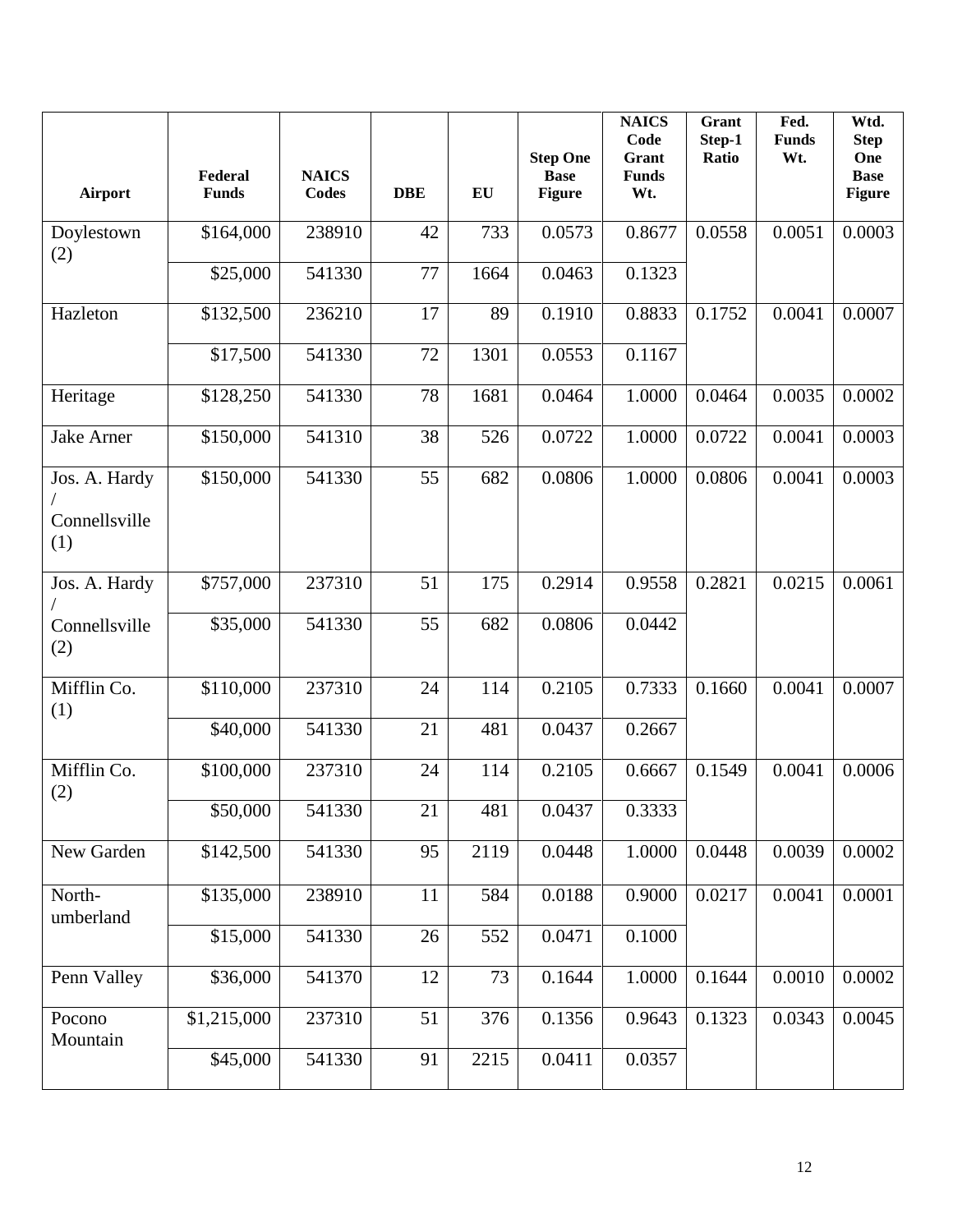| Airport                         | Federal<br><b>Funds</b> | <b>NAICS</b><br><b>Codes</b> | <b>DBE</b> | EU   | <b>Step One</b><br><b>Base</b><br><b>Figure</b> | <b>NAICS</b><br>Code<br>Grant<br><b>Funds</b><br>Wt. | Grant<br>Step-1<br>Ratio | Fed.<br><b>Funds</b><br>Wt. | Wtd.<br><b>Step</b><br>One<br><b>Base</b><br><b>Figure</b> |
|---------------------------------|-------------------------|------------------------------|------------|------|-------------------------------------------------|------------------------------------------------------|--------------------------|-----------------------------|------------------------------------------------------------|
| Port<br>Meadville               | \$80,000                | 541330                       | 52         | 971  | 0.0536                                          | 1.0000                                               | 0.0536                   | 0.0022                      | 0.0001                                                     |
| Pottstown                       | \$150,000               | 541330                       | 78         | 1681 | 0.0464                                          | 1.0000                                               | 0.0464                   | 0.0041                      | 0.0002                                                     |
| Punxsutawne<br>y                | \$110,000               | 237310                       | 49         | 137  | 0.3577                                          | 0.7333                                               | 0.2842                   | 0.0041                      | 0.0012                                                     |
|                                 | \$40,000                | 541330                       | 54         | 656  | 0.0823                                          | 0.2667                                               |                          |                             |                                                            |
| Quakertown                      | \$150,000               | 541330                       | 109        | 2247 | 0.0485                                          | 1.0000                                               | 0.0485                   | 0.0041                      | 0.0002                                                     |
| Somerset                        | \$100,000               | 541330                       | 55         | 670  | 0.0821                                          | 0.4444                                               | 0.1754                   | 0.0061                      | 0.0011                                                     |
|                                 | \$125,000               | 236210                       | 13         | 52   | 0.2500                                          | 0.5556                                               |                          |                             |                                                            |
| St. Mary's                      | \$352,500               | 237310                       | 44         | 116  | 0.3793                                          | 0.9463                                               | 0.3635                   | 0.0101                      | 0.0037                                                     |
|                                 | \$20,000                | 541330                       | 51         | 605  | 0.0843                                          | 0.0537                                               |                          |                             |                                                            |
| Titusville (1)                  | \$170,000               | 237130                       | 6          | 55   | 0.1091                                          | 0.8500                                               | 0.1046                   | 0.0054                      | 0.0006                                                     |
|                                 | \$30,000                | 541330                       | 50         | 632  | 0.0791                                          | 0.1500                                               |                          |                             |                                                            |
| Titusville (2)                  | \$130,000               | 541330                       | 50         | 632  | 0.0791                                          | 1.0000                                               | 0.0791                   | 0.0035                      | 0.0003                                                     |
| Titusville (3)                  | \$130,000               | 238910                       | 34         | 575  | 0.0591                                          | 1.0000                                               | 0.0591                   | 0.0035                      | 0.0002                                                     |
| Venango                         | \$130,000               | 236210                       | 13         | 86   | 0.1529                                          | 0.8667                                               | 0.1425                   | 0.0041                      | 0.0006                                                     |
|                                 | \$20,000                | 541330                       | 56         | 724  | 0.0743                                          | 0.1333                                               |                          |                             |                                                            |
| Washington<br>Co.               | \$545,000               | 238910                       | 30         | 637  | 0.0471                                          | 0.7569                                               | 0.0554                   | 0.0196                      | 0.0011                                                     |
|                                 | \$175,000               | 541330                       | 54         | 665  | 0.0812                                          | 0.2431                                               |                          |                             |                                                            |
| Wilkes-<br>Barre/Wyo.<br>Valley | \$150,000               | 541330                       | 65         | 1256 | 0.0518                                          | 1.0000                                               | 0.0518                   | 0.0041                      | 0.0002                                                     |
| Zelienople (1)                  | \$150,000               | 541330                       | 54         | 829  | 0.0651                                          | 1.0000                                               | 0.0651                   | 0.0041                      | 0.0003                                                     |
| Zelienople (2)                  | \$124,150               | 238910                       | 30         | 633  | 0.0474                                          | 0.5085                                               | 0.0561                   | 0.0066                      | 0.0004                                                     |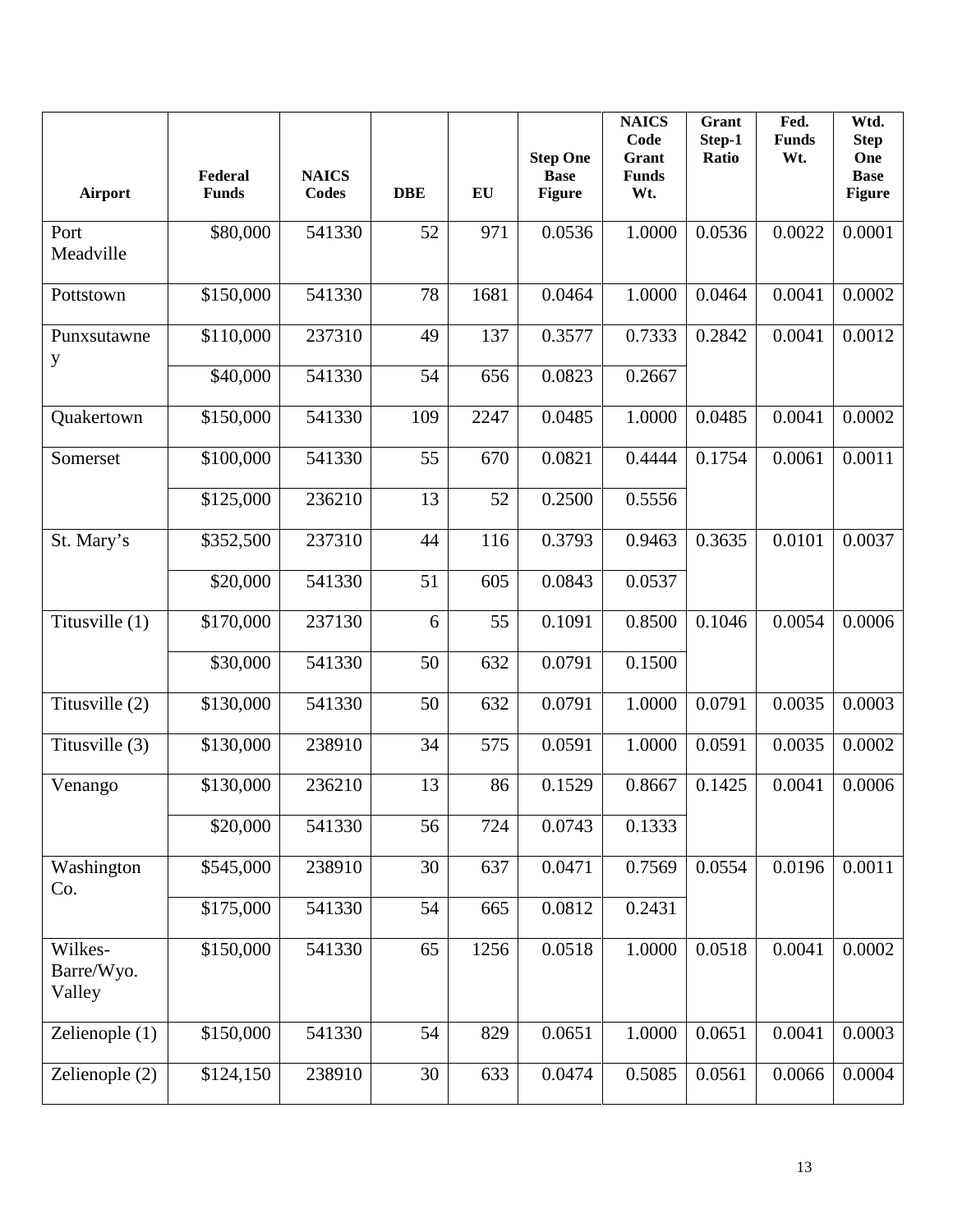| Airport                 | Federal<br><b>Funds</b> | <b>NAICS</b><br><b>Codes</b> | <b>DBE</b>       | EU   | <b>Step One</b><br><b>Base</b><br><b>Figure</b> | <b>NAICS</b><br>Code<br>Grant<br><b>Funds</b><br>Wt. | Grant<br>Step-1<br>Ratio | Fed.<br><b>Funds</b><br>Wt. | Wtd.<br><b>Step</b><br>One<br><b>Base</b><br><b>Figure</b> |
|-------------------------|-------------------------|------------------------------|------------------|------|-------------------------------------------------|------------------------------------------------------|--------------------------|-----------------------------|------------------------------------------------------------|
|                         | \$120,000               | 541330                       | 54               | 829  | 0.0651                                          | 0.4915                                               |                          |                             |                                                            |
|                         |                         |                              | FFY 2018 Grants  |      |                                                 |                                                      |                          |                             |                                                            |
| Bedford Co.             | \$150,000               | 541330                       | 14               | 292  | 0.0479                                          | 1.0000                                               | 0.0479                   | 0.0041                      | 0.0002                                                     |
| Bloomsburg              | \$109,000               | 237130                       | $\boldsymbol{0}$ | 39   | 0.0000                                          | 0.6056                                               | 0.0127                   | 0.0049                      | 0.0001                                                     |
|                         | \$63,500                | 541330                       | 20               | 556  | 0.0360                                          | 0.3528                                               |                          |                             |                                                            |
|                         | $\overline{$}7,500$     | FAA <sup>2</sup>             |                  |      |                                                 | 0.0417                                               |                          |                             |                                                            |
| <b>Bradford</b>         | \$90,000                | 541330                       | 5                | 196  | 0.0255                                          | 1.0000                                               | 0.0255                   | 0.0024                      | 0.0001                                                     |
| <b>Brandywine</b>       | \$117,000               | 541330                       | 95               | 1903 | 0.0499                                          | 1.0000                                               | 0.0499                   | 0.0032                      | 0.0002                                                     |
| Chester Co.             | \$150,000               | 541330                       | 115              | 2682 | 0.0429                                          | 1.0000                                               | 0.0429                   | 00041                       | 0.0002                                                     |
| Clearfield-<br>Lawrence | \$250,000               | 236210                       | 1                | 13   | 0.0769                                          | 0.8333                                               | 0.0692                   | 0.0082                      | 0.0006                                                     |
|                         | \$50,000                | 541330                       | 5                | 163  | 0.0307                                          | 0.1667                                               |                          |                             |                                                            |
| Doylestown              | \$765,000               | 237130                       | $\overline{4}$   | 123  | 0.0325                                          | 1.0000                                               | 0.0325                   | 0.0208                      | 0.0007                                                     |
| Doylestown              | \$1,220,000             | 237310                       | 55               | 253  | 0.2174                                          | 0.9683                                               | 0.2120                   | 0.0343                      | 0.0073                                                     |
|                         | \$40,000                | 541330                       | 77               | 1664 | 0.0463                                          | 0.0317                                               |                          |                             |                                                            |
| Ebensburg               | \$425,000               | 237130                       | 6                | 40   | 0.1500                                          |                                                      | $0.9444 \mid 0.1461$     | 0.0122                      | 0.0018                                                     |
|                         | \$25,000                | 541330                       | 57               | 709  | 0.0804                                          | 0.0556                                               |                          |                             |                                                            |
| Greenville              | \$65,000                | 541310                       | 14               | 334  | 0.0419                                          | 0.2167                                               | 0.1497                   | 0.0082                      | 0.0012                                                     |
|                         | \$20,000                | 541330                       | 58               | 1202 | 0.0483                                          | 0.0667                                               |                          |                             |                                                            |
|                         | \$215,000               | 236210                       | 14               | 73   | 0.1918                                          | 0.7167                                               |                          |                             |                                                            |
| Grove City              | \$50,000                | 541330                       | 55               | 700  | 0.0786                                          | 0.3333                                               | 0.1990                   | 0.0041                      | 0.0008                                                     |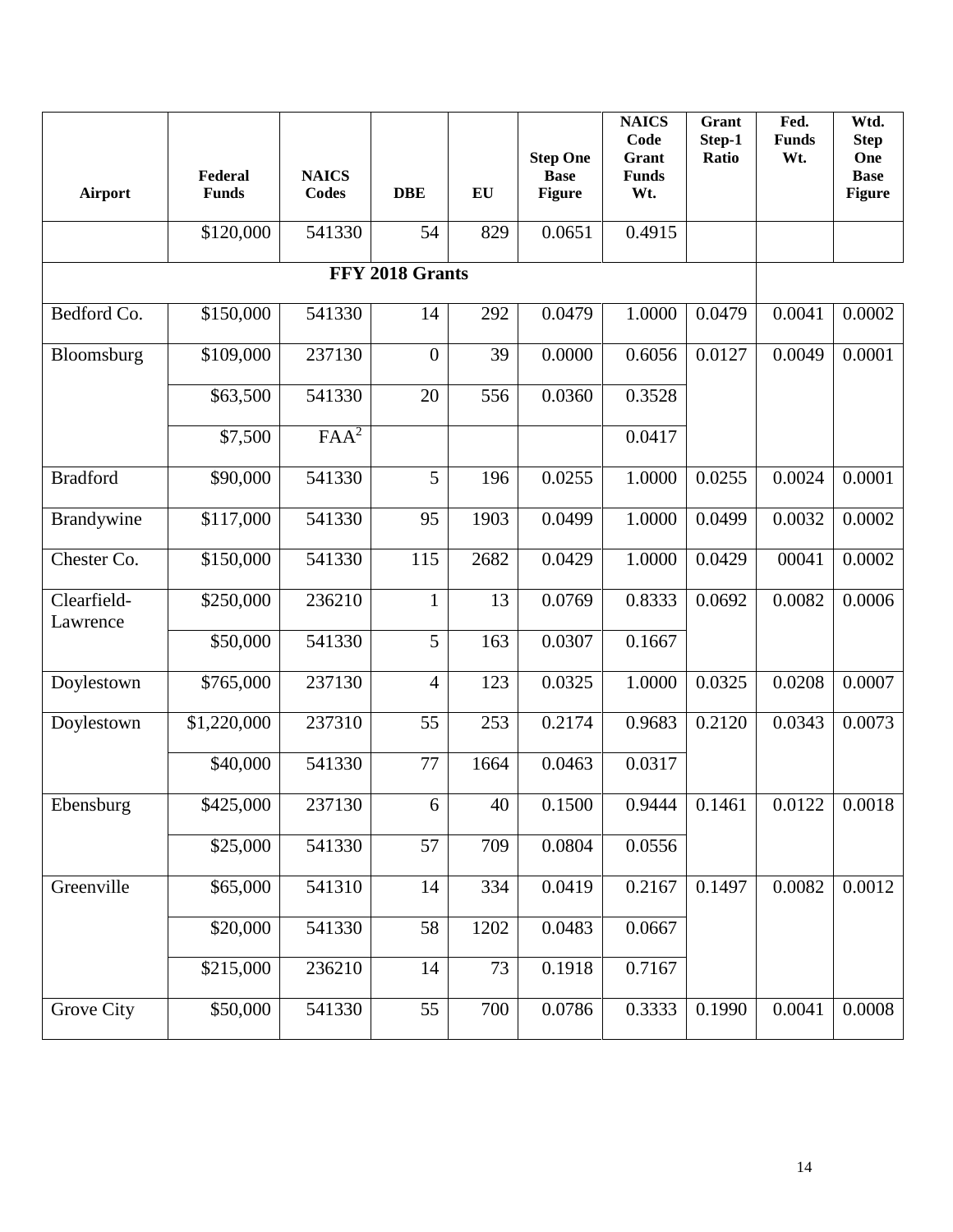| <b>Airport</b>            | Federal<br><b>Funds</b> | <b>NAICS</b><br><b>Codes</b> | <b>DBE</b>     | EU   | <b>Step One</b><br><b>Base</b><br><b>Figure</b> | <b>NAICS</b><br>Code<br>Grant<br><b>Funds</b><br>Wt. | Grant<br>Step-1<br>Ratio | Fed.<br><b>Funds</b><br>Wt. | Wtd.<br><b>Step</b><br>One<br><b>Base</b><br><b>Figure</b> |
|---------------------------|-------------------------|------------------------------|----------------|------|-------------------------------------------------|------------------------------------------------------|--------------------------|-----------------------------|------------------------------------------------------------|
|                           | \$100,000               | 236210                       | 14             | 54   | 0.2593                                          | 0.6667                                               |                          |                             |                                                            |
| <b>New Castle</b>         | \$675,000               | 237310                       | 48             | 195  | 0.2462                                          | 0.8438                                               | 0.2198                   | 0.0218                      | 0.0048                                                     |
|                           | \$125,000               | 541330                       | 55             | 711  | 0.0774                                          | 0.1462                                               |                          |                             |                                                            |
| New Garden                | \$232,500               | 237130                       | 6              | 156  | 0.0385                                          | 0.8158                                               | 0.0385                   | 0.0077                      | 0.0003                                                     |
|                           | \$45,000                | 541330                       | 95             | 2119 | 0.0448                                          | 0.1579                                               |                          |                             |                                                            |
|                           | \$7,500                 | FAA <sup>2</sup>             |                |      |                                                 | 0.0263                                               |                          |                             |                                                            |
| North-<br>umberland $(1)$ | \$75,000                | 541330                       | 26             | 552  | 0.0471                                          | 1.0000                                               | 0.0471                   | 0.0020                      | 0.0001                                                     |
| North-<br>umberland (2)   | \$75,000                | 541330                       | 26             | 552  | 0.0471                                          | 1.0000                                               | 0.0471                   | 0.0020                      | 0.0001                                                     |
| Penn Valley               | \$27,500                | 237310                       | 16             | 76   | 0.2105                                          | 0.4074                                               | 0.1143                   | 0.0018                      | 0.0002                                                     |
|                           | \$40,000                | 541330                       | 20             | 415  | 0.0482                                          | 0.5926                                               |                          |                             |                                                            |
| Pocono<br>Mountain        | \$263,000               | 237130                       | $\overline{3}$ | 181  | 0.0166                                          | 0.9132                                               | 0.0187                   | 0.0078                      | 0.0001                                                     |
|                           | \$25,000                | 541330                       | 91             | 2215 | 0.0411                                          | 0.0868                                               |                          |                             |                                                            |
| Port<br>Meadville         | \$263,000               | 237120                       | $\overline{4}$ | 23   | 0.1739                                          | 0.9132                                               | 0.1034                   | 0.0078                      | 0.0008                                                     |
|                           | \$25,000                | 541330                       | 52             | 971  | 0.0536                                          | 0.0868                                               |                          |                             |                                                            |
| Pottstown                 | \$190,000               | 238910                       | 42             | 709  | 0.0592                                          | 0.8444                                               | 0.0572                   | 0.0061                      | 0.0004                                                     |
|                           | \$35,000                | 541330                       | 78             | 1681 | 0.0464                                          | 0.1556                                               |                          |                             |                                                            |
| Punxsutawne<br>y          | \$215,000               | 238910                       | 33             | 518  | 0.0637                                          | 0.6825                                               | 0.0696                   | 0.0086                      | 0.0006                                                     |
|                           | \$100,000               | 541330                       | 54             | 656  | 0.0823                                          | 0.3175                                               |                          |                             |                                                            |
| Quakertown                | \$455,000               | 237310                       | 71             | 345  | 0.2058                                          | 0.9100                                               | 0.1916                   | 0.0136                      | 0.0026                                                     |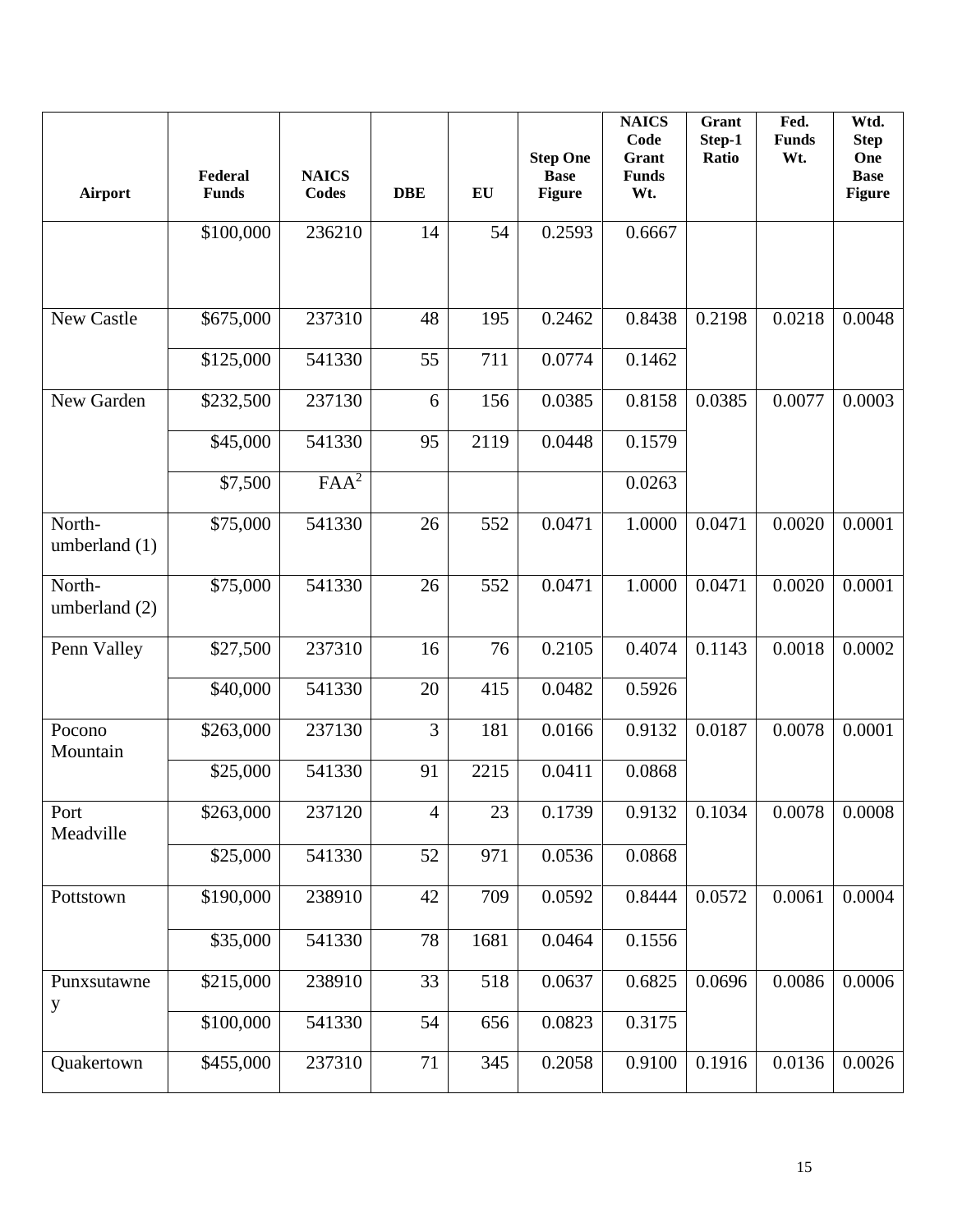| <b>Airport</b>                  | Federal<br><b>Funds</b> | <b>NAICS</b><br><b>Codes</b> | <b>DBE</b>      | EU   | <b>Step One</b><br><b>Base</b><br><b>Figure</b> | <b>NAICS</b><br>Code<br>Grant<br><b>Funds</b><br>Wt. | Grant<br>Step-1<br>Ratio | Fed.<br><b>Funds</b><br>Wt. | Wtd.<br><b>Step</b><br>One<br><b>Base</b><br><b>Figure</b> |
|---------------------------------|-------------------------|------------------------------|-----------------|------|-------------------------------------------------|------------------------------------------------------|--------------------------|-----------------------------|------------------------------------------------------------|
|                                 | \$55,000                | 541330                       | 109             | 2247 | 0.0485                                          | 0.0900                                               |                          |                             |                                                            |
| Schuylkill<br>$Co./$ Joe        | \$285,000               | 236210                       | 20              | 107  | 0.1869                                          | 0.9500                                               | 0.1804                   | 0.0082                      | 0.0015                                                     |
| Zerbey                          | \$15,000                | 541330                       | 86              | 1498 | 0.0574                                          | 0.0500                                               |                          |                             |                                                            |
| Somerset                        | \$135,000               | 236210                       | 13              | 52   | 0.2500                                          | 0.9000                                               | 0.2332                   | 0.0041                      | 0.0010                                                     |
|                                 | \$15,000                | 541330                       | 55              | 670  | 0.0821                                          | 0.1000                                               |                          |                             |                                                            |
| St. Mary's                      | \$110,000               | 237310                       | 44              | 116  | 0.3793                                          | 0.7333                                               | 0.3006                   | 0.0041                      | 0.0012                                                     |
|                                 | \$40,000                | 541330                       | 51              | 605  | 0.0843                                          | 0.2667                                               |                          |                             |                                                            |
| Wellsboro-<br>Johnston          | \$137,500               | 237310                       | $\overline{2}$  | 30   | 0.0667                                          | 0.5789                                               | 0.0438                   | 0.0065                      | 0.0003                                                     |
|                                 | \$100,000               | 541330                       | $\overline{2}$  | 161  | 0.0124                                          | 0.4211                                               |                          |                             |                                                            |
| Wilkes-<br>Barre/Wyo.<br>Valley | \$662,500               | 237310                       | 43              | 206  | 0.2087                                          | 0.9498                                               | 0.2009                   | 0.0190                      | 0.0038                                                     |
|                                 | \$35,000                | 541330                       | 65              | 1256 | 0.0518                                          | 0.0502                                               |                          |                             |                                                            |
| William T.<br>Piper             | \$200,000               | 238910                       | 5               | 286  | 0.0175                                          | 0.6667                                               | 0.0176                   | 0.0082                      | 0.0001                                                     |
|                                 | \$100,000               | 541330                       | $\overline{3}$  | 167  | 0.0180                                          | 0.3333                                               |                          |                             |                                                            |
| Zelienople                      | \$3,007,950             | 237310                       | 45              | 168  | 0.2679                                          | 0.9757                                               | 0.2547                   | 0.0838                      | 0.0214                                                     |
|                                 | \$75,000                | 541330                       | 54              | 829  | 0.0651                                          | 0.0243                                               |                          |                             |                                                            |
|                                 |                         |                              | FFY 2019 Grants |      |                                                 |                                                      |                          |                             |                                                            |
| Beaver Co.                      | \$200,000               | 238910                       | 30              | 549  | 0.0546                                          | 0.8000                                               | 0.0599                   | 0.0068                      | 0.0004                                                     |
|                                 | \$50,000                | 541330                       | 54              | 668  | 0.0808                                          | 0.2000                                               |                          |                             |                                                            |
| Bloomsburg                      | \$100,000               | 236210                       | 3               | 37   | 0.0811                                          | 0.6667                                               | 0.0660                   | 0.0041                      | 0.0003                                                     |
|                                 | \$50,000                | 541330                       | 20              | 556  | 0.0360                                          | 0.3333                                               |                          |                             |                                                            |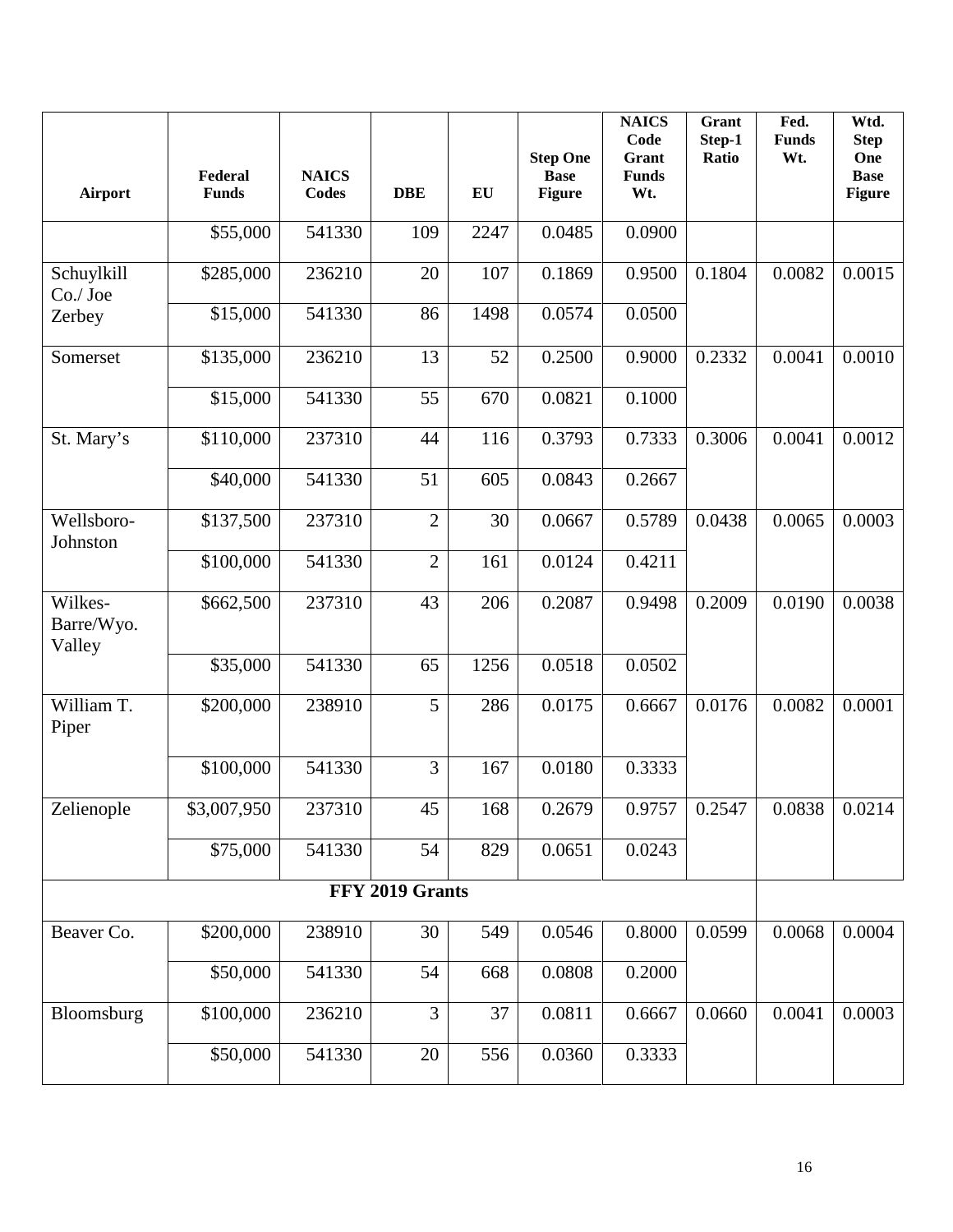| Airport                 | Federal<br><b>Funds</b> | <b>NAICS</b><br><b>Codes</b> | <b>DBE</b>       | EU             | <b>Step One</b><br><b>Base</b><br><b>Figure</b> | <b>NAICS</b><br>Code<br><b>Grant</b><br><b>Funds</b><br>Wt. | Grant<br>Step-1<br>Ratio | Fed.<br><b>Funds</b><br>Wt. | Wtd.<br><b>Step</b><br>One<br><b>Base</b><br>Figure |
|-------------------------|-------------------------|------------------------------|------------------|----------------|-------------------------------------------------|-------------------------------------------------------------|--------------------------|-----------------------------|-----------------------------------------------------|
| <b>Bradford</b>         | \$1,575,000             | 237310                       | $\overline{3}$   | 51             | 0.0588                                          | 0.9722                                                      | 0.0579                   | 0.0441                      | 0.0026                                              |
|                         | \$45,000                | 541330                       | 5                | 196            | 0.0255                                          | 0.0278                                                      |                          |                             |                                                     |
| Brandywine              | \$742,000               | 237130                       | 6                | 150            | 0.0400                                          | 0.9611                                                      | 0.0404                   | 0.0210                      | 0.0008                                              |
|                         | \$30,000                | 541330                       | 95               | 1903           | 0.0499                                          | 0.0389                                                      |                          |                             |                                                     |
| <b>Butler</b>           | \$150,000               | 541620                       | 30               | 133            | 0.2256                                          | 1.0000                                                      | 0.2256                   | 0.0073                      | 0.0017                                              |
| Chester Co.<br>(1)      | \$166,248               | 541330                       | 115              | 2682           | 0.0429                                          | 1.0000                                                      | 0.0429                   | 0.0045                      | 0.0002                                              |
| Chester Co.<br>(2)      | \$2,265,000             | 237310                       | 79               | 384            | 0.2057                                          | 0.9805                                                      | 0.2026                   | 0.0628                      | 0.0127                                              |
|                         | \$45,000                | 541330                       | 115              | 2682           | 0.0429                                          | 0.0195                                                      |                          |                             |                                                     |
| Chester Co.<br>(3)      | \$132,000               | 236210                       | 27               | 119            | 0.2269                                          | 0.8800                                                      | 0.2048                   | 0.0041                      | 0.0008                                              |
|                         | \$18,000                | 541330                       | 115              | 2682           | 0.0429                                          | 0.1200                                                      |                          |                             |                                                     |
| Clarion Co.             | \$110,000               | 237310                       | 48               | 152            | 0.3158                                          | 0.7333                                                      | 0.2528                   | 0.0041                      | 0.0010                                              |
|                         | \$40,000                | 541330                       | 55               | 692            | 0.0795                                          | 0.2667                                                      |                          |                             |                                                     |
| Clearfield-<br>Lawrence | \$52,500                | 541330                       | 5                | 163            | 0.0307                                          | 0.2500                                                      | 0.0416                   | 0.0057                      | 0.0002                                              |
|                         | \$42,000                | 541320                       | $\boldsymbol{0}$ | 10             | 0.0000                                          | 0.2000                                                      |                          |                             |                                                     |
|                         | \$42,000                | 541370                       | $\mathbf{2}$     | 53             | 0.0377                                          | 0.2000                                                      |                          |                             |                                                     |
|                         | \$21,000                | 541340                       | $\boldsymbol{0}$ | 3              | 0.0000                                          | 0.1000                                                      |                          |                             |                                                     |
|                         | \$10,500                | 323111                       | $\mathbf{1}$     | 242            | 0.0041                                          | 0.0500                                                      |                          |                             |                                                     |
|                         | \$10,500                | 541820                       | $\mathbf 1$      | $\overline{4}$ | 0.2500                                          | 0.0500                                                      |                          |                             |                                                     |
|                         | \$31,500                | 541620                       | $\overline{4}$   | 44             | 0.0909                                          | 0.1500                                                      |                          |                             |                                                     |
| Corry-<br>Lawrence      | \$110,000               | 238910                       | 36               | 634            | 0.0568                                          | 0.7333                                                      | 0.0587                   | 0.0041                      | 0.0002                                              |
|                         | \$40,000                | 541330                       | 52               | 811            | 0.0641                                          | 0.2667                                                      |                          |                             |                                                     |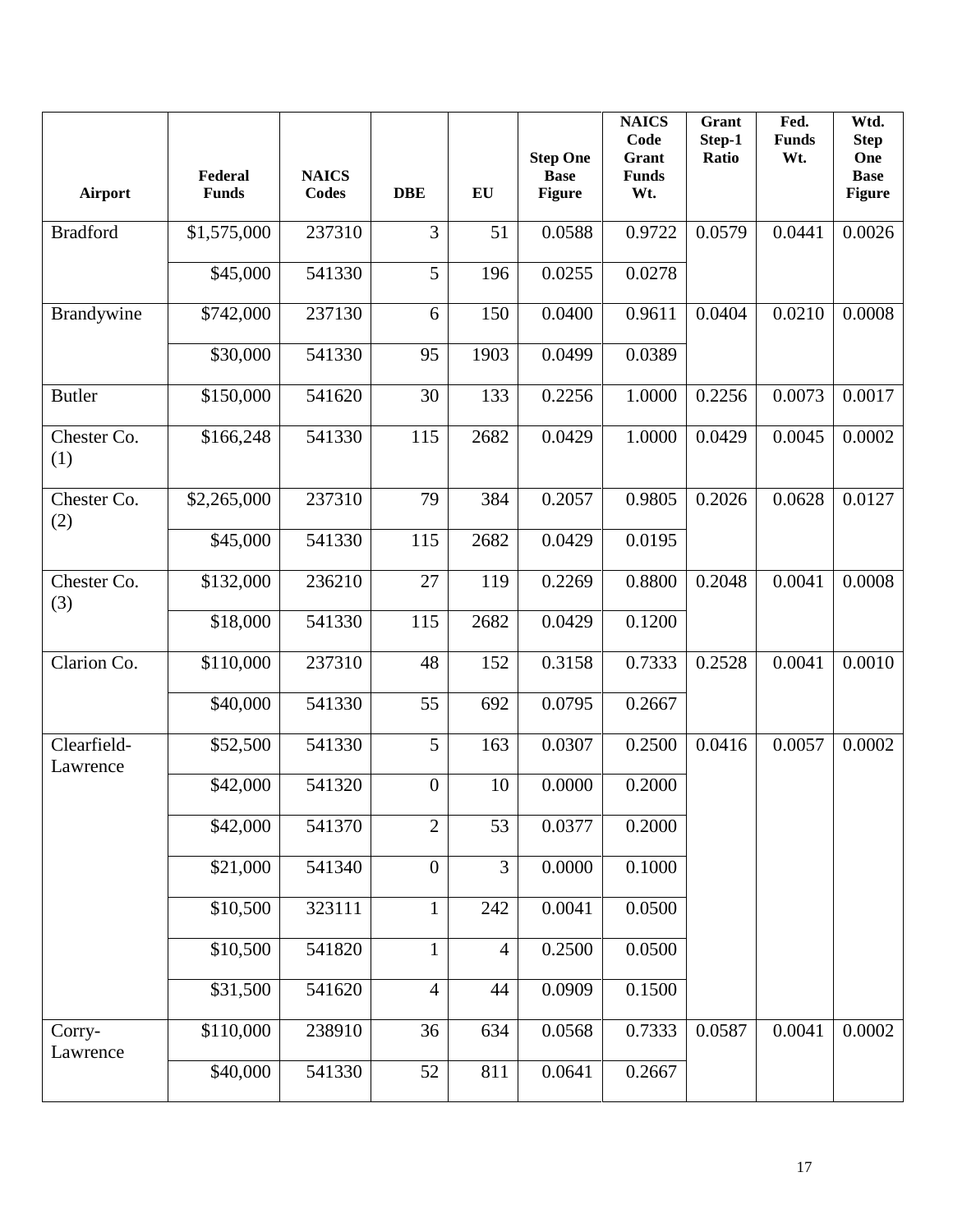| <b>Airport</b> | Federal<br><b>Funds</b> | <b>NAICS</b><br><b>Codes</b> | <b>DBE</b>     | EU   | <b>Step One</b><br><b>Base</b><br><b>Figure</b> | <b>NAICS</b><br>Code<br>Grant<br><b>Funds</b><br>Wt. | Grant<br>Step-1<br>Ratio | Fed.<br><b>Funds</b><br>Wt. | Wtd.<br><b>Step</b><br>One<br><b>Base</b><br><b>Figure</b> |
|----------------|-------------------------|------------------------------|----------------|------|-------------------------------------------------|------------------------------------------------------|--------------------------|-----------------------------|------------------------------------------------------------|
| Doylestown     | \$190,000               | 541330                       | 77             | 1664 | 0.0463                                          | 1.0000                                               | 0.0463                   | 0.0052                      | 0.0002                                                     |
| Ebensburg      | \$125,000               | 237130                       | 6              | 40   | 0.1500                                          | 0.8333                                               | 0.1384                   | 0.0041                      | 0.0006                                                     |
|                | \$25,000                | 541330                       | 57             | 709  | 0.0804                                          | 0.1667                                               |                          |                             |                                                            |
| Grove City     | \$135,000               | 236210                       | 14             | 54   | 0.2593                                          | 0.9000                                               | 0.2412                   | 0.0041                      | 0.0010                                                     |
|                | \$15,000                | 541330                       | 55             | 700  | 0.0786                                          | 0.1000                                               |                          |                             |                                                            |
| Hazleton       | \$100,700               | 541330                       | 72             | 1301 | 0.0553                                          | 1.0000                                               | 0.0553                   | 0.0027                      | 0.0002                                                     |
| Heritage       | \$1,237,500             | 237310                       | 56             | 242  | 0.2314                                          | 0.9649                                               | 0.2249                   | 0.0349                      | 0.0078                                                     |
|                | \$45,000                | 541330                       | 78             | 1681 | 0.0464                                          | 0.0251                                               |                          |                             |                                                            |
| Indiana        | \$65,313                | 541330                       | 56             | 697  | 0.0803                                          | 0.2500                                               | 0.1456                   | 0.0071                      | 0.0010                                                     |
|                | \$52,250                | 541320                       | $\overline{2}$ | 31   | 0.0645                                          | 0.2000                                               |                          |                             |                                                            |
|                | \$52,250                | 541370                       | 19             | 97   | 0.1959                                          | 0.2000                                               |                          |                             |                                                            |
|                | \$26,125                | 541340                       | 6              | 33   | 0.1818                                          | 0.1000                                               |                          |                             |                                                            |
|                | \$13,063                | 323111                       | $\overline{3}$ | 365  | 0.0082                                          | 0.0500                                               |                          |                             |                                                            |
|                | \$13,063                | 541820                       | 12             | 34   | 0.3529                                          | 0.0500                                               |                          |                             |                                                            |
|                | \$39,188                | 541620                       | 32             | 129  | 0.2481                                          | 0.1500                                               |                          |                             |                                                            |
| Mifflin        | \$137,500               | 237130                       | $\mathbf{1}$   | 47   | 0.0213                                          | 0.7237                                               | 0.0257                   | 0.0052                      | 0.0001                                                     |
|                | \$45,000                | 541330                       | 21             | 481  | 0.0437                                          | 0.2368                                               |                          |                             |                                                            |
|                | \$7,500                 | FAA <sup>2</sup>             |                |      |                                                 | 0.0395                                               |                          |                             |                                                            |
| New Castle     | \$100,000               | 236210                       | 14             | 57   | 0.2456                                          | 0.6667                                               | 0.1895                   | 0.0041                      | 0.0008                                                     |
|                | \$50,000                | 541330                       | 55             | 711  | 0.0774                                          | 0.3333                                               |                          |                             |                                                            |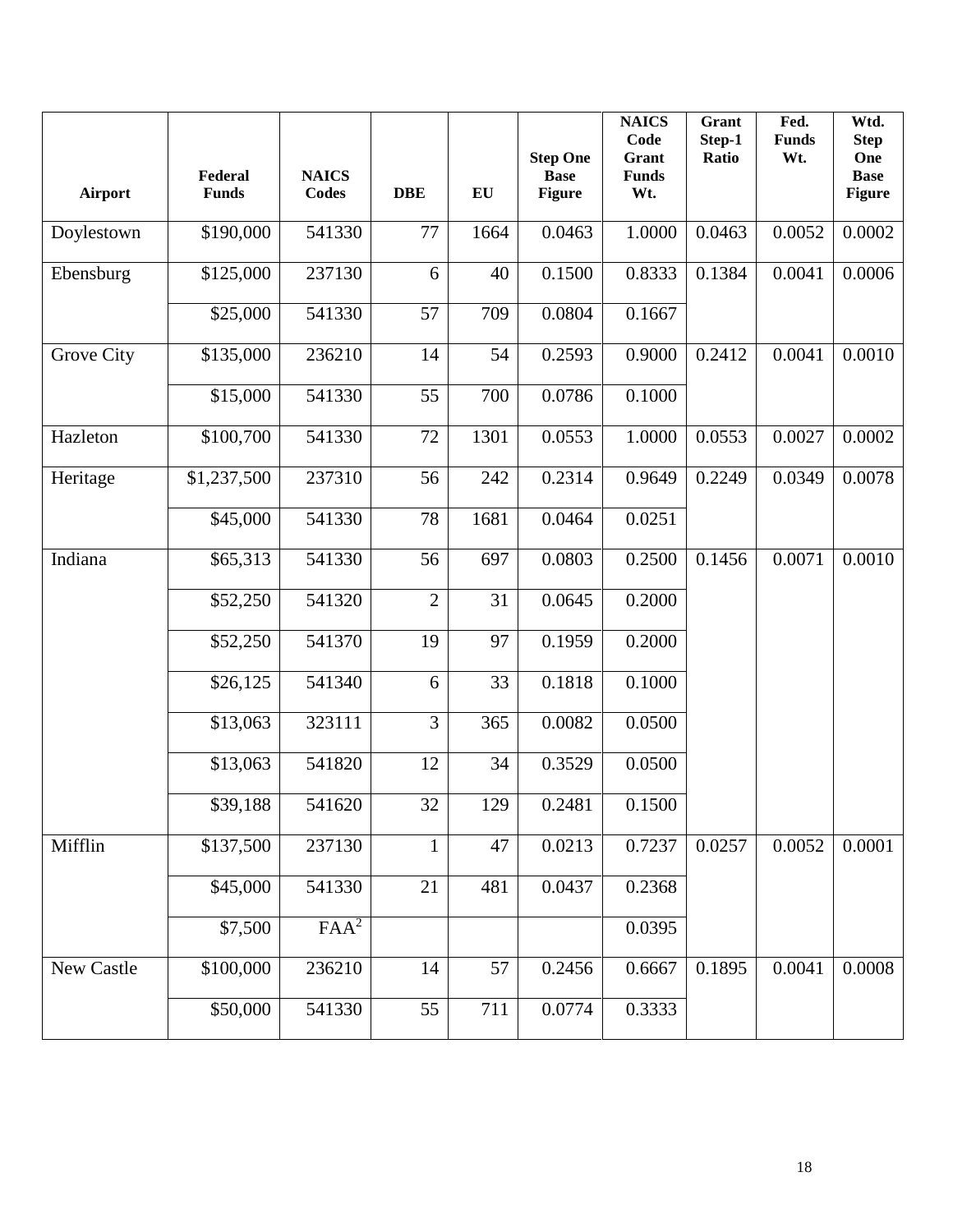| Airport                 | Federal<br><b>Funds</b> | <b>NAICS</b><br><b>Codes</b> | <b>DBE</b>       | $\mathbf{E}\mathbf{U}$ | <b>Step One</b><br><b>Base</b><br><b>Figure</b> | <b>NAICS</b><br>Code<br>Grant<br><b>Funds</b><br>Wt. | Grant<br>Step-1<br>Ratio | Fed.<br><b>Funds</b><br>Wt. | Wtd.<br><b>Step</b><br>One<br><b>Base</b><br><b>Figure</b> |
|-------------------------|-------------------------|------------------------------|------------------|------------------------|-------------------------------------------------|------------------------------------------------------|--------------------------|-----------------------------|------------------------------------------------------------|
| New Garden              | \$63,000                | 541330                       | 95               | 2119                   | 0.0448                                          | 1.0000                                               | 0.0448                   | 0.0017                      | 0.0001                                                     |
| North-<br>umberland (1) | \$205,000               | 237310                       | 19               | 108                    | 0.1759                                          | 0.9111                                               | 0.1645                   | 0.0061                      | 0.0010                                                     |
|                         | \$20,000                | 541330                       | 26               | 552                    | 0.0471                                          | 0.0889                                               |                          |                             |                                                            |
| North-<br>umberland (2) | \$200,000               | 237310                       | 19               | 108                    | 0.1759                                          | 0.8889                                               | 0.1616                   | 0.0061                      | 0.0010                                                     |
|                         | \$25,000                | 541330                       | 26               | 552                    | 0.0471                                          | 0.1111                                               |                          |                             |                                                            |
| Port<br>Meadville       | \$150,000               | 541330                       | 52               | 971                    | 0.0536                                          | 1.0000                                               | 0.0536                   | 0.0041                      | 0.0002                                                     |
| Pottstown               | \$54,000                | 237310                       | 78               | 1681                   | 0.0464                                          | 1.0000                                               | 0.0464                   | 0.0015                      | 0.0001                                                     |
| Punxsutawne<br>y        | \$72,000                | 541310                       | 14               | 169                    | 0.0828                                          | 1.0000                                               | 0.0828                   | 0.0020                      | 0.0002                                                     |
| Quakertown              | \$150,000               | 541330                       | 109              | 2247                   | 0.0485                                          | 1.0000                                               | 0.0485                   | 0.0041                      | 0.0002                                                     |
| Somerset $(1)$          | \$90,000                | 541330                       | 55               | 670                    | 0.0821                                          | 1.0000                                               | 0.0821                   | 0.0024                      | 0.0002                                                     |
| Somerset (2)            | \$90,000                | 541330                       | 55               | 670                    | 0.0821                                          | 1.0000                                               | 0.0821                   | 0.0024                      | 0.0002                                                     |
| St. Mary's              | \$100,000               | 237310                       | 44               | 116                    | 0.3793                                          | 0.6667                                               | 0.2810                   | 0.0041                      | 0.0011                                                     |
|                         | \$50,000                | 541330                       | 51               | 605                    | 0.0843                                          | 0.3333                                               |                          |                             |                                                            |
| Titusville              | \$110,000               | 237310                       | 44               | 142                    | 0.3099                                          | 0.7333                                               | 0.2483                   | 0.0041                      | 0.0010                                                     |
|                         | \$40,000                | 541330                       | 50               | 632                    | 0.0791                                          | 0.2667                                               |                          |                             |                                                            |
| Venango Co.             | \$130,000               | 236210                       | 13               | 85                     | 0.1529                                          | 0.8667                                               | 0.1425                   | 0.0041                      | 0.0006                                                     |
|                         | \$20,000                | 541330                       | 56               | 754                    | 0.0743                                          | 0.1333                                               |                          |                             |                                                            |
| Wellsboro-<br>Johnston  | \$45,500                | 237130                       | $\boldsymbol{0}$ | 8                      | 0.0000                                          | 1.0000                                               | 0.0000                   | 0.0012                      | 0.0000                                                     |
|                         | \$37,500                | 541330                       | 65               | 1256                   | 0.0518                                          | 0.2500                                               | 0.1176                   | 0.0061                      | 0.0007                                                     |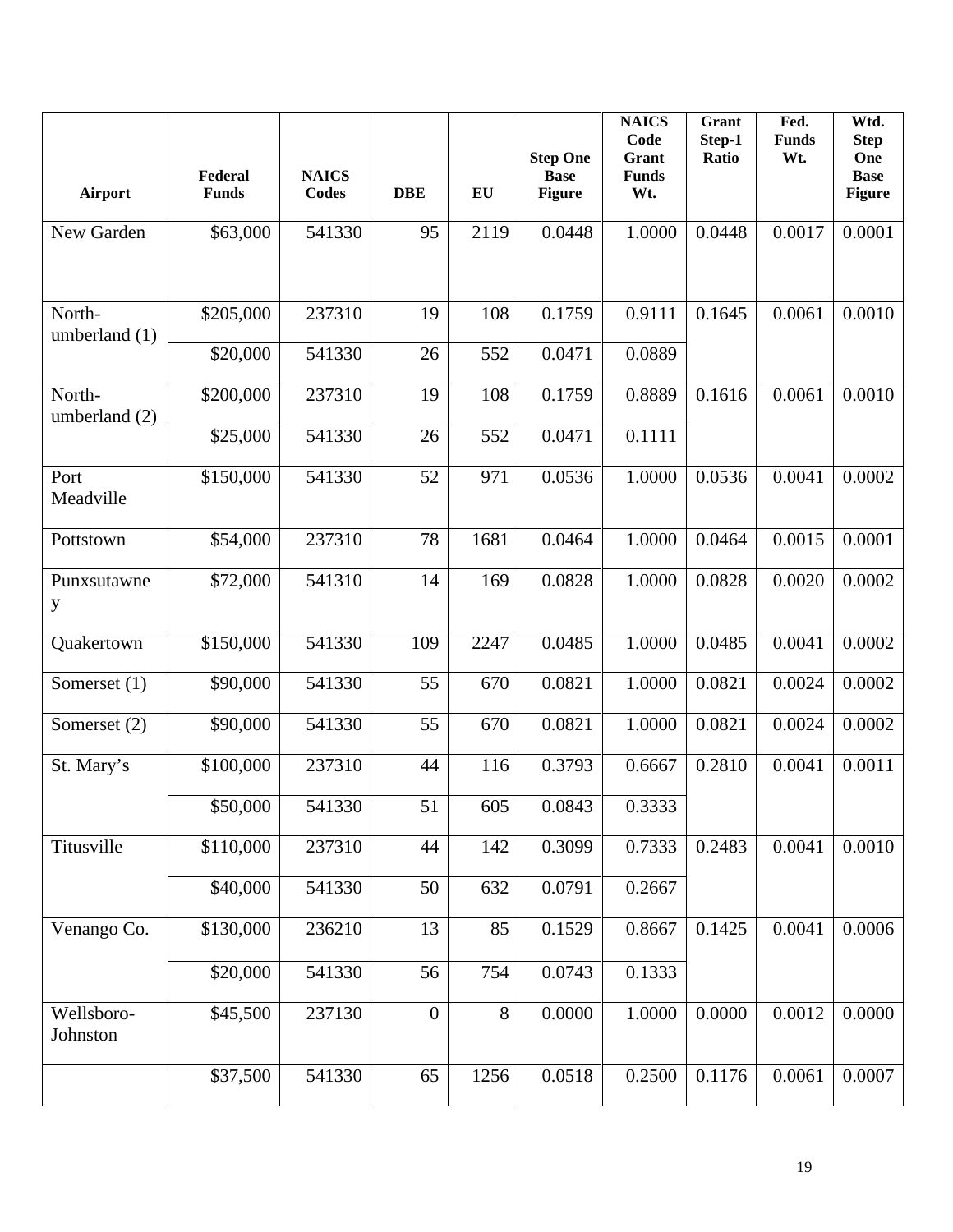| Airport               | Federal<br><b>Funds</b> | <b>NAICS</b><br>Codes | <b>DBE</b>       | EU   | <b>Step One</b><br><b>Base</b><br><b>Figure</b> | <b>NAICS</b><br>Code<br>Grant<br><b>Funds</b><br>Wt. | Grant<br>Step-1<br>Ratio | Fed.<br><b>Funds</b><br>Wt. | Wtd.<br><b>Step</b><br>One<br><b>Base</b><br><b>Figure</b> |
|-----------------------|-------------------------|-----------------------|------------------|------|-------------------------------------------------|------------------------------------------------------|--------------------------|-----------------------------|------------------------------------------------------------|
| Wilkes-<br>Barre/Wyo. | \$30,000                | 541320                | $\overline{7}$   | 130  | 0.0538                                          | 0.2000                                               |                          |                             |                                                            |
| Valley                | \$30,000                | 541370                | 13               | 124  | 0.1048                                          | 0.2000                                               |                          |                             |                                                            |
|                       | \$15,000                | 541340                | 16               | 38   | 0.4211                                          | 0.1000                                               |                          |                             |                                                            |
|                       | \$7,500                 | 323111                | $\boldsymbol{0}$ | 351  | 0.0000                                          | 0.0500                                               |                          |                             |                                                            |
|                       | \$7,500                 | 541820                | 16               | 107  | 0.1495                                          | 0.0500                                               |                          |                             |                                                            |
|                       | \$22,500                | 541620                | 40               | 257  | 0.1556                                          | 0.1500                                               |                          |                             |                                                            |
| William T.<br>Piper   | \$80,000                | 237130                | $\overline{0}$   | 17   | 0.0000                                          | 0.8889                                               | 0.0020                   | 0.0024                      | 0.0000                                                     |
|                       | \$10,000                | 541330                | 3                | 167  | 0.0180                                          | 0.1111                                               |                          |                             |                                                            |
| Wings Field           | \$150,000               | 541330                | 109              | 2384 | 0.0457                                          | 1.0000                                               | 0.0457                   | 0.0041                      | 0.0002                                                     |
| <b>Total</b>          | \$36,976,048            |                       |                  |      |                                                 |                                                      |                          | 1.0000                      | 0.1599                                                     |

<sup>1</sup> Clarion 2017 project represents two grants being bid as one contract.

2 Flight check fee paid to FAA.

*Numbers are rounded for display purposes.*

#### **Step-2 Calculations (Adjustment)**

#### **POTENTIAL DBEs**

The Department's Bureau of Equal Opportunity (BEO) makes consistent efforts to identify and recruit women and minority-owned businesses for the DBE program. The DBE Supportive Services program plays a leading role in this effort and provides training designed to build DBE capacity.

Because goals are set for future projects, the Department attempted to model how DBE growth will impact local market areas at the time these projects begin. The Department weighed several approaches to this issue and ultimately chose to project the growth of DBE and EU firms by NAICS code based on a five-year average growth rate. The Department counted firms in the pertinent NAICS codes for each year in both the UCP (DBE) and CBP (EU) databases to make this calculation. (Tables appear in Appendix 1) Once this factor was calculated, the Step One Base Figures were adjusted by these growth factors.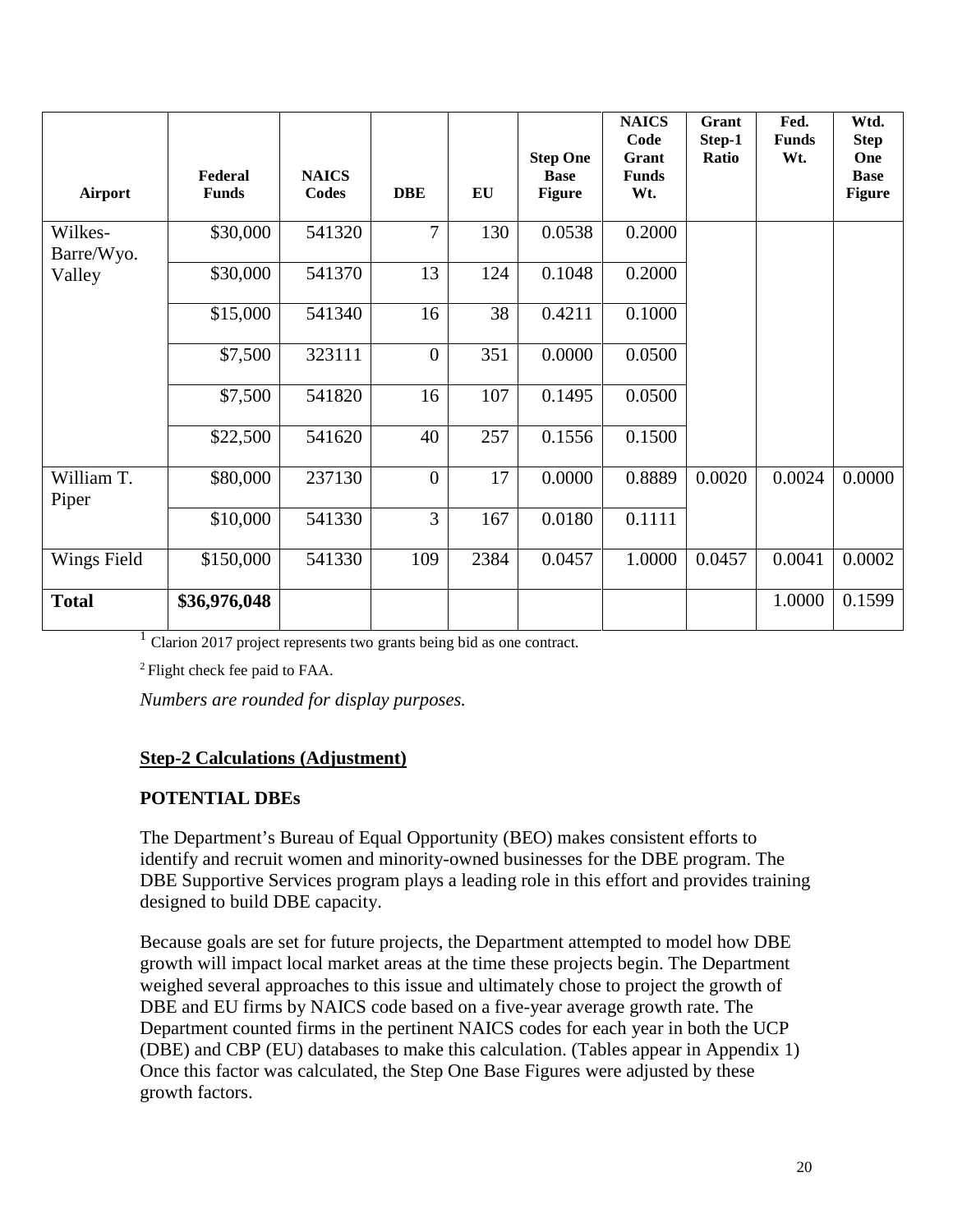Additionally, the Department used this metric to correct for the effects of discrimination on DBE and potential DBE firms. This was accomplished by assuming that absent discrimination, DBE firms would grow at the same or equal rate to all firms in the same NAICS code. If the EU growth factor for any NAICS code was greater than the DBE growth factor, the Department assumed this was due to discrimination and adjusted the DBE firm numbers by the higher EU growth factor.

In cases where the DBE growth factor results in an increase of EU units greater than those produced by the EU growth factor, the DBE unit increase is added to the Step One Base EU number before dividing to yield the growth adjusted ratio. Because DBEs are part of the universe overall universe growth must at least equal the number of units projected for DBE growth.

The growth adjustment calculations are shown in the table below

|                   | <b>NAICS</b> |                  |           | <b>DBE</b><br>Growth | <b>EU</b><br>Growth | Unit   | Adj.<br><b>DBE</b> | Adj. EU   | Adj.         |
|-------------------|--------------|------------------|-----------|----------------------|---------------------|--------|--------------------|-----------|--------------|
| <b>Airport</b>    | Code         | <b>DBE</b>       | <b>EU</b> | <b>Factor</b>        | <b>Factor</b>       | Adj.   | units              | units     | <b>Ratio</b> |
|                   |              |                  |           |                      | FFY 2017 Grants     |        |                    |           |              |
| Beaver Co.        | 237310       | 44               | 147       | 0.0216               | $-0.0089$           | 0.9492 | 44.9492            | 147.9492  | 0.3038       |
|                   | 541330       | 54               | 668       | 0.0621               | 0.0014              | 3.3536 | 57.3536            | 671.3536  | 0.0854       |
| Bedford Co.       | 541330       | 14               | 292       | 0.0621               | 0.0014              | 0.8694 | 14.8694            | 292.8694  | 0.0508       |
|                   | 541320       | $\boldsymbol{0}$ | 10        | 0.0723               | $-0.0390$           | 0.0000 | 0.0000             | 9.6104    | 0.0000       |
|                   | 541370       | 6                | 84        | 0.0924               | $-0.0318$           | 0.5547 | 6.5547             | 85.5547   | 0.0775       |
|                   | 541340       | $\overline{3}$   | 19        | 0.1086               | $-0.0477$           | 0.3259 | 3.3259             | 19.3259   | 0.1721       |
|                   | 323111       | $\mathbf{1}$     | 83        | 0.0641               | $-0.0492$           | 0.0641 | 1.0641             | 83.0641   | 0.0128       |
|                   | 541820       | $\mathbf{0}$     | 15        | 0.0884               | $-0.0131$           | 0.0000 | 0.0000             | 14.8034   | 0.0000       |
|                   | 541620       | 10               | 56        | 0.0774               | 0.0030              | 0.7742 | 10.7742            | 56.7742   | 0.1898       |
| Bloomsburg        | 237310       | 20               | 104       | 0.0216               | $-0.0089$           | 0.4314 | 20.4314            | 104.4314  | 0.1956       |
|                   | 541330       | 20               | 556       | 0.0621               | 0.0014              | 1.2421 | 21.2421            | 557.2421  | 0.0381       |
| Brandywine<br>(1) | 238910       | 49               | 996       | 0.0096               | $-0.0156$           | 0.4682 | 49.4682            | 996.4682  | 0.0496       |
|                   | 541330       | 95               | 1903      | 0.0621               | 0.0014              | 5.8998 | 100.8998           | 1908.8998 | 0.0529       |

**Table 2. Growth Adjustment**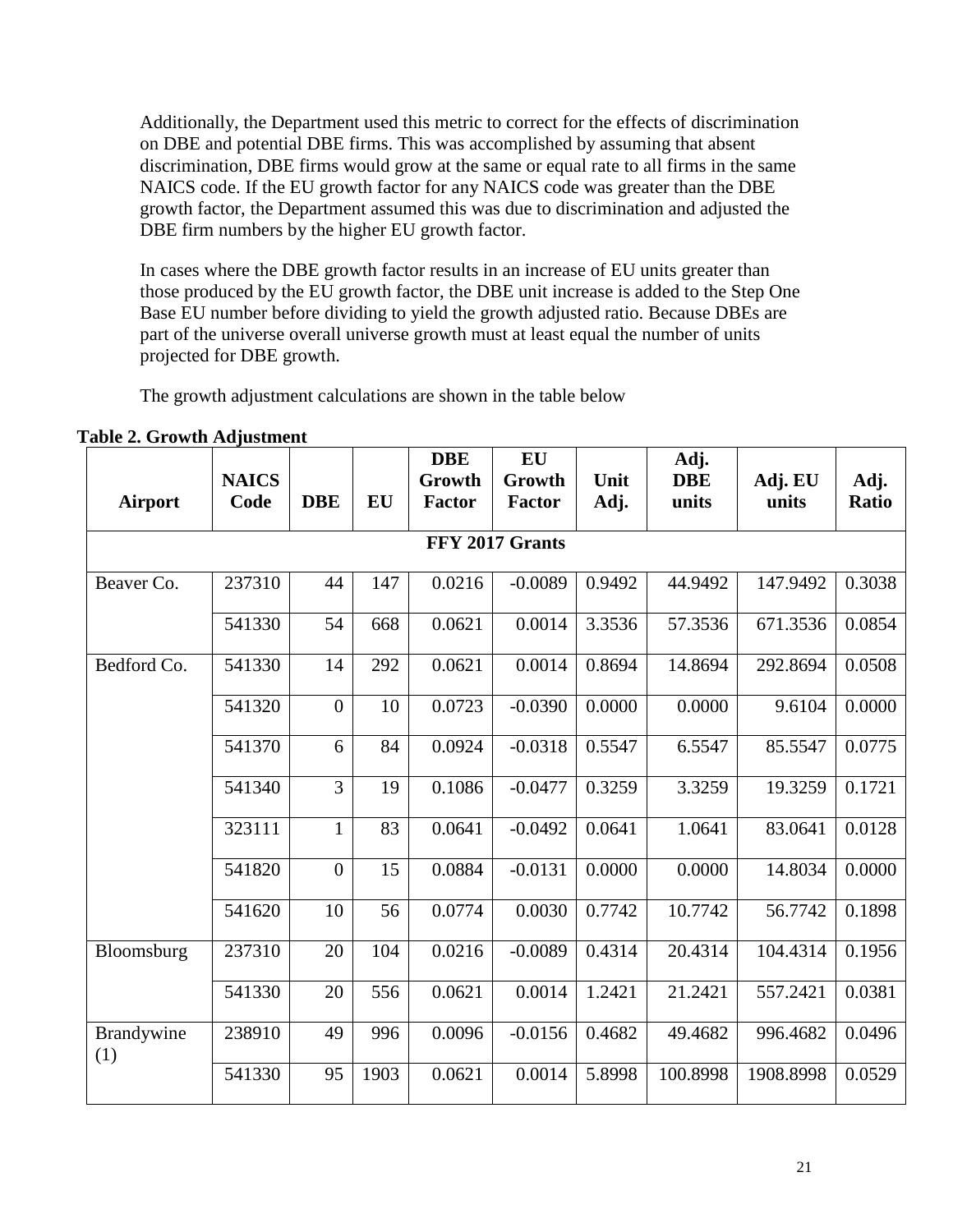|                          |              |            |      | <b>DBE</b>    | EU        |        | Adj.       |           |        |
|--------------------------|--------------|------------|------|---------------|-----------|--------|------------|-----------|--------|
|                          | <b>NAICS</b> |            |      | Growth        | Growth    | Unit   | <b>DBE</b> | Adj. EU   | Adj.   |
| <b>Airport</b>           | Code         | <b>DBE</b> | EU   | <b>Factor</b> | Factor    | Adj.   | units      | units     | Ratio  |
| Brandywine<br>(2)        | 237310       | 68         | 305  | 0.0216        | $-0.0089$ | 1.4669 | 69.4669    | 306.4669  | 0.2267 |
|                          | 541330       | 95         | 1903 | 0.0621        | 0.0014    | 5.8998 | 100.8998   | 1908.8998 | 0.0529 |
| <b>Butler</b>            | 237310       | 48         | 167  | 0.0216        | $-0.0089$ | 1.0354 | 49.0354    | 168.0354  | 0.2918 |
|                          | 541330       | 55         | 735  | 0.0621        | 0.0014    | 3.4157 | 58.4157    | 738.4157  | 0.0791 |
| Chester Co.<br>(1)       | 237310       | 79         | 384  | 0.0216        | $-0.0089$ | 1.7042 | 80.7042    | 385.7042  | 0.2092 |
|                          | 541330       | 115        | 2682 | 0.0621        | 0.0014    | 7.1419 | 122.1419   | 2689.1419 | 0.0454 |
| Chester Co.<br>(2)       | 237310       | 79         | 384  | 0.0216        | $-0.0089$ | 1.7042 | 80.7042    | 385.7042  | 0.2092 |
|                          | 541330       | 115        | 2682 | 0.0621        | 0.0014    | 7.1419 | 122.1419   | 2689.1419 | 0.0454 |
| Clarion                  | 237310       | 48         | 152  | 0.0216        | $-0.0089$ | 1.0354 | 49.0354    | 153.0354  | 0.3204 |
|                          | 541330       | 55         | 692  | 0.0621        | 0.0014    | 3.4157 | 58.4157    | 695.4157  | 0.0840 |
| Corry-<br>Lawrence $(1)$ | 237130       | 6          | 59   | 0.0578        | $-0.0100$ | 0.3468 | 6.3468     | 59.3468   | 0.1069 |
|                          | 541330       | 52         | 811  | 0.0621        | 0.0014    | 3.2294 | 55.2294    | 814.2294  | 0.0678 |
| Corry-<br>Lawrence $(2)$ | 237310       | 47         | 150  | 0.0216        | $-0.0089$ | 1.0139 | 48.0139    | 151.0139  | 0.3179 |
|                          | 541330       | 52         | 811  | 0.0621        | 0.0014    | 3.2294 | 55.2294    | 814.2294  | 0.0678 |
| Doylestown<br>(1)        | 541330       | 77         | 1664 | 0.0621        | 0.0014    | 4.7819 | 81.7819    | 1668.7819 | 0.0490 |
| Doylestown<br>(2)        | 238910       | 42         | 733  | 0.0096        | $-0.0156$ | 0.4013 | 42.4013    | 733.4013  | 0.0578 |
|                          | 541330       | 77         | 1664 | 0.0621        | 0.0014    | 4.7819 | 81.7819    | 1668.7819 | 0.0490 |
| Hazleton                 | 236210       | 17         | 89   | 0.0479        | 0.0096    | 0.0000 | 17.8143    | 89.8575   | 0.1983 |
|                          | 541330       | 72         | 1301 | 0.0621        | 0.0014    | 4.4714 | 76.4714    | 1305.4714 | 0.0586 |
| Heritage                 | 541330       | 78         | 1681 | 0.0621        | 0.0014    | 4.8440 | 82.8440    | 1685.8440 | 0.0491 |
| Jake Arner               | 541310       | 38         | 526  | 0.0442        | $-0.0197$ | 1.6810 | 39.6810    | 527.6810  | 0.0752 |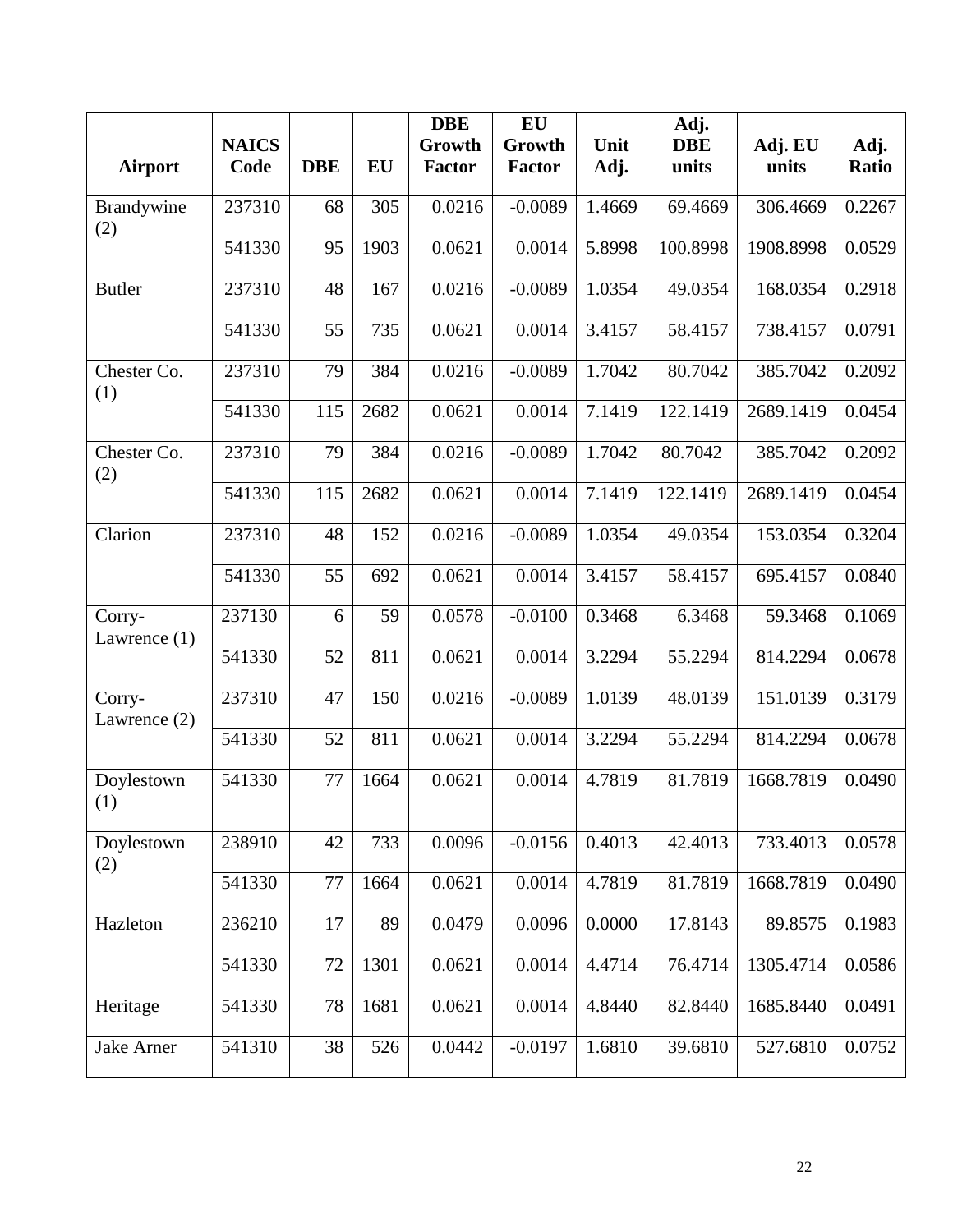|                                      |              |            |      | <b>DBE</b>    | <b>EU</b>     |        | Adj.       |           |              |
|--------------------------------------|--------------|------------|------|---------------|---------------|--------|------------|-----------|--------------|
|                                      | <b>NAICS</b> |            |      | Growth        | Growth        | Unit   | <b>DBE</b> | Adj. EU   | Adj.         |
| <b>Airport</b>                       | Code         | <b>DBE</b> | EU   | <b>Factor</b> | <b>Factor</b> | Adj.   | units      | units     | <b>Ratio</b> |
| Jos. Hardy /<br>Connellsville<br>(1) | 541330       | 55         | 682  | 0.0621        | 0.0014        | 3.4157 | 58.4157    | 685.4157  | 0.0852       |
| Jos. Hardy /<br>Connellsville        | 237310       | 51         | 175  | 0.0216        | $-0.0089$     | 1.1002 | 52.1002    | 176.1002  | 0.2959       |
| (2)                                  | 541330       | 55         | 682  | 0.0621        | 0.0014        | 3.4157 | 58.4157    | 685.4157  | 0.0852       |
| Mifflin Co.<br>(1)                   | 237310       | 24         | 114  | 0.0216        | $-0.0089$     | 0.5177 | 24.5177    | 114.5177  | 0.2141       |
|                                      | 541330       | 21         | 481  | 0.0621        | 0.0014        | 1.3042 | 22.3042    | 483.3042  | 0.0462       |
| Mifflin Co.<br>(2)                   | 237310       | 24         | 114  | 0.0216        | $-0.0089$     | 0.5177 | 24.5177    | 114.5177  | 0.2141       |
|                                      | 541330       | 21         | 481  | 0.0621        | 0.0014        | 1.3042 | 22.3042    | 483.3042  | 0.0462       |
| New Garden                           | 541330       | 95         | 2119 | 0.0621        | 0.0014        | 5.8998 | 100.8998   | 2124.8998 | 0.0475       |
| Northumber-<br>land                  | 238910       | 11         | 584  | 0.0096        | $-0.0156$     | 0.1051 | 11.1051    | 584.1051  | 0.0190       |
|                                      | 541330       | 25         | 552  | 0.0621        | 0.0014        | 1.6147 | 26.6147    | 553.6147  | 0.0499       |
| Penn Valley                          | 541370       | 10         | 439  | 0.0096        | $-0.0156$     | 0.0955 | 10.0955    | 439.0955  | 0.0230       |
| Pocono<br>Mountain                   | 237310       | 51         | 376  | 0.0216        | $-0.0089$     | 1.1002 | 52.1002    | 377.1002  | 0.1382       |
|                                      | 541330       | 91         | 2215 | 0.0621        | 0.0014        | 5.6514 | 96.6514    | 2220.6514 | 0.0435       |
| Port<br>Meadville                    | 541330       | 52         | 971  | 0.0621        | 0.0014        | 3.2294 | 55.2294    | 974.2294  | 0.0567       |
| Pottstown                            | 541330       | 78         | 1681 | 0.0621        | 0.0014        | 4.8440 | 82.8440    | 1685.8440 | 0.0491       |
| Punxsu-<br>tawney                    | 237310       | 49         | 137  | 0.0216        | $-0.0089$     | 1.0570 | 50.0570    | 138.0570  | 0.3626       |
|                                      | 541330       | 54         | 656  | 0.0621        | 0.0014        | 3.3536 | 57.3536    | 659.3536  | 0.0870       |
| Quakertown                           | 541330       | 109        | 2247 | 0.0621        | 0.0014        | 6.7692 | 115.7692   | 2253.7692 | 0.0514       |
| Somerset                             | 541330       | 55         | 670  | 0.0621        | 0.0014        | 3.4157 | 58.4157    | 673.4157  | 0.0867       |
|                                      | 236210       | 13         | 52   | 0.0479        | 0.0096        | 0.6227 | 13.6227    | 52.6227   | 0.2589       |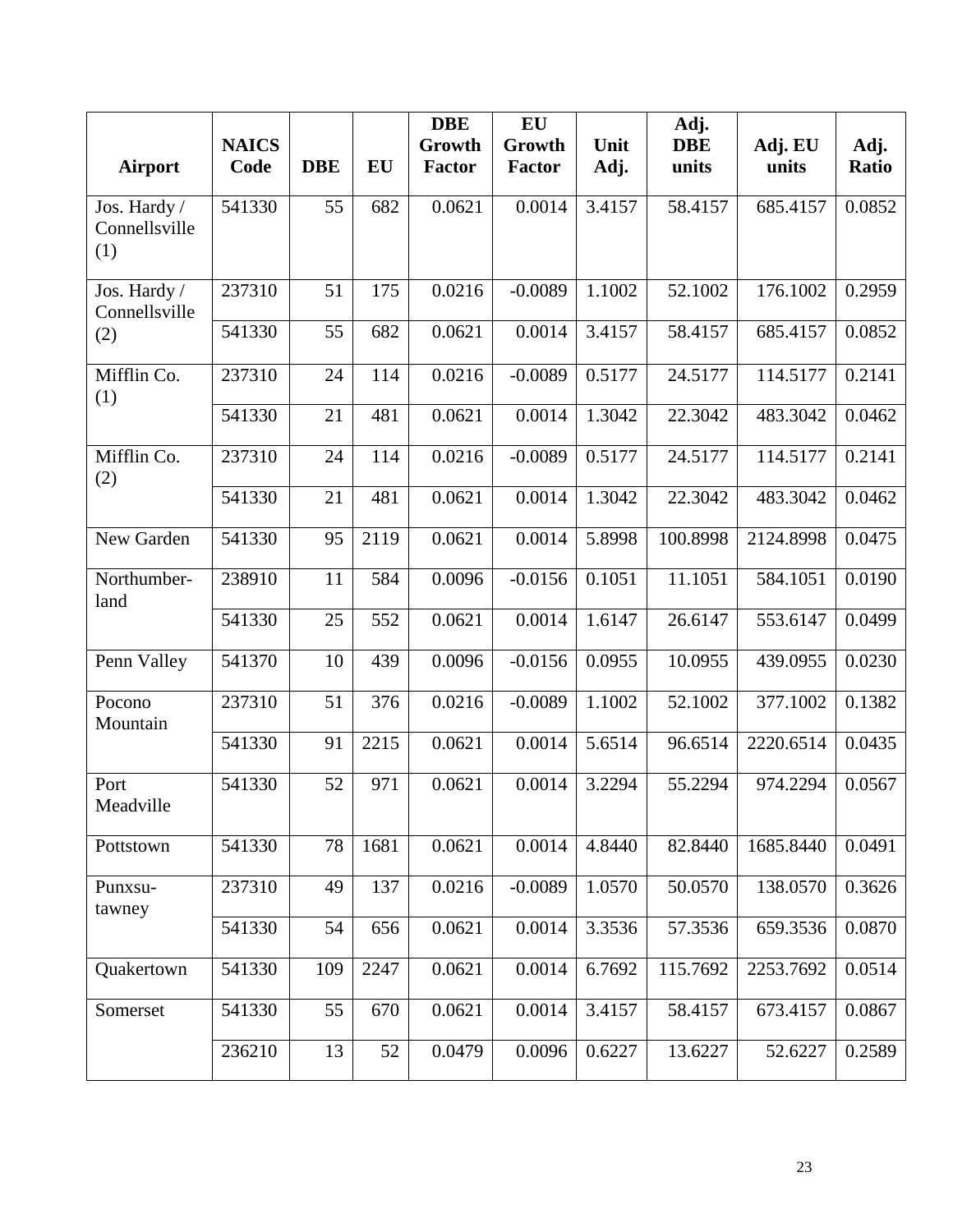|                                 |              |                  |      | <b>DBE</b>    | EU              |        | Adj.       |           |        |
|---------------------------------|--------------|------------------|------|---------------|-----------------|--------|------------|-----------|--------|
|                                 | <b>NAICS</b> |                  |      | Growth        | Growth          | Unit   | <b>DBE</b> | Adj. EU   | Adj.   |
| <b>Airport</b>                  | Code         | <b>DBE</b>       | EU   | <b>Factor</b> | <b>Factor</b>   | Adj.   | units      | units     | Ratio  |
| St. Mary's                      | 237310       | 44               | 116  | 0.0216        | $-0.0089$       | 0.9492 | 44.9492    | 116.9492  | 0.3843 |
|                                 | 541330       | 51               | 605  | 0.0621        | 0.0014          | 3.1673 | 54.1673    | 608.1673  | 0.0891 |
| Titusville (1)                  | 237130       | 6                | 55   | 0.0578        | $-0.0100$       | 0.3468 | 6.3468     | 55.3468   | 0.1147 |
|                                 | 541330       | 50               | 632  | 0.0621        | 0.0014          | 3.1052 | 53.1052    | 635.1052  | 0.0836 |
| Titusville (2)                  | 541330       | 50               | 632  | 0.0621        | 0.0014          | 3.1052 | 53.1052    | 635.1052  | 0.0836 |
| Titusville (3)                  | 238910       | 34               | 575  | 0.0096        | $-0.0156$       | 0.3248 | 34.3248    | 575.3248  | 0.0597 |
| Venango                         | 236210       | 13               | 85   | 0.0479        | 0.0096          | 0.0000 | 13.6227    | 85.8189   | 0.1587 |
|                                 | 541330       | 56               | 724  | 0.0621        | 0.0014          | 3.4778 | 59.4778    | 727.4778  | 0.0785 |
| Washington<br>Co.               | 238910       | 30               | 637  | 0.0096        | $-0.0156$       | 0.2866 | 30.2866    | 637.2866  | 0.0475 |
|                                 | 541330       | 54               | 665  | 0.0621        | 0.0014          | 3.3536 | 57.3536    | 653.3536  | 0.0858 |
| Wilkes-<br>Barre/Wyo.<br>Valley | 541330       | 65               | 1256 | 0.0621        | 0.0014          | 4.0367 | 69.0367    | 1260.0367 | 0.0548 |
| Zeleinople $(1)$                | 541330       | 54               | 829  | 0.0621        | 0.0014          | 3.3536 | 57.3536    | 832.3536  | 0.0689 |
| Zeleinople (2)                  | 238910       | 30               | 633  | 0.0096        | $-0.0156$       | 0.2866 | 30.2866    | 633.2866  | 0.0478 |
|                                 | 541330       | 54               | 829  | 0.0621        | 0.0014          | 3.3536 | 57.3536    | 832.3536  | 0.0689 |
|                                 |              |                  |      |               | FFY 2018 Grants |        |            |           |        |
| Bedford Co.                     | 541330       | 14               | 292  | 0.0621        | 0.0014          | 0.8694 | 14.8694    | 292.8694  | 0.0508 |
| Bloomsburg                      | 237130       | $\boldsymbol{0}$ | 39   | 0.0578        | $-0.0100$       | 0.0000 | 0.0000     | 38.6111   | 0.0000 |
|                                 | 541330       | 20               | 556  | 0.0621        | 0.0014          | 1.2421 | 21.2421    | 557.2421  | 0.0381 |
| <b>Bradford</b>                 | 541330       | 5                | 196  | 0.0621        | 0.0014          | 0.3105 | 5.3105     | 196.3105  | 0.0271 |
| Brandywine                      | 541330       | 95               | 1903 | 0.0621        | 0.0014          | 5.8998 | 100.8998   | 1908.8998 | 0.0529 |
| Chester Co.                     | 541330       | 115              | 2682 | 0.0621        | 0.0014          | 7.1419 | 122.1419   | 2689.1419 | 0.0454 |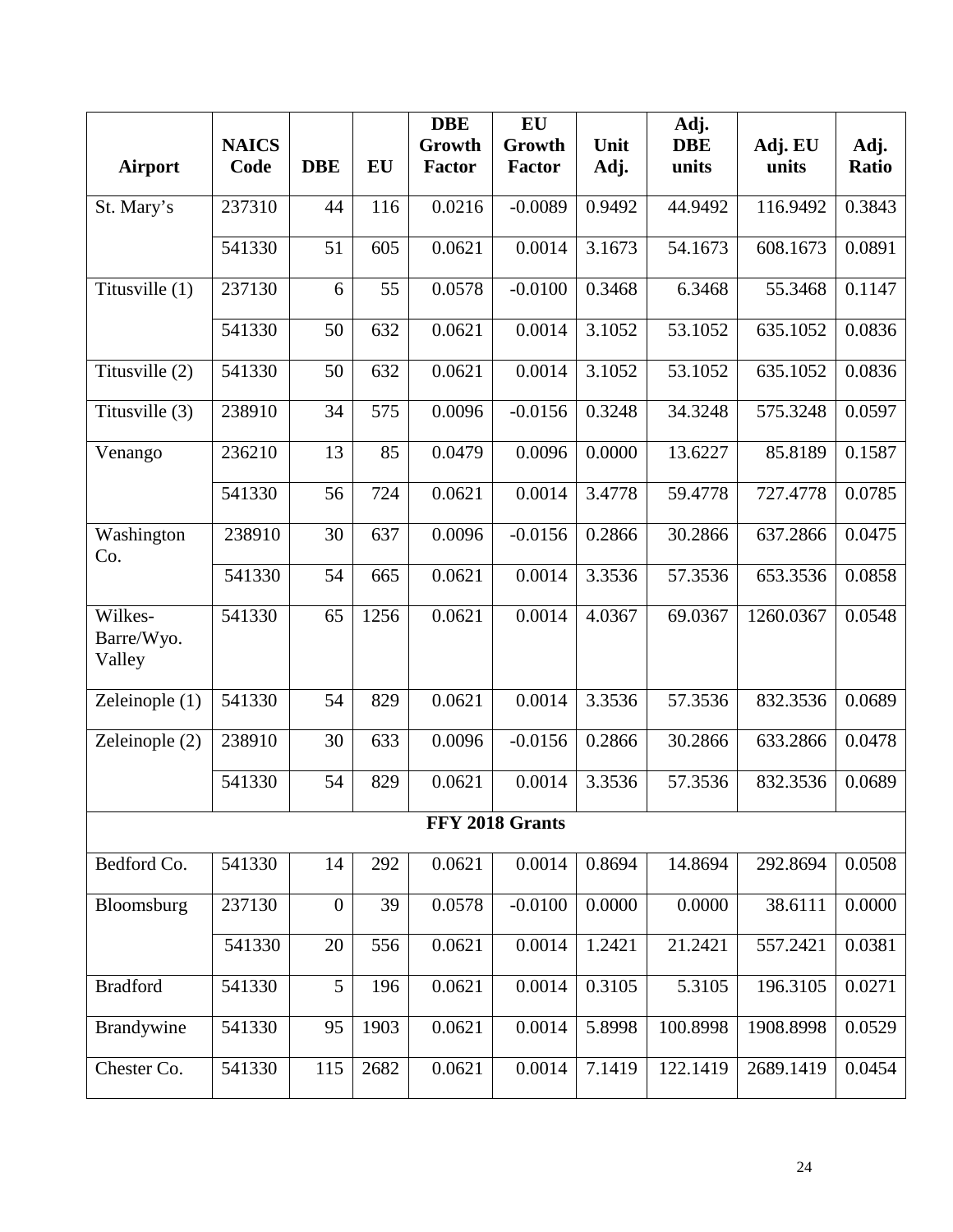|                           |                      |                |      | <b>DBE</b>              | EU                      |              | Adj.                |                  |               |
|---------------------------|----------------------|----------------|------|-------------------------|-------------------------|--------------|---------------------|------------------|---------------|
| <b>Airport</b>            | <b>NAICS</b><br>Code | <b>DBE</b>     | EU   | Growth<br><b>Factor</b> | Growth<br><b>Factor</b> | Unit<br>Adj. | <b>DBE</b><br>units | Adj. EU<br>units | Adj.<br>Ratio |
|                           |                      |                |      |                         |                         |              |                     |                  |               |
| Clearfield-               | 236210               | 1              | 13   | 0.0479                  | 0.0096                  | 0.0000       | 1.0479              | 13.1253          | 0.0798        |
| Lawrence                  | 541330               | 5              | 163  | 0.0621                  | 0.0014                  | 0.3105       | 5.3105              | 163.3105         | 0.0325        |
| Doylestown<br>(1)         | 237130               | $\overline{4}$ | 123  | 0.0578                  | $-0.0100$               | 0.2312       | 4.2312              | 123.2312         | 0.0343        |
| Doylestown<br>(2)         | 237310               | 55             | 253  | 0.0216                  | $-0.0089$               | 1.1864       | 56.1864             | 254.1864         | 0.2210        |
|                           | 541330               | 77             | 1664 | 0.0621                  | 0.0014                  | 4.7819       | 81.7819             | 1668.7819        | 0.0490        |
| Ebensburg                 | 237130               | 6              | 40   | 0.0578                  | $-0.0100$               | 0.3468       | 6.3468              | 40.3468          | 0.1573        |
|                           | 541330               | 57             | 709  | 0.0621                  | 0.0014                  | 3.5399       | 60.5399             | 712.5399         | 0.0850        |
| Greenville                | 541310               | 14             | 334  | 0.0442                  | $-0.0197$               | 0.6193       | 14.6193             | 334.6193         | 0.0437        |
|                           | 541330               | 58             | 1202 | 0.00621                 | 0.0014                  | 3.6020       | 61.3020             | 1205.3020        | 0.0511        |
|                           | 236210               | 14             | 73   | 0.0479                  | 0.0096                  | 0.0000       | 14.6076             | 73.7033          | 0.1990        |
| Grove City                | 541330               | 55             | 700  | 0.0621                  | 0.0014                  | 3.4157       | 58.3147             | 703.3147         | 0.0830        |
|                           | 236210               | 14             | 54   | 0.0479                  | 0.0096                  | 0.6706       | 14.6706             | 54.6706          | 0.2683        |
| New Castle                | 237310               | 48             | 195  | 0.0216                  | $-0.0089$               | 1.0354       | 49.0354             | 195.0354         | 0.2501        |
|                           | 541330               | 55             | 711  | 0.0621                  | 0.0014                  | 3.4157       | 58.4157             | 714.4157         | 0.0818        |
| New Garden                | 237130               | 6              | 156  | 0.0578                  | $-0.0100$               | 0.3468       | 6.3468              | 156.3468         | 0.0406        |
|                           | 541330               | 95             | 2119 | 0.0621                  | 0.0014                  | 5.8998       | 100.8998            | 2124.8998        | 0.0475        |
| Northumber-<br>land $(1)$ | 541330               | 26             | 552  | 0.0621                  | 0.0014                  | 1.6147       | 27.6147             | 553.6147         | 0.0499        |
| Northumber-<br>land $(2)$ | 541330               | 26             | 552  | 0.0621                  | 0.0014                  | 1.6147       | 27.6147             | 553.6147         | 0.0499        |
| Penn Valley               | 237310               | 16             | 76   | 0.0216                  | $-0.0089$               | 0.3451       | 17.3451             | 76.3451          | 0.2141        |
|                           | 541330               | 20             | 415  | 0.0621                  | 0.0014                  | 1.2421       | 21.2421             | 416.2421         | 0.0510        |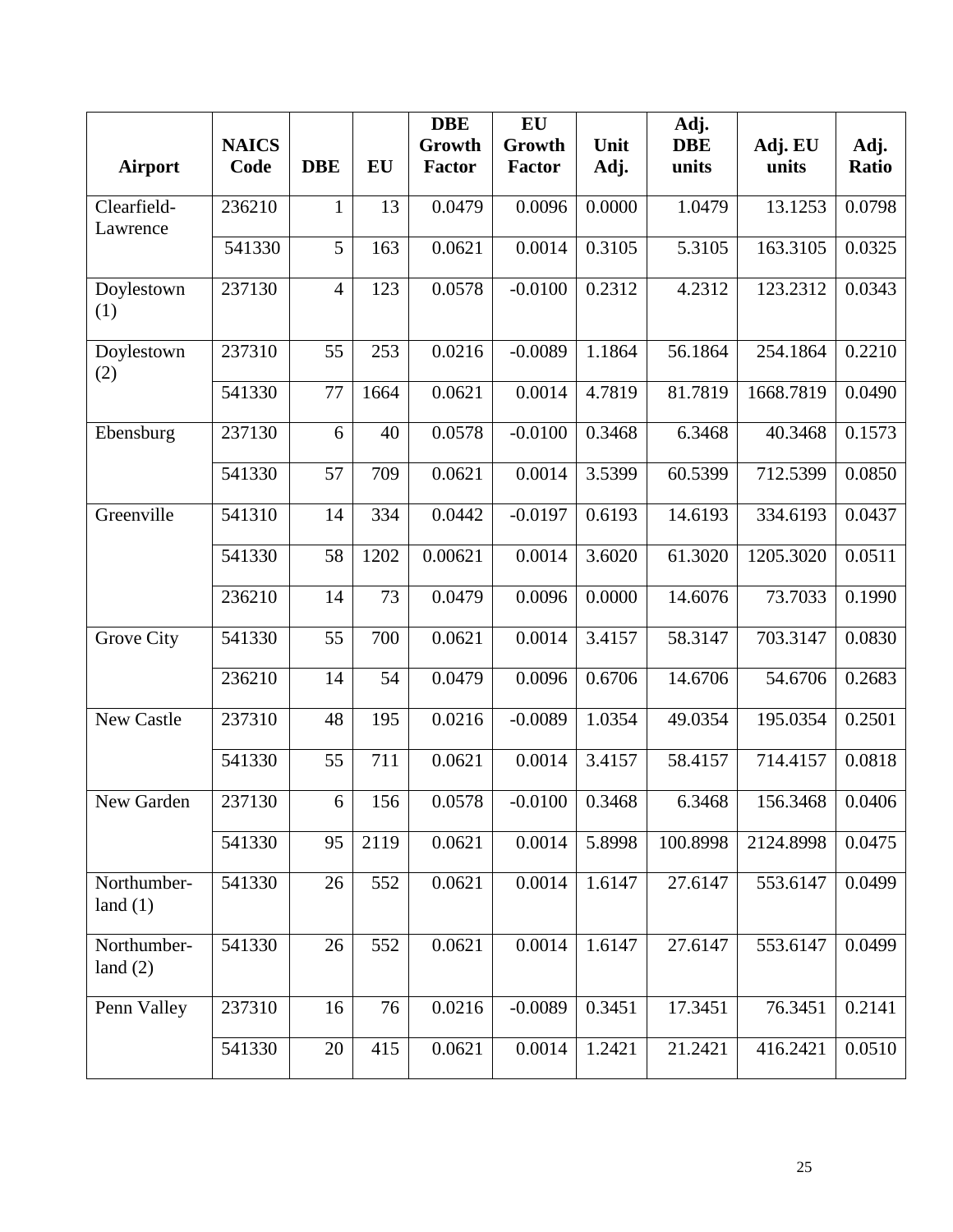|                        |              |                |      | <b>DBE</b>    | EU            |        | Adj.       |           |              |
|------------------------|--------------|----------------|------|---------------|---------------|--------|------------|-----------|--------------|
|                        | <b>NAICS</b> |                |      | Growth        | Growth        | Unit   | <b>DBE</b> | Adj. EU   | Adj.         |
| <b>Airport</b>         | Code         | <b>DBE</b>     | EU   | <b>Factor</b> | <b>Factor</b> | Adj.   | units      | units     | <b>Ratio</b> |
| Pocono<br>Mountain     | 541330       | 91             | 2215 | 0.0621        | 0.0014        | 5.6514 | 96.5614    | 2220.5614 | 0.0435       |
|                        | 237130       | $\overline{3}$ | 181  | 0.0578        | $-0.0100$     | 0.1734 | 3.1734     | 181.1734  | 0.0175       |
| Port<br>Meadville      | 237120       | $\overline{4}$ | 37   | 0.3238        | 0.0571        | 0.0000 | 5.2952     | 39.1109   | 0.1354       |
|                        | 541330       | 52             | 971  | 0.0621        | 0.0014        | 3.2294 | 55.2294    | 974.2294  | 0.0567       |
| Pottstown              | 238910       | 42             | 709  | 0.0096        | $-0.0156$     | 0.4013 | 42.4013    | 709.4013  | 0.0598       |
|                        | 541330       | 83             | 1681 | 0.0621        | 0.0014        | 5.1546 | 88.1546    | 1686.1546 | 0.0523       |
| Punxsu-<br>tawney      | 238910       | 33             | 518  | 0.0096        | $-0.0156$     | 0.3153 | 33.3153    | 518.3513  | 0.0643       |
|                        | 541330       | 54             | 656  | 0.0621        | 0.0014        | 3.3536 | 57.3536    | 659.3536  | 0.0870       |
| Quakertown             | 237310       | 71             | 345  | 0.0216        | $-0.0089$     | 1.5316 | 72.5316    | 346.5316  | 0.2093       |
|                        | 541330       | 109            | 2247 | 0.0621        | 0.0014        | 6.7692 | 115.7692   | 2253.7692 | 0.0514       |
| Schuylkill<br>Co./Joe  | 236210       | 20             | 107  | 0.0479        | 0.0096        | 0.0000 | 20.9580    | 108.0309  | 0.1940       |
| Zerbey                 | 541330       | 86             | 1498 | 0.0621        | 0.0014        | 5.3409 | 91.3409    | 1503.3409 | 0.0608       |
| Somerset               | 236210       | 13             | 52   | 0.0479        | 0.0096        | 0.6227 | 13.6227    | 52.6227   | 0.2589       |
|                        | 541330       | 55             | 670  | 0.0621        | 0.0014        | 3.4157 | 58.4157    | 673.4157  | 0.0867       |
| St. Mary's             | 237310       | 44             | 116  | 0.0216        | $-0.0089$     | 0.9492 | 44.9492    | 116.9492  | 0.3843       |
|                        | 541330       | 51             | 605  | 0.0621        | 0.0014        | 3.1673 | 54.1673    | 608.1673  | 0.0891       |
| Wellsboro-<br>Johnston | 237310       | $\overline{2}$ | 30   | 0.0216        | $-0.0089$     | 0.0431 | 2.0431     | 30.0431   | 0.0680       |
|                        | 541330       | $\overline{2}$ | 161  | 0.0621        | 0.0014        | 0.0000 | 2.1242     | 161.3212  | 0.0132       |
| Wilkes-<br>Barre/Wyo.  | 237310       | 43             | 206  | 0.0216        | $-0.0089$     | 0.9276 | 43.9276    | 206.9276  | 0.2123       |
|                        | 541330       | 65             | 1256 | 0.0621        | 0.0014        | 4.0367 | 69.0367    | 1260.0367 | 0.0548       |
| William T.<br>Piper    | 238910       | 5              | 286  | 0.0096        | $-0.0156$     | 0.0478 | 5.0478     | 286.0478  | 0.0176       |
|                        | 541330       | 3              | 167  | 0.0621        | 0.0014        | 0.0000 | 3.1863     | 167.2398  | 0.0191       |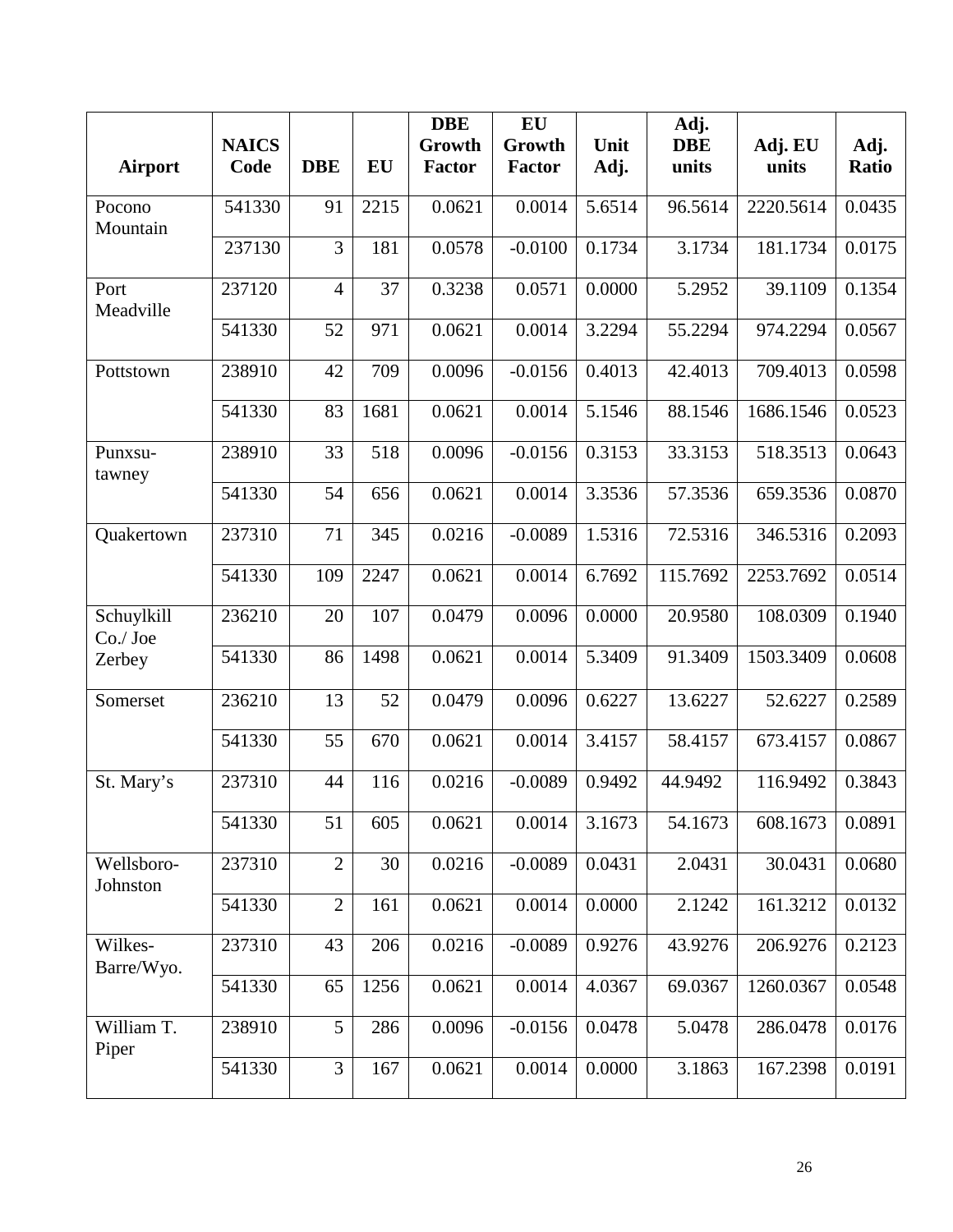|                         |              |                |      | <b>DBE</b>    | EU              |        | Adj.       |           |        |
|-------------------------|--------------|----------------|------|---------------|-----------------|--------|------------|-----------|--------|
|                         | <b>NAICS</b> |                |      | Growth        | Growth          | Unit   | <b>DBE</b> | Adj. EU   | Adj.   |
| <b>Airport</b>          | Code         | <b>DBE</b>     | EU   | <b>Factor</b> | <b>Factor</b>   | Adj.   | units      | units     | Ratio  |
| Zelienople              | 237310       | 45             | 168  | 0.0216        | $-0.0089$       | 0.9707 | 45.9707    | 168.9707  | 0.2721 |
|                         |              |                |      |               |                 |        |            |           |        |
|                         | 541330       | 54             | 829  | 0.0621        | 0.0014          | 3.3536 | 57.3536    | 832.3536  | 0.0689 |
|                         |              |                |      |               | FFY 2019 Grants |        |            |           |        |
| Beaver Co.              | 238910       | 30             | 549  | 0.0096        | $-0.0156$       | 0.2866 | 30.2866    | 549.2866  | 0.0551 |
|                         | 541330       | 54             | 668  | 0.0621        | 0.0014          | 3.3536 | 57.3536    | 671.3536  | 0.0854 |
| Bloomsburg              | 236210       | 3              | 37   | 0.0479        | 0.0096          | 0.0000 | 3.1437     | 37.3565   | 0.0000 |
|                         | 541330       | 20             | 556  | 0.0621        | 0.0014          | 1.2421 | 21.2421    | 557.2421  | 0.0381 |
| <b>Bradford</b>         | 237310       | 3              | 51   | 0.0216        | $-0.0089$       | 0.0647 | 3.0647     | 51.0647   | 0.0600 |
|                         | 541330       | 5              | 196  | 0.0621        | 0.0014          | 0.3105 | 5.3105     | 196.3105  | 0.0271 |
| Brandywine              | 237130       | 6              | 150  | 0.0578        | $-0.0100$       | 0.3468 | 6.3468     | 150.3468  | 0.0422 |
|                         | 541330       | 95             | 1903 | 0.0621        | 0.0014          | 5.8998 | 100.8998   | 1908.8998 | 0.0529 |
| <b>Butler</b>           | 541620       | 30             | 133  | 0.0774        | 0.0030          | 2.3227 | 32.3227    | 135.3227  | 0.2389 |
| Chester Co.<br>(1)      | 541330       | 115            | 2682 | 0.0621        | 0.0014          | 7.1419 | 122.1419   | 2689.1419 | 0.0454 |
| Chester Co.<br>(2)      | 237310       | 79             | 384  | 0.0216        | $-0.0089$       | 1.7042 | 80.7042    | 385.7042  | 0.2092 |
|                         | 541330       | 115            | 2682 | 0.0621        | 0.0014          | 7.1419 | 122.1419   | 2689.1419 | 0.0454 |
| Chester Co.<br>(3)      | 236210       | 27             | 119  | 0.0479        | 0.0096          | 1.2934 | 28.2934    | 120.2934  | 0.2352 |
|                         | 541330       | 115            | 2682 | 0.0621        | 0.0014          | 7.1419 | 122.1419   | 2689.1419 | 0.0454 |
| Clarion Co.             | 237310       | 48             | 152  | 0.0216        | $-0.0089$       | 1.0354 | 49.0354    | 153.0354  | 0.3204 |
|                         | 541330       | 55             | 692  | 0.0621        | 0.0014          | 3.4157 | 58.4157    | 695.4157  | 0.0840 |
| Clearfield-<br>Lawrence | 541330       | 5              | 163  | 0.0621        | 0.0014          | 0.3105 | 5.3105     | 163.3105  | 0.0325 |
|                         | 541320       | $\overline{0}$ | 10   | 0.0723        | $-0.0390$       | 0.0000 | 0.0000     | 9.6104    | 0.0000 |
|                         | 541370       | $\overline{2}$ | 53   | 0.0924        | $-0.0318$       | 0.1849 | 2.1849     | 53.1849   | 0.0411 |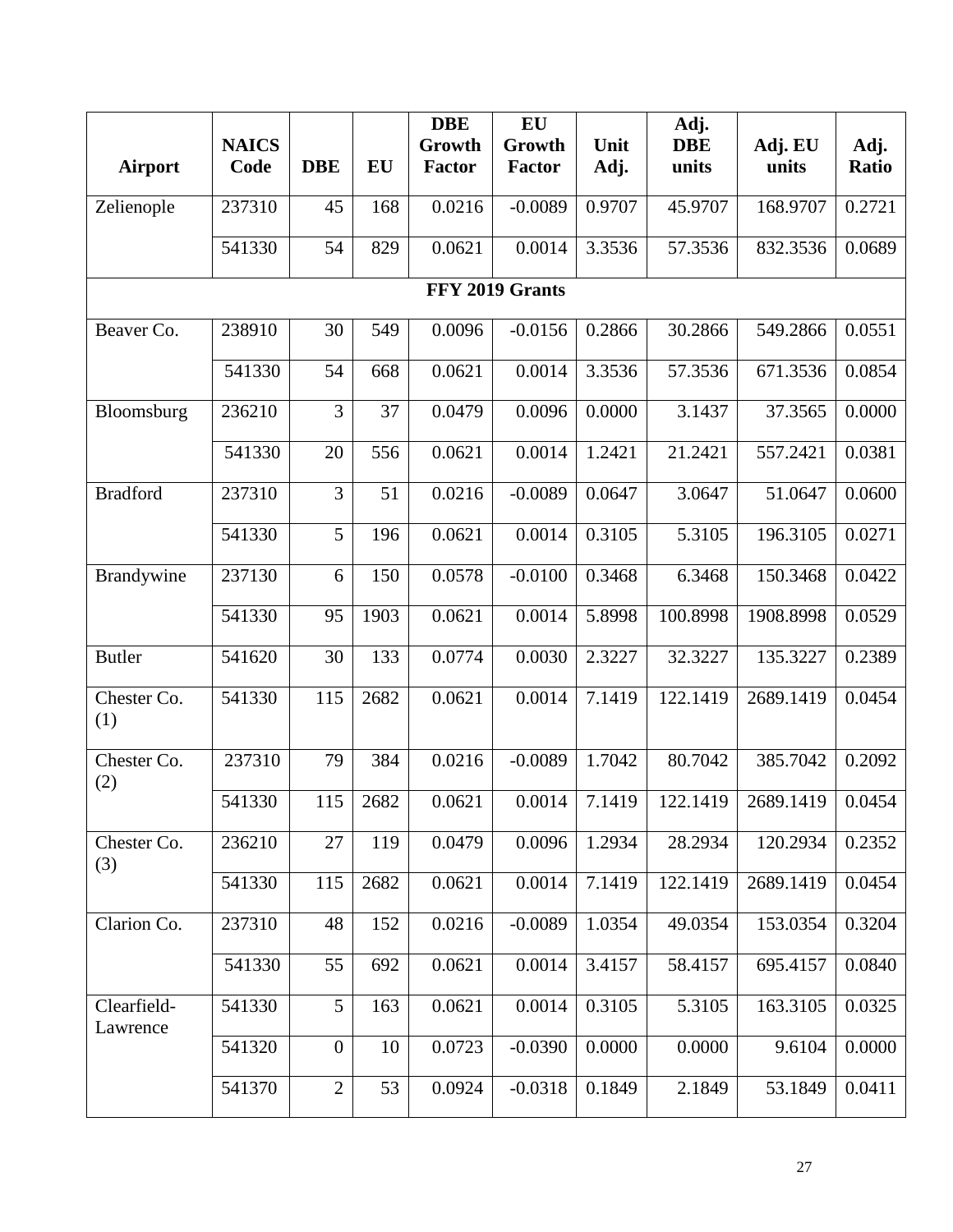|                    |              |                |                | <b>DBE</b>    | EU            |        | Adj.       |           |        |
|--------------------|--------------|----------------|----------------|---------------|---------------|--------|------------|-----------|--------|
|                    | <b>NAICS</b> |                |                | Growth        | Growth        | Unit   | <b>DBE</b> | Adj. EU   | Adj.   |
| <b>Airport</b>     | Code         | <b>DBE</b>     | EU             | <b>Factor</b> | <b>Factor</b> | Adj.   | units      | units     | Ratio  |
|                    | 541340       | $\overline{0}$ | 3              | 0.1086        | $-0.0477$     | 0.0000 | 0.0000     | 2.8569    | 0.0000 |
|                    | 323111       | $\mathbf{1}$   | 242            | 0.0641        | $-0.0492$     | 0.0641 | 1.0641     | 242.0641  | 0.0044 |
|                    | 541820       | $\mathbf{1}$   | $\overline{4}$ | 0.0884        | $-0.0131$     | 0.0884 | 1.0884     | 4.0884    | 0.2662 |
|                    | 541620       | $\overline{4}$ | 44             | 0.0774        | 0.0030        | 0.3097 | 4.3097     | 44.3097   | 0.0973 |
| Corry-<br>Lawrence | 238910       | 36             | 634            | 0.0096        | $-0.0156$     | 0.3440 | 36.3440    | 634.3440  | 0.0573 |
|                    | 541330       | 52             | 811            | 0.0621        | 0.0014        | 3.2294 | 55.2294    | 814.2294  | 0.0678 |
| Doylestown         | 541330       | 77             | 1664           | 0.0621        | 0.0014        | 4.7819 | 81.7819    | 1668.7819 | 0.0490 |
| Ebensburg          | 237130       | 6              | 40             | 0.0578        | $-0.0100$     | 0.3468 | 6.3468     | 40.3468   | 0.1573 |
|                    | 541330       | 57             | 709            | 0.0621        | 0.0014        | 3.5399 | 60.5399    | 712.5399  | 0.0850 |
| Grove City         | 236210       | 14             | 54             | 0.0479        | 0.0096        | 0.6706 | 14.6706    | 54.6706   | 0.2683 |
|                    | 541330       | 55             | 700            | 0.0621        | 0.0014        | 3.4157 | 58.3147    | 703.3147  | 0.0830 |
| Hazleton           | 541330       | 72             | 1301           | 0.0621        | 0.0014        | 4.4714 | 76.4714    | 1305.4714 | 0.0586 |
| Heritage           | 237310       | 56             | 242            | 0.0216        | $-0.0089$     | 1.2080 | 57.2080    | 243.2080  | 0.2352 |
|                    | 541330       | 78             | 1681           | 0.0621        | 0.0014        | 4.8440 | 82.4880    | 1685.4880 | 0.0491 |
| Indiana            | 541330       | 56             | 697            | 0.0621        | 0.0014        | 3.4778 | 59.4778    | 700.4778  | 0.0849 |
|                    | 541320       | $\overline{2}$ | 31             | 0.0723        | $-0.0390$     | 0.1447 | 2.1447     | 31.1447   | 0.0689 |
|                    | 541370       | 19             | 97             | 0.0924        | $-0.0318$     | 1.7564 | 20.7564    | 98.7564   | 0.2102 |
|                    | 541340       | 6              | 33             | 0.1086        | $-0.0477$     | 0.6518 | 6.6518     | 33.6518   | 0.1977 |
|                    | 323111       | 3              | 365            | 0.0641        | $-0.0492$     | 0.1922 | 3.1922     | 365.1922  | 0.0087 |
|                    | 541820       | 12             | 34             | 0.0884        | $-0.0131$     | 1.0607 | 13.0607    | 35.0607   | 0.3725 |
|                    | 541620       | 32             | 129            | 0.0774        | 0.0030        | 2.4776 | 34.4776    | 131.4776  | 0.2622 |
| Mifflin            | 237130       | $\mathbf{1}$   | 47             | 0.0578        | $-0.0100$     | 0.0578 | 1.0578     | 47.0578   | 0.0225 |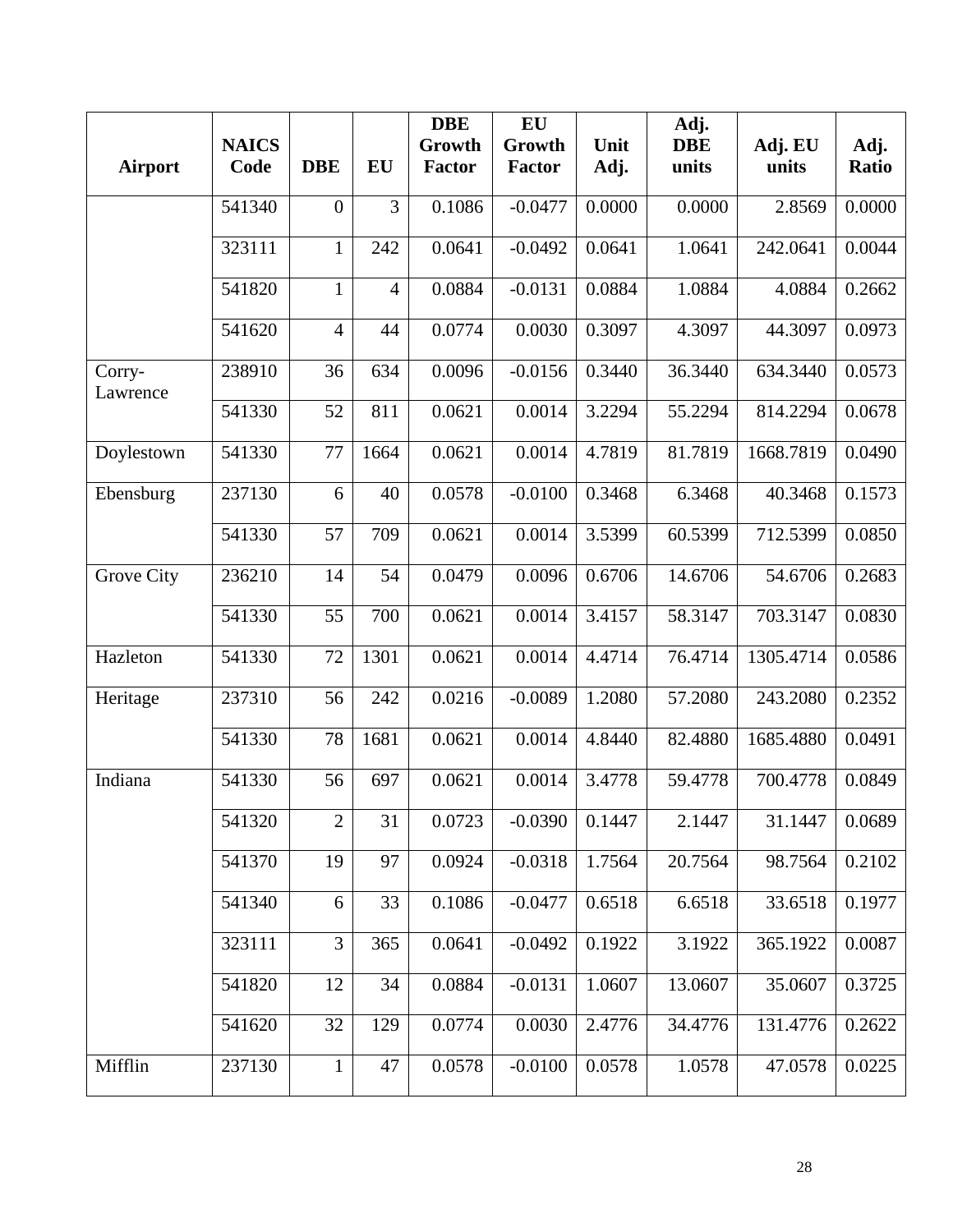|                           |              |            |           | <b>DBE</b>    | EU            |        | Adj.       |           |        |
|---------------------------|--------------|------------|-----------|---------------|---------------|--------|------------|-----------|--------|
|                           | <b>NAICS</b> |            |           | Growth        | Growth        | Unit   | <b>DBE</b> | Adj. EU   | Adj.   |
| <b>Airport</b>            | Code         | <b>DBE</b> | <b>EU</b> | <b>Factor</b> | <b>Factor</b> | Adj.   | units      | units     | Ratio  |
|                           | 541330       | 21         | 481       | 0.0621        | 0.0014        | 1.3042 | 22.3042    | 483.3042  | 0.0462 |
| New Castle                | 541330       | 55         | 711       | 0.0621        | 0.0014        | 3.4157 | 58.4157    | 714.4157  | 0.0818 |
|                           | 236210       | 14         | 57        | 0.0479        | 0.0096        | 0.6706 | 14.6706    | 57.6706   | 0.2544 |
| New Garden                | 541330       | 95         | 2119      | 0.0621        | 0.0014        | 5.8998 | 100.8998   | 2124.8998 | 0.0475 |
| Northumber-<br>land $(1)$ | 237310       | 19         | 108       | 0.0216        | $-0.0089$     | 0.4099 | 19.4099    | 108.4099  | 0.1790 |
|                           | 541330       | 24         | 529       | 0.0621        | 0.0014        | 1.4905 | 25.4905    | 530.4905  | 0.0481 |
| Northumber-<br>land $(2)$ | 237310       | 19         | 108       | 0.0216        | $-0.0089$     | 0.4099 | 19.4099    | 108.4099  | 0.1790 |
|                           | 541330       | 24         | 529       | 0.0621        | 0.0014        | 1.4905 | 25.4905    | 530.4905  | 0.0481 |
| Port<br>Meadville         | 541330       | 52         | 971       | 0.0621        | 0.0014        | 3.2294 | 53.2294    | 971.2294  | 0.0567 |
| Pottstown                 | 541330       | 78         | 1681      | 0.0621        | 0.0014        | 4.8440 | 82.8440    | 1685.8440 | 0.0491 |
| Punxsu-<br>tawney         | 541310       | 14         | 169       | 0.0442        | $-0.0197$     | 0.6193 | 14.6193    | 169.6193  | 0.0862 |
| Quakertown                | 541330       | 109        | 2247      | 0.0621        | 0.0014        | 6.7692 | 115.7692   | 2253.7692 | 0.0514 |
| Somerset $(1)$            | 541330       | 55         | 720       | 0.0621        | 0.0014        | 3.4157 | 58.4157    | 723.4157  | 0.0807 |
| Somerset (2)              | 541330       | 55         | 720       | 0.0621        | 0.0014        | 3.4157 | 58.4157    | 723.4157  | 0.0807 |
| St. Mary's                | 237310       | 44         | 116       | 0.0216        | $-0.0089$     | 0.9492 | 44.9492    | 116.9492  | 0.3843 |
|                           | 541330       | 51         | 605       | 0.0621        | 0.0014        | 3.1673 | 54.1673    | 608.1673  | 0.0891 |
| Titusville                | 237310       | 44         | 142       | 0.0578        | $-0.0100$     | 0.3468 | 6.3468     | 55.3468   | 0.1147 |
|                           | 541330       | 50         | 632       | 0.0621        | 0.0014        | 3.1052 | 53.1052    | 635.1052  | 0.0836 |
| Venango Co.               | 236210       | 13         | 85        | 0.0479        | 0.0096        | 0.0000 | 13.6227    | 85.8189   | 0.1587 |
|                           | 541330       | 56         | 754       | 0.0621        | 0.0014        | 3.4778 | 59.4778    | 757.4778  | 0.0785 |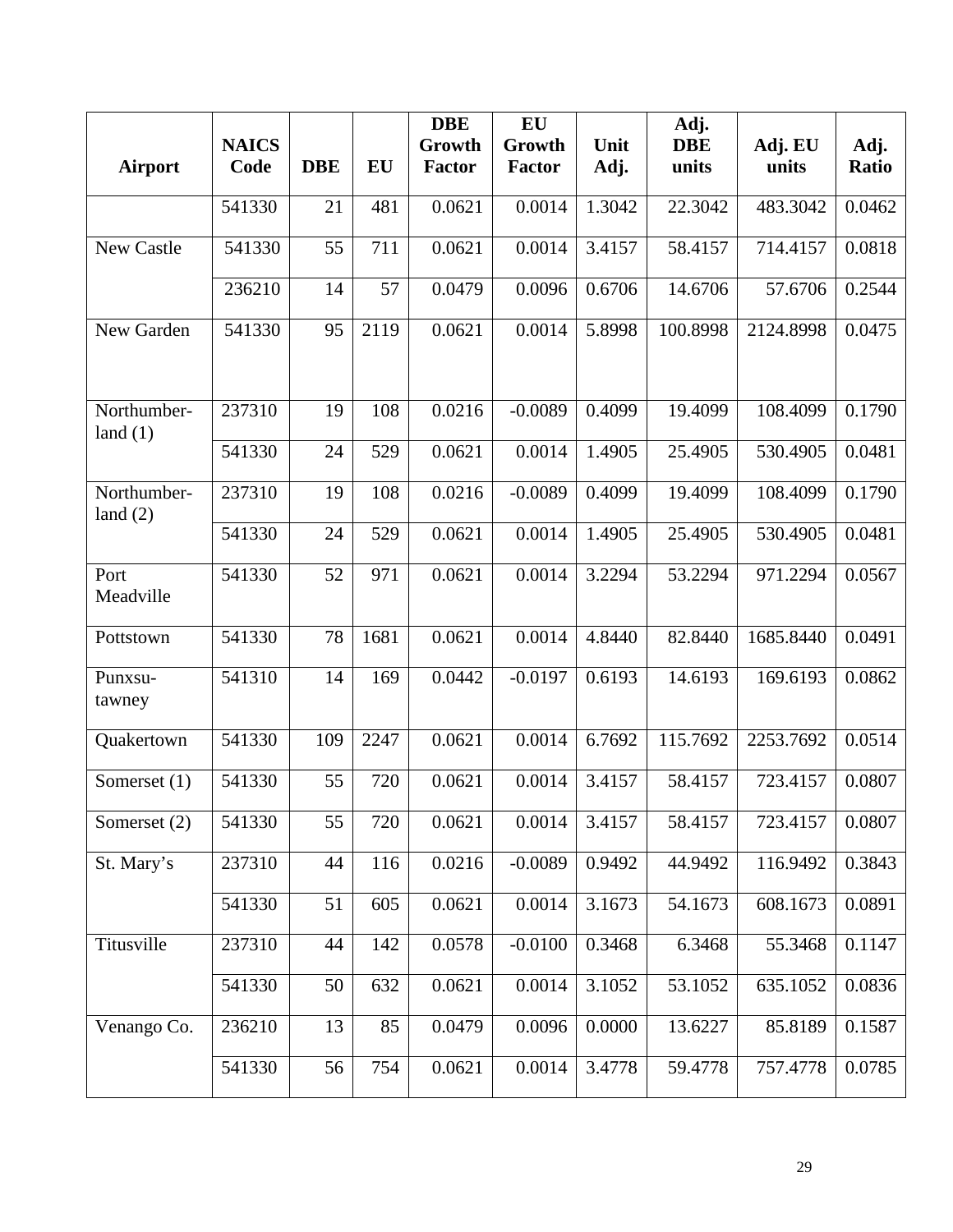| <b>Airport</b>         | <b>NAICS</b><br>Code | <b>DBE</b>       | <b>EU</b> | <b>DBE</b><br>Growth<br><b>Factor</b> | <b>EU</b><br>Growth<br><b>Factor</b> | Unit<br>Adj. | Adj.<br><b>DBE</b><br>units | Adj. EU<br>units | Adj.<br>Ratio |
|------------------------|----------------------|------------------|-----------|---------------------------------------|--------------------------------------|--------------|-----------------------------|------------------|---------------|
| Wellsboro-<br>Johnston | 237130               | $\overline{0}$   | 8         | 0.0578                                | $-0.0100$                            | 0.0000       | 0.0000                      | 7.9202           | 0.0000        |
|                        | 541330               | 56               | 658       | 0.0621                                | 0.0014                               | 3.4778       | 59.4778                     | 661.4778         | 0.0899        |
| Wilkes-<br>Barre/Wyo.  | 541330               | 65               | 1256      | 0.0621                                | 0.0014                               | 4.0367       | 69.0367                     | 1260.0367        | 0.0548        |
| Valley                 | 541320               | $\overline{7}$   | 130       | 0.0723                                | $-0.0390$                            | 0.5064       | 7.5064                      | 130.5064         | 0.0575        |
|                        | 541370               | 13               | 124       | 0.0924                                | $-0.0318$                            | 1.2018       | 14.2018                     | 125.2018         | 0.0169        |
|                        | 541340               | 16               | 38        | 0.1086                                | $-0.0477$                            | 1.7381       | 17.7381                     | 39.7381          | 0.1134        |
|                        | 323111               | $\mathbf{0}$     | 351       | 0.0641                                | $-0.0492$                            | 0.0000       | 0.0000                      | 333.7480         | 0.0000        |
|                        | 541820               | 16               | 107       | 0.0884                                | $-0.0131$                            | 1.4142       | 17.4142                     | 108.4142         | 0.1606        |
|                        | 541620               | 40               | 257       | 0.0774                                | 0.0030                               | 3.0970       | 43.0970                     | 260.0970         | 0.1657        |
| William T.<br>Piper    | 237130               | $\boldsymbol{0}$ | 17        | 0.0096                                | $-0.0156$                            | 0.0000       | 0.0000                      | 11.8803          | 0.0000        |
|                        | 541330               | $\overline{3}$   | 167       | 0.0621                                | 0.0014                               | 0.0000       | 3.1863                      | 167.2398         | 0.0191        |
| Wings Field            | 541330               | 109              | 2384      | 0.0621                                | 0.0014                               | 6.7692       | 115.7692                    | 2390.7692        | 0.0484        |

*Numbers are rounded for display purposes.*

#### **GRANT MODELS**

For each type of grant, the Department looked to its dotGrants data to determine the likely amount of sub contracting available on each type of grant and considered the Department's track record in meeting past goals. For each grant type, the Department created a model showing the likely amount of subcontracting opportunity available, how much DBE participation was attained in raw numbers, and as a percentage of the goals established for the grants.

The Department identified ten different model grants: Horizontal Construction, Horizontal Design, Master Plan, Airport Layout Plan, Electrical, Vertical Design, Vertical Construction, Fencing, Site Preparation, Small Maintenance Projects and Design/Construction Inspection.

#### **Horizontal Construction**

Subcontracting opportunity: 14.56% or .1456 Actual attainment: 9.21% or .0921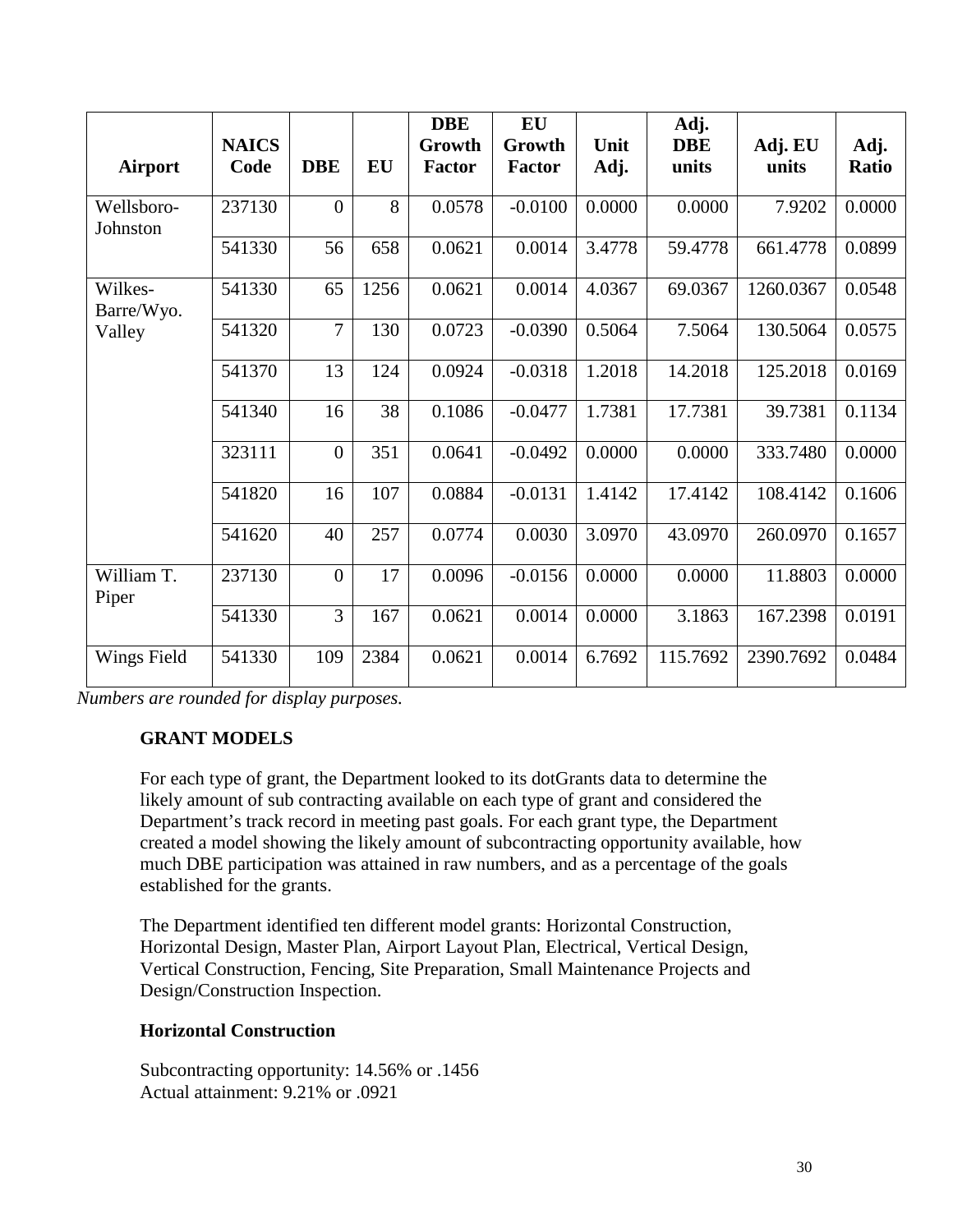Percentage of goal attained: 81.50% or .8150

#### **Horizontal Design**

Subcontracting opportunity: 16.65% or .1665 Actual attainment: 7.15% or .0715 Attainment adjustment: 118.26% or 1.1826

#### **Master Plan**

Subcontracting opportunity: 23.40% or .2340 Actual attainment: 2.86% or .0286 Attainment adjustment: 91.85% or .9185

#### **Airport Layout Plan**

Subcontracting opportunity: 13.92% or .1392 Actual attainment: 1.86% or .0186 Attainment adjustment: 157.58% or 1.5758

#### **Electrical**

Subcontracting opportunity: 10.54% or .1054 Actual attainment: 10.31% or .1031. Attainment adjustment: 102.90% or 1.0290

## **Vertical Design**

Subcontracting opportunity: 6.07% or .0607 Actual Attainment: 0% Attainment Adjustment: All contracts 100% race conscious

## **Vertical Construction**

Subcontracting opportunity: 37.27% or .3237 Actual Attainment: 0% Attainment Adjustment: All contracts 100% race conscious

## **Fencing**

Subcontracting opportunity: 5.31% or .0531 Actual Attainment: 5.31% or .0531. Attainment adjustment: 81.93% or .08193

#### **Site Preparation**

Subcontracting Opportunity: 3.34% or 0.0334 Actual Attainment: 0.091% or 0.0091. Attainment Adjustment: 30.28% or .03028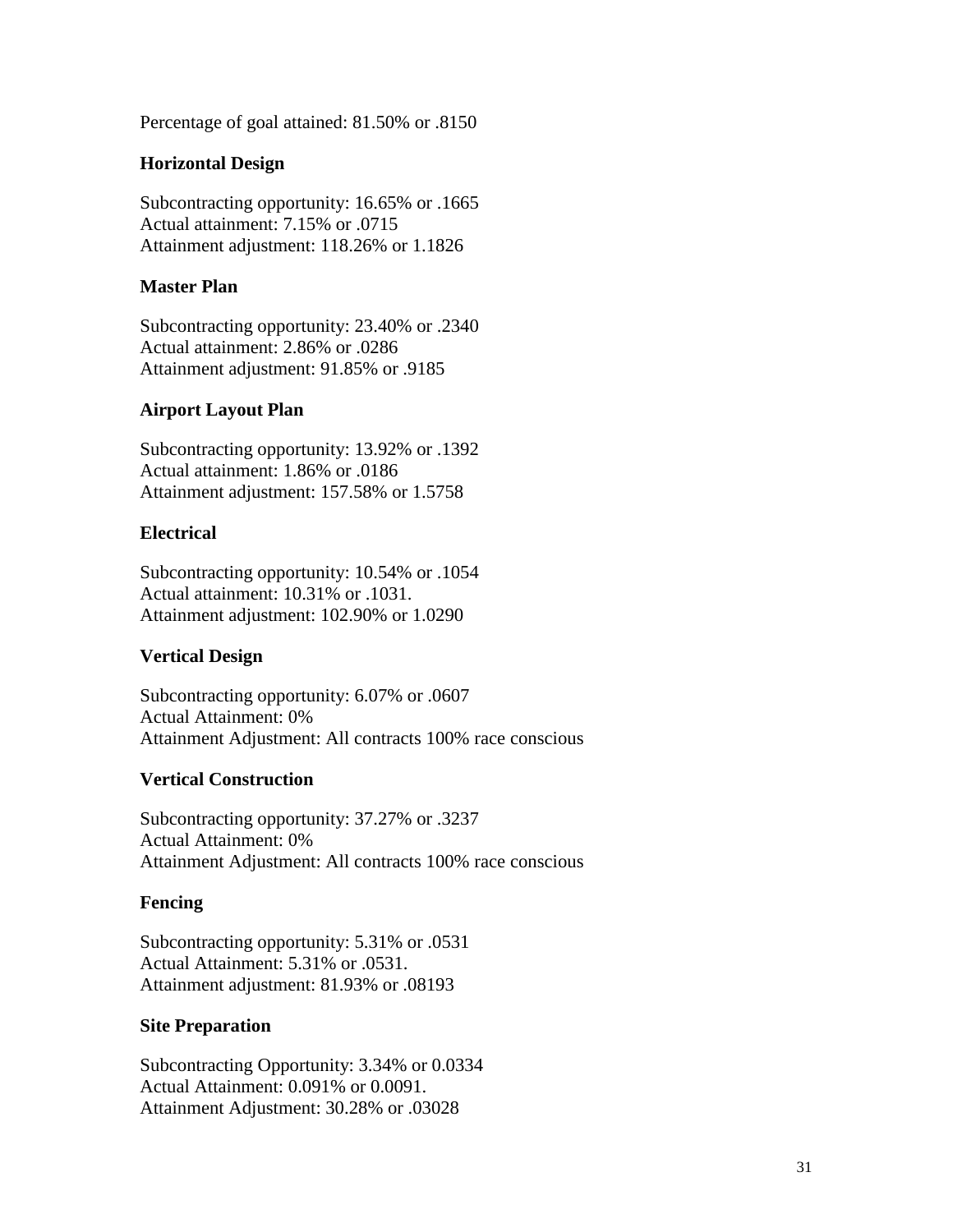## **Small Maintenance Projects**

Small maintenance projects such as crack-sealing and runway/taxiway maintenance offer no significant subcontracting opportunities. Therefore, no goals were placed on these projects.

## **Design/Construction Inspection**

Most construction projects include an accompanying design and/or construction inspection component. In most cases, the airport's engineering firm performs this work in the interest of continuity, safety, and cost. The Department assumes no subcontracting opportunity, but monitors these contracts to assess and encourage race neutral attainment.

## **PRIME AND SUBCONTRACTING EXPERIENCE**

The Department's data reveals that the experience of DBE prime contractors and consultants is very different from that of subcontractors and consultants. Overall past participation on prime contracts is much lower for DBEs. In the interest of meeting the regulation's "narrow tailoring" requirement, the Department chose to make separate past participation adjustments to the prime and sub portions of the calculation. Median past participation for the last two years on prime contracts is 1.69%. This figure is averaged with the growth-adjusted Step One Base figure to yield the final prime adjusted ratio.

Past participation for subcontractors varies according to the types of work the contract calls for. To address this, the Department averaged model-specific past participation (the actual attainment figure) with the subcontractor growth-adjusted ratio to yield the final adjusted subcontractor ratio. The prime and sub ratios were then weighted according to the likely prime and subcontracting opportunity respectively. The two were then added together to yield the final ratio.

| Airport     | <b>NAICS</b><br>Code | Adj.<br><b>Ratio</b> | <b>Prime</b><br><b>PP</b> | Sub<br><b>PP</b> | Prime<br><b>Ratio</b> | Sub<br><b>Ratio</b> | <b>Prime</b><br>Wt. | Sub<br>Wt. | Final<br>Step-2<br>Ratio<br>(NAIC<br>S) |
|-------------|----------------------|----------------------|---------------------------|------------------|-----------------------|---------------------|---------------------|------------|-----------------------------------------|
| Beaver Co.  | 237310               | 0.3038               | 0.0169                    | 0.0921           | 0.1604                | 0.1980              | 0.8544              | 0.1456     | 0.1658                                  |
|             | 541330               | 0.0854               | 0.0169                    | 0.0715           | 0.0512                | 0.0785              | 1.0000              | 0.0000     | 0.0512                                  |
| Bedford Co. | 541330               | 0.0508               | 0.0169                    | 0.0286           | 0.0338                | 0.0397              | 1.0000              | 0.0000     | 0.0338                                  |
|             | 541320               | 0.0000               | 0.0169                    | 0.0286           | 0.0084                | 0.0143              | 0.0000              | 1.0000     | 0.0143                                  |
|             | 541370               | 0.0775               | 0.0169                    | 0.0286           | 0.0472                | 0.0530              | 0.0000              | 1.0000     | 0.0530                                  |
|             | 541340               | 0.1721               | 0.0169                    | 0.0286           | 0.0945                | 0.1003              | 0.0000              | 1.0000     | 0.1003                                  |

|  | Table 3. Model-based Adjustments |  |
|--|----------------------------------|--|
|--|----------------------------------|--|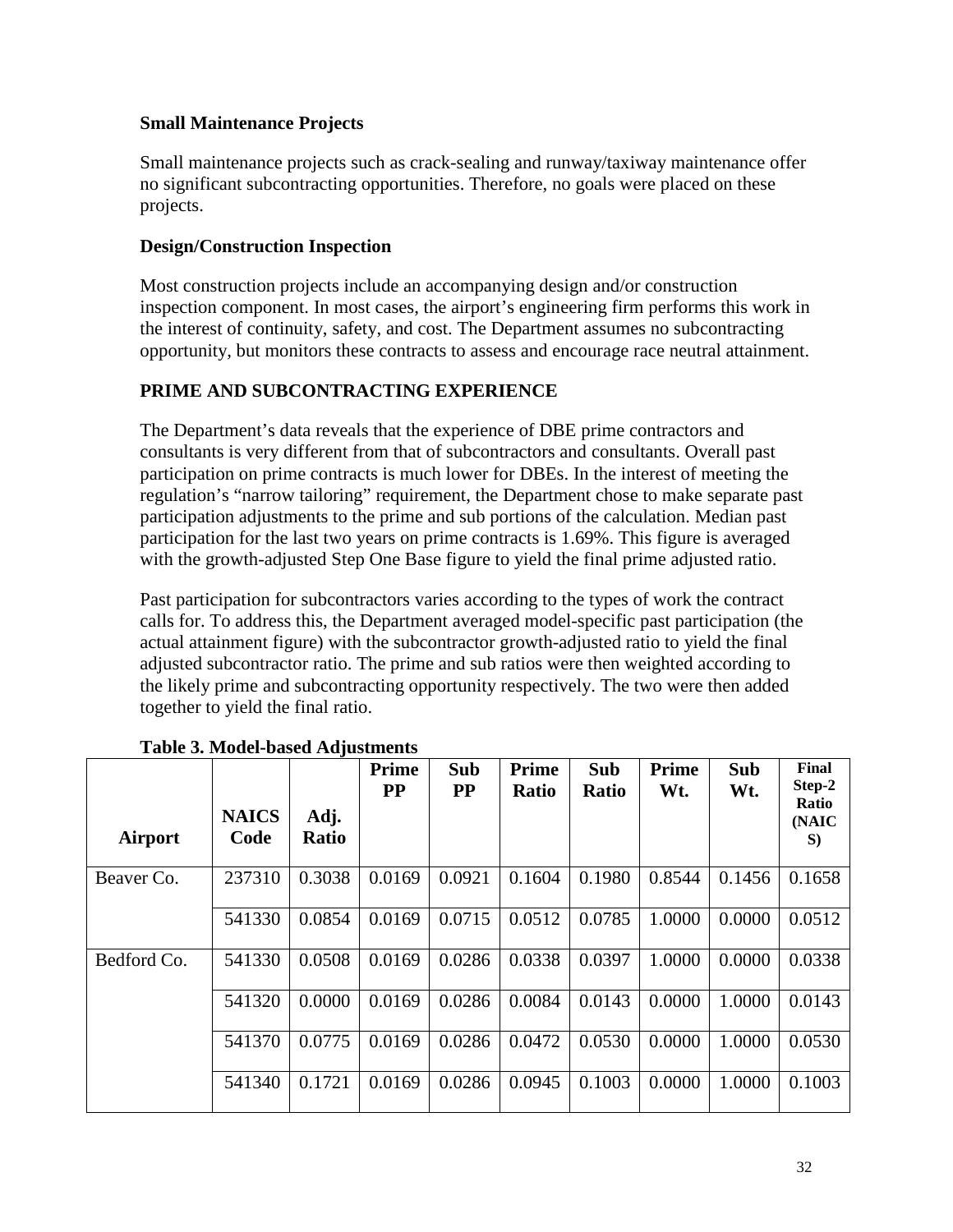|                          |                      |                      | <b>Prime</b><br>$\bf PP$ | Sub<br><b>PP</b> | <b>Prime</b><br>Ratio | Sub<br>Ratio | Prime<br>Wt. | Sub<br>Wt. | <b>Final</b><br>Step-2 |
|--------------------------|----------------------|----------------------|--------------------------|------------------|-----------------------|--------------|--------------|------------|------------------------|
| <b>Airport</b>           | <b>NAICS</b><br>Code | Adj.<br><b>Ratio</b> |                          |                  |                       |              |              |            | Ratio<br>(NAIC<br>S)   |
|                          | 323111               | 0.0128               | 0.0169                   | 0.0286           | 0.0148                | 0.0207       | 0.0000       | 1.0000     | 0.0207                 |
|                          | 541820               | 0.0000               | 0.0169                   | 0.0286           | 0.0084                | 0.0143       | 0.0000       | 1.0000     | 0.0143                 |
|                          | 541620               | 0.1898               | 0.0169                   | 0.0286           | 0.1033                | 0.1092       | 0.0000       | 1.0000     | 0.1092                 |
| Bloomsburg               | 237310               | 0.1956               | 0.0169                   | 0.0921           | 0.1063                | 0.1439       | 0.8544       | 0.1456     | 0.1117                 |
|                          | 541330               | 0.0381               | 0.0169                   | 0.0715           | 0.0275                | 0.0548       | 1.0000       | 0.0000     | 0.0275                 |
| Brandywine<br>(1)        | 238910               | 0.0496               | 0.0169                   | 0.0091           | 0.0333                | 0.0293       | 0.9666       | 0.0334     | 0.0331                 |
|                          | 541330               | 0.0529               | 0.0169                   | 0.0715           | 0.0349                | 0.0622       | 1.0000       | 0.0000     | 0.0349                 |
| Brandywine<br>(2)        | 237310               | 0.2267               | 0.0169                   | 0.0921           | 0.1218                | 0.1594       | 0.8544       | 0.1456     | 0.1273                 |
|                          | 541330               | 0.0529               | 0.0169                   | 0.0715           | 0.0349                | 0.0622       | 1.0000       | 0.0000     | 0.0349                 |
| <b>Butler</b>            | 237310               | 0.2918               | 0.0169                   | 0.0921           | 0.1544                | 0.1920       | 0.8544       | 0.1456     | 0.1598                 |
|                          | 541330               | 0.0791               | 0.0169                   | 0.0715           | 0.0480                | 0.0753       | 1.0000       | 0.0000     | 0.0480                 |
| Chester Co.<br>(1)       | 237310               | 0.2092               | 0.0169                   | 0.0921           | 0.1131                | 0.1507       | 0.8544       | 0.1456     | 0.1185                 |
|                          | 541330               | 0.0454               | 0.0169                   | 0.0715           | 0.0312                | 0.0585       | 1.0000       | 0.0000     | 0.0312                 |
| Chester Co.<br>(2)       | 237310               | 0.2092               | 0.0169                   | 0.0921           | 0.1131                | 0.1507       | 0.8544       | 0.1456     | 0.1185                 |
|                          | 541330               | 0.0454               | 0.0169                   | 0.0715           | 0.0312                | 0.0585       | 1.0000       | 0.0000     | 0.0312                 |
| Clarion                  | 237310               | 0.3204               | 0.0169                   | 0.0921           | 0.1687                | 0.2963       | 0.8544       | 0.1456     | 0.1741                 |
|                          | 541330               | 0.0840               | 0.0169                   | 0.0715           | 0.0504                | 0.0777       | 1.0000       | 0.0000     | 0.0715                 |
| Corry-<br>Lawrence $(1)$ | 237130               | 0.1069               | 0.0169                   | 0.1031           | 0.0619                | 0.1050       | 0.8946       | 0.1054     | 0.0665                 |
|                          | 541330               | 0.0678               | 0.0169                   | 0.0715           | 0.0424                | 0.0697       | 1.0000       | 0.0000     | 0.0424                 |
| Corry-<br>Lawrence $(2)$ | 237310               | 0.3179               | 0.0169                   | 0.0921           | 0.1674                | 0.2050       | 1.0000       | 0.0000     | 0.1674                 |
|                          | 541330               | 0.0678               | 0.0169                   | 0.0715           | 0.0424                | 0.0697       | 1.0000       | 0.0000     | 0.0424                 |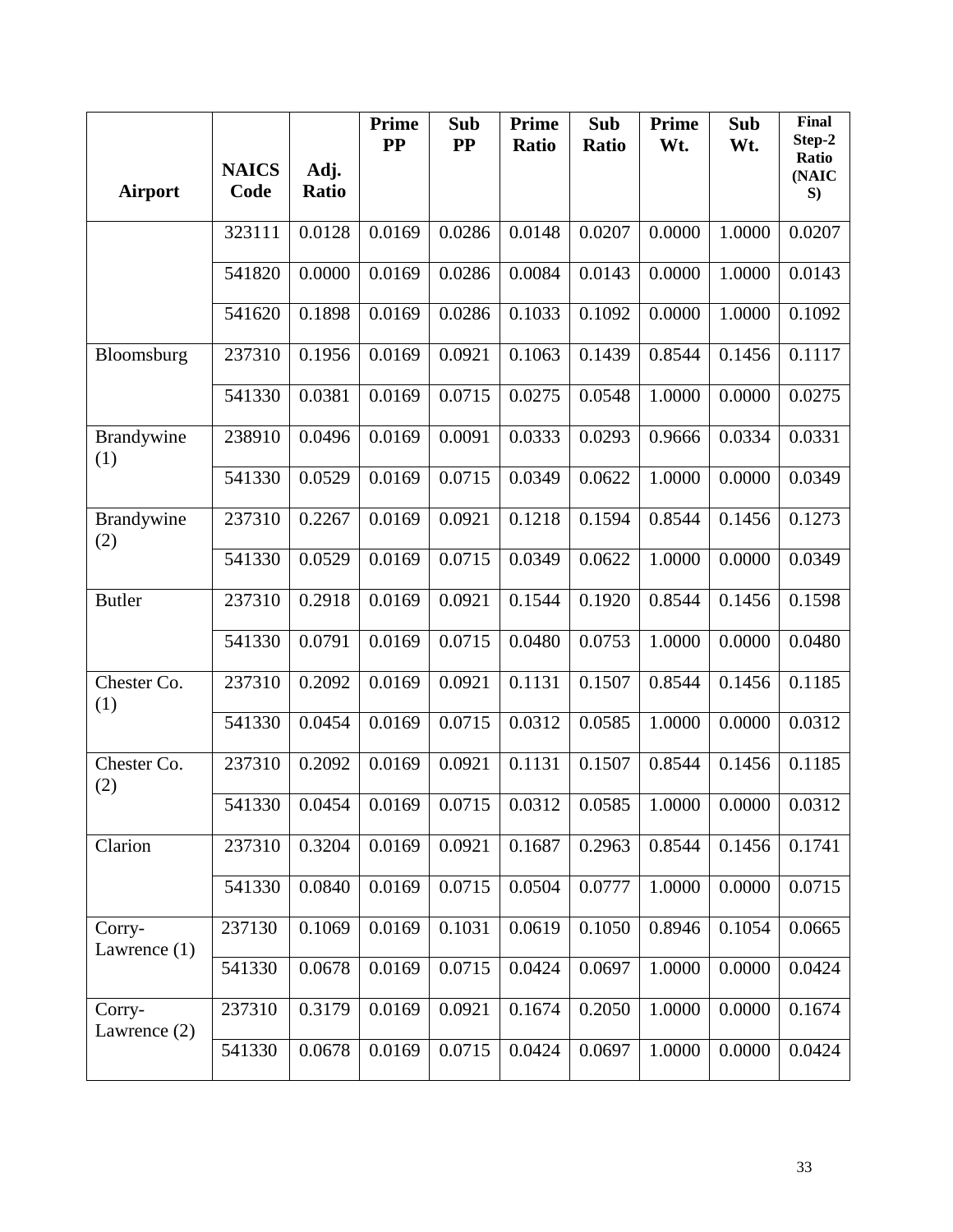|                                      |                      |               | <b>Prime</b><br>$\bf PP$ | Sub<br><b>PP</b> | <b>Prime</b><br><b>Ratio</b> | Sub<br>Ratio | Prime<br>Wt. | Sub<br>Wt. | <b>Final</b><br>Step-2 |
|--------------------------------------|----------------------|---------------|--------------------------|------------------|------------------------------|--------------|--------------|------------|------------------------|
| <b>Airport</b>                       | <b>NAICS</b><br>Code | Adj.<br>Ratio |                          |                  |                              |              |              |            | Ratio<br>(NAIC<br>S)   |
| Doylestown<br>(1)                    | 541330               | 0.0490        | 0.0169                   | 0.0715           | 0.0329                       | 0.0603       | 0.8335       | 0.1665     | 0.0375                 |
| Doylestown<br>(2)                    | 238910               | 0.0578        | 0.0169                   | 0.0091           | 0.0374                       | 0.0334       | 0.9666       | 0.0334     | 0.0372                 |
|                                      | 541330               | 0.0490        | 0.0169                   | 0.0715           | 0.0329                       | 0.0603       | 1.0000       | 0.0000     | 0.0329                 |
| Hazleton                             | 236210               | 0.1983        | 0.0169                   | 0.0531           | 0.1076                       | 0.1257       | 0.9469       | 0.0531     | 0.1085                 |
|                                      | 541330               | 0.0586        | 0.0169                   | 0.0715           | 0.0377                       | 0.0650       | 1.0000       | 0.0000     | 0.0377                 |
| Heritage                             | 541330               | 0.0491        | 0.0169                   | 0.0715           | 0.0330                       | 0.0603       | 0.8335       | 0.1665     | 0.0376                 |
| <b>Jake Arner</b>                    | 541310               | 0.0752        | 0.0169                   | 0.0000           | 0.0460                       | 0.0376       | 0.9393       | 0.0607     | 0.0455                 |
| Jos. Hardy /<br>Connellsville<br>(1) | 541330               | 0.0852        | 0.0169                   | 0.0715           | 0.0511                       | 0.0784       | 0.8335       | 0.1665     | 0.0556                 |
| Jos. Hardy /<br>Connellsville        | 237310               | 0.2959        | 0.0169                   | 0.0921           | 0.1564                       | 0.1940       | 0.8544       | 0.1456     | 0.1618                 |
| (2)                                  | 541330               | 0.0852        | 0.0169                   | 0.0715           | 0.0511                       | 0.0784       | 1.0000       | 0.0000     | 0.0511                 |
| Mifflin Co.<br>(1)                   | 237310               | 0.2141        | 0.0169                   | 0.0921           | 0.1155                       | 0.1531       | 1.0000       | 0.0000     | 0.1155                 |
|                                      | 541330               | 0.0462        | 0.0169                   | 0.0715           | 0.0316                       | 0.0589       | 1.0000       | 0.0000     | 0.0316                 |
| Mifflin Co.<br>(2)                   | 237310               | 0.2141        | 0.0169                   | 0.0921           | 0.1155                       | 0.1531       | 0.8544       | 0.1456     | 0.1155                 |
|                                      | 541330               | 0.0462        | 0.0169                   | 0.0715           | 0.0316                       | 0.0589       | 1.0000       | 0.0000     | 0.0316                 |
| New Garden                           | 541330               | 0.0475        | 0.0169                   | 0.0286           | 0.0328                       | 0.0380       | 0.7660       | 0.2340     | 0.0336                 |
| Northumber-<br>land                  | 238910               | 0.0190        | 0.0169                   | 0.0091           | 0.0180                       | 0.0140       | 0.9666       | 0.0334     | 0.0178                 |
|                                      | 541330               | 0.0499        | 0.0169                   | 0.0715           | 0.0334                       | 0.0607       | 1.0000       | 0.0000     | 0.0334                 |
| Penn Valley                          | 541370               | 0.0230        | 0.0169                   | 0.0091           | 0.0969                       | 0.0930       | 1.0000       | 0.0000     | 0.0969                 |
| Pocono<br>Mountain                   | 237310               | 0.1382        | 0.0169                   | 0.0921           | 0.0775                       | 0.1151       | 0.8544       | 0.1456     | 0.0830                 |
|                                      | 541330               | 0.0435        | 0.0169                   | 0.0715           | 0.0302                       | 0.0575       | 1.0000       | 0.0000     | 0.0302                 |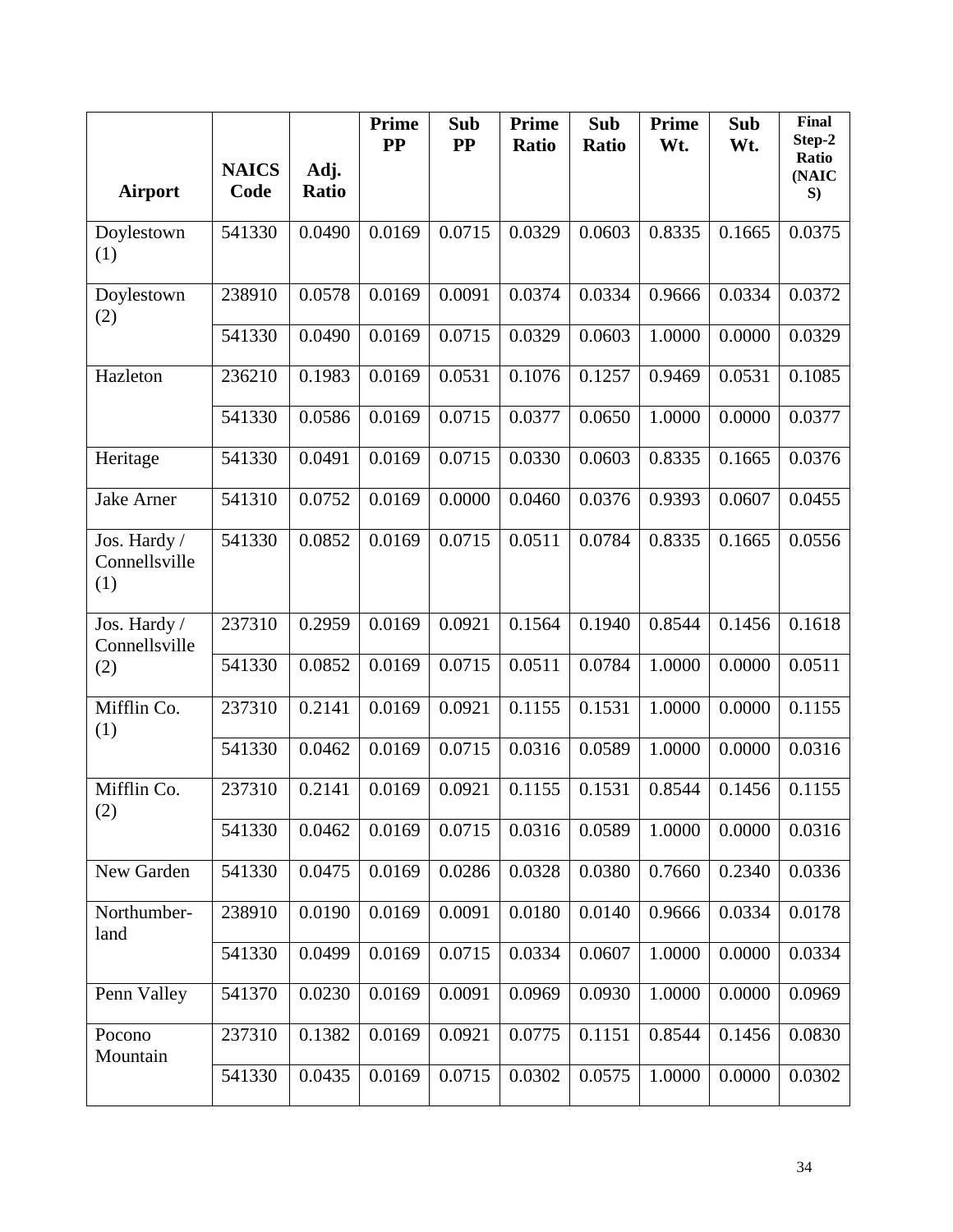|                                 |                      |                      | <b>Prime</b><br><b>PP</b> | Sub<br><b>PP</b> | <b>Prime</b><br><b>Ratio</b> | Sub<br>Ratio | Prime<br>Wt. | Sub<br>Wt. | <b>Final</b><br>Step-2 |
|---------------------------------|----------------------|----------------------|---------------------------|------------------|------------------------------|--------------|--------------|------------|------------------------|
| <b>Airport</b>                  | <b>NAICS</b><br>Code | Adj.<br><b>Ratio</b> |                           |                  |                              |              |              |            | Ratio<br>(NAIC<br>S)   |
| Port<br>Meadville               | 541330               | 0.0567               | 0.0169                    | 0.0715           | 0.0368                       | 0.0641       | 0.8335       | 0.1665     | 0.0413                 |
| Pottstown                       | 541330               | 0.0491               | 0.0169                    | 0.0715           | 0.0330                       | 0.0603       | 0.8335       | 0.1665     | 0.0376                 |
| Punxsu-<br>tawney               | 237310               | 0.3626               | 0.0169                    | 0.0921           | 0.1897                       | 0.2273       | 1.0000       | 0.0000     | 0.1897                 |
|                                 | 541330               | 0.0870               | 0.0169                    | 0.0715           | 0.0519                       | 0.0792       | 1.0000       | 0.0000     | 0.0519                 |
| Quakertown                      | 541330               | 0.0514               | 0.0169                    | 0.0715           | 0.0341                       | 0.0614       | 0.8335       | 0.1665     | 0.0387                 |
| Somerset                        | 541330               | 0.0867               | 0.0169                    | 0.0203           | 0.0518                       | 0.0535       | 1.0000       | 0.0000     | 0.0518                 |
|                                 | 236210               | 0.2589               | 0.0169                    | 0.0531           | 0.1379                       | 0.1560       | 0.9469       | 0.0531     | 0.1388                 |
| St. Mary's                      | 237310               | 0.3843               | 0.0169                    | 0.0921           | 0.2006                       | 0.2382       | 0.8544       | 0.1456     | 0.2061                 |
|                                 | 541330               | 0.0891               | 0.0169                    | 0.0715           | 0.0530                       | 0.0803       | 1.0000       | 0.0000     | 0.0530                 |
| Titusville (1)                  | 237130               | 0.1147               | 0.0169                    | 0.1031           | 0.0658                       | 0.1089       | 0.8946       | 0.1054     | 0.0703                 |
|                                 | 541330               | 0.0836               | 0.0169                    | 0.0715           | 0.0503                       | 0.0776       | 1.0000       | 0.0000     | 0.0503                 |
| Titusville (2)                  | 541330               | 0.0836               | 0.0169                    | 0.0715           | 0.0503                       | 0.0776       | 0.8335       | 0.1665     | 0.0548                 |
| Titusville (3)                  | 238910               | 0.0597               | 0.0169                    | 0.0091           | 0.0383                       | 0.0344       | 0.9666       | 0.0334     | 0.0381                 |
| Venango                         | 236210               | 0.1587               | 0.0169                    | 0.0531           | 0.0878                       | 0.1059       | 0.9469       | 0.0431     | 0.0888                 |
|                                 | 541330               | 0.0785               | 0.0169                    | 0.0715           | 0.0477                       | 0.0750       | 1.0000       | 0.0000     | 0.0477                 |
| Washington<br>Co.               | 238910               | 0.0475               | 0.0169                    | 0.0091           | 0.0322                       | 0.0283       | 0.9666       | 0.0334     | 0.0321                 |
|                                 | 541330               | 0.0858               | 0.0169                    | 0.0715           | 0.0514                       | 0.0787       | 1.0000       | 0.0000     | 0.0514                 |
| Wilkes-<br>Barre/Wyo.<br>Valley | 541330               | 0.0548               | 0.0169                    | 0.0715           | 0.0358                       | 0.0631       | 0.8335       | 0.1665     | 0.0404                 |
| Zeleinople $(1)$                | 541330               | 0.0689               | 0.0169                    | 0.0715           | 0.0429                       | 0.0702       | 0.8335       | 0.1665     | 0.0474                 |
| Zeleinople $(2)$                | 238910               | 0.0478               | 0.0169                    | 0.0091           | 0.0324                       | 0.0284       | 0.9666       | 0.0334     | 0.0322                 |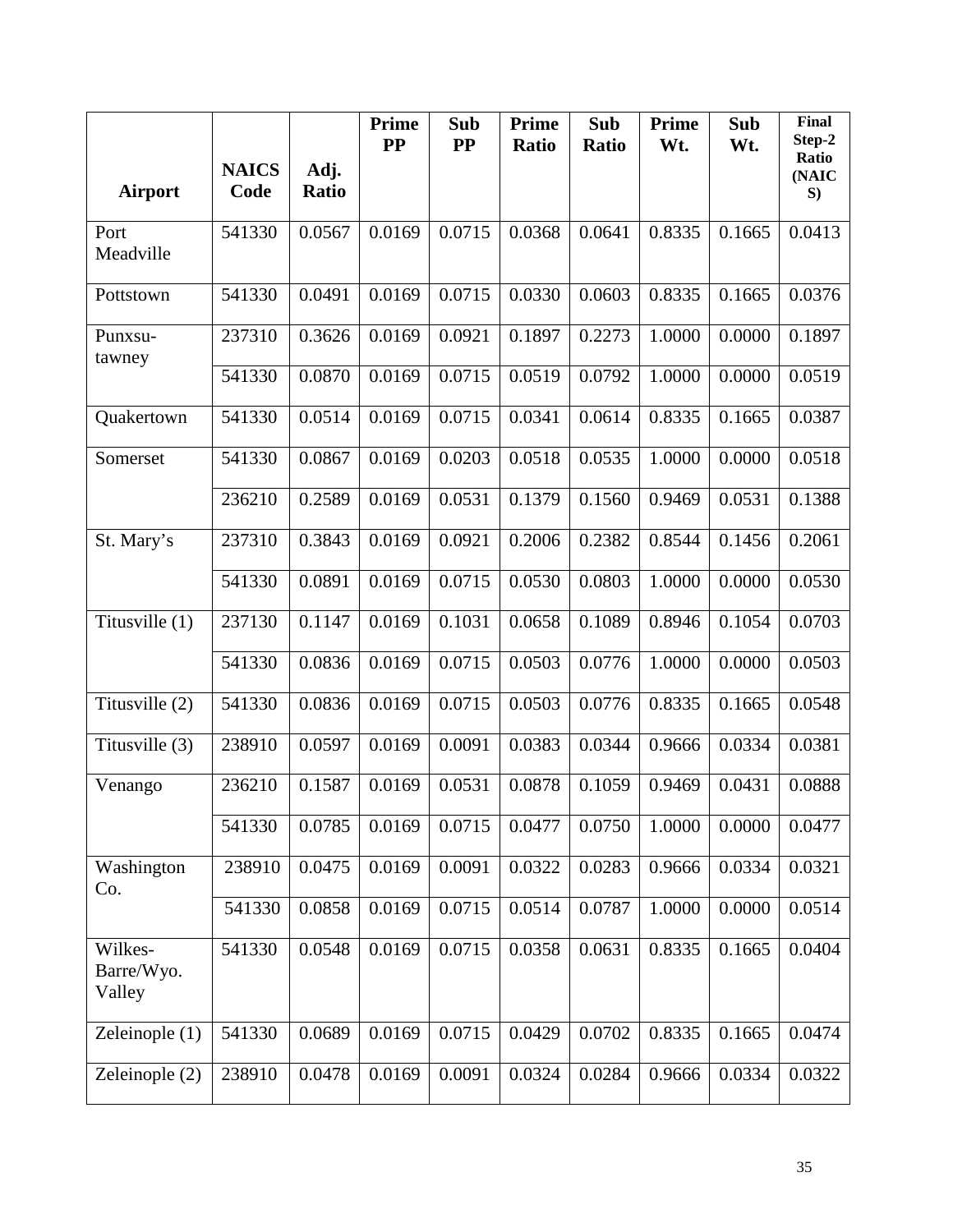|                         |                      |               | <b>Prime</b><br>$\bf PP$ | Sub<br><b>PP</b> | <b>Prime</b><br>Ratio | Sub<br>Ratio | Prime<br>Wt. | Sub<br>Wt. | <b>Final</b><br>Step-2 |
|-------------------------|----------------------|---------------|--------------------------|------------------|-----------------------|--------------|--------------|------------|------------------------|
| <b>Airport</b>          | <b>NAICS</b><br>Code | Adj.<br>Ratio |                          |                  |                       |              |              |            | Ratio<br>(NAIC<br>S)   |
|                         | 541330               | 0.0689        | 0.0169                   | 0.0715           | 0.0429                | 0.0702       | 1.0000       | 0.0000     | 0.0429                 |
| Bedford Co.             | 541330               | 0.0508        | 0.0169                   | 0.0715           | 0.0338                | 0.0611       | 0.8335       | 0.1665     | 0.0384                 |
| Bloomsburg              | 237130               | 0.0000        | 0.0169                   | 0.1031           | 0.0084                | 0.0516       | 0.8946       | 0.1054     | 0.130                  |
|                         | 541330               | 0.0381        | 0.0169                   | 0.0715           | 0.0275                | 0.0548       | 1.0000       | 0.0000     | 0.0275                 |
| <b>Bradford</b>         | 541330               | 0.0271        | 0.0169                   | 0.0715           | 0.0220                | 0.0493       | 0.8335       | 0.1665     | 0.0265                 |
| Brandywine              | 541330               | 0.0529        | 0.0169                   | 0.0715           | 0.0349                | 0.0622       | 0.8335       | 0.1665     | 0.0394                 |
| Chester Co.             | 541330               | 0.0454        | 0.0169                   | 0.0715           | 0.0312                | 0.0585       | 0.8335       | 0.1665     | 0.0357                 |
| Clearfield-<br>Lawrence | 236210               | 0.0798        | 0.0169                   | 0.0531           | 0.0484                | 0.0665       | 0.9469       | 0.0531     | 0.0493                 |
|                         | 541330               | 0.0325        | 0.0169                   | 0.0715           | 0.0247                | 0.0305       | 1.0000       | 0.0000     | 0.0247                 |
| Doylestown<br>(1)       | 237130               | 0.0343        | 0.0169                   | 0.1031           | 0.0256                | 0.0687       | 0.8946       | 0.1054     | 0.0302                 |
| Doylestown<br>(2)       | 237310               | 0.2210        | 0.0169                   | 0.0921           | 0.1190                | 0.1566       | 0.8544       | 0.1456     | 0.1244                 |
|                         | 541330               | 0.0490        | 0.0169                   | 0.0715           | 0.0329                | 0.0603       | 1.0000       | 0.0000     | 0.0329                 |
| Ebensburg               | 237130               | 0.1573        | 0.0169                   | 0.1031           | 0.0871                | 0.1302       | 0.8946       | 0.1054     | 0.0916                 |
|                         | 541330               | 0.0850        | 0.0169                   | 0.0715           | 0.0509                | 0.0782       | 1.0000       | 0.0000     | 0.0509                 |
| Greenville              | 541310               | 0.0437        | 0.0169                   | 0.0000           | 0.0303                | 0.0218       | 0.9393       | 0.0607     | 0.0298                 |
|                         | 541330               | 0.0511        | 0.0169                   | 0.0715           | 0.0340                | 0.0613       | 1.0000       | 0.0000     | 0.0340                 |
|                         | 236210               | 0.1990        | 0.0169                   | 0.0000           | 0.1080                | 0.0995       | 0.6273       | 0.3727     | 0.1048                 |
| Grove City              | 541330               | 0.0830        | 0.0169                   | 0.0715           | 0.0500                | 0.0517       | 1.0000       | 0.0000     | 0.0500                 |
|                         | 236210               | 0.2683        | 0.0169                   | 0.0531           | 0.1426                | 0.1607       | 0.9469       | 0.0531     | 0.1436                 |
| New Castle              | 237310               | 0.2501        | 0.0169                   | 0.0921           | 0.1335                | 0.1711       | 0.8544       | 0.1456     | 0.1390                 |
|                         | 541330               | 0.0818        | 0.0169                   | 0.0715           | 0.0493                | 0.0510       | 1.0000       | 0.0000     | 0.0493                 |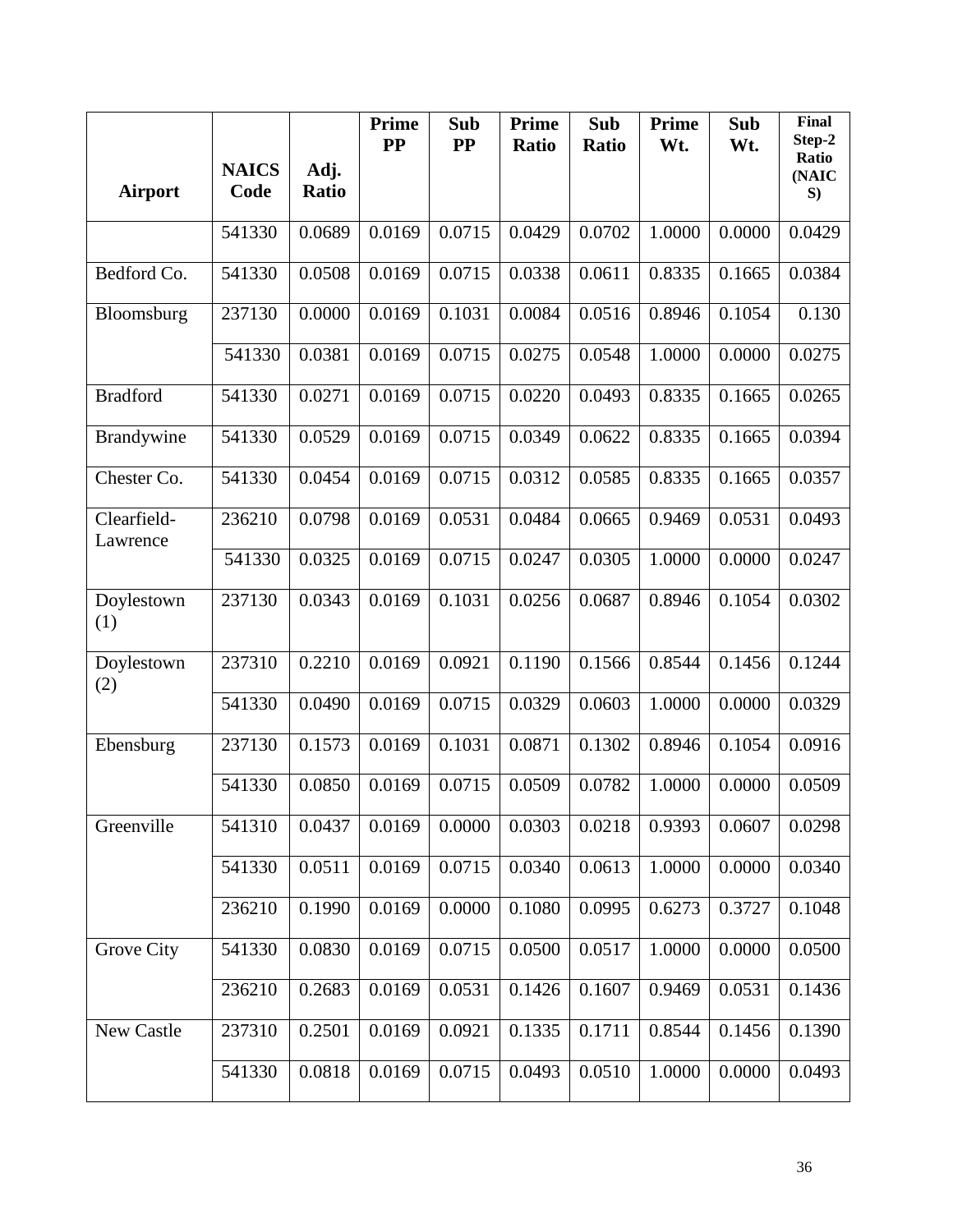|                           |                      |               | <b>Prime</b><br><b>PP</b> | Sub<br><b>PP</b> | <b>Prime</b><br>Ratio | Sub<br>Ratio | Prime<br>Wt. | Sub<br>Wt. | Final<br>Step-2      |
|---------------------------|----------------------|---------------|---------------------------|------------------|-----------------------|--------------|--------------|------------|----------------------|
| <b>Airport</b>            | <b>NAICS</b><br>Code | Adj.<br>Ratio |                           |                  |                       |              |              |            | Ratio<br>(NAIC<br>S) |
| New Garden                | 237130               | 0.0406        | 0.0169                    | 0.1031           | 0.0287                | 0.0719       | 0.8946       | 0.1054     | 0.0333               |
|                           | 541330               | 0.0475        | 0.0169                    | 0.0715           | 0.0322                | 0.0380       | 1.0000       | 0.0000     | 0.0322               |
| Northumber-<br>land $(1)$ | 541330               | 0.0499        | 0.0169                    | 0.0715           | 0.0334                | 0.0607       | 0.8335       | 0.1665     | 0.0379               |
| Northumber-<br>land $(2)$ | 541330               | 0.0499        | 0.0169                    | 0.0715           | 0.0334                | 0.0607       | 0.8335       | 0.1665     | 0.0379               |
| Penn Valley               | 237310               | 0.2141        | 0.0169                    | 0.0921           | 0.1155                | 0.1513       | 0.8544       | 0.1456     | 0.1210               |
|                           | 541330               | 0.0510        | 0.0169                    | 0.0715           | 0.0340                | 0.0613       | 1.0000       | 0.0000     | 0.0340               |
| Pocono<br>Mountain        | 541330               | 0.0435        | 0.0169                    | 0.0715           | 0.0302                | 0.0575       | 0.8335       | 0.1665     | 0.0348               |
|                           | 237130               | 0.0175        | 0.0169                    | 0.1031           | 0.0172                | 0.0603       | 0.8946       | 0.1054     | 0.0217               |
| Port<br>Meadville         | 237120               | 0.1354        | 0.0169                    | 0.0921           | 0.0761                | 0.1138       | 0.8544       | 0.1456     | 0.0816               |
|                           | 541330               | 0.0567        | 0.0169                    | 0.0715           | 0.0368                | 0.0641       | 1.0000       | 0.0000     | 0.0368               |
| Pottstown                 | 238910               | 0.0598        | 0.0169                    | 0.0091           | 0.0383                | 0.0344       | 0.9666       | 0.0334     | 0.0382               |
|                           | 541330               | 0.0523        | 0.0169                    | 0.0715           | 0.0330                | 0.0603       | 1.0000       | 0.0000     | 0.0330               |
| Punxsu-<br>tawney         | 238910               | 0.0643        | 0.0169                    | 0.0091           | 0.0406                | 0.0367       | 0.9666       | 0.0334     | 0.0405               |
|                           | 541330               | 0.0870        | 0.0169                    | 0.0715           | 0.0519                | 0.092        | 1.0000       | 0.0000     | 0.0519               |
| Quakertown                | 237310               | 0.2093        | 0.0169                    | 0.0921           | 0.1131                | 0.1507       | 0.8544       | 0.1456     | 0.1186               |
|                           | 541330               | 0.0514        | 0.0169                    | 0.0715           | 0.0341                | 0.0614       | 1.0000       | 0.0000     | 0.0341               |
| Schuylkill<br>Co./Joe     | 236210               | 0.1940        | 0.0169                    | 0.0531           | 0.1054                | .01235       | 0.9469       | 0.0531     | 0.1064               |
| Zerbey                    | 541330               | 0.0608        | 0.0169                    | 0.0715           | 0.0388                | 0.0661       | 1.0000       | 0.0000     | 0.0388               |
| Somerset                  | 236210               | 0.2589        | 0.0169                    | 0.0531           | 0.1379                | 0.1560       | 0.9469       | 0.0531     | 0.1388               |
|                           | 541330               | 0.0867        | 0.0169                    | 0.0715           | 0.0518                | 0.0535       | 1.0000       | 0.0000     | 0.0518               |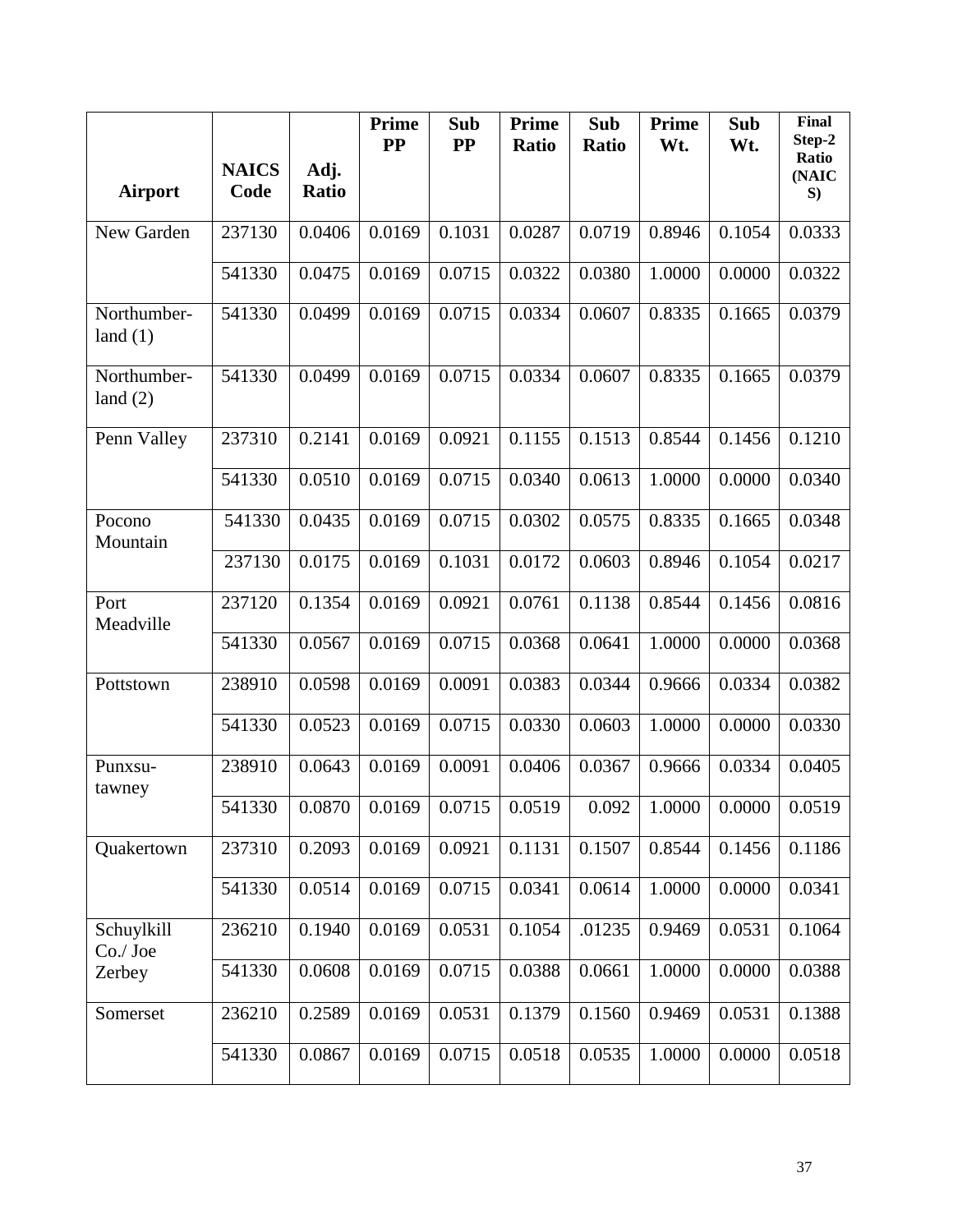|                        |                      |               | <b>Prime</b><br><b>PP</b> | Sub<br><b>PP</b> | <b>Prime</b><br>Ratio | Sub<br>Ratio | Prime<br>Wt. | Sub<br>Wt. | <b>Final</b><br>Step-2 |
|------------------------|----------------------|---------------|---------------------------|------------------|-----------------------|--------------|--------------|------------|------------------------|
| <b>Airport</b>         | <b>NAICS</b><br>Code | Adj.<br>Ratio |                           |                  |                       |              |              |            | Ratio<br>(NAIC<br>S)   |
| St. Mary's             | 237310               | 0.3843        | 0.0169                    | 0.0921           | 0.2006                | 0.2382       | 0.8544       | 0.1456     | 0.2061                 |
|                        | 541330               | 0.0891        | 0.0169                    | 0.0715           | 0.0530                | 0.0803       | 1.0000       | 0.0000     | 0.0530                 |
| Wellsboro-<br>Johnston | 237310               | 0.0680        | 0.0169                    | 0.0921           | 0.0424                | 0.0801       | 0.8544       | 0.1456     | 0.0479                 |
|                        | 541330               | 0.0132        | 0.0169                    | 0.0715           | 0.0150                | 0.0423       | 1.0000       | 0.0000     | 0.0150                 |
| Wilkes-<br>Barre/Wyo.  | 237310               | 0.2123        | 0.0169                    | 0.0921           | 0.1146                | 0.1522       | 0.8544       | 0.1456     | 0.1201                 |
|                        | 541330               | 0.0548        | 0.0169                    | 0.0715           | 0.0358                | 0.0631       | 1.0000       | 0.0000     | 0.0358                 |
| William T.<br>Piper    | 238910               | 0.0176        | 0.0169                    | 0.0091           | 0.0173                | 0.0134       | 0.9666       | 0.0334     | 0.0171                 |
|                        | 541330               | 0.0191        | 0.0169                    | 0.0715           | 0.0180                | 0.0453       | 1.0000       | 0.0000     | 0.0180                 |
| Zelienople             | 237310               | 0.2721        | 0.0169                    | 0.0921           | 0.1445                | 0.1821       | 0.8544       | 0.1456     | 0.1500                 |
|                        | 541330               | 0.0689        | 0.0169                    | 0.0715           | 0.0429                | 0.0702       | 1.0000       | 0.0000     | 0.0429                 |
| Beaver Co.             | 238910               | 0.0551        | 0.0169                    | 0.0091           | 0.0360                | 0.0321       | 0.9666       | 0.0334     | 0.0359                 |
|                        | 541330               | 0.0854        | 0.0169                    | 0.0715           | 0.0512                | 0.0785       | 1.0000       | 0.0000     | 0.0512                 |
| Bloomsburg             | 236210               | 0.0000        | 0.0169                    | 0.0531           | 0.0505                | 0.0686       | 0.9469       | 0.0531     | 0.0515                 |
|                        | 541330               | 0.0381        | 0.0169                    | 0.0715           | 0.0275                | 0.0548       | 1.0000       | 0.0000     | 0.0275                 |
| <b>Bradford</b>        | 237310               | 0.0600        | 0.0169                    | 0.0921           | 0.0385                | 0.0683       | 0.8544       | 0.1456     | 0.0428                 |
|                        | 541330               | 0.0271        | 0.0169                    | 0.0715           | 0.0220                | 0.0493       | 1.0000       | 0.0000     | 0.0220                 |
| Brandywine             | 237130               | 0.0422        | 0.0169                    | 0.1031           | 0.0296                | 0.0727       | 1.0000       | 0.0000     | 0.0296                 |
|                        | 541330               | 0.0529        | 0.0169                    | 0.0715           | 0.0349                | 0.0622       | 1.0000       | 0.0000     | 0.0349                 |
| <b>Butler</b>          | 541620               | 0.2389        | 0.0169                    | 0.0286           | 0.1279                | 0.1337       | 0.7660       | 0.2349     | 0.1292                 |
| Chester Co.<br>(1)     | 541330               | 0.0454        | 0.0169                    | 0.0715           | 0.0312                | 0.0585       | 0.8335       | 0.1665     | 0.0357                 |
|                        | 237310               | 0.2092        | 0.0169                    | 0.0921           | 0.1131                | 0.1507       | 0.8544       | 0.1456     | 0.1185                 |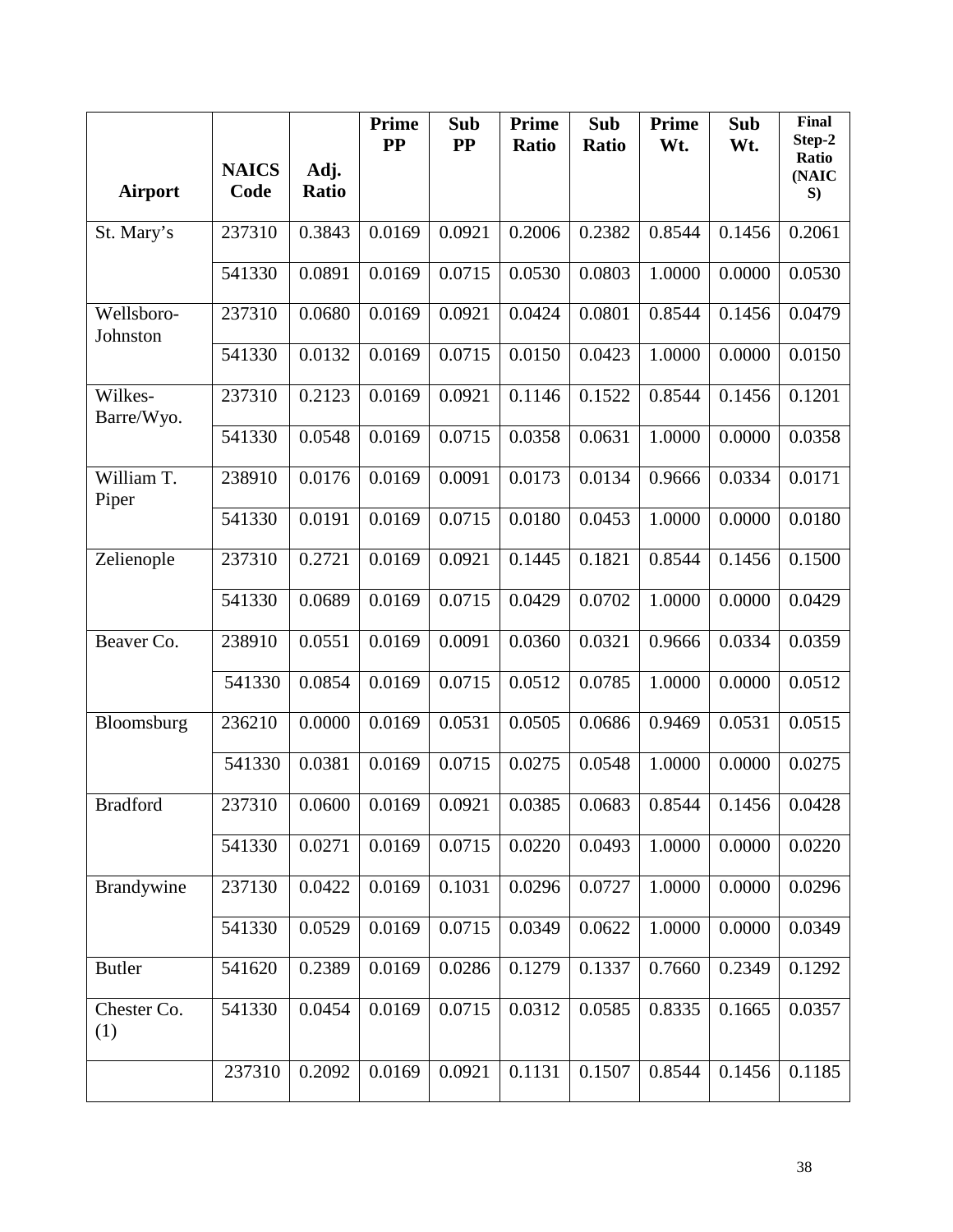|                         |                      |               | <b>Prime</b><br>$\bf PP$ | Sub<br><b>PP</b> | <b>Prime</b><br><b>Ratio</b> | Sub<br>Ratio | Prime<br>Wt. | Sub<br>Wt. | <b>Final</b><br>Step-2 |
|-------------------------|----------------------|---------------|--------------------------|------------------|------------------------------|--------------|--------------|------------|------------------------|
| <b>Airport</b>          | <b>NAICS</b><br>Code | Adj.<br>Ratio |                          |                  |                              |              |              |            | Ratio<br>(NAIC<br>S)   |
| Chester Co.<br>(2)      | 541330               | 0.0454        | 0.0169                   | 0.0715           | 0.0312                       | 0.0585       | 1.0000       | 0.0000     | 0.0312                 |
| Chester Co.<br>(3)      | 236210               | 0.2352        | 0.0169                   | 0.0715           | 0.1260                       | 0.1533       | 0.9469       | 0.0531     | 0.1275                 |
|                         | 541330               | 0.0454        | 0.0169                   | 0.0715           | 0.0312                       | 0.0585       | 1.0000       | 0.0000     | 0.0312                 |
| Clarion Co.             | 237310               | 0.3204        | 0.0169                   | 0.0921           | 0.1687                       | 0.2063       | 1.0000       | 0.0000     | 0.1687                 |
|                         | 541330               | 0.0840        | 0.0169                   | 0.0715           | 0.0504                       | 0.0777       | 1.0000       | 0.0000     | 0.0504                 |
| Clearfield-<br>Lawrence | 541330               | 0.0325        | 0.0169                   | 0.0286           | 0.0247                       | 0.0305       | 1.0000       | 0.0000     | 0.0247                 |
|                         | 541320               | 0.0000        | 0.0169                   | 0.0286           | 0.0084                       | 0.0143       | 0.0000       | 1.0000     | 0.0143                 |
|                         | 541370               | 0.0411        | 0.0169                   | 0.0286           | 0.0290                       | 0.0348       | 0.0000       | 1.0000     | 0.0348                 |
|                         | 541340               | 0.0000        | 0.0169                   | 0.0286           | 0.0084                       | 0.0143       | 0.0000       | 1.0000     | 0.0143                 |
|                         | 323111               | 0.0044        | 0.0169                   | 0.0286           | 0.0106                       | 0.0165       | 0.0000       | 1.0000     | 0.0165                 |
|                         | 541820               | 0.2662        | 0.0169                   | 0.0286           | 0.1416                       | 0.1474       | 0.0000       | 1.0000     | 0.1474                 |
|                         | 541620               | 0.0973        | 0.0169                   | 0.0286           | 0.0571                       | 0.0629       | 0.0000       | 1.0000     | 0.0629                 |
| Corry-<br>Lawrence      | 238910               | 0.0573        | 0.0169                   | 0.0091           | 0.0371                       | 0.0332       | 0.9666       | 0.0334     | 0.0370                 |
|                         | 541330               | 0.0678        | 0.0169                   | 0.0715           | 0.0424                       | 0.0697       | 1.0000       | 0.0000     | 0.0424                 |
| Doylestown              | 541330               | 0.0490        | 0.0169                   | 0.0715           | 0.0329                       | 0.0603       | 0.8335       | 0.1665     | 0.0375                 |
| Ebensburg               | 237130               | 0.1573        | 0.0169                   | 0.1031           | 0.0871                       | 0.1302       | 0.8946       | 0.1054     | 0.0916                 |
|                         | 541330               | 0.0850        | 0.0169                   | 0.0715           | 0.0509                       | 0.0782       | 1.0000       | 0.0000     | 0.0509                 |
| Grove City              | 236210               | 0.2683        | 0.0169                   | 0.0531           | 0.1426                       | 0.1607       | 0.9469       | 0.0531     | 0.1436                 |
|                         | 541330               | 0.0830        | 0.0169                   | 0.0715           | 0.0500                       | 0.0517       | 1.0000       | 0.0000     | 0.0500                 |
| Hazleton                | 541330               | 0.0586        | 0.0169                   | 0.0715           | 0.0377                       | 0.0650       | 0.8335       | 0.1665     | 0.0423                 |
| Heritage                | 237310               | 0.2352        | 0.0169                   | 0.0921           | 0.1261                       | 0.1637       | 0.8544       | 0.1456     | 0.1315                 |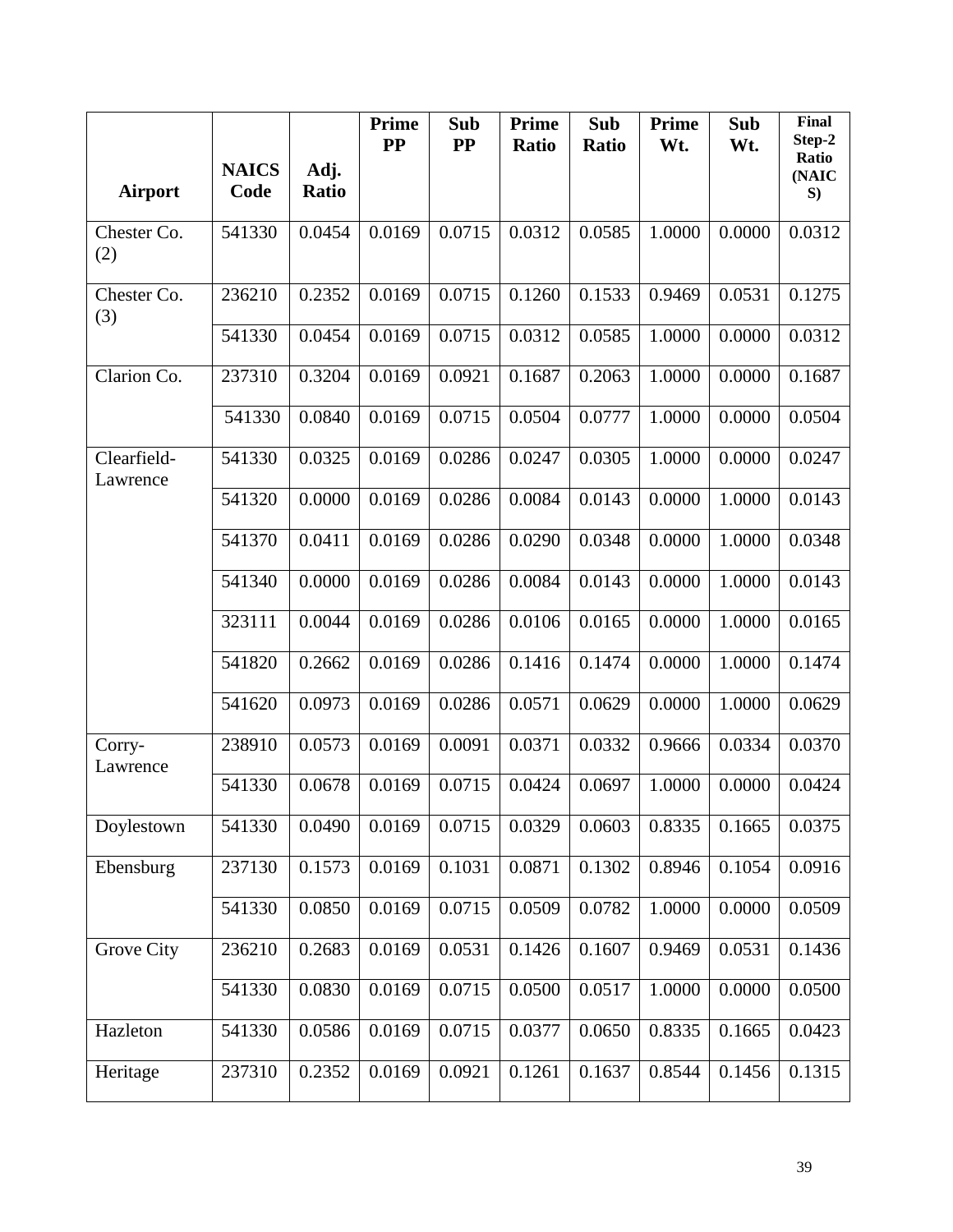|                           |                      |                      | <b>Prime</b><br>$\bf PP$ | Sub<br>PP       | Prime<br>Ratio | Sub<br><b>Ratio</b> | <b>Prime</b><br>Wt. | Sub<br>Wt. | <b>Final</b><br>Step-2 |
|---------------------------|----------------------|----------------------|--------------------------|-----------------|----------------|---------------------|---------------------|------------|------------------------|
| <b>Airport</b>            | <b>NAICS</b><br>Code | Adj.<br><b>Ratio</b> |                          |                 |                |                     |                     |            | Ratio<br>(NAIC<br>S)   |
|                           | 541330               | 0.0491               | 0.0169                   | 0.0715          | 0.0330         | 0.0603              | 0.8335              | 0.1665     | 0.0376                 |
| Indiana                   | 541330               | 0.0849               | 0.0169                   | 0.0286          | 0.0509         | 0.0567              | 1.0000              | 0.0000     | 0.0509                 |
|                           | 541320               | 0.0689               | 0.0169                   | 0.0286          | 0.0429         | 0.0487              | 0.0000              | 1.0000     | 0.0487                 |
|                           | 541370               | 0.2102               | 0.0169                   | 0.0286          | 0.1135         | 0.1194              | 0.0000              | 1.0000     | 0.1194                 |
|                           | 541340               | 0.1977               | 0.0169                   | 0.0286          | 0.1073         | 0.1131              | 0.0000              | 1.0000     | 0.1131                 |
|                           | 323111               | 0.0087               | 0.0169                   | 0.0286          | 0.0128         | 0.0187              | 0.0000              | 1.0000     | 0.0187                 |
|                           | 541820               | 0.3725               | 0.0169                   | 0.0286          | 0.1947         | 0.2005              | 0.0000              | 1.0000     | 0.2005                 |
|                           | 541620               | 0.2622               | 0.0169                   | 0.0286          | 0.1396         | 0.1454              | 0.0000              | 1.0000     | 0.1454                 |
| Mifflin                   | 237130               | 0.0225               | 0.0169                   | 0.1031          | 0.0197         | 0.0628              | 1.0000              | 0.0000     | 0.0197                 |
|                           | 541330               | 0.0462               | 0.0169                   | 0.0715          | 0.0316         | 0.0589              | 1.0000              | 0.0000     | 0.0316                 |
| New Castle                | 541330               | 0.0818               | 0.0169                   | 0.0715          | 0.0493         | 0.0510              | 1.0000              | 0.0000     | 0.0493                 |
|                           | 236210               | 0.2544               | 0.0169                   | 0.0531          | 0.1356         | 0.1537              | 0.9469              | 0.0531     | 0.1366                 |
| New Garden                | 541330               | 0.0475               | 0.0169                   | 0.0715          | 0.0322         | 0.0595              | 0.8335              | 0.1665     | 0.0367                 |
| Northumber-<br>land $(1)$ | 237310               | 0.1790               | 0.0169                   | 0.0921          | 0.0980         | 0.1356              | 0.8544              | 0.1456     | 0.1034                 |
|                           | 541330               | 0.0481               |                          | $0.0169$ 0.0715 | 0.0334         | 0.0607              | 1.0000              | 0.0000     | 0.0304                 |
| Northumber-<br>land $(2)$ | 237310               | 0.1790               | 0.0169                   | 0.0921          | 0.0980         | 0.1356              | 0.8544              | 0.1456     | 0.1034                 |
|                           | 541330               | 0.0481               | 0.0169                   | 0.0715          | 0.0334         | 0.0607              | 1.0000              | 0.0000     | 0.0304                 |
| Port<br>Meadville         | 541330               | 0.0567               | 0.0169                   | 0.0715          | 0.0368         | 0.0641              | 0.8335              | 0.1665     | 0.0413                 |
| Pottstown                 | 541330               | 0.0491               | 0.0169                   | 0.0715          | 0.0330         | 0.0603              | 0.8335              | 0.1665     | 0.0376                 |
| Punxsu-<br>tawney         | 541310               | 0.0862               | 0.0169                   | 0.0000          | 0.0515         | 0.0431              | 0.9393              | 0.0607     | 0.0510                 |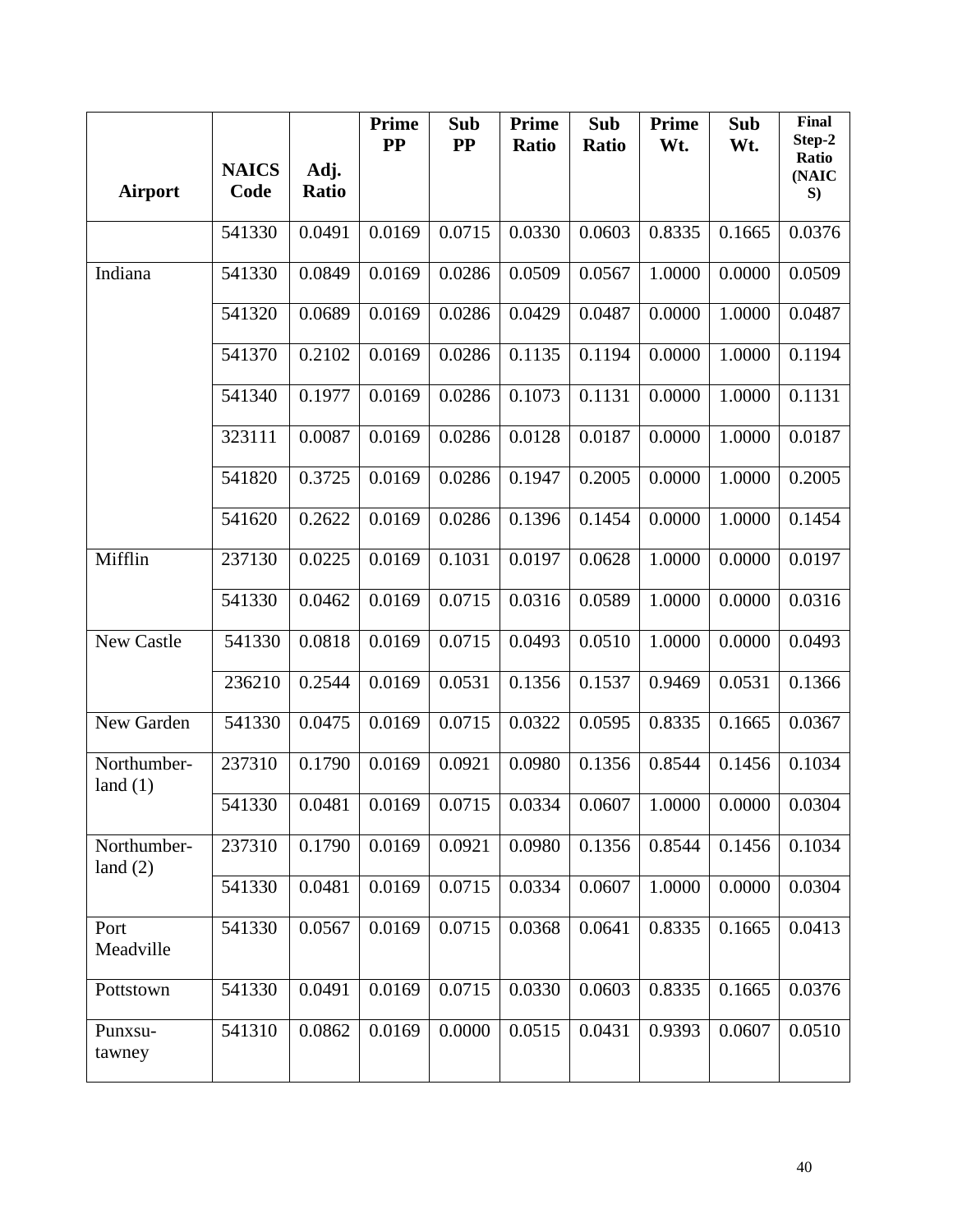|                        |                      |               | <b>Prime</b><br>$\bf PP$ | Sub<br>$\bf PP$ | Prime<br><b>Ratio</b> | Sub<br><b>Ratio</b> | Prime<br>Wt. | Sub<br>Wt. | Final<br>Step-2      |
|------------------------|----------------------|---------------|--------------------------|-----------------|-----------------------|---------------------|--------------|------------|----------------------|
| <b>Airport</b>         | <b>NAICS</b><br>Code | Adj.<br>Ratio |                          |                 |                       |                     |              |            | Ratio<br>(NAIC<br>S) |
| Quakertown             | 541330               | 0.0514        | 0.0169                   | 0.0715          | 0.0341                | 0.0614              | 0.8335       | 0.1665     | 0.0387               |
| Somerset $(1)$         | 541330               | 0.0807        | 0.0169                   | 0.0715          | 0.0518                | 0.0434              | 1.0000       | 0.0000     | 0.0518               |
| Somerset (2)           | 541330               | 0.0807        | 0.0169                   | 0.0715          | 0.0518                | 0.0434              | 1.0000       | 0.0000     | 0.0518               |
| St. Mary's             | 237310               | 0.3843        | 0.0169                   | 0.0921          | 0.2006                | 0.2382              | 0.8544       | 0.1456     | 0.2061               |
|                        | 541330               | 0.0891        | 0.0169                   | 0.0715          | 0.0530                | 0.0803              | 1.0000       | 0.0000     | 0.0530               |
| Titusville             | 237310               | 0.1147        | 0.0169                   | 0.0921          | 0.1657                | 0.2033              | 1.0000       | 0.0000     | 0.1657               |
|                        | 541330               | 0.0836        | 0.0169                   | 0.0715          | 0.0503                | 0.0776              | 1.0000       | 0.0000     | 0.0503               |
| Venango Co.            | 236210               | 0.1587        | 0.0169                   | 0.0531          | 0.0878                | 0.1059              | 0.9469       | 0.0531     | 0.0888               |
|                        | 541330               | 0.0785        | 0.0169                   | 0.0715          | 0.0477                | 0.0750              | 1.0000       | 0.0000     | 0.0477               |
| Wellsboro-<br>Johnston | 237130               | 0.0000        | 0.0169                   | 0.1031          | 0.0084                | 0.0516              | 0.8946       | 0.1054     | 0.0130               |
|                        | 541330               | 0.0899        | 0.0169                   | 0.0715          | 0.0150                | 0.0423              | 1.0000       | 0.0000     | 0.0150               |
| Wilkes-<br>Barre/Wyo.  | 541330               | 0.0548        | 0.0169                   | 0.0286          | 0.0358                | 0.0417              | 1.0000       | 0.0000     | 0.0358               |
| Valley                 | 541320               | 0.0575        | 0.0169                   | 0.0286          | 0.0372                | 0.0430              | 0.0000       | 1.0000     | 0.0430               |
|                        | 541370               | 0.0169        | 0.0169                   | 0.0286          | 0.0652                | 0.0710              | 0.0000       | 1.0000     | 0.0710               |
|                        | 541340               | 0.1134        | 0.0169                   | 0.0286          |                       | $0.2316$ 0.2375     | 0.0000       | 1.0000     | 0.2375               |
|                        | 323111               | 0.0000        | 0.0169                   | 0.0286          | 0.0084                | 0.0143              | 0.0000       | 1.0000     | 0.0143               |
|                        | 541820               | 0.1606        | 0.0169                   | 0.0286          | 0.0888                | 0.0946              | 0.0000       | 1.0000     | 0.0946               |
|                        | 541620               | 0.1657        | 0.0169                   | 0.0286          | 0.0913                | 0.0971              | 0.0000       | 1.0000     | 0.0971               |
| William T.<br>Piper    | 237130               | 0.0000        | 0.0169                   | 0.1031          | 0.0084                | 0.0516              | 0.8946       | 0.1054     | 0.0130               |
|                        | 541330               | 0.0191        | 0.0169                   | 0.0715          | 0.0180                | 0.0453              | 1.0000       | 0.0000     | 0.0180               |
| Wings Field            | 541330               | 0.0484        | 0.0169                   | 0.0715          | 0.0327                | 0.0600              | 0.8335       | 0.1665     | 0.0372               |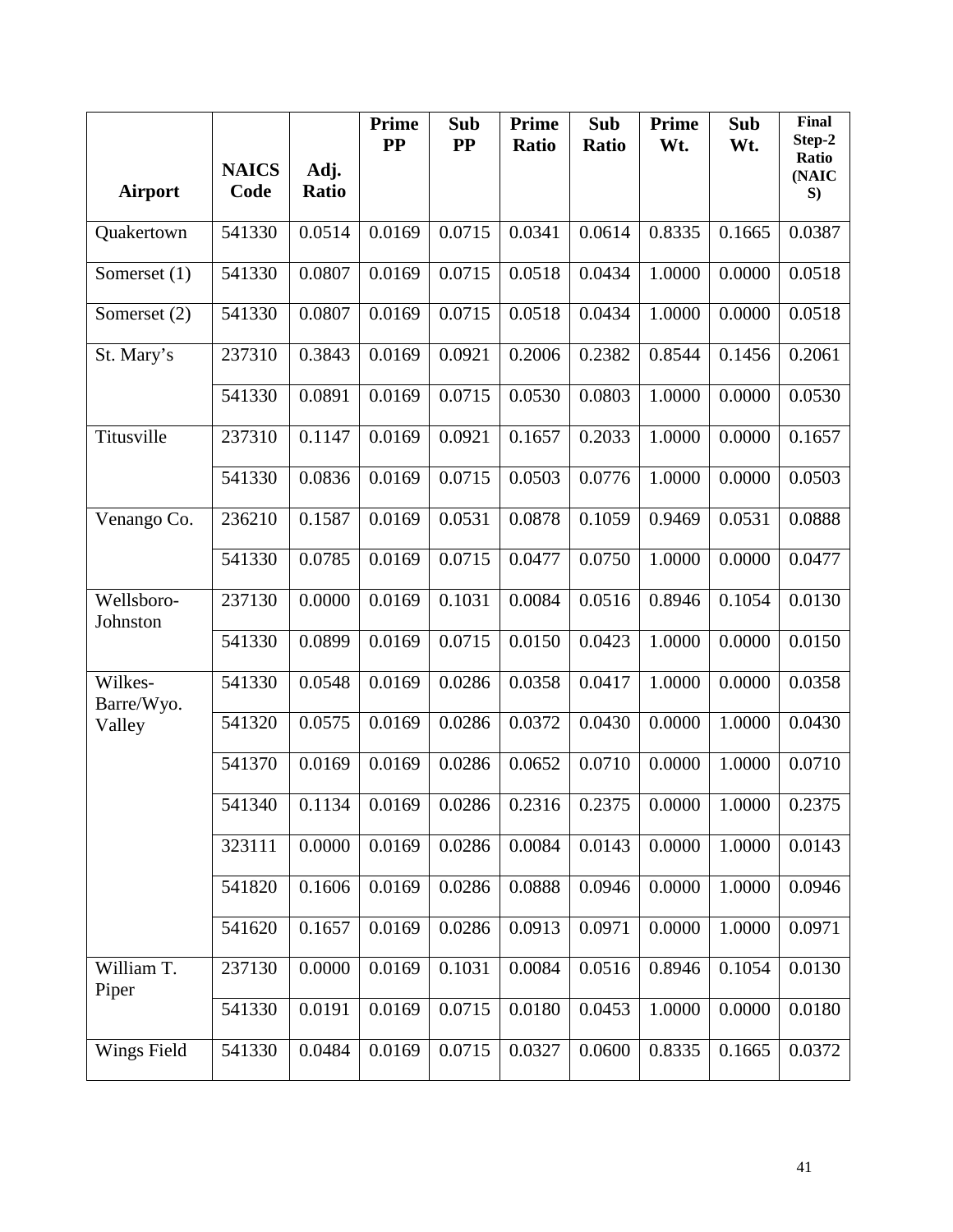#### **RACE-CONSCIOUS/RACE-NEUTRAL ALLOCATION**

In conformance with the regulation, the Department allocates the step-2 ratios for each grant into race-conscious and race-neutral attainment. Once again the Department looked to its models to make these adjustments. In some models, the Department has met its overall goals, but in others more effort is needed. By expressing past participation as a percentage of goal attainment (attainment dollars divided by the goal expressed in dollars), the Department created a factor for adjusting the race-conscious and race-neutral portions of the final step-2 ratio.

By definition, the amount of the step-2 ratio attributable to prime attainment, calculated by multiplying the prime weight times the prime ratio, would be race-neutral (preliminary RN). The Department assumed the amount of the Step Two ratio attributable to sub attainment, calculated by multiplying the sub weight times the sub ratio, to be raceconscious (preliminary RC) as a starting point for calculation. Dividing this raceconscious portion by the attainment factor has the effect of raising the race-conscious portion of the ratio on contracts where participation has fallen short of contract goals in the past and lowering the race-conscious portion on contracts where participation has exceeded contract goals historically.

For example, a race conscious ratio of 5 percent on a type of contract where participation has been 80% of contract goals would be adjusted upward to  $6.25\%$  (.05 / .8 = .0625). A race conscious ratio of 5 percent on a type of contract where participation has been 120% of contract goals would be adjusted downward to  $4.17\%$  (.05 / 1.2 = .0417).

In cases where the model shows no attainment, the entire goal will be race-conscious. In cases where 5 or fewer DBEs are available in the market in a given NAICS code, all attainment attributable to that NAICS code will be race-neutral. No adjustment is made when no subcontracting opportunity exists. The adjustment is not used to raise the overall project goal. In those cases, 'n/a' will appear in the attainment factor column.

| Airport     | <b>NAICS</b><br>Code | Final<br>Step-2<br>Ratio<br>(NAIC<br>S) | Prelim.<br><b>RC</b> | Prelim.<br><b>RN</b> | Att.<br>Factor | Final<br>RC | Final<br><b>RN</b> |
|-------------|----------------------|-----------------------------------------|----------------------|----------------------|----------------|-------------|--------------------|
| Beaver Co.  | 237310               | 0.1658                                  | 0.0288               | 0.1370               | 0.8150         | 0.0354      | 0.1345             |
|             | 541330               | 0.0512                                  | 0.0000               | 0.0512               | n/a            | 0.0000      | 0.0512             |
| Bedford Co. | 541330               | 0.0338                                  | 0.0000               | 0.0038               | n/a            | 0.0000      | 0.0038             |
|             | 541320               | 0.0143                                  | 0.0143               | 0.0000               | n/a            | 0.0000      | 0.0143             |
|             | 541370               | 0.0530                                  | 0.0530               | 0.0000               | n/a            | 0.0530      | 0.0000             |

**Table 4. Race-Conscious/Race Neutral Allocation**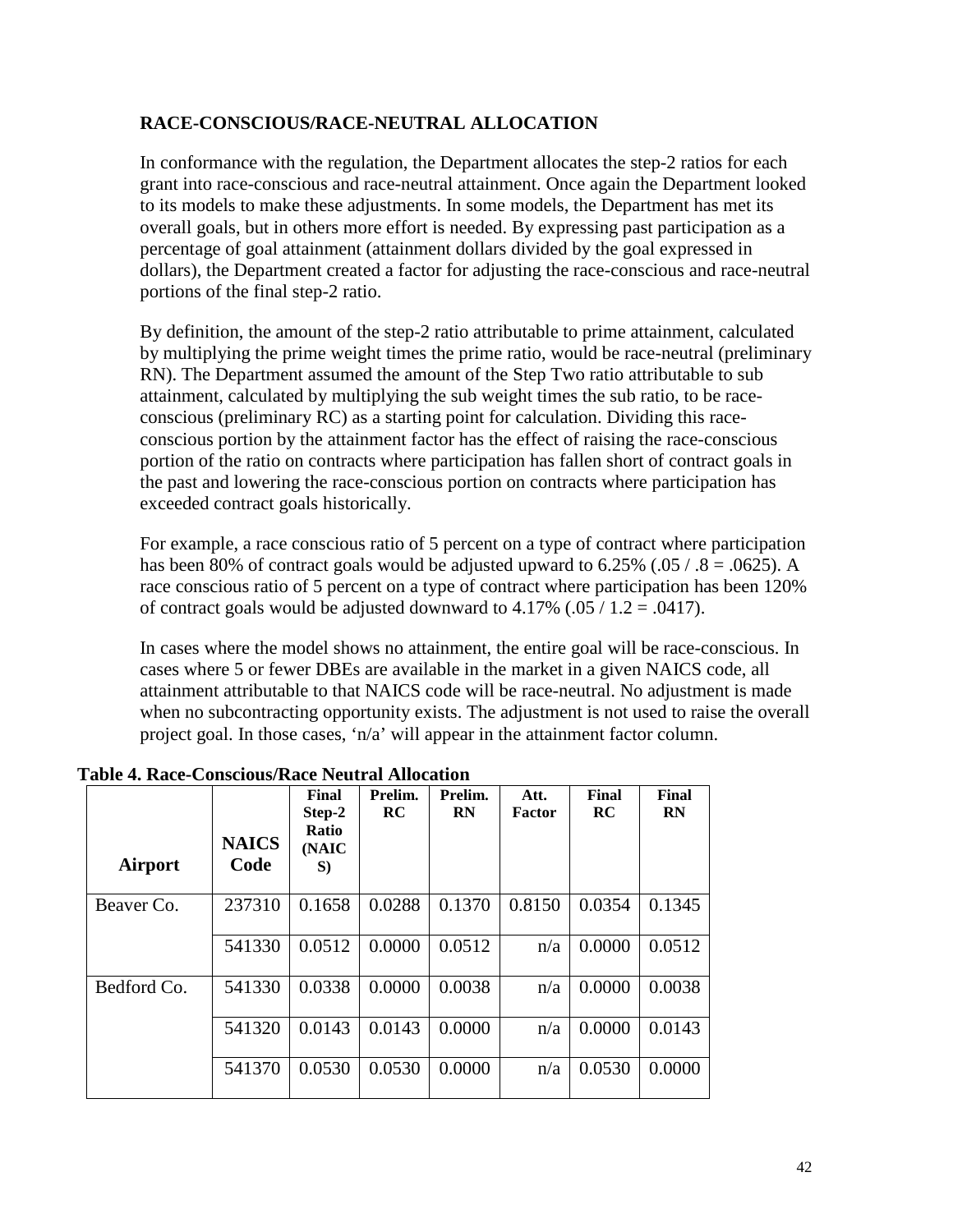| <b>Airport</b>           | <b>NAICS</b><br>Code | Final<br>Step-2<br>Ratio<br>(NAIC<br>S) | Prelim.<br>RC | Prelim.<br><b>RN</b> | Att.<br>Factor       | Final<br>RC | <b>Final</b><br>RN |
|--------------------------|----------------------|-----------------------------------------|---------------|----------------------|----------------------|-------------|--------------------|
|                          | 541340               | 0.1003                                  | 0.1003        | 0.0000               | n/a                  | 0.0000      | 0.1003             |
|                          | 323111               | 0.0207                                  | 0.0207        | 0.0000               | n/a                  | 0.0000      | 0.0207             |
|                          | 541820               | 0.0143                                  | 0.0143        | 0.0000               | n/a                  | 0.0000      | 0.0143             |
|                          | 541620               | 0.1092                                  | 0.1092        | 0.0000               | n/a                  | 0.1092      | 0.0000             |
| Bloomsburg               | 237310               | 0.1117                                  | 0.0209        | 0.0908               | 0.8150               | 0.0257      | 0.0860             |
|                          | 541330               | 0.0275                                  | 0.0000        | 0.0275               | n/a                  | 0.0000      | 0.0275             |
| Brandywine<br>(1)        | 238910               | 0.0331                                  | 0.0010        | 0.0322               | 0.3028               | 0.0032      | 0.0299             |
|                          | 541330               | 0.0349                                  | 0.0000        | 0.0349               | n/a                  | 0.0000      | 0.0349             |
| Brandywine<br>(2)        | 237310               | 0.1273                                  | 0.0232        | 0.1040               | 0.8150               | 0.0285      | 0.0988             |
|                          | 541330               | 0.0349                                  | 0.0000        | 0.0349               | n/a                  | 0.0000      | 0.0349             |
| <b>Butler</b>            | 237310               | 0.1598                                  | 0.0279        | 0.1319               | 0.8150               | 0.0343      | 0.1255             |
|                          | 541330               | 0.0480                                  | 0.0000        | 0.0480               | n/a                  | 0.0000      | 0.0480             |
| Chester Co.<br>(1)       | 237310               | 0.1185                                  | 0.0219        | 0.0966               | 0.8150               | 0.0269      | 0.0916             |
|                          | 541330               | 0.0312                                  | 0.0000        | 0.0312               | n/a                  | 0.0000      | 0.0312             |
| Chester Co.<br>(2)       | 237310               | 0.1185                                  | 0.0219        | 0.0966               | $0.8150 \mid 0.0269$ |             | 0.0916             |
|                          | 541330               | 0.0312                                  | 0.0000        | 0.0312               | n/a                  | 0.0000      | 0.0312             |
| Clarion                  | 237310               | 0.1741                                  | 0.0300        | 0.1441               | 0.8150               | 0.0368      | 0.1373             |
|                          | 541330               | 0.0715                                  | 0.0000        | 0.0715               | n/a                  | 0.0000      | 0.0715             |
| Corry-<br>Lawrence $(1)$ | 237130               | 0.0665                                  | 0.0111        | 0.0554               | 1.0290               | 0.0108      | 0.0557             |
|                          | 541330               | 0.0424                                  | 0.0000        | 0.0424               | n/a                  | 0.0000      | 0.0424             |
|                          | 237310               | 0.1674                                  | 0.0000        | 0.1674               | n/a                  | 0.0000      | 0.1674             |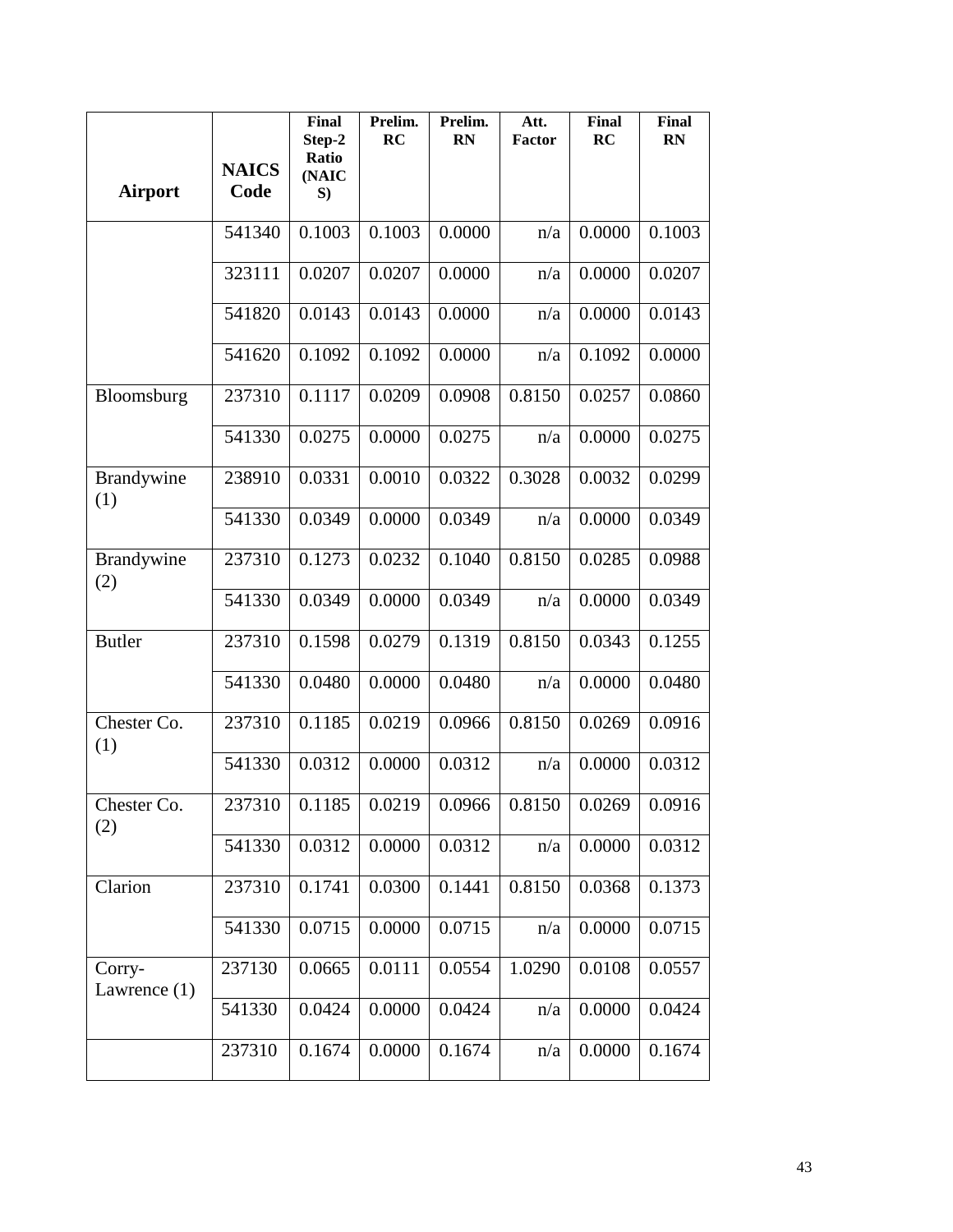| <b>Airport</b>                       | <b>NAICS</b><br>Code | <b>Final</b><br>Step-2<br>Ratio<br>(NAIC<br>S) | Prelim.<br>RC | Prelim.<br><b>RN</b> | Att.<br><b>Factor</b> | Final<br>RC | <b>Final</b><br><b>RN</b> |
|--------------------------------------|----------------------|------------------------------------------------|---------------|----------------------|-----------------------|-------------|---------------------------|
| Corry-<br>Lawrence $(2)$             | 541330               | 0.0424                                         | 0.0000        | 0.0424               | n/a                   | 0.0000      | 0.0424                    |
| Doylestown<br>(1)                    | 541330               | 0.0375                                         | 0.0100        | 0.0275               | 0.9185                | 0.0109      | 0.0266                    |
| Doylestown<br>(2)                    | 238910               | 0.0372                                         | 0.0111        | 0.0361               | 0.3028                | 0.0037      | 0.0335                    |
|                                      | 541330               | 0.0329                                         | 0.0000        | 0.0329               | n/a                   | 0.0000      | 0.0329                    |
| Hazleton                             | 236210               | 0.1085                                         | 0.0067        | 0.1019               | 0.8193                | 0.0081      | 0.1004                    |
|                                      | 541330               | 0.0377                                         | 0.0000        | 0.0377               | n/a                   | 0.0000      | 0.0377                    |
| Heritage                             | 541330               | 0.0376                                         | 0.0100        | 0.0275               | 0.9185                | 0.0109      | 0.0266                    |
| Jake Arner                           | 541310               | 0.0455                                         | 0.0023        | 0.0432               | 0.0000                | 0.0455      | 0.0000                    |
| Jos. Hardy /<br>Connellsville<br>(1) | 541330               | 0.0556                                         | 0.0130        | 0.0426               | 0.9185                | 0.0142      | 0.0414                    |
| Jos. Hardy /<br>Connellsville        | 237310               | 0.1618                                         | 0.0282        | 0.1336               | 0.8150                | 0.0347      | 0.1272                    |
| (2)                                  | 541330               | 0.0511                                         | 0.0000        | 0.0511               | n/a                   | 0.0000      | 0.0511                    |
| Mifflin Co.<br>(1)                   | 237310               | 0.1155                                         | 0.0000        | 0.1155               | n/a                   | 0.0000      | 0.1155                    |
|                                      | 541330               | 0.0316                                         | 0.0000        | 0.0316               | n/a                   | 0.0000      | 0.0316                    |
| Mifflin Co.<br>(2)                   | 237310               | 0.1155                                         | 0.0000        | 0.1155               | n/a                   | 0.0000      | 0.1155                    |
|                                      | 541330               | 0.0316                                         | 0.0000        | 0.0316               | n/a                   | 0.0000      | 0.0316                    |
| New Garden                           | 541330               | 0.0336                                         | 0.0089        | 0.0247               | 0.9185                | 0.0097      | 0.0239                    |
| Northumber-<br>land                  | 238910               | 0.0178                                         | 0.0005        | 0.0174               | 0.3028                | 0.0015      | 0.0163                    |
|                                      | 541330               | 0.0334                                         | 0.0000        | 0.0334               | n/a                   | 0.0000      | 0.0334                    |
| Penn Valley                          | 541370               | 0.0969                                         | 0.0000        | 0.0969               | n/a                   | 0.0000      | 0.0969                    |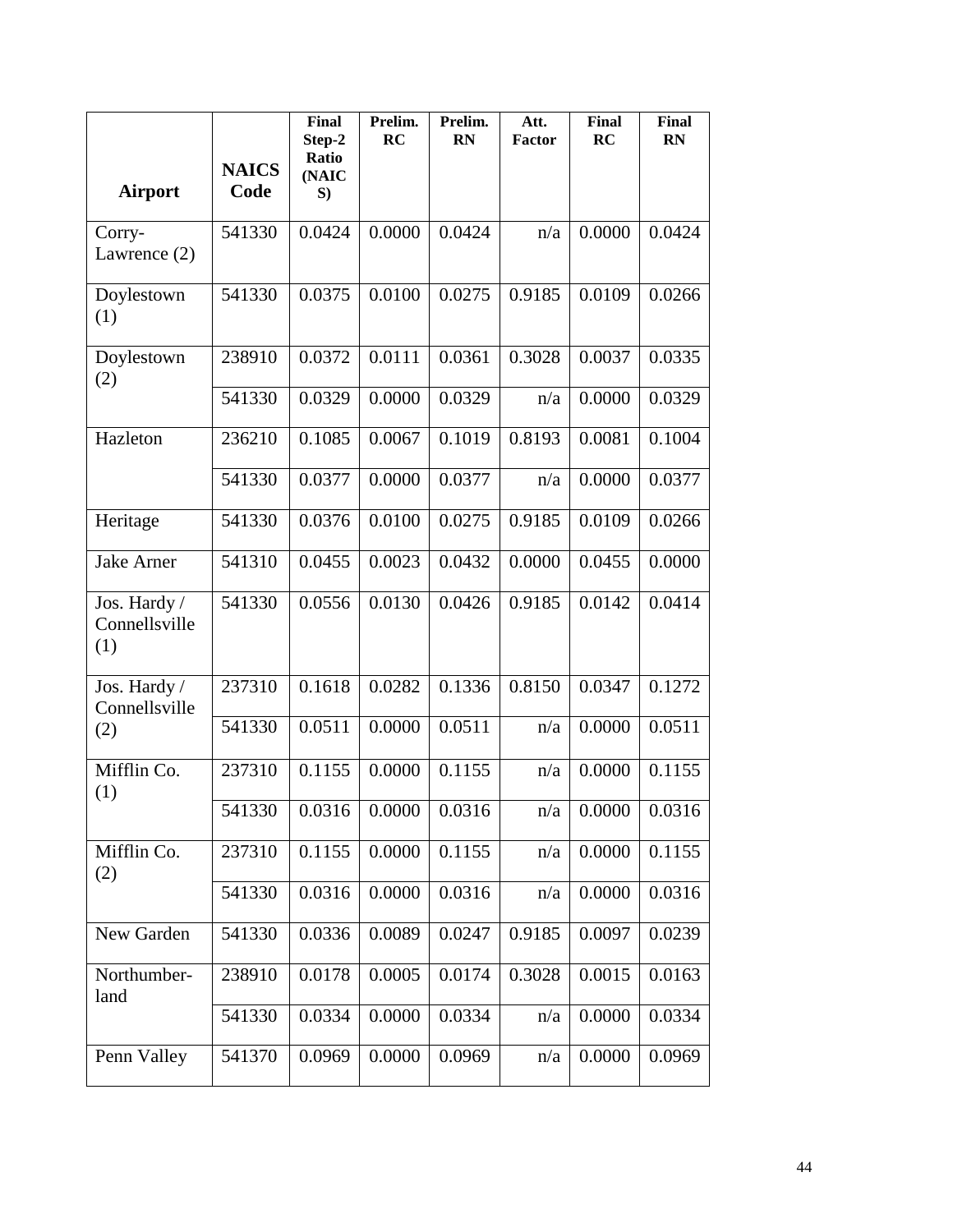|                                 | <b>NAICS</b> | <b>Final</b><br>Step-2<br>Ratio<br>(NAIC | Prelim.<br><b>RC</b> | Prelim.<br><b>RN</b> | Att.<br>Factor | Final<br>RC | Final<br><b>RN</b> |
|---------------------------------|--------------|------------------------------------------|----------------------|----------------------|----------------|-------------|--------------------|
| <b>Airport</b>                  | Code         | S)                                       |                      |                      |                |             |                    |
| Pocono<br>Mountain              | 237310       | 0.0830                                   | 0.0168               | 0.0662               | 0.8150         | 0.0206      | 0.0624             |
|                                 | 541330       | 0.0302                                   | 0.0000               | 0.0302               | n/a            | 0.0000      | 0.0302             |
| Port<br>Meadville               | 541330       | 0.0413                                   | 0.0107               | 0.0307               | 0.9185         | 0.0116      | 0.0297             |
| Pottstown                       | 541330       | 0.0376                                   | 0.0110               | 0.0275               | 0.9185         | 0.0109      | 0.0266             |
| Punxsu-<br>tawney               | 237310       | 0.1897                                   | 0.0000               | 0.1897               | n/a            | 0.0000      | 0.1897             |
|                                 | 541330       | 0.0519                                   | 0.0000               | 0.0519               | n/a            | 0.0000      | 0.0519             |
| Quakertown                      | 541330       | 0.0387                                   | 0.0102               | 0.0284               | 0.9185         | 0.0111      | 0.0275             |
| Somerset                        | 541330       | 0.0518                                   | 0.0000               | 0.0518               | n/a            | 0.0000      | 0.0518             |
|                                 | 236210       | 0.1388                                   | 0.0083               | 0.1306               | 0.8193         | 0.0101      | 0.1287             |
| St. Mary's                      | 237310       | 0.2061                                   | 0.0347               | 0.1714               | 0.8150         | 0.0426      | 0.1635             |
|                                 | 541330       | 0.0530                                   | 0.0000               | 0.0530               | n/a            | 0.0000      | 0.0530             |
| Titusville (1)                  | 237130       | 0.0703                                   | 0.0115               | 0.0588               | 1.0290         | 0.0112      | 0.0592             |
|                                 | 541330       | 0.0503                                   | 0.0000               | 0.0503               | n/a            | 0.0000      | 0.0503             |
| Titusville (2)                  | 541330       | 0.0548                                   | 0.0129               | 0.0419               | 0.9185         | 0.0141      | 0.0407             |
| Titusville (3)                  | 238910       | 0.0381                                   | 0.0011               | 0.0370               | 0.3028         | 0.0038      | 0.0344             |
| Venango                         | 236210       | 0.0888                                   | 0.0056               | 0.0832               | 0.8193         | 0.0069      | 0.0819             |
|                                 | 541330       | 0.0477                                   | 0.0000               | 0.0477               | n/a            | 0.0000      | 0.0477             |
| Washington<br>Co.               | 238910       | 0.0321                                   | 0.0009               | 0.0311               | 0.3028         | 0.0031      | 0.0290             |
|                                 | 541330       | 0.0514                                   | 0.0000               | 0.0514               | n/a            | 0.0000      | 0.0514             |
| Wilkes-<br>Barre/Wyo.<br>Valley | 541330       | 0.0404                                   | 0.0105               | 0.0299               | 0.9185         | 0.0114      | 0.0289             |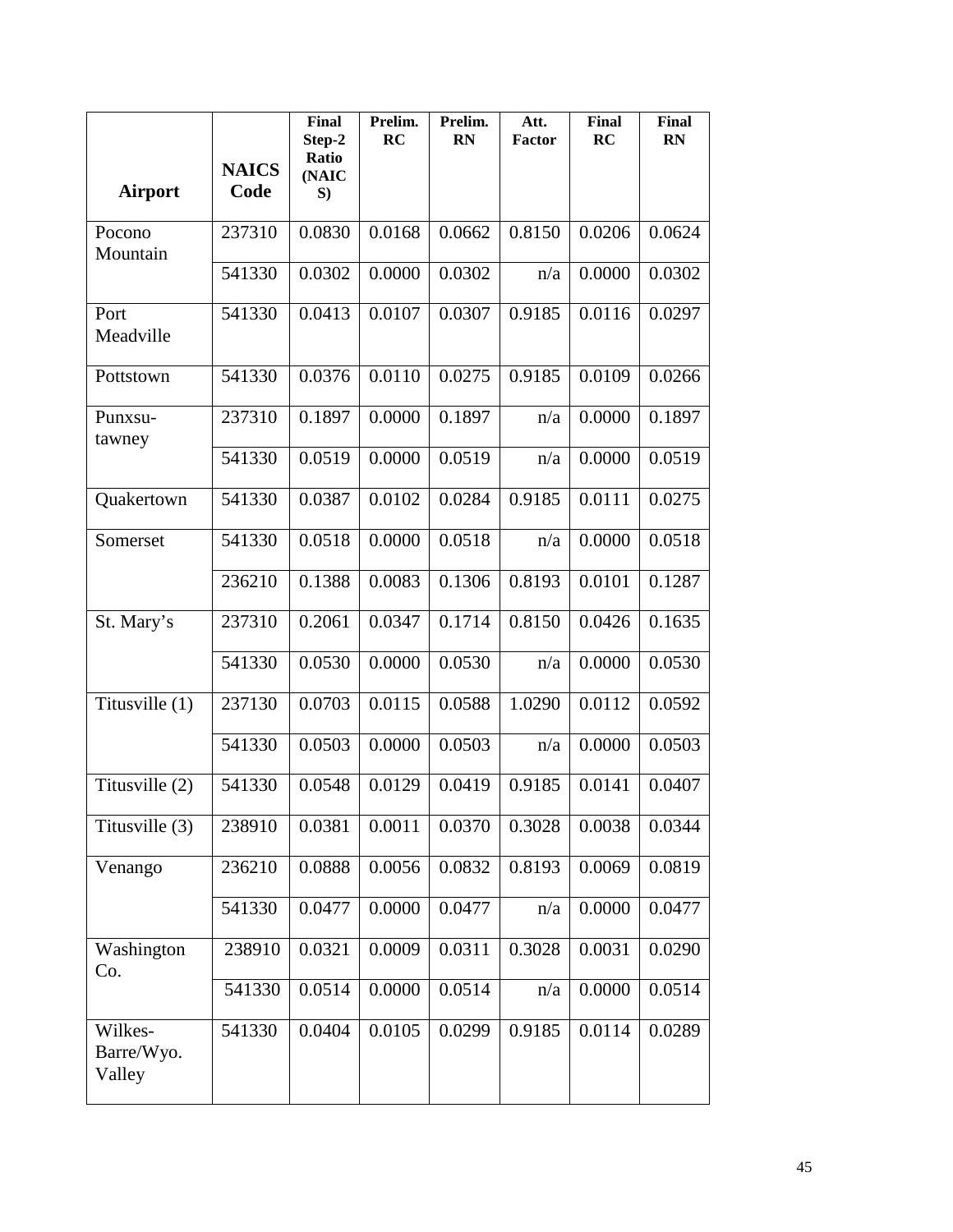| <b>Airport</b>          | <b>NAICS</b><br>Code | <b>Final</b><br>Step-2<br>Ratio<br>(NAIC<br>S) | Prelim.<br>RC | Prelim.<br><b>RN</b> | Att.<br><b>Factor</b> | Final<br>RC | <b>Final</b><br><b>RN</b> |
|-------------------------|----------------------|------------------------------------------------|---------------|----------------------|-----------------------|-------------|---------------------------|
| Zeleinople (1)          | 541330               | 0.0474                                         | 0.0117        | 0.0358               | 0.9185                | 0.0127      | 0.0347                    |
| Zeleinople (2)          | 238910               | 0.0322                                         | 0.0009        | 0.0313               | 0.3028                | 0.0031      | 0.0291                    |
|                         | 541330               | 0.0429                                         | 0.0000        | 0.0429               | n/a                   | 0.0000      | 0.0429                    |
| Bedford Co.             | 541330               | 0.0384                                         | 0.0102        | 0.0292               | 1.1826                | 0.0086      | 0.0298                    |
| Bloomsburg              | 237130               | 0.0130                                         | 0.0000        | 0.0130               | n/a                   | 0.0000      | 0.0130                    |
|                         | 541330               | 0.0275                                         | 0.0000        | 0.0275               | n/a                   | 0.0000      | 0.0275                    |
| <b>Bradford</b>         | 541330               | 0.0265                                         | 0.0000        | 0.0265               | n/a                   | 0.0000      | 0.0265                    |
| Brandywine              | 541330               | 0.0394                                         | 0.0104        | 0.0291               | 1.1826                | 0.0088      | 0.0307                    |
| Chester Co.             | 541330               | 0.0357                                         | 0.0097        | 0.0260               | 1.1826                | 0.0082      | 0.0275                    |
| Clearfield-<br>Lawrence | 236210               | 0.0493                                         | 0.0000        | 0.0493               | n/a                   | 0.0000      | 0.0493                    |
|                         | 541330               | 0.0247                                         | 0.0000        | 0.0247               | n/a                   | 0.0000      | 0.0247                    |
| Doylestown<br>(1)       | 237130               | 0.0302                                         | 0.0000        | 0.0302               | n/a                   | 0.0000      | 0.0302                    |
| Doylestown<br>(2)       | 237310               | 0.1244                                         | 0.0228        | 0.1016               | 0.8150                | 0.0280      | 0.0965                    |
|                         | 541330               | 0.0329                                         | 0.0000        | 0.0329               | n/a                   | 0.0000      | 0.0329                    |
| Ebensburg               | 237130               | 0.0916                                         | 0.0137        | 0.0779               | 1.0290                | 0.0133      | 0.0783                    |
|                         | 541330               | 0.0509                                         | 0.0000        | 0.0509               | n/a                   | 0.0000      | 0.0509                    |
| Greenville              | 541310               | 0.0298                                         | 0.0013        | 0.0285               | 0.0000                | 0.0298      | 0.0000                    |
|                         | 541330               | 0.0340                                         | 0.0000        | 0.0340               | n/a                   | 0.0000      | 0.0340                    |
|                         | 236210               | 0.1048                                         | 0.0371        | 0.0677               | 0.0000                | 0.1048      | 0.0000                    |
| Grove City              | 541330               | 0.0500                                         | 0.0000        | 0.0500               | n/a                   | 0.0000      | 0.0500                    |
|                         | 236210               | 0.1436                                         | 0.0085        | 0.1350               | 0.8193                | 0.0104      | 0.1332                    |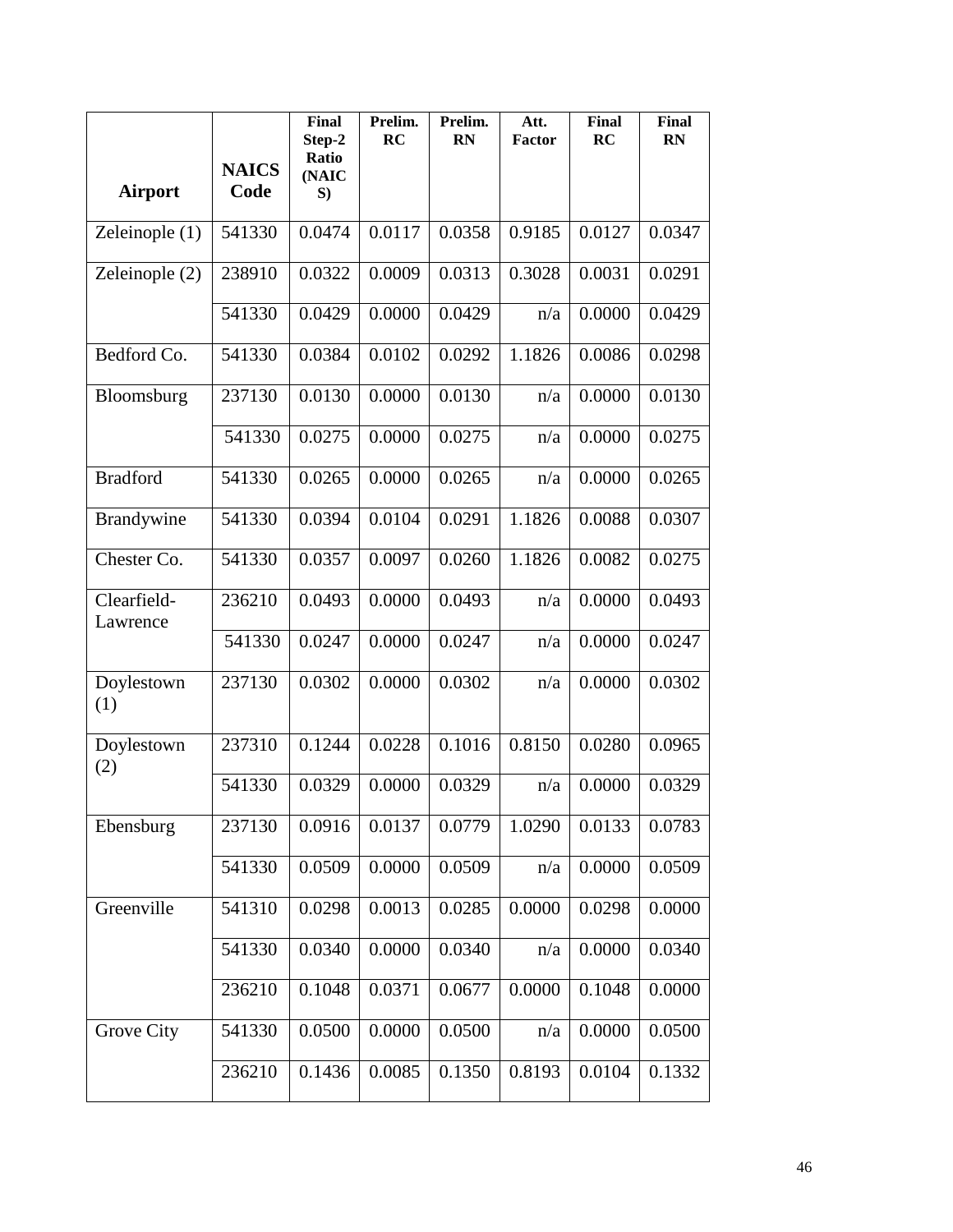| <b>Airport</b>            | <b>NAICS</b><br>Code | <b>Final</b><br>Step-2<br>Ratio<br>(NAIC<br>S) | Prelim.<br>RC | Prelim.<br><b>RN</b> | Att.<br><b>Factor</b> | Final<br>RC | <b>Final</b><br>RN |
|---------------------------|----------------------|------------------------------------------------|---------------|----------------------|-----------------------|-------------|--------------------|
|                           |                      |                                                |               |                      |                       |             |                    |
| New Castle                | 237310               | 0.1390                                         | 0.0249        | 0.1141               | 0.8150                | 0.0306      | 0.1084             |
|                           | 541330               | 0.0493                                         | 0.0000        | 0.0493               | n/a                   | 0.0000      | 0.0493             |
| New Garden                | 237130               | 0.0333                                         | 0.0076        | 0.0257               | 1.0290                | 0.0074      | 0.0259             |
|                           | 541330               | 0.0322                                         | 0.0000        | 0.0322               | n/a                   | 0.0000      | 0.0322             |
| Northumber-<br>land $(1)$ | 541330               | 0.0379                                         | 0.0101        | 0.0278               | 0.9185                | 0.0110      | 0.0269             |
| Northumber-<br>land $(2)$ | 541330               | 0.0379                                         | 0.0101        | 0.0278               | 0.9185                | 0.0110      | 0.0269             |
| Penn Valley               | 237310               | 0.1210                                         | 0.0223        | 0.0987               | 0.8150                | 0.0274      | 0.0936             |
|                           | 541330               | 0.0340                                         | 0.0000        | 0.0340               | n/a                   | 0.0000      | 0.0340             |
| Pocono<br>Mountain        | 541330               | 0.0348                                         | 0.0000        | 0.0348               | n/a                   | 0.0000      | 0.0348             |
|                           | 237130               | 0.0217                                         | 0.0000        | 0.0217               | n/a                   | 0.0000      | 0.0217             |
| Port<br>Meadville         | 237120               | 0.0816                                         | 0.0000        | 0.0816               | n/a                   | 0.0000      | 0.0816             |
|                           | 541330               | 0.0368                                         | 0.0000        | 0.0368               | n/a                   | 0.0000      | 0.0368             |
| Pottstown                 | 238910               | 0.0382                                         | 0.0011        | 0.0371               | 0.3028                | 0.0038      | 0.0344             |
|                           | 541330               | 0.0330                                         | 0.0000        | 0.0330               | n/a                   | 0.0000      | 0.0330             |
| Punxsu-<br>tawney         | 238910               | 0.0405                                         | 0.0012        | 0.0392               | 0.3028                | 0.0040      | 0.0364             |
|                           | 541330               | 0.0519                                         | 0.0000        | 0.0519               | n/a                   | 0.0000      | 0.0519             |
| Quakertown                | 237310               | 0.1186                                         | 0.0219        | 0.0966               | 0.8150                | 0.0269      | 0.0917             |
|                           | 541330               | 0.0341                                         | 0.0000        | 0.0341               | n/a                   | 0.0000      | 0.0341             |
| Schuylkill<br>Co./Joe     | 236210               | 0.1064                                         | 0.0066        | 0.0998               | 0.8193                | 0.0080      | 0.0984             |
| Zerbey                    | 541330               | 0.0388                                         | 0.0000        | 0.0388               | n/a                   | 0.0000      | 0.0388             |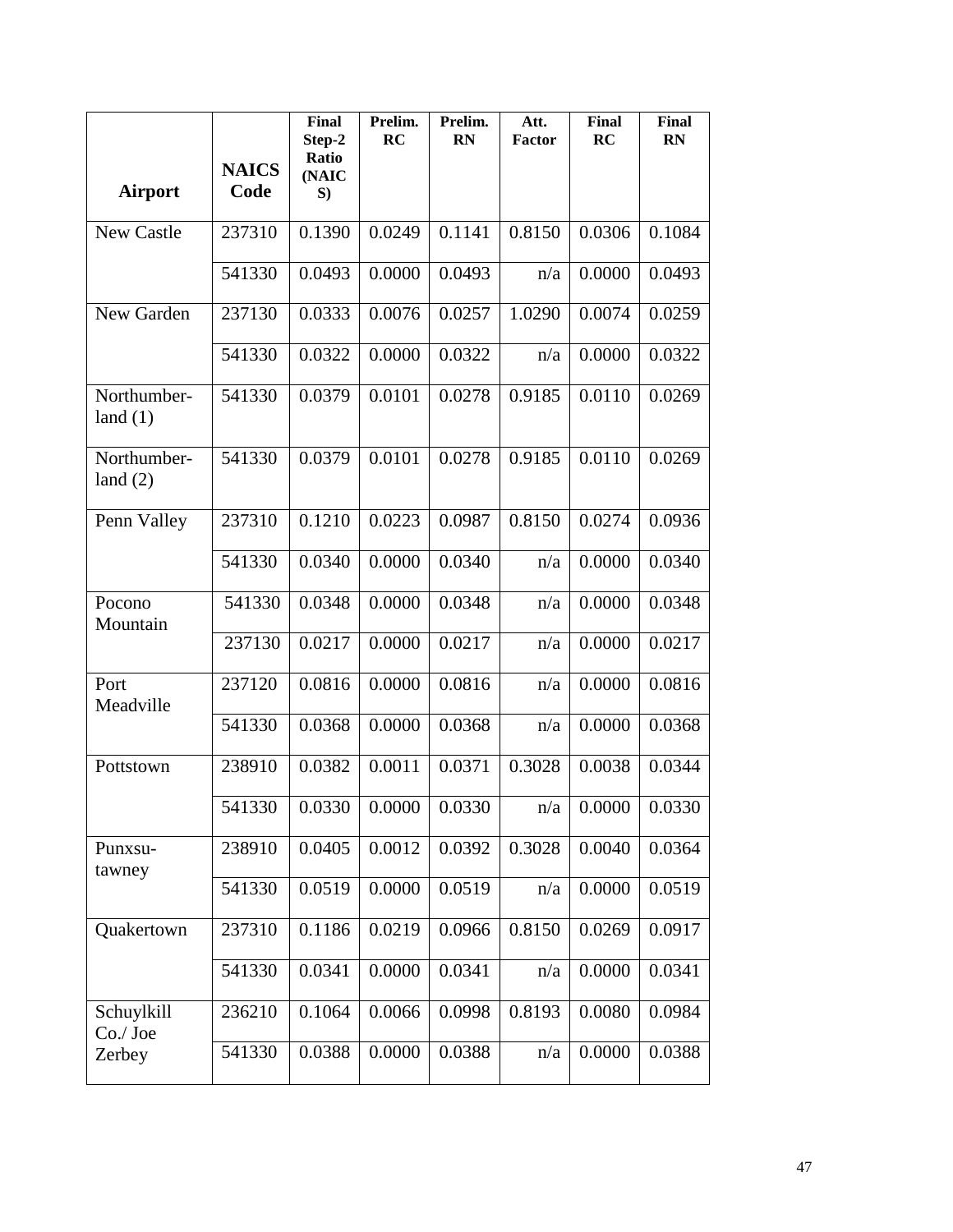|                        | <b>NAICS</b> | <b>Final</b><br>Step-2<br>Ratio | Prelim.<br>RC | Prelim.<br><b>RN</b> | Att.<br><b>Factor</b> | Final<br>RC | <b>Final</b><br>RN |
|------------------------|--------------|---------------------------------|---------------|----------------------|-----------------------|-------------|--------------------|
| <b>Airport</b>         | Code         | (NAIC<br>S)                     |               |                      |                       |             |                    |
| Somerset               | 236210       | 0.1388                          | 0.0083        | 0.1306               | 0.8193                | 0.0101      | 0.1287             |
|                        | 541330       | 0.0518                          | 0.0000        | 0.0518               | n/a                   | 0.0000      | 0.0518             |
| St. Mary's             | 237310       | 0.2061                          | 0.0000        | 0.2006               | n/a                   | 0.0000      | 0.2006             |
|                        | 541330       | 0.0530                          | 0.0000        | 0.0530               | n/a                   | 0.0000      | 0.0530             |
| Wellsboro-<br>Johnston | 237310       | 0.0479                          | 0.0000        | 0.0479               | n/a                   | 0.0000      | 0.0479             |
|                        | 541330       | 0.0150                          | 0.0000        | 0.0150               | n/a                   | 0.0000      | 0.0150             |
| Wilkes-<br>Barre/Wyo.  | 237310       | 0.1201                          | 0.0222        | 0.0979               | 0.8150                | 0.0272      | 0.0929             |
|                        | 541330       | 0.0358                          | 0.0000        | 0.0358               | n/a                   | 0.0000      | 0.0358             |
| William T.<br>Piper    | 238910       | 0.0171                          | 0.0000        | 0.0171               | n/a                   | 0.0000      | 0.0171             |
|                        | 541330       | 0.0180                          | 0.0000        | 0.0180               | n/a                   | 0.0000      | 0.0180             |
| Zelienople             | 237310       | 0.1500                          | 0.0265        | 0.1234               | 0.8150                | 0.0325      | 01174              |
|                        | 541330       | 0.0429                          | 0.0000        | 0.0429               | n/a                   | 0.0000      | 0.0429             |
| Beaver Co.             | 238910       | 0.0359                          | 0.0011        | 0.0348               | 0.3028                | 0.0035      | 0.0323             |
|                        | 541330       | 0.0512                          | 0.0000        | 0.0512               | n/a                   | 0.0000      | 0.0512             |
| Bloomsburg             | 236210       | 0.0515                          | 0.0000        | 0.0515               | n/a                   | 0.0000      | 0.0515             |
|                        | 541330       | 0.0275                          | 0.0000        | 0.0275               | n/a                   | 0.0000      | 0.0275             |
| <b>Bradford</b>        | 237310       | 0.0428                          | 0.0000        | 0.0428               | n/a                   | 0.0000      | 0.0428             |
|                        | 541330       | 0.0220                          | 0.0000        | 0.0220               | n/a                   | 0.0000      | 0.0220             |
| Brandywine             | 237130       | 0.0296                          | 0.0000        | 0.0296               | n/a                   | 0.0000      | 0.0296             |
|                        | 541330       | 0.0349                          | 0.0000        | 0.0349               | n/a                   | 0.0000      | 0.0349             |
| <b>Butler</b>          | 541620       | 0.1292                          | 0.0313        | 0.0980               | 0.9185                | 0.0341      | 0.0952             |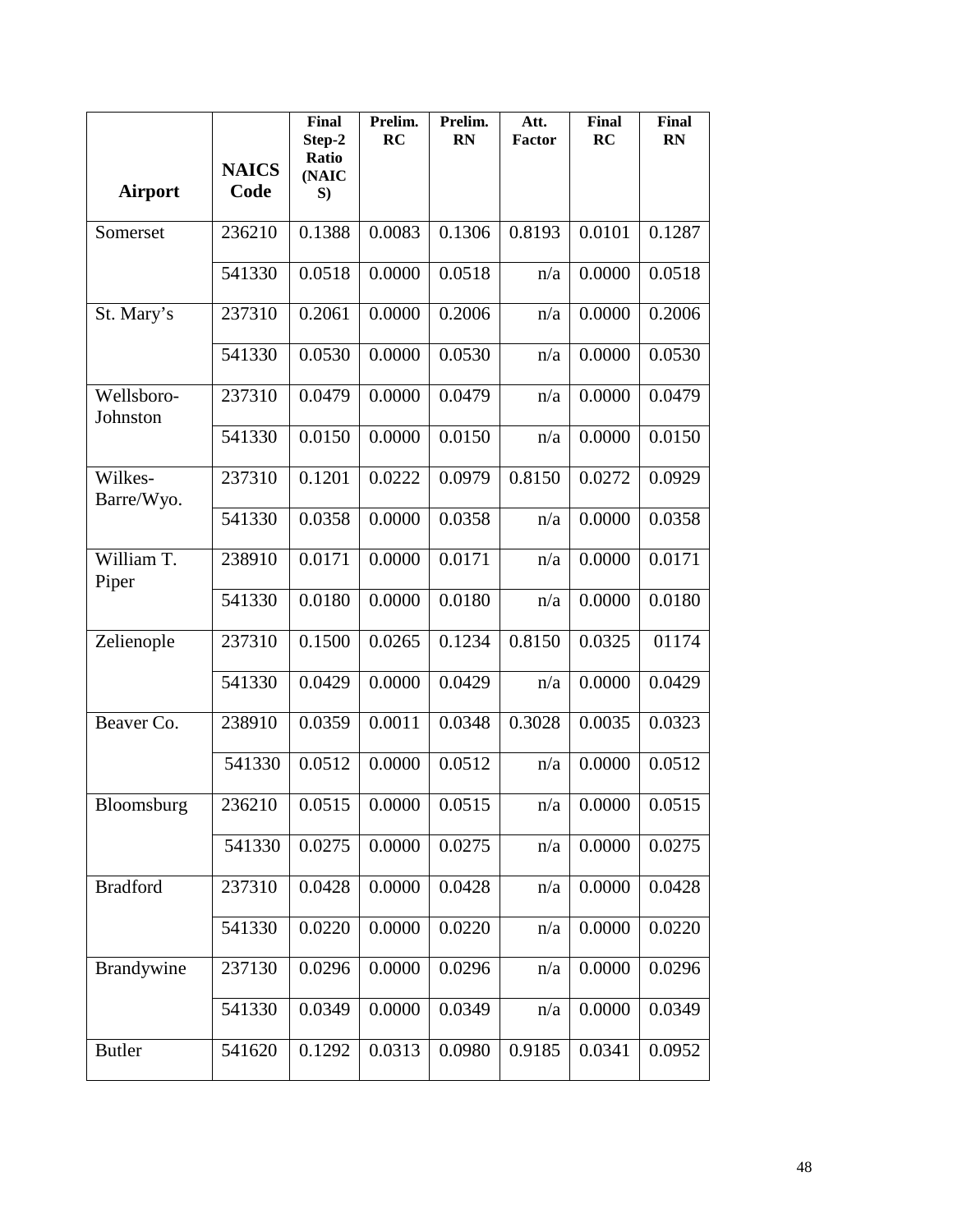|                         | <b>NAICS</b> | <b>Final</b><br>Step-2<br>Ratio<br>(NAIC | Prelim.<br>RC | Prelim.<br><b>RN</b> | Att.<br><b>Factor</b> | Final<br>RC | <b>Final</b><br><b>RN</b> |
|-------------------------|--------------|------------------------------------------|---------------|----------------------|-----------------------|-------------|---------------------------|
| <b>Airport</b>          | Code         | S)                                       |               |                      |                       |             |                           |
| Chester Co.<br>(1)      | 541330       | 0.0357                                   | 0.0097        | 0.0260               | 1.1826                | 0.0082      | 0.0275                    |
| Chester Co.<br>(2)      | 237310       | 0.1185                                   | 0.0219        | 0.0966               | 0.8150                | 0.0269      | 0.0916                    |
|                         | 541330       | 0.0312                                   | 0.0000        | 0.0312               | n/a                   | 0.0000      | 0.0312                    |
| Chester Co.<br>(3)      | 236210       | 0.1275                                   | 0.0081        | 0.1194               | 0.8193                | 0.0099      | 0.1176                    |
|                         | 541330       | 0.0312                                   | 0.0000        | 0.0312               | n/a                   | 0.0000      | 0.0312                    |
| Clarion Co.             | 237310       | 0.1687                                   | 0.0300        | 0.1441               | n/a                   | 0.0000      | 0.1687                    |
|                         | 541330       | 0.0504                                   | 0.0000        | 0.0504               | n/a                   | 0.0000      | 0.0504                    |
| Clearfield-<br>Lawrence | 541330       | 0.0247                                   | 0.0000        | 0.0247               | n/a                   | 0.0000      | 0.0247                    |
|                         | 541320       | 0.0143                                   | 0.0000        | 0.0143               | n/a                   | 0.0000      | 0.0143                    |
|                         | 541370       | 0.0348                                   | 0.0000        | 0.0348               | n/a                   | 0.0000      | 0.0348                    |
|                         | 541340       | 0.0143                                   | 0.0000        | 0.0143               | n/a                   | 0.0000      | 0.0143                    |
|                         | 323111       | 0.0165                                   | 0.0000        | 0.0165               | n/a                   | 0.0000      | 0.0165                    |
|                         | 541820       | 0.1474                                   | 0.0000        | 0.1474               | n/a                   | 0.0000      | 0.1474                    |
|                         | 541620       | 0.0629                                   | 0.0000        | 0.0629               | n/a                   | 0.0000      | 0.0629                    |
| Corry-<br>Lawrence      | 238910       | 0.0370                                   |               |                      |                       |             |                           |
|                         | 541330       | 0.0424                                   | 0.0000        | 0.0424               | n/a                   | 0.0000      | 0.0424                    |
| Doylestown              | 541330       | 0.0375                                   | 0.0100        | 0.0275               | 0.9185                | 0.0109      | 0.0266                    |
| Ebensburg               | 237130       | 0.0916                                   | 0.0137        | 0.0779               | 1.0290                | 0.0133      | 0.0783                    |
|                         | 541330       | 0.0509                                   | 0.0000        | 0.0509               | n/a                   | 0.0000      | 0.0509                    |
| Grove City              | 236210       | 0.1436                                   | 0.0085        | 0.1350               | 0.8193                | 0.0104      | 0.1332                    |
|                         | 541330       | 0.0500                                   | 0.0000        | 0.0500               | n/a                   | 0.0000      | 0.0500                    |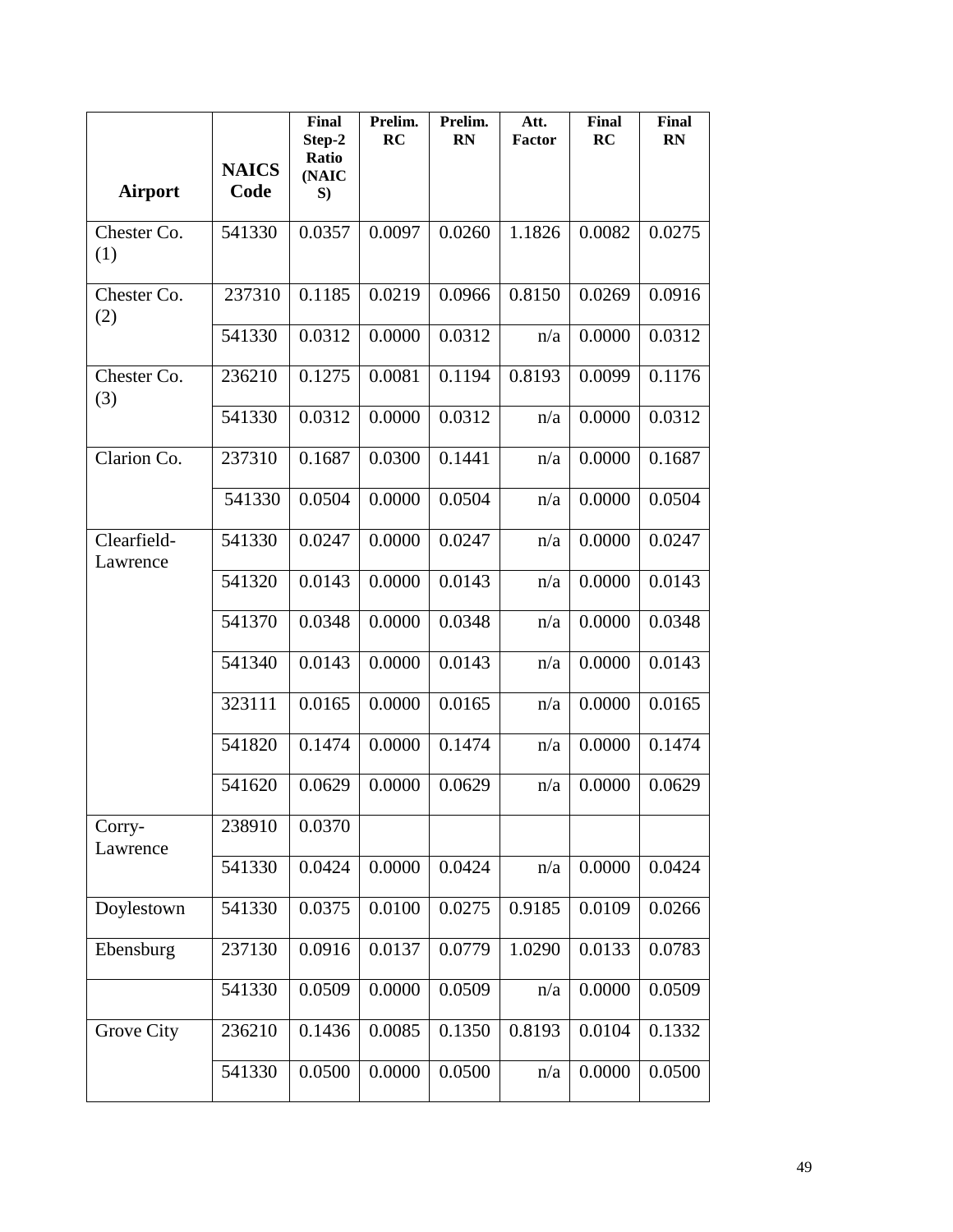|                           | <b>NAICS</b> | <b>Final</b><br>Step-2<br>Ratio<br>(NAIC | Prelim.<br>RC | Prelim.<br><b>RN</b> | Att.<br><b>Factor</b> | Final<br>RC | Final<br><b>RN</b> |
|---------------------------|--------------|------------------------------------------|---------------|----------------------|-----------------------|-------------|--------------------|
| <b>Airport</b>            | Code         | S)                                       |               |                      |                       |             |                    |
| Hazleton                  | 541330       | 0.0423                                   | 0.0108        | 0.0315               | 0.9185                | 0.0118      | 0.0305             |
| Heritage                  | 237310       | 0.1315                                   | 0.0238        | 0.1077               | 0.8150                | 0.0292      | 0.1023             |
|                           | 541330       | 0.0330                                   | 0.0000        | 0.0330               | n/a                   | 0.0000      | 0.0330             |
| Indiana                   | 541330       | 0.0509                                   | 0.0000        | 0.0509               | n/a                   | 0.0000      | 0.0509             |
|                           | 541320       | 0.0487                                   | 0.0487        | 0.0000               | n/a                   | 0.0000      | 0.0487             |
|                           | 541370       | 0.1194                                   | 0.1194        | 0.0000               | n/a                   | 0.1194      | 0.0000             |
|                           | 541340       | 0.1131                                   | 0.1131        | 0.0000               | n/a                   | 0.1131      | 0.0000             |
|                           | 323111       | 0.0187                                   | 0.0187        | 0.0000               | n/a                   | 0.0000      | 0.0187             |
|                           | 541820       | 0.2005                                   | 0.2005        | 0.0000               | n/a                   | 0.2005      | 0.0000             |
|                           | 541620       | 0.1454                                   | 0.1454        | 0.0000               | n/a                   | 0.1454      | 0.1454             |
| Mifflin                   | 237130       | 0.0197                                   | 0.0000        | 0.0197               | n/a                   | 0.0000      | 0.0197             |
|                           | 541330       | 0.0316                                   | 0.0000        | 0.0316               | n/a                   | 0.0000      | 0.0316             |
| <b>New Castle</b>         | 541330       | 0.0493                                   | 0.0000        | 0.0493               | n/a                   | 0.0000      | 0.0493             |
|                           | 236210       | 0.1366                                   | 0.0082        | 0.1284               | 0.8193                | 0.0100      | 0.1266             |
| New Garden                | 541330       | 0.0367                                   | 0.0089        | 0.0247               | 0.9185                | 0.0097      | 0.0239             |
| Northumber-<br>land $(1)$ | 237310       | 0.1034                                   | 0.0197        | 0.0837               | 0.8150                | 0.0242      | 0.0792             |
|                           | 541330       | 0.0304                                   | 0.0000        | 0.0304               | n/a                   | 0.0000      | 0.0304             |
| Northumber-<br>land $(2)$ | 237310       | 0.1034                                   | 0.0197        | 0.0837               | 0.8150                | 0.0242      | 0.0792             |
|                           | 541330       | 0.0304                                   | 0.0000        | 0.0304               | n/a                   | 0.0000      | 0.0304             |
| Port<br>Meadville         | 541330       | 0.0413                                   | 0.0107        | 0.0307               | 0.9185                | 0.0116      | 0.0297             |
| Pottstown                 | 541330       | 0.0376                                   | 0.0100        | 0.0275               | 0.9185                | 0.0109      | 0.0266             |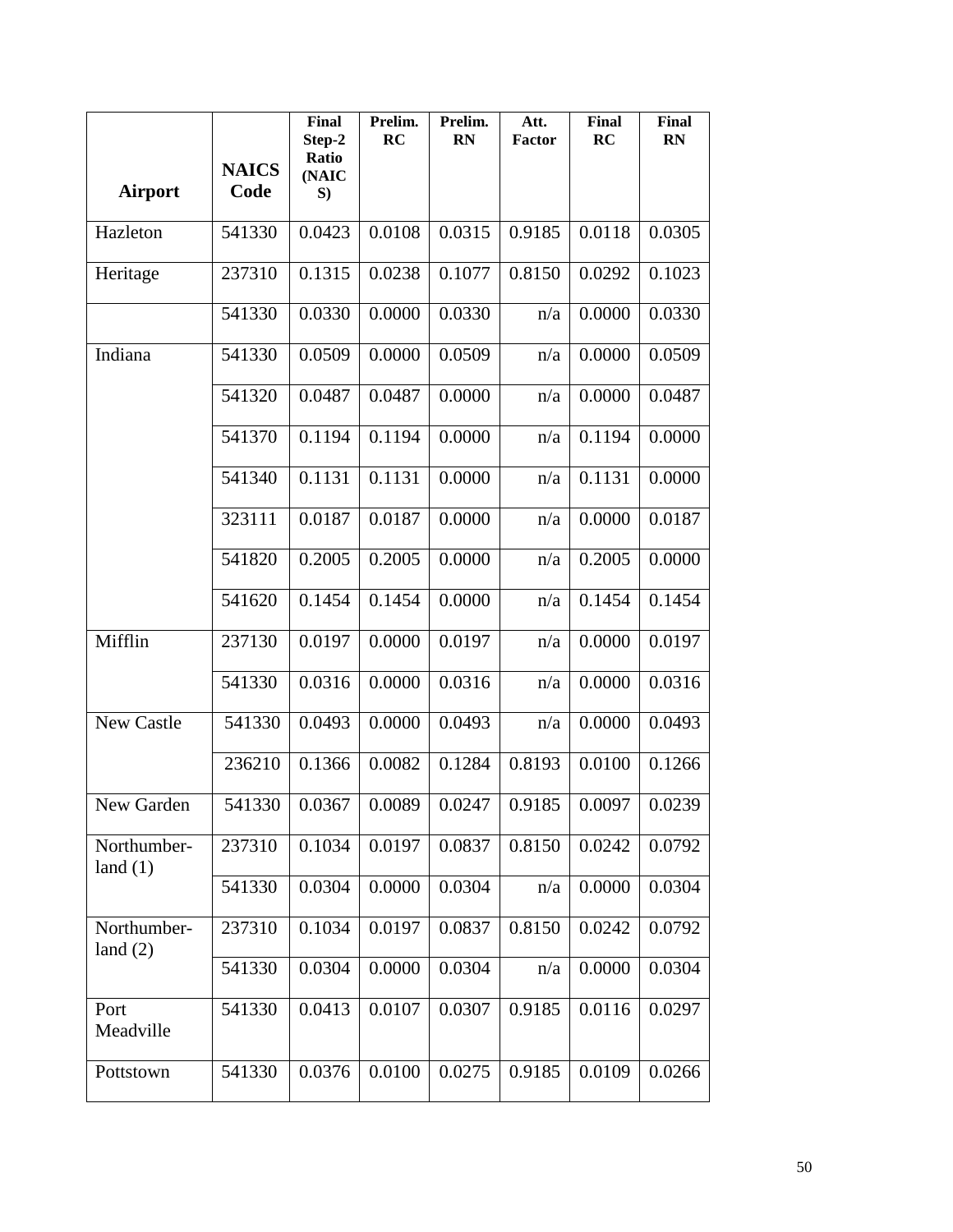|                        | <b>NAICS</b> | <b>Final</b><br>Step-2<br>Ratio<br>(NAIC | Prelim.<br>RC | Prelim.<br><b>RN</b> | Att.<br>Factor | Final<br>RC | <b>Final</b><br><b>RN</b> |
|------------------------|--------------|------------------------------------------|---------------|----------------------|----------------|-------------|---------------------------|
| <b>Airport</b>         | Code         | S)                                       |               |                      |                |             |                           |
| Punxsu-<br>tawney      | 541310       | 0.0510                                   | 0.0026        | 0.0484               | 0.0000         | 0.0510      | 0.0000                    |
| Quakertown             | 541330       | 0.0387                                   | 0.0102        | 0.0284               | 0.9185         | 0.0111      | 0.0275                    |
| Somerset $(1)$         | 541330       | 0.0518                                   | 0.0000        | 0.0518               | n/a            | 0.0000      | 0.0518                    |
| Somerset (2)           | 541330       | 0.0518                                   | 0.0000        | 0.0518               | n/a            | 0.0000      | 0.0518                    |
| St. Mary's             | 237310       | 0.2061                                   | 0.0347        | 0.1714               | 0.8150         | 0.0426      | 0.1635                    |
|                        | 541330       | 0.0530                                   | 0.0000        | 0.0530               | n/a            | 0.0000      | 0.0530                    |
| Titusville             | 237310       | 0.1657                                   | 0.0000        | 0.1657               | n/a            | 0.0000      | 0.1657                    |
|                        | 541330       | 0.0503                                   | 0.0000        | 0.0503               | n/a            | 0.0000      | 0.0503                    |
| Venango Co.            | 236210       | 0.0888                                   | 0.0056        | 0.0832               | 0.8193         | 0.0069      | 0.0819                    |
|                        | 541330       | 0.0477                                   | 0.0000        | 0.0477               | n/a            | 0.0000      | 0.0477                    |
| Wellsboro-<br>Johnston | 237130       | 0.0130                                   | 0.0000        | 0.0130               | n/a            | 0.0000      | 0.0130                    |
|                        | 541330       | 0.0150                                   | 0.0000        | 0.0150               | n/a            | 0.0000      | 0.0150                    |
| Wilkes-<br>Barre/Wyo.  | 541330       | 0.0358                                   | 0.0000        | 0.0358               | n/a            | 0.0000      | 0.0358                    |
| Valley                 | 541320       | 0.0430                                   | 0.0430        | 0.0000               | n/a            | 0.0430      | 0.0000                    |
|                        | 541370       | 0.0710                                   | 0.0710        | 0.0000               | n/a            | 0.0710      | 0.0000                    |
|                        | 541340       | 0.2375                                   | 0.2375        | 0.0000               | n/a            | 0.2375      | 0.0000                    |
|                        | 323111       | 0.0143                                   | 0.0143        | 0.0000               | n/a            | 0.0000      | 0.0143                    |
|                        | 541820       | 0.0946                                   | 0.0946        | 0.0000               | n/a            | 0.0946      | 0.0000                    |
|                        | 541620       | 0.0971                                   | 0.0971        | 0.0000               | n/a            | 0.0971      | 0.0000                    |
| William T.<br>Piper    | 237130       | 0.0130                                   | 0.0000        | 0.0130               | n/a            | 0.0000      | 0.0130                    |
|                        | 541330       | 0.0180                                   | 0.0000        | 0.0180               | n/a            | 0.0000      | 0.0180                    |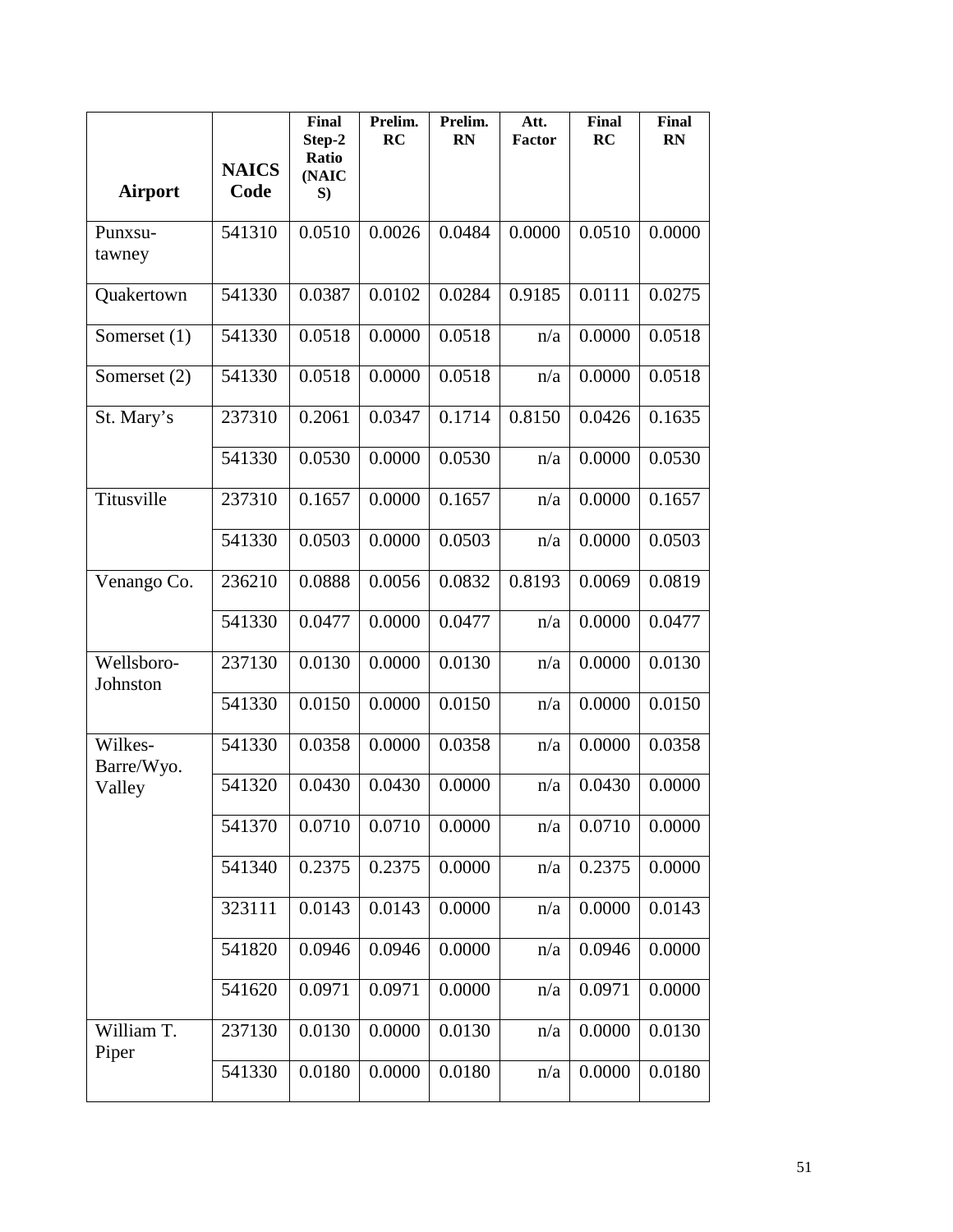| <b>Airport</b> | <b>NAICS</b><br>Code | Final<br>Step-2<br>Ratio<br>(NAIC<br>S) | Prelim.<br>RC | Prelim.<br>RN | Att.<br>Factor | Final<br>RC | Final<br><b>RN</b> |
|----------------|----------------------|-----------------------------------------|---------------|---------------|----------------|-------------|--------------------|
| Wings Field    | 541330               | 0.0372                                  | 0.0100        | 0.0272        | 0.9185         | 0.0109      | 0.0263             |

*Numbers are rounded for display purposes.*

## **GRANT GOALS**

In accordance with the guidance set forth in the Tips, the race-conscious and race-neutral ratios for each NAICS code on each grant were weighted according to the dollar amounts budgeted for those NAICS codes to arrive at race-conscious and race-neutral goals for each grant.

| <b>Airport</b>    | <b>NAICS</b><br>Code | <b>Final</b><br>RC | <b>Final</b><br><b>RN</b> | Weight<br>s | Wtd.<br>RC | Wtd.<br><b>RN</b> | Grant<br>RC | Grant<br><b>RN</b> |
|-------------------|----------------------|--------------------|---------------------------|-------------|------------|-------------------|-------------|--------------------|
| Beaver Co.        | 237310               | 0.0354             | 0.1345                    | 0.7333      | 0.0259     | 0.0957            | 0.0259      | 0.1093             |
|                   | 541330               | 0.0000             | 0.0512                    | 0.2667      | 0.0000     | 0.0136            |             |                    |
| Bedford Co.       | 541330               | 0.0000             | 0.0038                    | 0.2500      | 0.0000     | 0.0085            | 0.0270      | 0.0231             |
|                   | 541320               | 0.0143             | 0.0000                    | 0.2000      | 0.0000     | 0.0029            |             |                    |
|                   | 541370               | 0.0530             | 0.0000                    | 0.2000      | 0.0106     | 0.0000            |             |                    |
|                   | 541340               | 0.1003             | 0.0000                    | 0.1000      | 0.0000     | 0.0100            |             |                    |
|                   | 323111               | 0.0207             | 0.0000                    | 0.0500      | 0.0000     | 0.0010            |             |                    |
|                   | 541820               | 0.0143             | 0.0000                    | 0.0500      | 0.0000     | 0.0007            |             |                    |
|                   | 541620               | 0.1092             | 0.0000                    | 0.1500      | 0.0164     | 0.0000            |             |                    |
| Bloomsburg        | 237310               | 0.0257             | 0.0860                    | 0.9667      | 0.0248     | 0.0832            | 0.0248      | 0.0841             |
|                   | 541330               | 0.0000             | 0.0275                    | 0.0333      | 0.0000     | 0.0009            |             |                    |
| Brandywine<br>(1) | 238910               | 0.0032             | 0.0299                    | 0.7000      | 0.0023     | 0.0209            | 0.0023      | 0.0314             |
|                   | 541330               | 0.0000             | 0.0349                    | 0.3000      | 0.0000     | 0.0105            |             |                    |
|                   | 237310               | 0.0285             | 0.0988                    | 0.9603      | 0.0273     | 0.0949            | 0.0273      | 0.0962             |

## **Table 5. Grant Goals**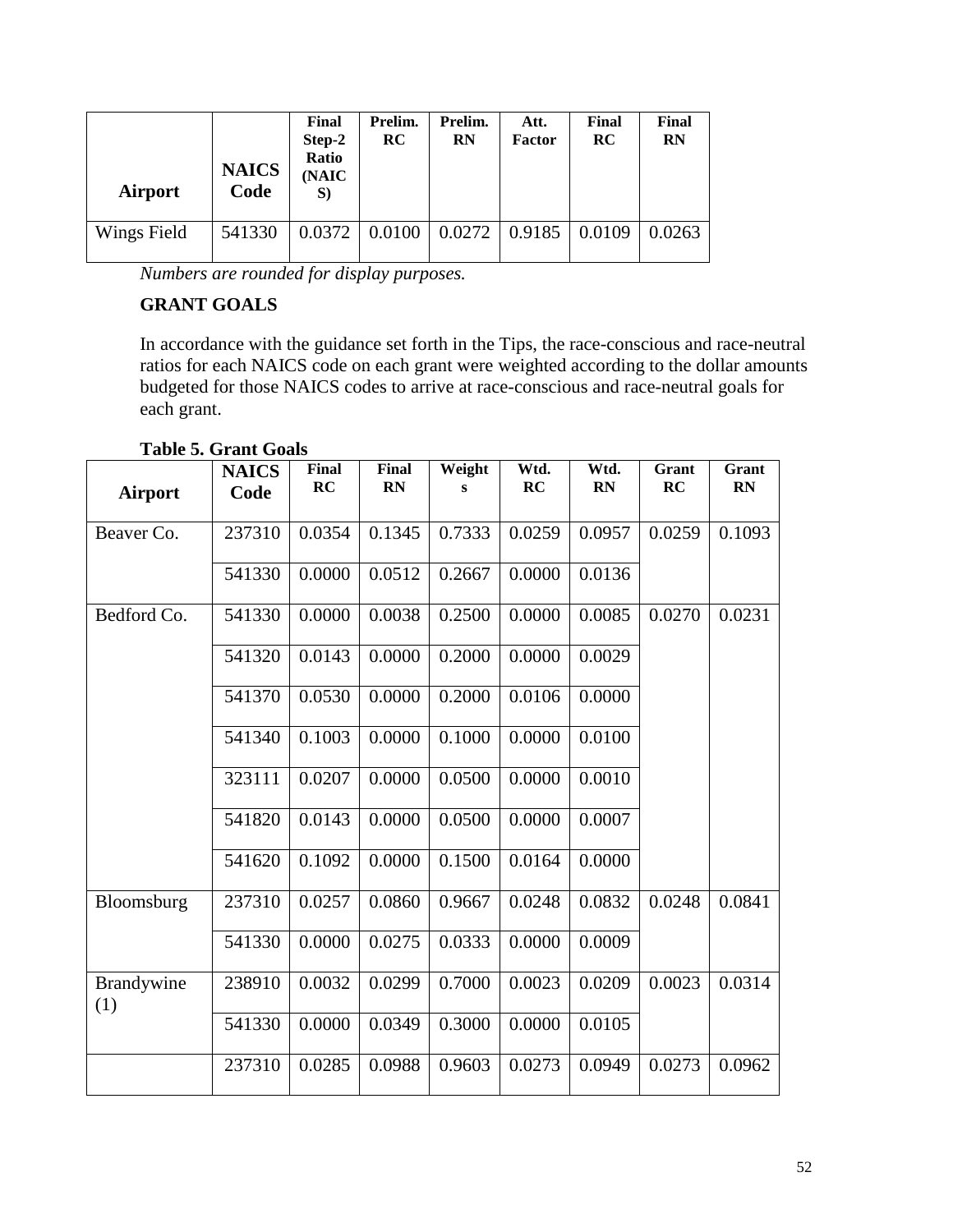| <b>Airport</b>           | <b>NAICS</b><br>Code | Final<br>RC | Final<br><b>RN</b> | Weight<br>S | Wtd.<br>RC | Wtd.<br><b>RN</b> | Grant<br>RC | Grant<br><b>RN</b> |
|--------------------------|----------------------|-------------|--------------------|-------------|------------|-------------------|-------------|--------------------|
| Brandywine<br>(2)        | 541330               | 0.0000      | 0.0349             | 0.0397      | 0.0000     | 0.0014            |             |                    |
| <b>Butler</b>            | 237310               | 0.0343      | 0.1255             | 0.8234      | 0.0282     | 0.1034            | 0.0282      | 0.1118             |
|                          | 541330               | 0.0000      | 0.0480             | 0.1766      | 0.0000     | 0.0085            |             |                    |
| Chester Co.<br>(1)       | 237310               | 0.0269      | 0.0916             | 0.9773      | 0.0263     | 0.0895            | 0.0263      | 0.0902             |
|                          | 541330               | 0.0000      | 0.0312             | 0.0227      | 0.0000     | 0.0007            |             |                    |
| Chester Co.<br>(2)       | 237310               | 0.0269      | 0.0916             | 0.9646      | 0.0260     | 0.0884            | 0.0260      | 0.0895             |
|                          | 541330               | 0.0000      | 0.0312             | 0.0354      | 0.0000     | 0.0011            |             |                    |
| Clarion                  | 237310               | 0.0368      | 0.1373             | 0.9443      | 0.0348     | 0.1296            | 0.0348      | 0.1324             |
|                          | 541330               | 0.0000      | 0.0715             | 0.0557      | 0.0000     | 0.0028            |             |                    |
| Corry-<br>Lawrence (1)   | 237130               | 0.0108      | 0.0557             | 0.5267      | 0.0057     | 0.0293            | 0.0057      | 0.1002             |
|                          | 541330               | 0.0000      | 0.0424             | 0.4233      | 0.0000     | 0.0709            |             |                    |
| Corry-<br>Lawrence $(2)$ | 237310               | 0.0000      | 0.1674             | 0.7333      | 0.0000     | 0.1228            | 0.0000      | 0.1341             |
|                          | 541330               | 0.0000      | 0.0424             | 0.2667      | 0.0000     | 0.0113            |             |                    |
| Doylestown<br>(1)        | 541330               | 0.0109      | 0.0266             | 1.0000      | 0.0109     | 0.0266            | 0.0109      | 0.0266             |
| Doylestown<br>(2)        | 238910               | 0.0037      | 0.0335             | 0.8677      | 0.0032     | 0.0291            | 0.0032      | 0.0335             |
|                          | 541330               | 0.0000      | 0.0329             | 0.1323      | 0.0000     | 0.0044            |             |                    |
| Hazleton                 | 236210               | 0.0081      | 0.1004             | 0.8823      | 0.0072     | 0.0887            | 0.0072      | 0.0931             |
|                          | 541330               | 0.0000      | 0.0377             | 0.1167      | 0.0000     | 0.0044            |             |                    |
| Heritage                 | 541330               | 0.0109      | 0.0266             | 1.0000      | 0.0109     | 0.0266            | 0.0109      | 0.0266             |
| Jake Arner               | 541310               | 0.0455      | 0.0000             | 1.0000      | 0.0455     | 0.0000            | 0.0455      | 0.0000             |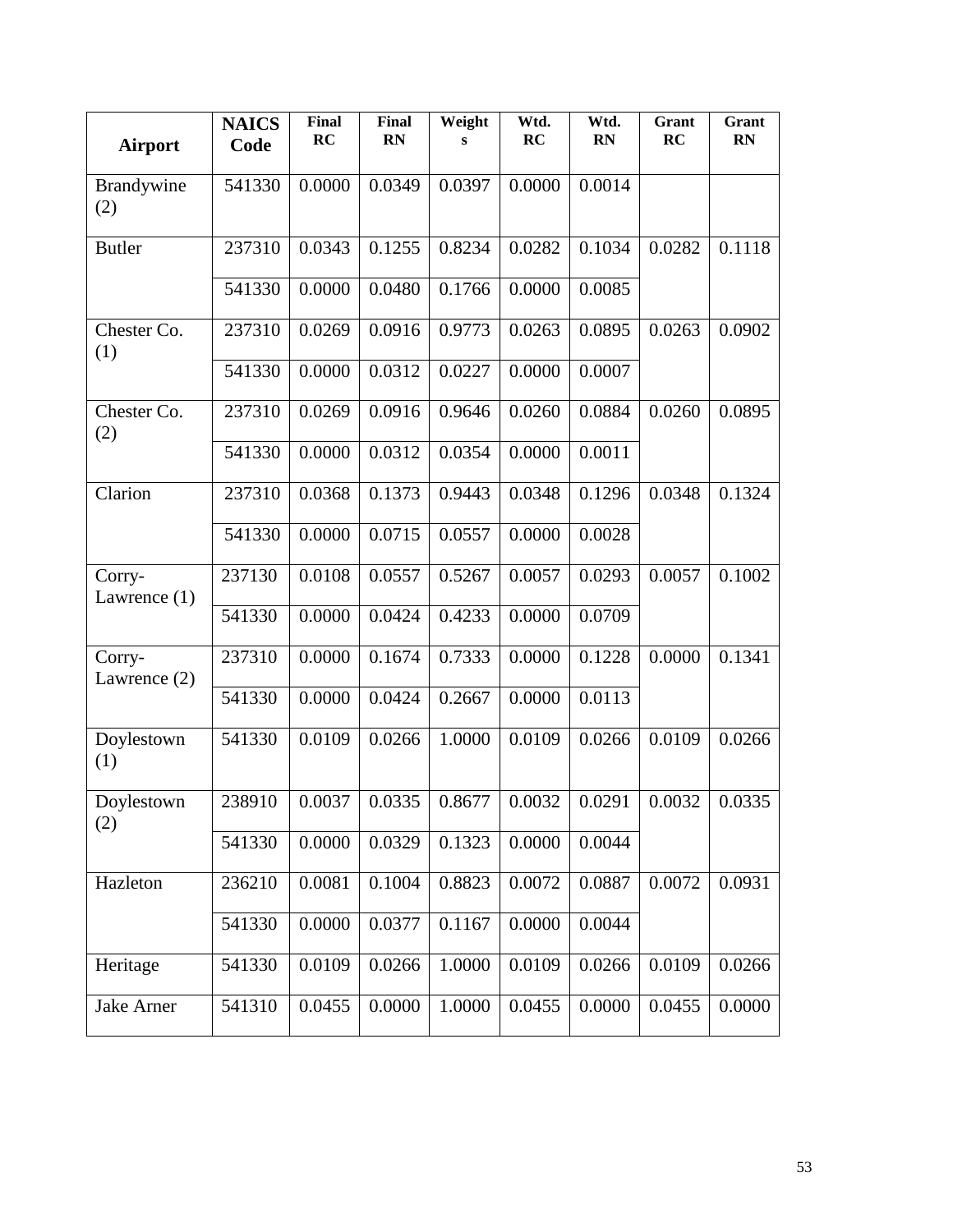| <b>Airport</b>                       | <b>NAICS</b><br>Code | Final<br>RC | Final<br><b>RN</b> | Weight<br>S | Wtd.<br>RC | Wtd.<br><b>RN</b> | Grant<br>RC | Grant<br><b>RN</b> |
|--------------------------------------|----------------------|-------------|--------------------|-------------|------------|-------------------|-------------|--------------------|
| Jos. Hardy /<br>Connellsville<br>(1) | 541330               | 0.0142      | 0.0414             | 1.0000      | 0.0142     | 0.0414            | 0.0142      | 0.0414             |
| Jos. Hardy /<br>Connellsville        | 237310               | 0.0347      | 0.1272             | 0.9558      | 0.0331     | 0.1216            | 0.0331      | 0.1238             |
| (2)                                  | 541330               | 0.0000      | 0.0511             | 0.0442      | 0.0000     | 0.0023            |             |                    |
| Mifflin Co.<br>(1)                   | 237310               | 0.0000      | 0.1155             | 0.7333      | 0.0000     | 0.0847            | 0.0000      | 0.0931             |
|                                      | 541330               | 0.0000      | 0.0316             | 0.2667      | 0.0000     | 0.0084            |             |                    |
| Mifflin Co.<br>(2)                   | 237310               | 0.0000      | 0.1155             | 0.6667      | 0.0000     | 0.0770            | 0.0000      | 0.0875             |
|                                      | 541330               | 0.0000      | 0.0316             | 0.3333      | 0.0000     | 0.0105            |             |                    |
| New Garden                           | 541330               | 0.0097      | 0.0239             | 1.0000      | 0.0097     | 0.0239            | 0.0097      | 0.0239             |
| Northumber-<br>land                  | 238910               | 0.0015      | 0.0163             | 0.9000      | 0.0014     | 0.0146            | 0.0014      | 0.0180             |
|                                      | 541330               | 0.0000      | 0.0334             | 0.1000      | 0.0000     | 0.0033            |             |                    |
| Penn Valley                          | 541370               | 0.0000      | 0.0969             | 1.0000      | 0.0000     | 0.0969            | 0.0000      | 0.0969             |
| Pocono<br>Mountain                   | 237310               | 0.0206      | 0.0624             | 0.9643      | 0.0198     | 0.0601            | 0.0198      | 0.0613             |
|                                      | 541330               | 0.0000      | 0.0302             | 0.0357      | 0.0000     | 0.0011            |             |                    |
| Port<br>Meadville                    | 541330               | 0.0116      | 0.0297             | 1.0000      | 0.0116     | 0.0297            | 0.0116      | 0.0297             |
| Pottstown                            | 541330               | 0.0109      | 0.0266             | 1.0000      | 0.0109     | 0.0266            | 0.0109      | 0.0266             |
| Punxsu-<br>tawney                    | 237310               | 0.0000      | 0.1897             | 0.7333      | 0.0000     | 0.1391            | 0.0000      | 0.1530             |
|                                      | 541330               | 0.0000      | 0.0519             | 0.2667      | 0.0000     | 0.0139            |             |                    |
| Quakertown                           | 541330               | 0.0111      | 0.0275             | 1.0000      | 0.0111     | 0.0275            | 0.0111      | 0.0275             |
| Somerset                             | 541330               | 0.0000      | 0.0518             | 0.4444      | 0.0000     | 0.0230            | 0.0056      | 0.0945             |
|                                      | 236210               | 0.0101      | 0.1287             | 0.5556      | 0.0056     | 0.0715            |             |                    |
| St. Mary's                           | 237310               | 0.0426      | 0.1635             | 0.9463      | 0.0403     | 0.1548            | 0.0403      | 0.1576             |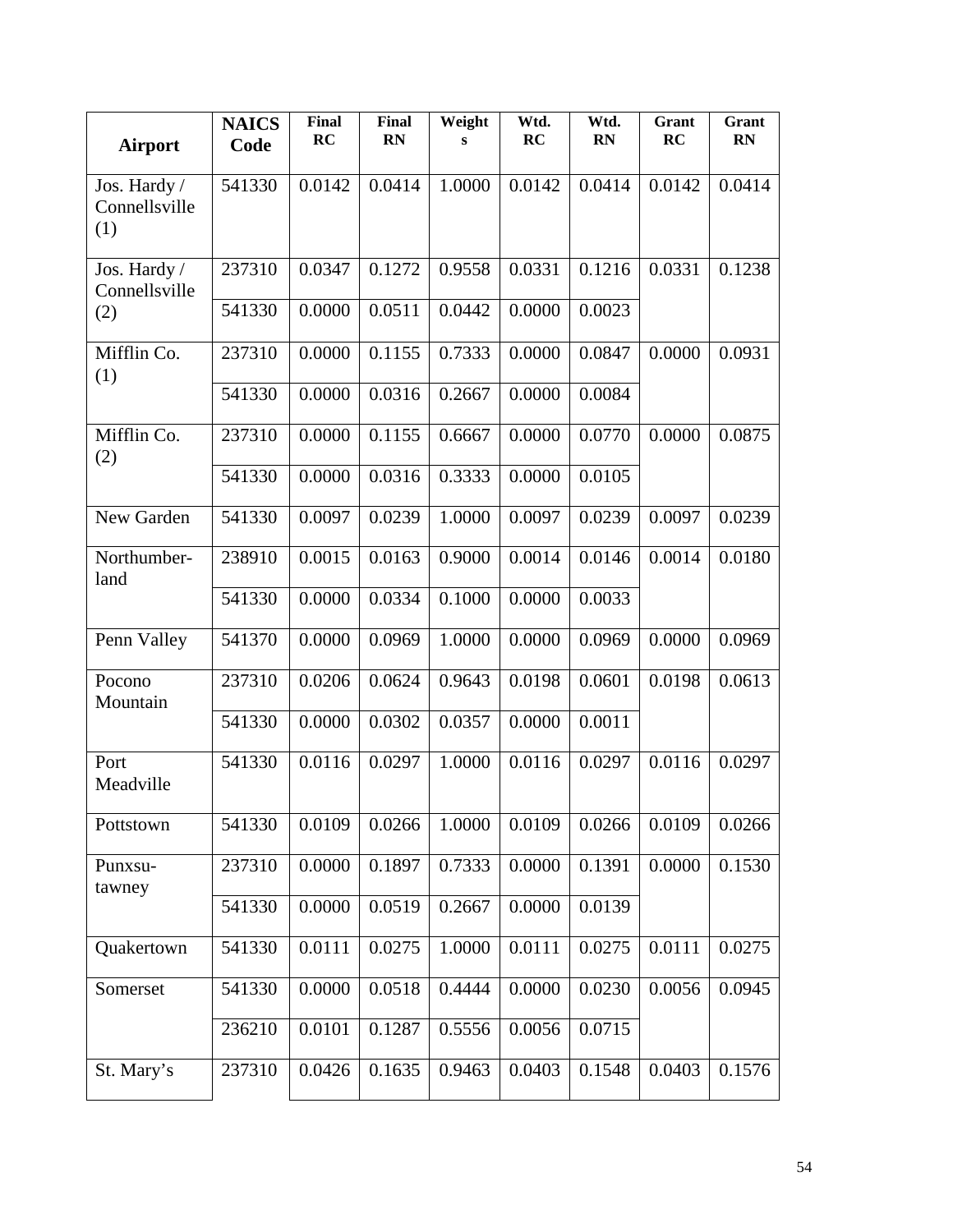| Airport                         | <b>NAICS</b><br>Code | Final<br>RC | Final<br><b>RN</b> | Weight<br>s | Wtd.<br>RC | Wtd.<br><b>RN</b> | Grant<br>RC | Grant<br><b>RN</b> |
|---------------------------------|----------------------|-------------|--------------------|-------------|------------|-------------------|-------------|--------------------|
|                                 | 541330               | 0.0000      | 0.0530             | 0.0537      | 0.0000     | 0.0028            |             |                    |
| Titusville $(1)$                | 237130               | 0.0112      | 0.0592             | 0.8500      | 0.0095     | 0.0503            | 0.0095      | 0.0578             |
|                                 | 541330               | 0.0000      | 0.0503             | 0.1500      | 0.0000     | 0.0075            |             |                    |
| Titusville (2)                  | 541330               | 0.0141      | 0.0407             | 1.0000      | 0.0141     | 0.0407            | 0.0141      | 0.0407             |
| Titusville (3)                  | 238910               | 0.0038      | 0.0344             | 1.0000      | 0.0038     | 0.0344            | 0.0038      | 0.0344             |
| Venango                         | 236210               | 0.0069      | 0.0819             | 0.8667      | 0.0059     | 0.0710            | 0.0059      | 0.0774             |
|                                 | 541330               | 0.0000      | 0.0477             | 0.1333      | 0.0000     | 0.0064            |             |                    |
| Washington<br>Co.               | 238910               | 0.0031      | 0.0290             | 0.7569      | 0.0024     | 0.0219            | 0.0024      | 0.0344             |
|                                 | 541330               | 0.0000      | 0.0514             | 0.2431      | 0.0000     | 0.0125            |             |                    |
| Wilkes-<br>Barre/Wyo.<br>Valley | 541330               | 0.0114      | 0.0289             | 1.0000      | 0.0114     | 0.0289            | 0.0114      | 0.0289             |
| Zeleinople $(1)$                | 541330               | 0.0127      | 0.0347             | 1.0000      | 0.0127     | 0.0347            | 0.0127      | 0.0347             |
| Zeleinople $(2)$                | 238910               | 0.0031      | 0.0291             | 0.5085      | 0.0016     | 0.0148            | 0.0016      | 0.0359             |
|                                 | 541330               | 0.0000      | 0.0429             | 0.4915      | 0.0000     | 0.0211            |             |                    |
| Bedford Co.                     | 541330               | 0.0086      | 0.0298             | 1.0000      | 0.0086     | 0.0298            | 0.0086      | 0.0298             |
| Bloomsburg                      | 237130               | 0.0000      | 0.0130             | 0.606       | 0.0000     | 0.0079            | 0.0000      | 0.0176             |
|                                 | 541330               | 0.0000      | 0.0275             | 0.3528      | 0.0000     | 0.0097            |             |                    |
| <b>Bradford</b>                 | 541330               | 0.0000      | 0.0265             | 1.0000      | 0.0000     | 0.0265            | 0.0000      | 0.0265             |
| Brandywine                      | 541330               | 0.0088      | 0.0307             | 1.0000      | 0.0088     | 0.0307            | 0.0088      | 0.0307             |
| Chester Co.                     | 541330               | 0.0082      | 0.0275             | 1.0000      | 0.0082     | 0.0275            | 0.0082      | 0.0275             |
| Clearfield-<br>Lawrence         | 236210               | 0.0000      | 0.0493             | 0.8333      | 0.0000     | 0.0411            | 0.0000      | 0.0452             |
|                                 | 541330               | 0.0000      | 0.0247             | 0.1667      | 0.0000     | 0.0041            |             |                    |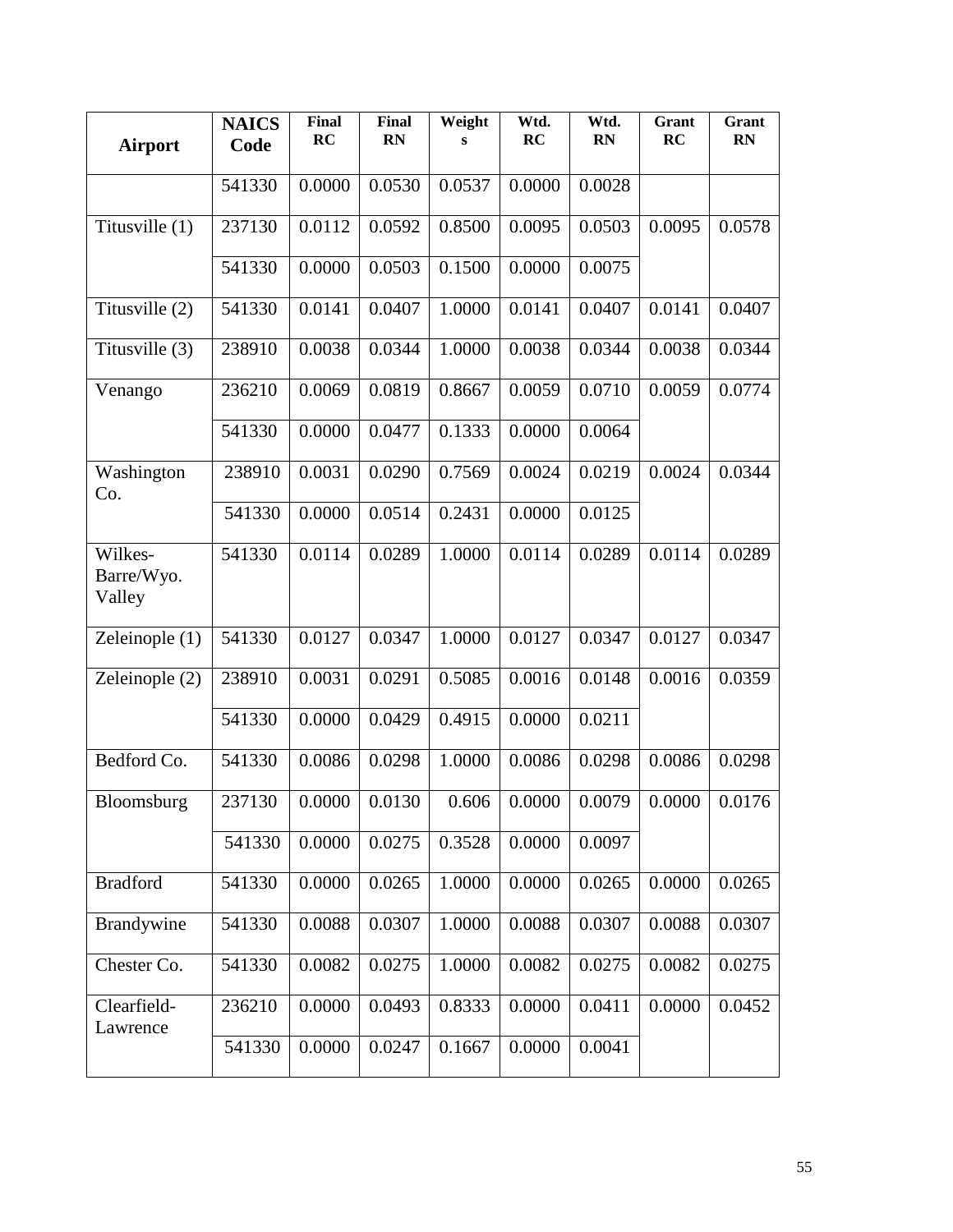| <b>Airport</b>            | <b>NAICS</b><br>Code | Final<br>RC | Final<br><b>RN</b> | Weight<br>s | Wtd.<br>RC | Wtd.<br><b>RN</b> | Grant<br>RC | Grant<br><b>RN</b> |
|---------------------------|----------------------|-------------|--------------------|-------------|------------|-------------------|-------------|--------------------|
| Doylestown<br>(1)         | 237130               | 0.0000      | 0.0302             | 1.0000      | 0.0000     | 0.0302            | 0.0000      | 0.0302             |
| Doylestown<br>(2)         | 237310               | 0.0280      | 0.0965             | 0.9683      | 0.0271     | 0.0934            | 0.0271      | 0.0945             |
|                           | 541330               | 0.0000      | 0.0329             | 0.0317      | 0.0000     | 0.0010            |             |                    |
| Ebensburg                 | 237130               | 0.0133      | 0.0783             | 0.9444      | 0.0126     | 0.0740            | 0.0126      | 0.0768             |
|                           | 541330               | 0.0000      | 0.0509             | 0.0556      | 0.0000     | 0.0028            |             |                    |
| Greenville                | 541310               | 0.0298      | 0.0000             | 0.2167      | 0.0065     | 0.0000            | 0.0816      | 0.0023             |
|                           | 541330               | 0.0000      | 0.0340             | 0.0667      | 0.0000     | 0.0023            |             |                    |
|                           | 236210               | 0.1048      | 0.0000             | 0.7167      | 0.0751     | 0.0000            |             |                    |
| Grove City                | 541330               | 0.0000      | 0.0500             | 0.3333      | 0.0000     | 0.0167            | 0.0069      | 0.1054             |
|                           | 236210               | 0.0104      | 0.1332             | 0.6667      | 0.0069     | 0.0888            |             |                    |
| New Castle                | 237310               | 0.0306      | 0.1084             | 0.8438      | 0.0258     | 0.0915            | 0.0258      | 0.0992             |
|                           | 541330               | 0.0000      | 0.0493             | 0.1462      | 0.0000     | 0.0077            |             |                    |
| New Garden                | 237130               | 0.0074      | 0.0259             | 0.8158      | 0.0060     | 0.0211            | 0.0060      | 0.0262             |
|                           | 541330               | 0.0000      | 0.0322             | 0.1579      | 0.0000     | 0.0051            |             |                    |
| Northumber-<br>land $(1)$ | 541330               | 0.0110      | 0.0269             | 1.0000      | 0.0110     | 0.0269            | 0.0110      | 0.0269             |
| Northumber-<br>land $(2)$ | 541330               | 0.0110      | 0.0269             | 1.0000      | 0.0110     | 0.0269            | 0.0110      | 0.0269             |
| Penn Valley               | 237310               | 0.0274      | 0.0936             | 0.4074      | 0.0111     | 0.0381            | 0.0111      | 0.0583             |
|                           | 541330               | 0.0000      | 0.0340             | 0.5926      | 0.0000     | 0.0201            |             |                    |
| Pocono<br>Mountain        | 541330               | 0.0081      | 0.0267             | 0.9132      | 0.0007     | 0.0023            | 0.0007      | 0.0022             |
|                           | 237130               | 0.0000      | 0.0217             | 0.0868      | 0.0000     | 0.0199            |             |                    |
|                           | 237120               | 0.0000      | 0.0816             | 0.9132      | 0.0000     | 0.0745            | 0.0000      | 0.0777             |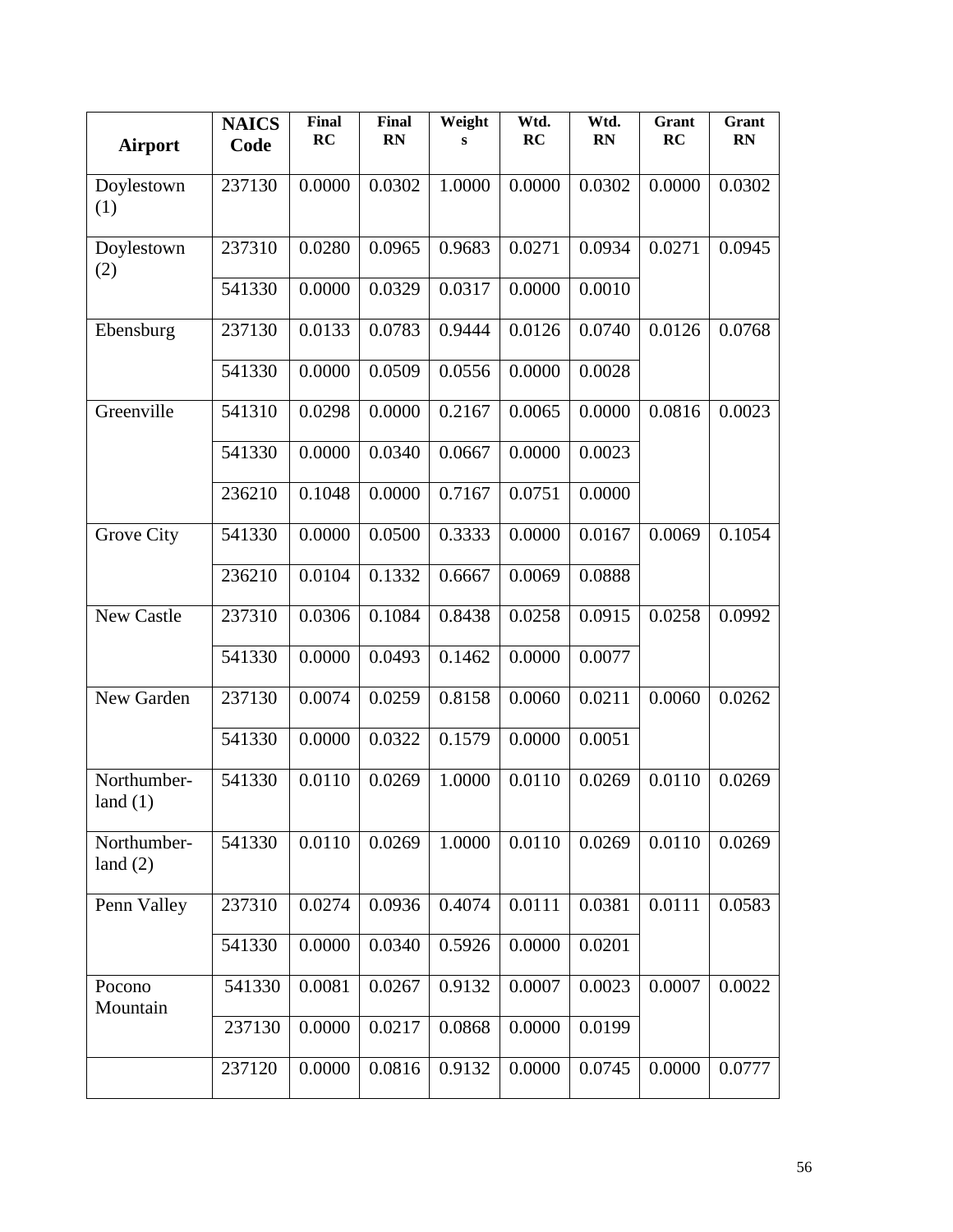| <b>Airport</b>         | <b>NAICS</b><br>Code | <b>Final</b><br>RC | Final<br><b>RN</b> | Weight<br>S | Wtd.<br>RC | Wtd.<br><b>RN</b> | Grant<br>RC | Grant<br><b>RN</b> |
|------------------------|----------------------|--------------------|--------------------|-------------|------------|-------------------|-------------|--------------------|
| Port<br>Meadville      | 541330               | 0.0000             | 0.0368             | 0.0868      | 0.0000     | 0.0032            |             |                    |
| Pottstown              | 238910               | 0.0038             | 0.0344             | 0.8444      | 0.0032     | 0.0291            | 0.0032      | 0.0342             |
|                        | 541330               | 0.0000             | 0.0330             | 0.1556      | 0.0000     | 0.0051            |             |                    |
| Punxsu-<br>tawney      | 238910               | 0.0040             | 0.0364             | 0.6825      | 0.0028     | 0.0249            | 0.0028      | 0.0413             |
|                        | 541330               | 0.0000             | 0.0519             | 0.3175      | 0.0000     | 0.0165            |             |                    |
| Quakertown             | 237310               | 0.0269             | 0.0917             | 0.9100      | 0.0245     | 0.0834            | 0.0245      | 0.0865             |
|                        | 541330               | 0.0000             | 0.0341             | 0.0900      | 0.0000     | 0.0031            |             |                    |
| Schuylkill<br>Co./Joe  | 236210               | 0.0080             | 0.0984             | 0.9500      | 0.0076     | 0.0935            | 0.0076      | 0.0954             |
| Zerbey                 | 541330               | 0.0000             | 0.0388             | 0.0500      | 0.0000     | 0.0019            |             |                    |
| Somerset               | 236210               | 0.0101             | 0.1287             | 0.9000      | 0.0091     | 0.1159            | 0.0091      | 0.1210             |
|                        | 541330               | 0.0000             | 0.0518             | 0.1000      | 0.0000     | 0.0052            |             |                    |
| St. Mary's             | 237310               | 0.0000             | 0.2006             | 0.7333      | 0.0000     | 0.1471            | 0.0000      | 0.1612             |
|                        | 541330               | 0.0000             | 0.0530             | 0.2667      | 0.0000     | 0.0141            |             |                    |
| Wellsboro-<br>Johnston | 237310               | 0.0000             | 0.0479             | 0.5789      | 0.0000     | 0.0277            | 0.0000      | 0.0341             |
|                        | 541330               | 0.0000             | 0.0150             | 0.4211      | 0.0000     | 0.0063            |             |                    |
| Wilkes-<br>Barre/Wyo.  | 237310               | 0.0272             | 0.0929             | 0.9498      | 0.0258     | 0.0882            | 0.0258      | 0.0900             |
|                        | 541330               | 0.0000             | 0.0358             | 0.0502      | 0.0000     | 0.0018            |             |                    |
| William T.<br>Piper    | 238910               | 0.0000             | 0.0171             | 0.6667      | 0.0000     | 0.0114            | 0.0000      | 0.0174             |
|                        | 541330               | 0.0000             | 0.0180             | 0.3333      | 0.0000     | 0.0060            |             |                    |
| Zelienople             | 237310               | 0.0325             | 01174              | 0.9757      | 0.0304     | 0.1098            | 0.0304      | 0.1126             |
|                        | 541330               | 0.0000             | 0.0429             | 0.0243      | 0.0000     | 0.0028            |             |                    |
| Beaver Co.             | 238910               | 0.0035             | 0.0323             | 0.8000      | 0.0028     | 0.0259            | 0.0028      | 0.0361             |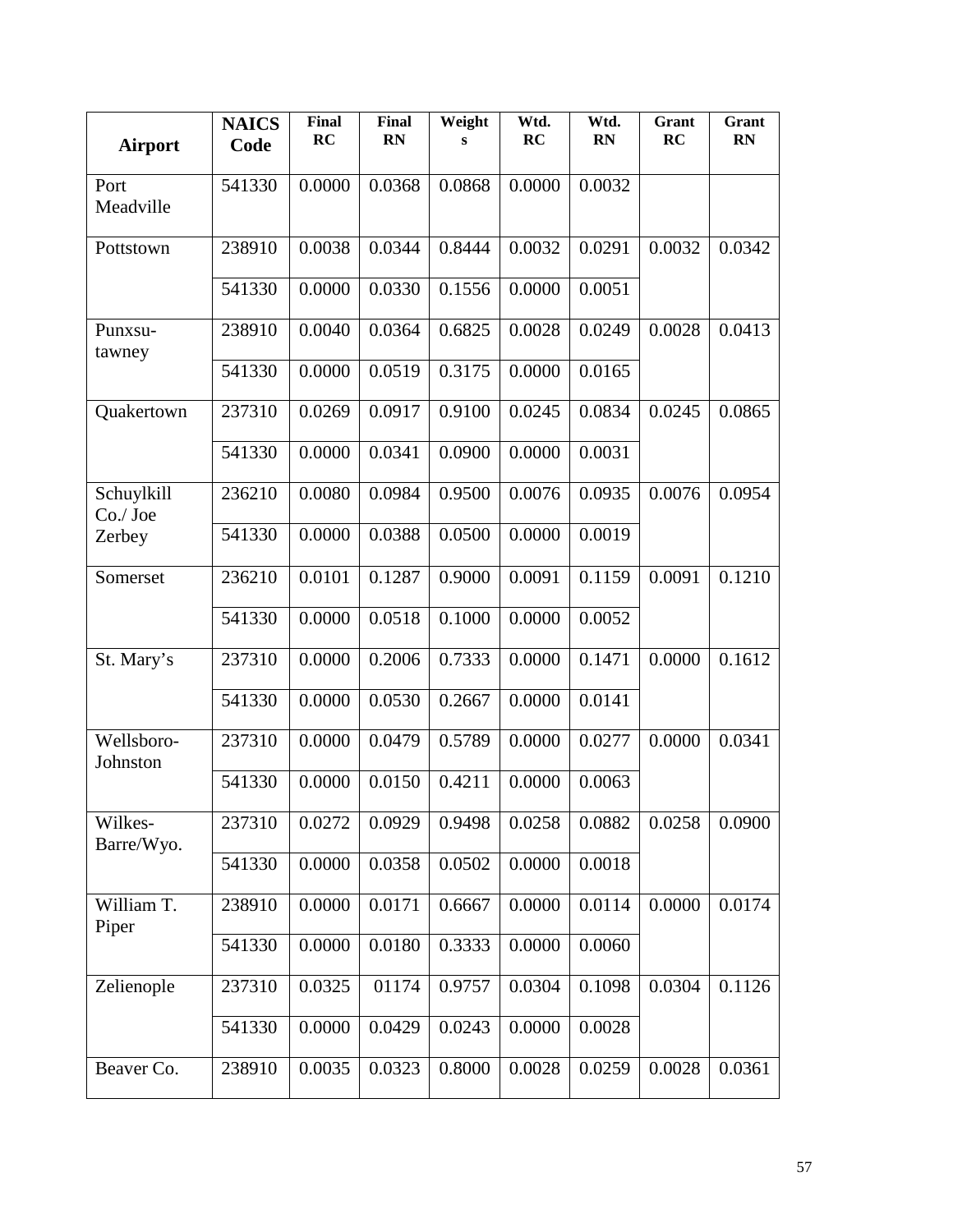| Airport                 | <b>NAICS</b><br>Code | Final<br>RC | Final<br><b>RN</b> | Weight<br>s | Wtd.<br>RC | Wtd.<br><b>RN</b> | Grant<br>RC | Grant<br><b>RN</b> |
|-------------------------|----------------------|-------------|--------------------|-------------|------------|-------------------|-------------|--------------------|
|                         | 541330               | 0.0000      | 0.0512             | 0.2000      | 0.0000     | 0.0102            |             |                    |
| Bloomsburg              | 236210               | 0.0000      | 0.0515             | 0.6667      | 0.0000     | 0.0343            | 0.0000      | 0.0435             |
|                         | 541330               | 0.0000      | 0.0275             | 0.3333      | 0.0000     | 0.0092            |             |                    |
| <b>Bradford</b>         | 237310               | 0.0000      | 0.0428             | 0.9772      | 0.0000     | 0.0416            | 0.0000      | 0.0422             |
|                         | 541330               | 0.0000      | 0.0220             | 0.0278      | 0.0000     | 0.0006            |             |                    |
| Brandywine              | 237130               | 0.0000      | 0.0296             | 0.9611      | 0.0000     | 0.0284            | 0.0000      | 0.0298             |
|                         | 541330               | 0.0000      | 0.0349             | 0.0389      | 0.0000     | 0.0014            |             |                    |
| <b>Butler</b>           | 541620               | 0.0341      | 0.0952             | 1.0000      | 0.0341     | 0.0952            | 0.0341      | 0.0952             |
| Chester Co.<br>(1)      | 541330               | 0.0082      | 0.0275             | 1.0000      | 0.0082     | 0.0275            | 0.0082      | 0.0275             |
| Chester Co.<br>(2)      | 237310               | 0.0269      | 0.0916             | 0.9805      | 0.0264     | 0.0898            | 0.0264      | 0.0904             |
|                         | 541330               | 0.0000      | 0.0312             | 0.0195      | 0.0000     | 0.0006            |             |                    |
| Chester Co.<br>(3)      | 236210               | 0.0099      | 0.1176             | 0.8800      | 0.0087     | 0.1035            | 0.0087      | 0.1072             |
|                         | 541330               | 0.0000      | 0.0312             | 0.1200      | 0.0000     | 0.0037            |             |                    |
| Clarion Co.             | 237310               | 0.0000      | 0.1687             | 0.7333      | 0.0000     | 0.1237            | 0.0000      | 0.1371             |
|                         | 541330               | 0.0000      | 0.0504             | 0.2667      | 0.0000     | 0.0135            |             |                    |
| Clearfield-<br>Lawrence | 541330               | 0.0000      | 0.0247             | 0.2500      | 0.0000     | 0.0062            | 0.0000      | 0.0351             |
|                         | 541320               | 0.0000      | 0.0143             | 0.2000      | 0.0000     | 0.0029            |             |                    |
|                         | 541370               | 0.0000      | 0.0348             | 0.2000      | 0.0000     | 0.0070            |             |                    |
|                         | 541340               | 0.0000      | 0.0143             | 0.1000      | 0.0000     | 0.0014            |             |                    |
|                         | 323111               | 0.0000      | 0.0165             | 0.0500      | 0.0000     | 0.0008            |             |                    |
|                         | 541820               | 0.0000      | 0.1474             | 0.0500      | 0.0000     | 0.0074            |             |                    |
|                         | 541620               | 0.0000      | 0.0629             | 0.1500      | 0.0000     | 0.0094            |             |                    |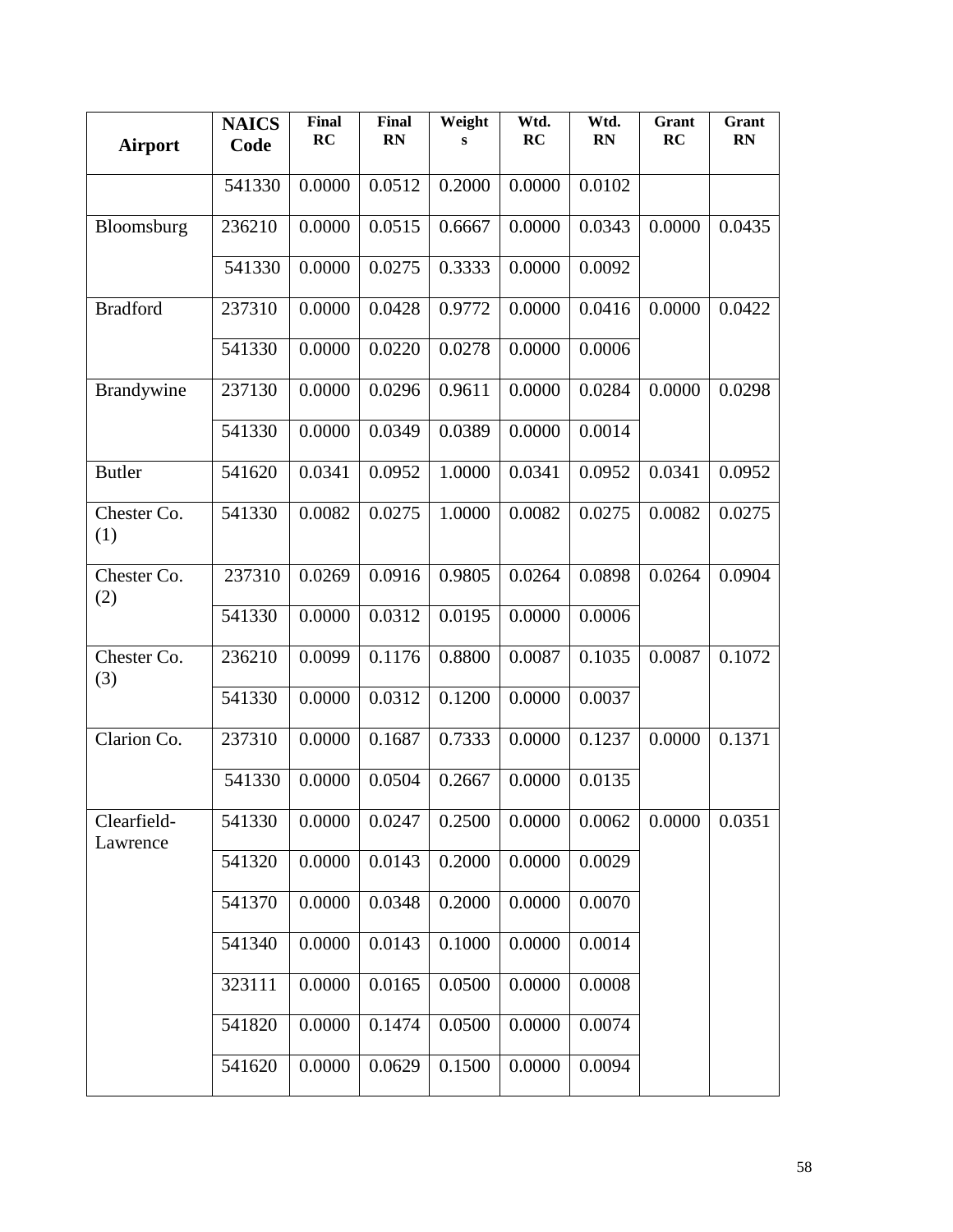| <b>Airport</b>     | <b>NAICS</b><br>Code | Final<br>RC | Final<br><b>RN</b> | Weight<br>S | Wtd.<br>RC | Wtd.<br><b>RN</b> | Grant<br>RC | Grant<br><b>RN</b> |
|--------------------|----------------------|-------------|--------------------|-------------|------------|-------------------|-------------|--------------------|
| Corry-<br>Lawrence | 238910               | 0.0037      | 0.0333             | 0.7333      | 0.0027     | 0.0244            | 0.0027      | 0.0357             |
|                    | 541330               | 0.0000      | 0.0424             | 0.2667      | 0.0000     | 0.0113            |             |                    |
| Doylestown         | 541330               | 0.0109      | 0.0266             | 1.0000      | 0.0109     | 0.0266            | 0.0109      | 0.0266             |
| Ebensburg          | 237130               | 0.0133      | 0.0783             | 0.8333      | 0.0111     | 0.0653            | 0.0111      | 0.0737             |
|                    | 541330               | 0.0000      | 0.0509             | 0.1667      | 0.0000     | 0.0085            |             |                    |
| Grove City         | 236210               | 0.0104      | 0.1332             | 0.9000      | 0.0094     | 0.1198            | 0.0094      | 0.1248             |
|                    | 541330               | 0.0000      | 0.0500             | 0.1000      | 0.0000     | 0.0050            |             |                    |
| Hazleton           | 541330               | 0.0118      | 0.0305             | 1.0000      | 0.0118     | 0.0305            | 0.0118      | 0.0305             |
| Heritage           | 237310               | 0.0292      | 0.1023             | 0.9469      | 0.0282     | 0.0987            | 0.0282      | 0.0999             |
|                    | 541330               | 0.0000      | 0.0330             | 0.0251      | 0.0000     | 0.0112            |             |                    |
| Indiana            | 541330               | 0.0000      | 0.0509             | 0.2500      | 0.0000     | 0.0127            | 0.0670      | 0.0234             |
|                    | 541320               | 0.0000      | 0.0487             | 0.2000      | 0.0000     | 0.0097            |             |                    |
|                    | 541370               | 0.1194      | 0.0000             | 0.2000      | 0.0239     | 0.0000            |             |                    |
|                    | 541340               | 0.1131      | 0.0000             | 0.1000      | 0.0113     | 0.0000            |             |                    |
|                    | 323111               | 0.0000      | 0.0187             | 0.0500      | 0.0000     | 0.0009            |             |                    |
|                    | 541820               | 0.2005      | 0.0000             | 0.0500      | 0.0100     | 0.0000            |             |                    |
|                    | 541620               | 0.1454      | 0.1454             | 0.1500      | 0.0219     | 0.0000            |             |                    |
| Mifflin            | 237130               | 0.0000      | 0.0197             | 0.7237      | 0.0000     | 0.0142            | 0.0000      | 0.0217             |
|                    | 541330               | 0.0000      | 0.0316             | 0.2368      | 0.0000     | 0.0075            |             |                    |
| New Castle         | 541330               | 0.0000      | 0.0493             | 0.6667      | 0.0000     | 0.0164            | 0.0066      | 0.1009             |
|                    | 236210               | 0.0100      | 0.1266             | 0.3333      | 0.0066     | 0.0844            |             |                    |
| New Garden         | 541330               | 0.0097      | 0.0239             | 1.0000      | 0.0097     | 0.0239            | 0.0097      | 0.0239             |
|                    | 237310               | 0.0242      | 0.0792             | 0.9111      | 0.0221     | 0.0722            | 0.0230      | 0.0746             |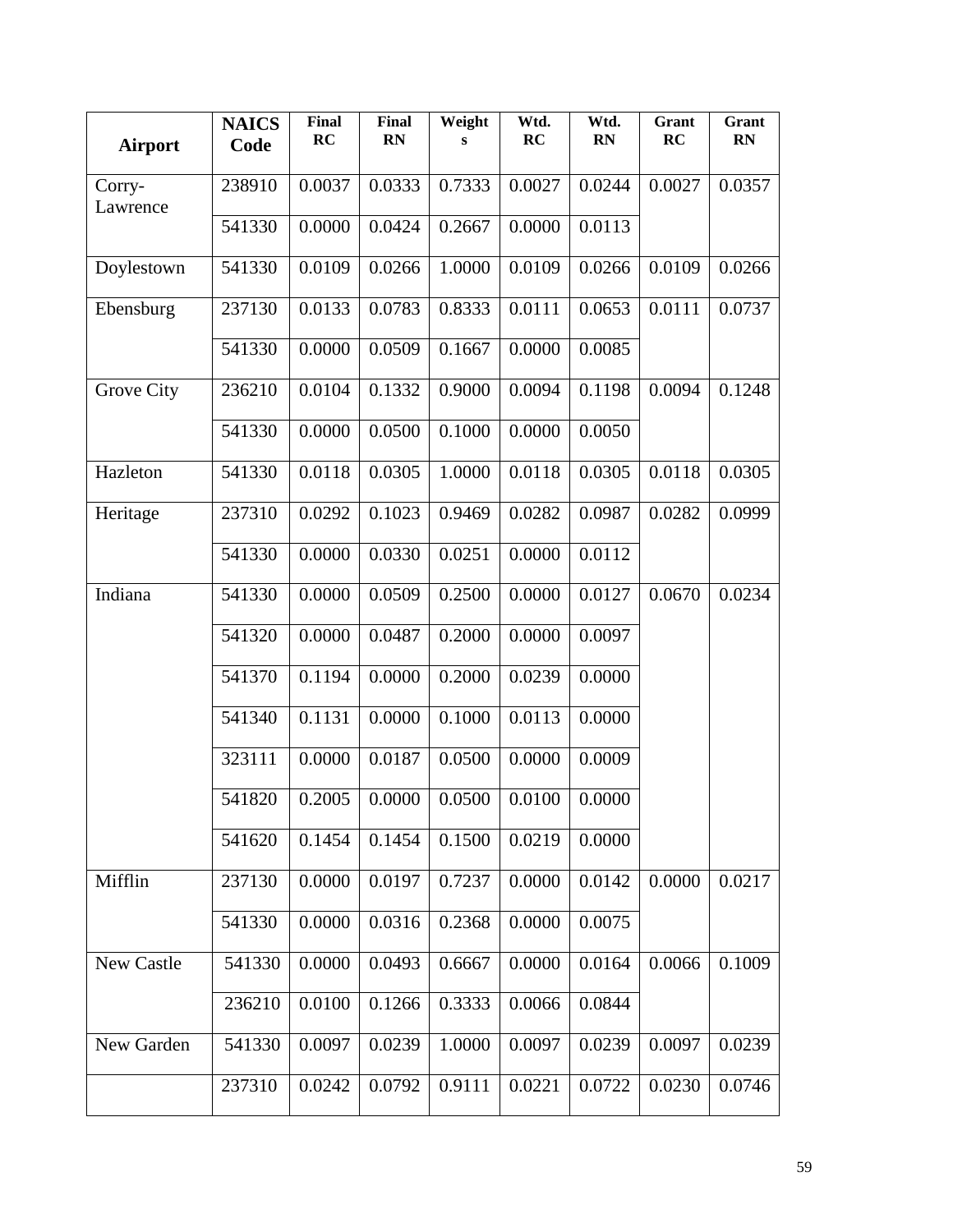| <b>Airport</b>            | <b>NAICS</b><br>Code | <b>Final</b><br>RC | Final<br><b>RN</b> | Weight<br>s | Wtd.<br>RC | Wtd.<br><b>RN</b> | Grant<br>RC | Grant<br><b>RN</b> |
|---------------------------|----------------------|--------------------|--------------------|-------------|------------|-------------------|-------------|--------------------|
| Northumber-<br>land $(1)$ | 541330               | 0.0000             | 0.0304             | 0.0889      | 0.0000     | 0.0030            |             |                    |
| Northumber-<br>land $(2)$ | 237310               | 0.0242             | 0.0792             | 0.8889      | 0.0215     | 0.0704            | 0.0228      | 0.0734             |
|                           | 541330               | 0.0000             | 0.0304             | 0.1111      | 0.0000     | 0.0037            |             |                    |
| Port<br>Meadville         | 541330               | 0.0116             | 0.0297             | 1.0000      | 0.0116     | 0.0297            | 0.0116      | 0.0297             |
| Pottstown                 | 541330               | 0.0109             | 0.0266             | 1.0000      | 0.0109     | 0.0266            | 0.0109      | 0.0266             |
| Punxsu-<br>tawney         | 541310               | 0.0510             | 0.0000             | 1.0000      | 0.0510     | 0.0000            | 0.0510      | 0.0000             |
| Quakertown                | 541330               | 0.0111             | 0.0275             | 1.0000      | 0.0111     | 0.0275            | 0.0111      | 0.0275             |
| Somerset $(1)$            | 541330               | 0.0000             | 0.0518             | 1.0000      | 0.0000     | 0.0518            | 0.0000      | 0.0518             |
| Somerset (2)              | 541330               | 0.0000             | 0.0518             | 1.0000      | 0.0000     | 0.0518            | 0.0000      | 0.0518             |
| St. Mary's                | 237310               | 0.0000             | 0.1635             | 0.6667      | 0.0284     | 0.1090            | 0.0284      | 0.1267             |
|                           | 541330               | 0.0000             | 0.0530             | 0.3333      | 0.0000     | 0.0177            |             |                    |
| Titusville                | 237310               | 0.0000             | 0.1657             | 0.7333      | 0.0000     | 0.1215            | 0.0000      | 0.1349             |
|                           | 541330               | 0.0000             | 0.0503             | 0.2667      | 0.0000     | 0.0134            |             |                    |
| Venango Co.               | 236210               | 0.0069             | 0.0819             | 0.8667      | 0.0059     | 0.0710            | 0.0059      | 00774              |
|                           | 541330               | 0.0000             | 0.0477             | 0.1333      | 0.0000     | 0.0064            |             |                    |
| Wellsboro-<br>Johnston    | 237130               | 0.0000             | 0.0130             | 1.0000      | 0.0000     | 0.0130            | 0.0000      | 0.0130             |
| Wilkes-<br>Barre/Wyo.     | 541330               | 0.0000             | 0.0358             | 0.2500      | 0.0000     | 0.0090            | 0.0659      | 0.0097             |
| Valley                    | 541320               | 0.0430             | 0.0000             | 0.2000      | 0.0086     | 0.0000            |             |                    |
|                           | 541370               | 0.0710             | 0.0000             | 0.2000      | 0.0142     | 0.0000            |             |                    |
|                           | 541340               | 0.2375             | 0.0000             | 0.1000      | 0.0237     | 0.0000            |             |                    |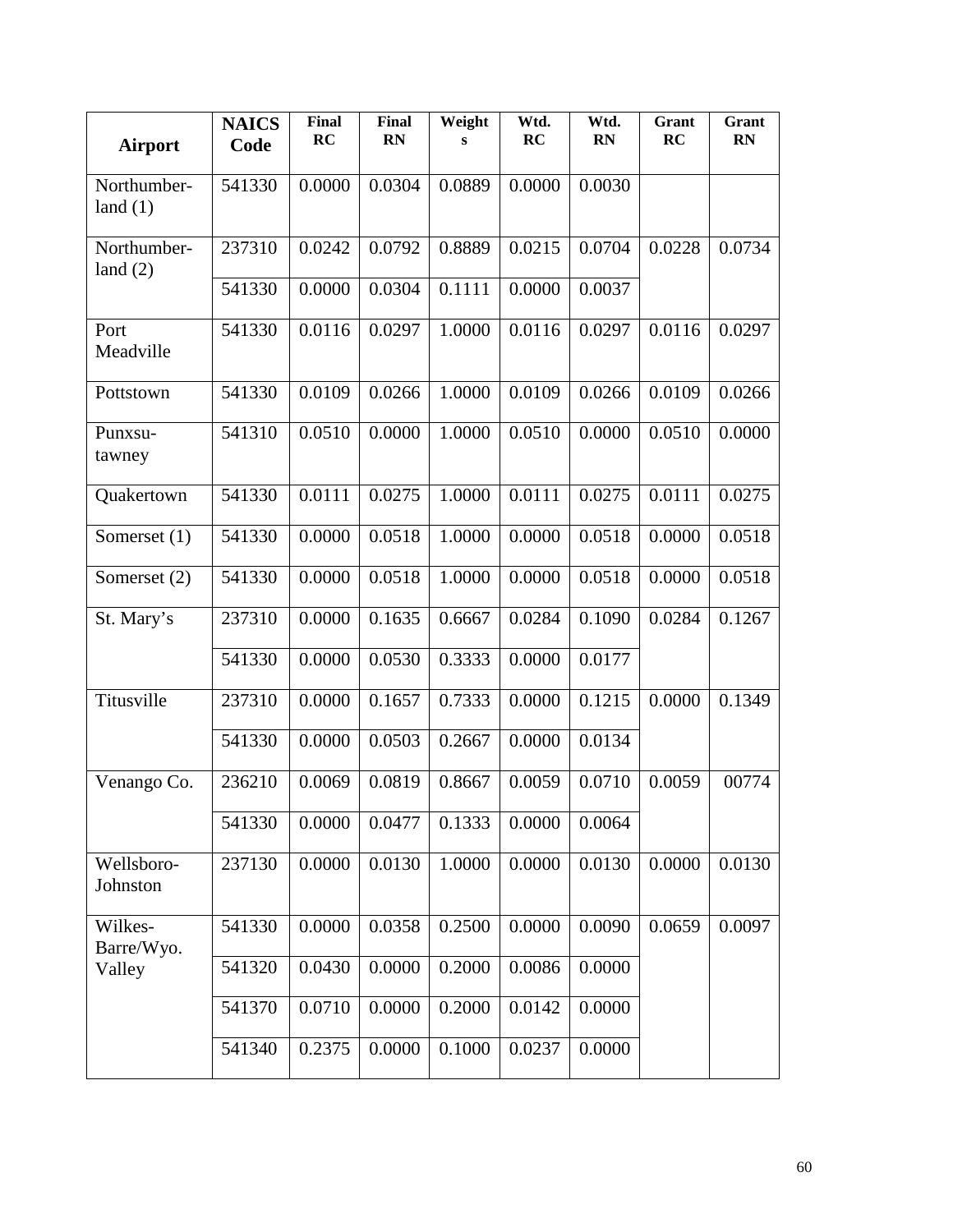| Airport             | <b>NAICS</b><br>Code | Final<br>RC | Final<br><b>RN</b> | Weight<br>s | Wtd.<br>RC | Wtd.<br><b>RN</b> | Grant<br>RC | Grant<br><b>RN</b> |
|---------------------|----------------------|-------------|--------------------|-------------|------------|-------------------|-------------|--------------------|
|                     | 323111               | 0.0000      | 0.0143             | 0.0500      | 0.0000     | 0.0007            |             |                    |
|                     | 541820               | 0.0946      | 0.0000             | 0.0500      | 0.0047     | 0.0000            |             |                    |
|                     | 541620               | 0.0971      | 0.0000             | 0.1500      | 0.0146     | 0.0000            |             |                    |
| William T.<br>Piper | 237130               | 0.0000      | 0.0130             | 0.8889      | 0.0000     | 0.0115            | 0.0000      | 0.0135             |
|                     | 541330               | 0.0000      | 0.0180             | 0.1111      | 0.0000     | 0.0020            |             |                    |
| Wings Field         | 541330               | 0.0109      | 0.0263             | 1.0000      | 0.0109     | 0.0263            | 0.0109      | 0.0263             |

## **FINAL GOAL CALCULATION**

Once each grant was adjusted and allocated according to anticipated race-conscious and race-neutral attainment, the ratios were weighted according to their federal dollar amounts to calculate the Department's overall goal.

|                          |                         | Fed.                | Final                  | RC     | <b>RN</b> | Wtd.      | Wtd.      | Wtd.                   |
|--------------------------|-------------------------|---------------------|------------------------|--------|-----------|-----------|-----------|------------------------|
| Airport                  | Federal<br><b>Funds</b> | <b>Funds</b><br>Wt. | Step-2<br><b>Ratio</b> |        |           | <b>RC</b> | <b>RN</b> | Step-2<br><b>Ratio</b> |
| Beaver Co.               | \$900,000               | 0.0245              | 0.1352                 | 0.0259 | 0.1093    | 0.0006    | 0.0027    | 0.0033                 |
| Bedford Co.              | \$209,000               | 0.0057              | 0.0501                 | 0.0270 | 0.0231    | 0.0002    | 0.0001    | 0.0003                 |
| Bloomsburg               | \$900,000               | 0.0245              | 0.1089                 | 0.0248 | 0.0841    | 0.0006    | 0.0021    | 0.0027                 |
| <b>Brandywine</b><br>(1) | \$150,000               | 0.0041              | 0.0337                 | 0.0023 | 0.0314    | 0.0000    | 0.0001    | 0.0001                 |
| Brandywine<br>(2)        | \$882,000               | 0.0240              | 0.1236                 | 0.0273 | 0.0962    | 0.0007    | 0.0023    | 0.0030                 |
| <b>Butler</b>            | \$736,250               | 0.0200              | 0.1401                 | 0.0282 | 0.1118    | 0.0006    | 0.0022    | 0.0028                 |
| Chester Co. $(1)$        | \$1,980,000             | 0.0538              | 0.1166                 | 0.0263 | 0.0902    | 0.0014    | 0.0049    | 0.0063                 |
| Chester Co. $(2)$        | \$990,000               | 0.0269              | 0.1155                 | 0.0260 | 0.0895    | 0.0007    | 0.0024    | 0.0031                 |
| Clarion                  | \$628,750               | 0.0171              | 0.1672                 | 0.0348 | 0.1324    | 0.0006    | 0.0023    | 0.0029                 |

**Table 6. Final Goal Calculation.**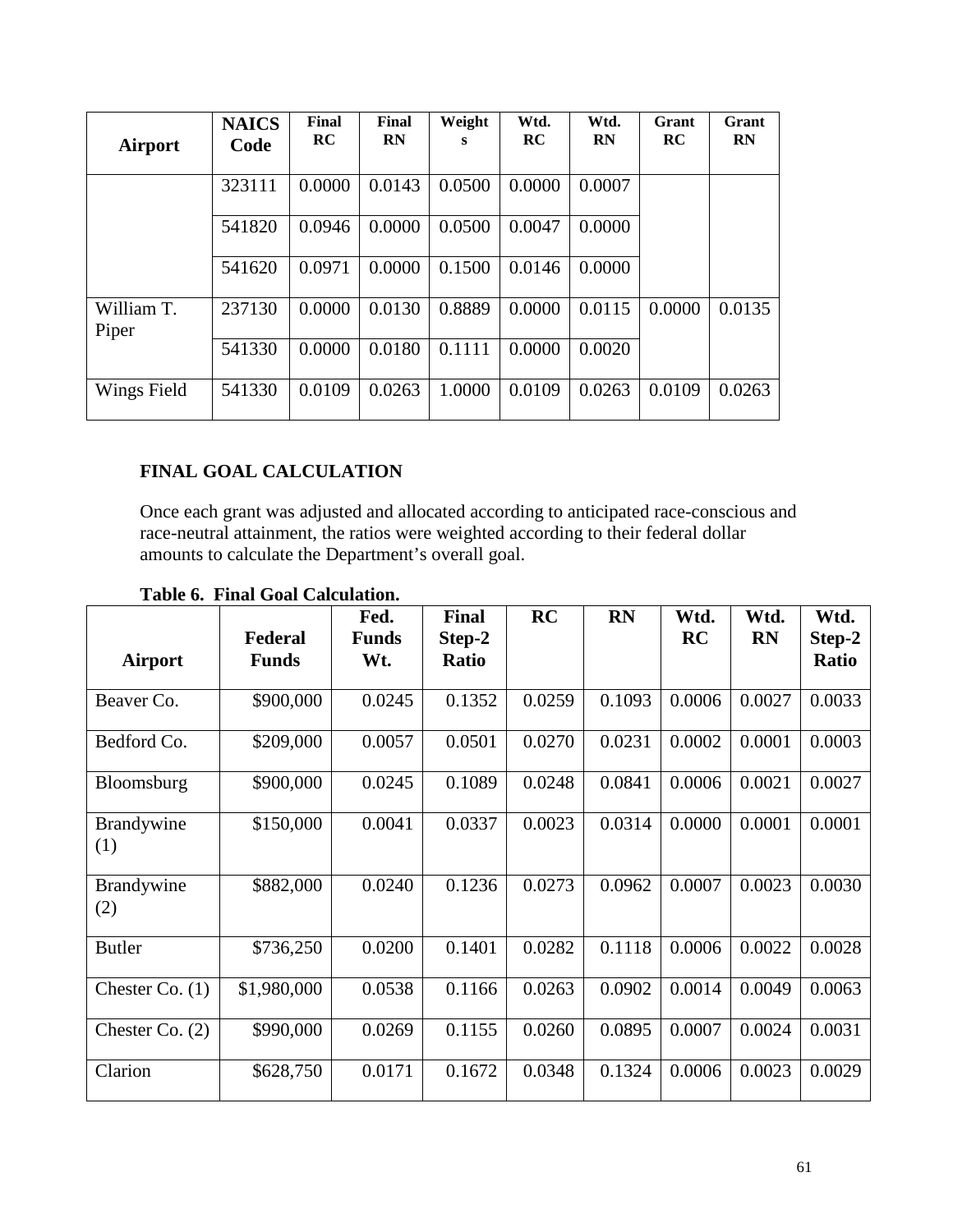|                                         |              | Fed.         | Final        | <b>RC</b> | <b>RN</b> | Wtd.      | Wtd.      | Wtd.   |
|-----------------------------------------|--------------|--------------|--------------|-----------|-----------|-----------|-----------|--------|
|                                         | Federal      | <b>Funds</b> | Step-2       |           |           | <b>RC</b> | <b>RN</b> | Step-2 |
| <b>Airport</b>                          | <b>Funds</b> | Wt.          | <b>Ratio</b> |           |           |           |           | Ratio  |
| Corry-                                  | \$150,000    | 0.0041       | 0.1059       | 0.0057    | 0.1002    | 0.0000    | 0.0004    | 0.0004 |
| Lawrence $(1)$                          |              |              |              |           |           |           |           |        |
| Corry-<br>Lawrence $(2)$                | \$150,000    | 0.0041       | 0.1341       | 0.0000    | 0.1341    | 0.0000    | 0.0005    | 0.0005 |
| Doylestown<br>(1)                       | \$150,000    | 0.0041       | 0.0375       | 0.0109    | 0.0266    | 0.0000    | 0.0001    | 0.0001 |
| Doylestown<br>(2)                       | \$189,000    | 0.0051       | 0.0367       | 0.0032    | 0.0335    | 0.0000    | 0.0002    | 0.0002 |
| Hazleton                                | \$150,000    | 0.0041       | 0.1003       | 0.0072    | 0.0931    | 0.0000    | 0.0004    | 0.0004 |
| Heritage                                | \$128,250    | 0.0035       | 0.0376       | 0.0109    | 0.0266    | 0.0000    | 0.0001    | 0.0001 |
| <b>Jake Arner</b>                       | \$150,000    | 0.0041       | 0.0455       | 0.0455    | 0.0000    | 0.0002    | 0.0000    | 0.0002 |
| Jos. A. Hardy /<br>Connellsville<br>(1) | \$150,000    | 0.0041       | 0.0556       | 0.0142    | 0.0414    | 0.0001    | 0.0002    | 0.0002 |
| Jos. A. Hardy /<br>Connellsville<br>(2) | \$792,000    | 0.0215       | 0.1570       | 0.0331    | 0.1238    | 0.0007    | 0.0027    | 0.0034 |
| Mifflin Co. $(1)$                       | \$150,000    | 0.0041       | 0.0931       | 0.0000    | 0.0931    | 0.0000    | 0.0004    | 0.0004 |
| Mifflin Co. (2)                         | \$150,000    | 0.0041       | 0.0875       | 0.0000    | 0.0875    | 0.0000    | 0.0004    | 0.0004 |
| New Garden                              | \$142,500    | 0.0039       | 0.0336       | 0.0097    | 0.0239    | 0.0000    | 0.0001    | 0.0001 |
| Northumber-<br>land                     | \$150,000    | 0.0041       | 0.0194       | 0.0014    | 0.0180    | 0.0000    | 0.0001    | 0.0001 |
| Penn Valley                             | \$36,000     | 0.0010       | 0.0969       | 0.0000    | 0.0969    | 0.0000    | 0.0001    | 0.0001 |
| Pocono<br>Mountain                      | \$1,260,000  | 0.0343       | 0.0811       | 0.0198    | 0.0613    | 0.0007    | 0.0021    | 0.0028 |
| Port Meadville                          | \$80,000     | 0.0022       | 0.0413       | 0.0116    | 0.0297    | 0.0000    | 0.0001    | 0.0001 |
| Pottstown                               | \$150,000    | 0.0041       | 0.0376       | 0.0109    | 0.0266    | 0.0000    | 0.0001    | 0.0001 |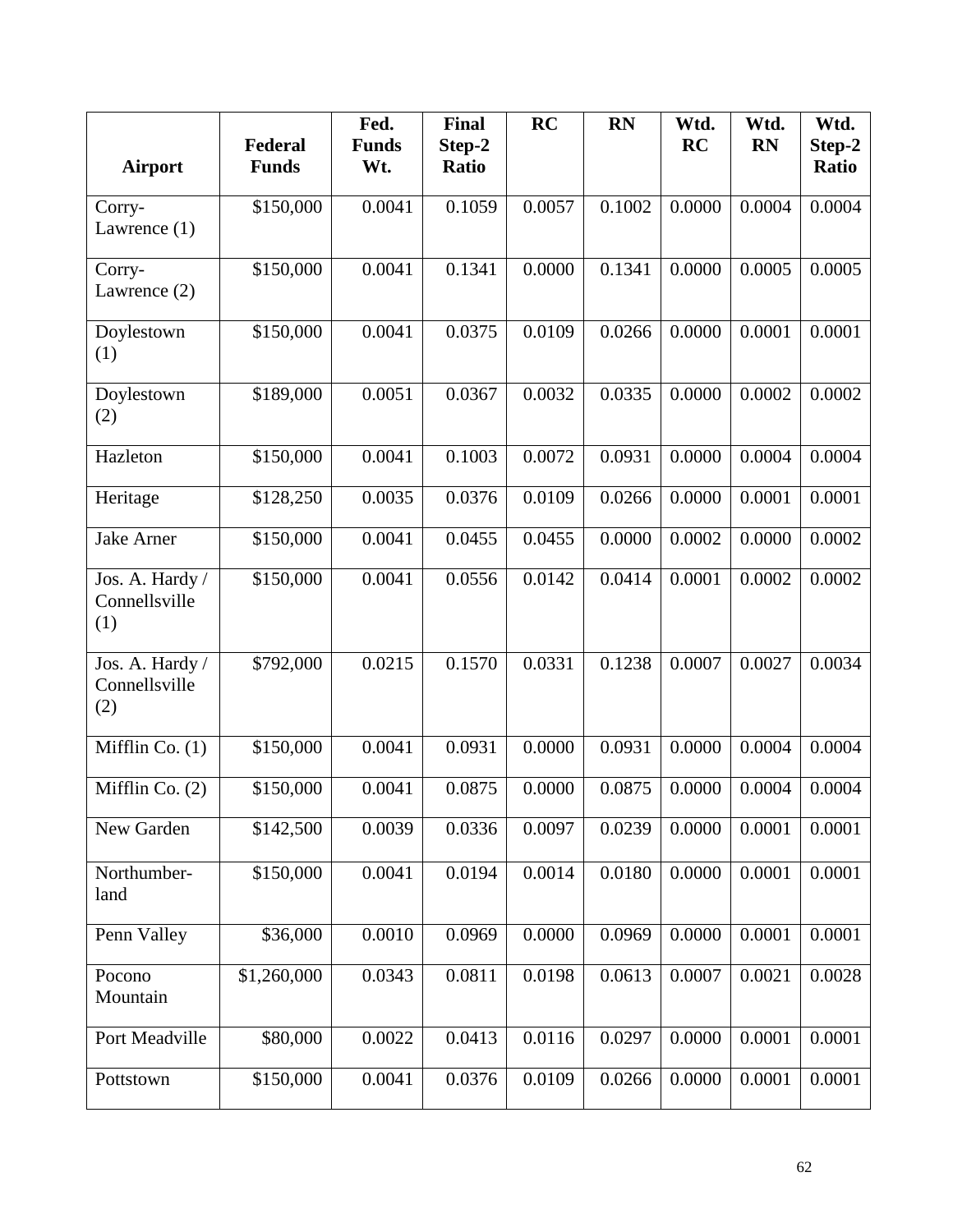|                                     |                         | Fed.                | Final           | <b>RC</b> | <b>RN</b> | Wtd.   | Wtd.      | Wtd.                   |
|-------------------------------------|-------------------------|---------------------|-----------------|-----------|-----------|--------|-----------|------------------------|
| <b>Airport</b>                      | Federal<br><b>Funds</b> | <b>Funds</b><br>Wt. | Step-2<br>Ratio |           |           | RC     | <b>RN</b> | Step-2<br><b>Ratio</b> |
|                                     |                         |                     |                 |           |           |        |           |                        |
| Punxsutawney                        | \$150,000               | 0.0041              | 0.1530          | 0.0000    | 0.1530    | 0.0000 | 0.0006    | 0.0006                 |
| Quakertown                          | \$150,000               | 0.0041              | 0.0387          | 0.0111    | 0.0275    | 0.0000 | 0.0001    | 0.0001                 |
| Somerset                            | \$225,000               | 0.0061              | 0.1002          | 0.0056    | 0.0945    | 0.0000 | 0.0006    | 0.0006                 |
| St. Mary's                          | \$372,500               | 0.0101              | 0.1979          | 0.0403    | 0.1576    | 0.0004 | 0.0016    | 0.0020                 |
| Titusville (1)                      | \$200,000               | 0.0054              | 0.0673          | 0.0095    | 0.0578    | 0.0001 | 0.0003    | 0.0004                 |
| Titusville (2)                      | \$130,000               | 0.0035              | 0.0548          | 0.0141    | 0.0407    | 0.0000 | 0.0001    | 0.0001                 |
| Titusville (3)                      | \$130,000               | 0.0035              | 0.0381          | 0.0038    | 0.0344    | 0.0000 | 0.0001    | 0.0001                 |
| Venango                             | \$150,000               | 0.0041              | 0.0833          | 0.0059    | 0.0774    | 0.0000 | 0.0003    | 0.0003                 |
| Washington<br>Co.                   | \$720,000               | 0.0196              | 0.0368          | 0.0024    | 0.0344    | 0.0000 | 0.0007    | 0.0007                 |
| Wilkes-<br>Barre/Wyomin<br>g Valley | \$150,000               | 0.0041              | 0.0404          | 0.0114    | 0.0289    | 0.0001 | 0.0002    | 0.0002                 |
| Zelienople $(1)$                    | \$150,000               | 0.0041              | 0.0474          | 0.0127    | 0.0347    | 0.0001 | 0.0001    | 0.0002                 |
| Zelienople (2)                      | \$244,150               | 0.0066              | 0.0375          | 0.0016    | 0.0359    | 0.0000 | 0.0002    | 0.0002                 |
| Bedford Co.                         | \$150,000               | 0.0041              | 0.0384          | 0.0086    | 0.0298    | 0.0000 | 0.0001    | 0.0001                 |
| Bloomsburg                          | \$180,000               | 0.0049              | 0.0176          | 0.0000    | 0.0176    | 0.0000 | 0.0001    | 0.0001                 |
| <b>Bradford</b>                     | \$90,000                | 0.0024              | 0.0265          | 0.0000    | 0.0265    | 0.0000 | 0.0001    | 0.0001                 |
| <b>Brandywine</b>                   | \$117,000               | 0.0032              | 0.0394          | 0.0088    | 0.0307    | 0.0000 | 0.0001    | 0.0001                 |
| Chester Co.                         | \$150,000               | 0.0041              | 0.0357          | 0.0082    | 0.0275    | 0.0000 | 0.0001    | 0.0001                 |
| Clearfield-<br>Lawrence             | \$300,000               | 0.0082              | 0.0452          | 0.0000    | 0.0452    | 0.0000 | 0.0004    | 0.0004                 |
| Doylestown<br>(1)                   | \$765,000               | 0.0208              | 0.0302          | 0.0000    | 0.0302    | 0.0000 | 0.0006    | 0.0006                 |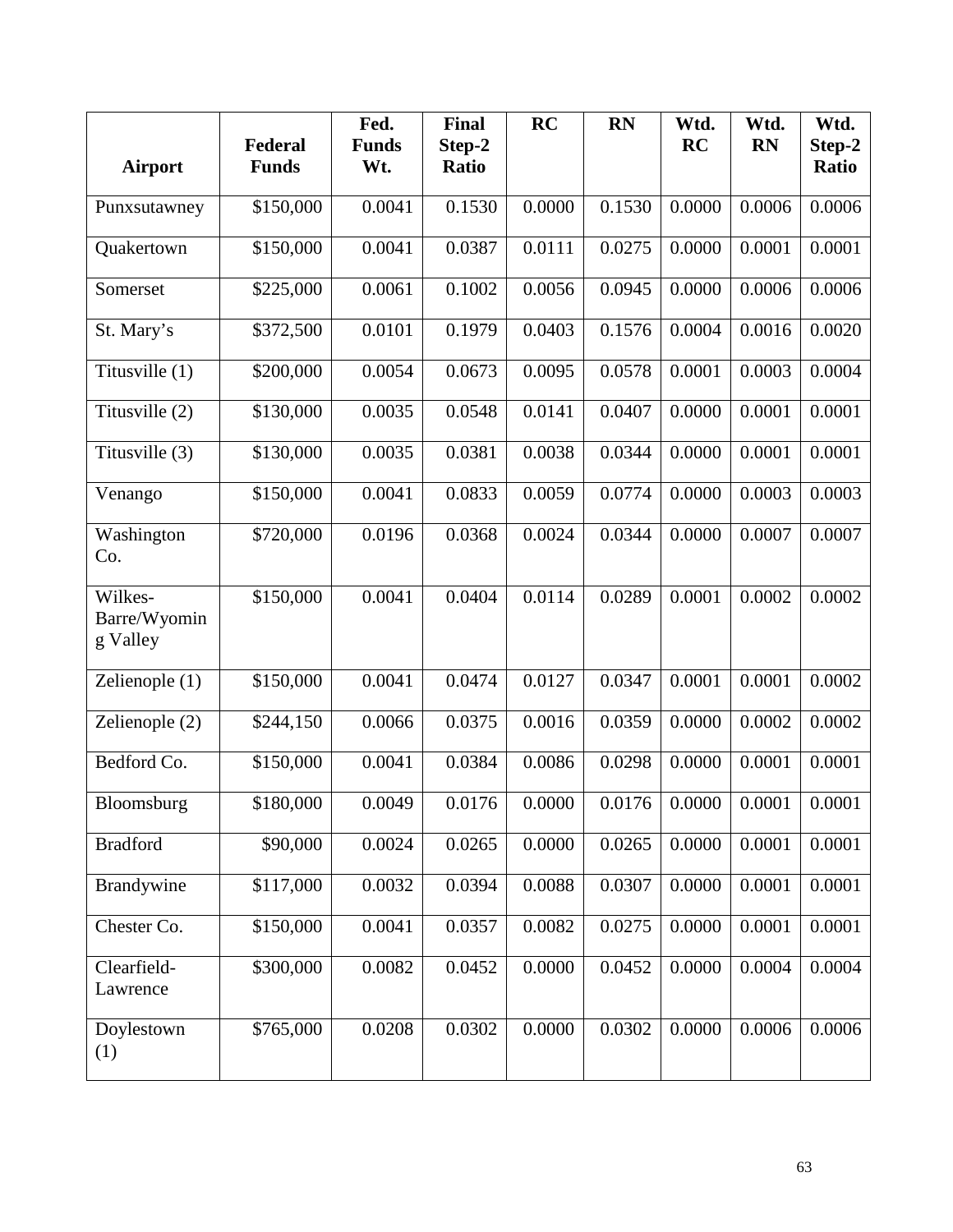|                               |                         | Fed.                | <b>Final</b>           | RC     | <b>RN</b> | Wtd.      | Wtd.      | Wtd.                   |
|-------------------------------|-------------------------|---------------------|------------------------|--------|-----------|-----------|-----------|------------------------|
| <b>Airport</b>                | Federal<br><b>Funds</b> | <b>Funds</b><br>Wt. | Step-2<br><b>Ratio</b> |        |           | <b>RC</b> | <b>RN</b> | Step-2<br><b>Ratio</b> |
| Doylestown<br>(2)             | \$1,260,000             | 0.0343              | 0.1215                 | 0.0271 | 0.0945    | 0.0009    | 0.0032    | 0.0042                 |
| Ebensburg                     | \$450,000               | 0.0122              | 0.0894                 | 0.0126 | 0.0768    | 0.0002    | 0.0009    | 0.0011                 |
| Greenville                    | \$300,000               | 0.0082              | 0.0838                 | 0.0816 | 0.0023    | 0.0007    | 0.0000    | 0.0007                 |
| Grove City                    | \$150,000               | 0.0041              | 0.1124                 | 0.0069 | 0.1054    | 0.0000    | 0.0004    | 0.0004                 |
| New Castle                    | \$800,000               | 0.0218              | 0.1250                 | 0.0258 | 0.0992    | 0.0006    | 0.0022    | 0.0027                 |
| New Garden                    | \$285,000               | 0.0077              | 0.0322                 | 0.0060 | 0.0262    | 0.0000    | 0.0002    | 0.0002                 |
| Northumber-<br>land $(1)$     | \$75,000                | 0.0020              | 0.0379                 | 0.0110 | 0.0269    | 0.0000    | 0.0001    | 0.0001                 |
| North-<br>umberland (2)       | \$75,000                | 0.0020              | 0.0379                 | 0.0110 | 0.0269    | 0.0000    | 0.0001    | 0.0001                 |
| Penn Valley                   | \$67,500                | 0.0018              | 0.0694                 | 0.0111 | 0.0583    | 0.0000    | 0.0001    | 0.0001                 |
| Pocono<br>Mountain            | \$288,000               | 0.0078              | 0.0229                 | 0.0007 | 0.0222    | 0.0000    | 0.0002    | 0.0002                 |
| Port Meadville                | \$288,000               | 0.0078              | 0.0777                 | 0.0000 | 0.0777    | 0.0000    | 0.0006    | 0.0006                 |
| Pottstown                     | \$225,000               | 0.0061              | 0.0374                 | 0.0032 | 0.0342    | 0.0000    | 0.0002    | 0.0002                 |
| Punxsutawney                  | \$315,000               | 0.0086              | 0.0441                 | 0.0028 | 0.0413    | 0.0000    | 0.0004    | 0.0004                 |
| Quakertown                    | \$500,000               | 0.0136              | 0.1110                 | 0.0245 | 0.0865    | 0.0003    | 0.0012    | 0.0015                 |
| Schuylkill Co./<br>Joe Zerbey | \$300,000               | 0.0082              | 0.1030                 | 0.0076 | 0.0954    | 0.0001    | 0.0008    | 0.0008                 |
| Somerset                      | \$150,000               | 0.0041              | 0.1301                 | 0.0091 | 0.1210    | 0.0000    | 0.0005    | 0.0005                 |
| St. Mary's                    | \$150,000               | 0.0041              | 0.1612                 | 0.0000 | 0.1612    | 0.0000    | 0.0007    | 0.0007                 |
| Wellsboro-<br>Johnston        | \$237,500               | 0.0065              | 0.0341                 | 0.0000 | 0.0341    | 0.0000    | 0.0002    | 0.0002                 |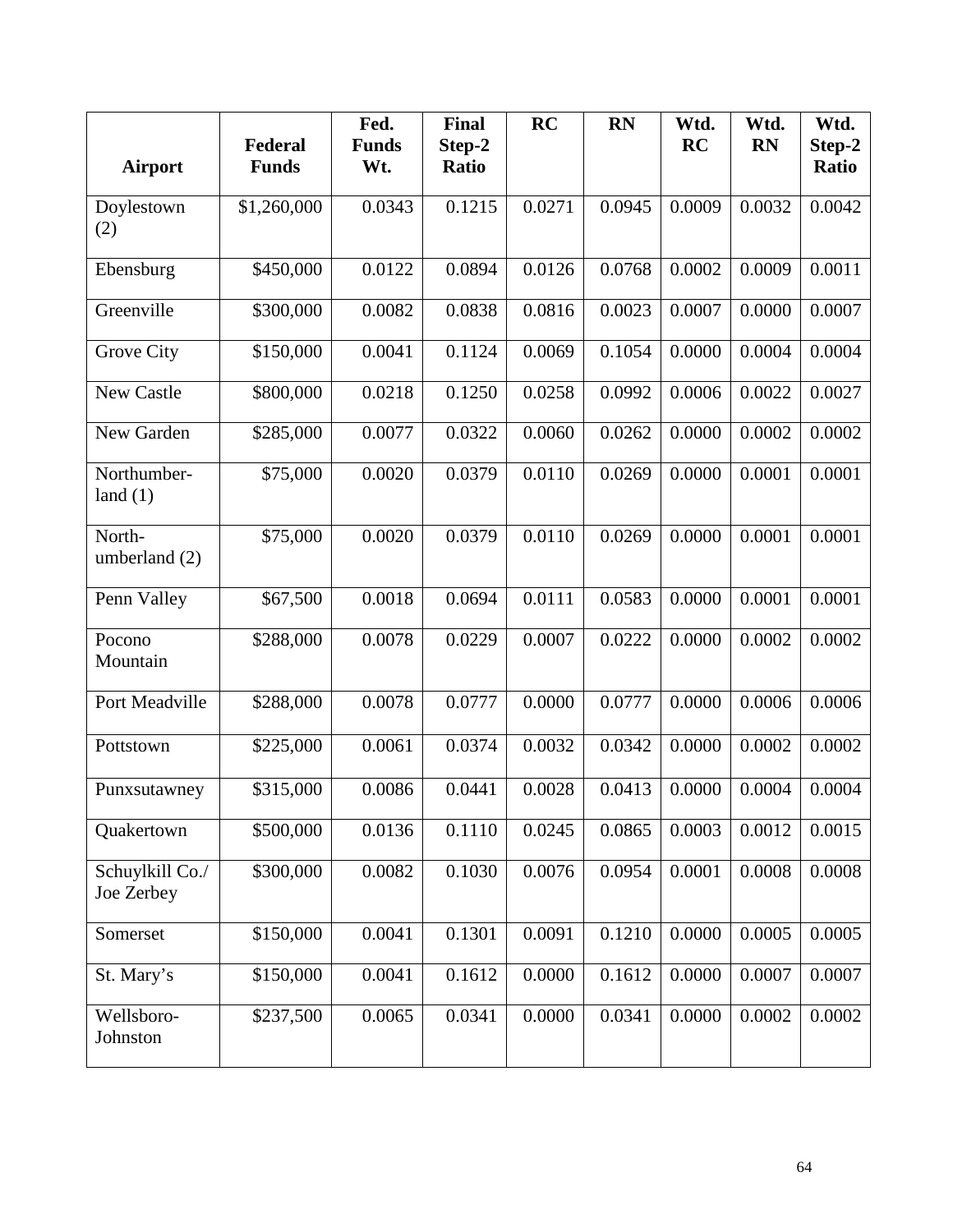|                   |              | Fed.         | Final        | <b>RC</b> | <b>RN</b> | Wtd.      | Wtd.      | Wtd.         |
|-------------------|--------------|--------------|--------------|-----------|-----------|-----------|-----------|--------------|
|                   | Federal      | <b>Funds</b> | Step-2       |           |           | <b>RC</b> | <b>RN</b> | Step-2       |
| <b>Airport</b>    | <b>Funds</b> | Wt.          | <b>Ratio</b> |           |           |           |           | <b>Ratio</b> |
| Wilkes-           | \$697,500    | 0.0190       | 0.1158       | 0.0258    | 0.0900    | 0.0005    | 0.0017    | 0.0022       |
| Barre/Wyo.        |              |              |              |           |           |           |           |              |
|                   |              |              |              |           |           |           |           |              |
| William T.        | \$300,000    | 0.0082       | 0.0174       | 0.0000    | 0.0174    | 0.0000    | 0.0001    | 0.0001       |
| Piper             |              |              |              |           |           |           |           |              |
|                   |              |              |              |           |           | 0.0025    | 0.0094    |              |
| Zelienople        | \$3,082,950  | 0.0838       | 0.1430       | 0.0304    | 0.1126    |           |           | 0.0120       |
| Beaver Co.        | \$250,000    | 0.0068       | 0.0389       | 0.0028    | 0.0361    | 0.0000    | 0.0002    | 0.0002       |
|                   |              |              |              |           |           |           |           |              |
| Bloomsburg        | \$150,000    | 0.0041       | 0.0435       | 0.0000    | 0.0435    | 0.0000    | 0.0002    | 0.0002       |
|                   |              |              |              |           |           |           |           |              |
| <b>Bradford</b>   | \$1,620,000  | 0.0441       | 0.0422       | 0.0000    | 0.0422    | 0.0000    | 0.0019    | 0.0019       |
| <b>Brandywine</b> | \$772,000    | 0.0210       | 0.0298       | 0.0000    | 0.0298    | 0.0000    | 0.0006    | 0.0006       |
|                   |              |              |              |           |           |           |           |              |
| <b>Butler</b>     | \$270,000    | 0.0073       | 0.1292       | 0.0341    | 0.0952    | 0.0003    | 0.0007    | 0.0009       |
|                   |              |              |              |           |           |           |           |              |
| Chester Co. $(1)$ | \$166,248    | 0.0045       | 0.0357       | 0.0082    | 0.0275    | 0.0000    | 0.0001    | 0.0001       |
| Chester Co. $(2)$ | \$2,310,000  | 0.0628       | 0.1168       | 0.0264    | 0.0904    | 0.0017    | 0.0057    | 0.0073       |
|                   |              |              |              |           |           |           |           |              |
| Chester Co. $(3)$ | \$150,000    | 0.0041       | 0.1159       | 0.0087    | 0.1072    | 0.0000    | 0.0004    | 0.0005       |
|                   |              |              |              |           |           |           |           |              |
| Clarion Co.       | \$150,000    | 0.0041       | 0.1371       | 0.0000    | 0.1371    | 0.0000    | 0.0006    | 0.0006       |
| Clearfield-       | \$210,000    | 0.0057       | 0.0351       | 0.0000    | 0.0351    | 0.0000    | 0.0002    | 0.0002       |
| Lawrence          |              |              |              |           |           |           |           |              |
|                   |              |              |              |           |           |           |           |              |
| Corry-            | \$150,000    | 0.0041       | 0.0384       | 0.0027    | 0.0357    | 0.0000    | 0.0001    | 0.0002       |
| Lawrence          |              |              |              |           |           |           |           |              |
| Doylestown        | \$190,000    | 0.0052       | 0.0375       | 0.0109    | 0.0266    | 0.0001    | 0.0001    | 0.0002       |
|                   |              |              |              |           |           |           |           |              |
| Ebensburg         | \$150,000    | 0.0041       | 0.0849       | 0.0111    | 0.0737    | 0.0000    | 0.0003    | 0.0003       |
|                   |              |              |              |           |           |           |           |              |
| <b>Grove City</b> | \$150,000    | 0.0041       | 0.1342       | 0.0094    | 0.1248    | 0.0000    | 0.0005    | 0.0005       |
| Hazleton          | \$100,700    | 0.0027       | 0.0423       | 0.0118    | 0.0305    | 0.0000    | 0.0001    | 0.0001       |
|                   |              |              |              |           |           |           |           |              |
| Heritage          | \$1,282,500  | 0.0349       | 0.1281       | 0.0282    | 0.0999    | 0.0010    | 0.0035    | 0.0045       |
|                   |              |              |              |           |           |           |           |              |
| Indiana           | \$261,250    | 0.0071       | 0.0904       | 0.0670    | 0.0234    | 0.0005    | 0.0002    | 0.0006       |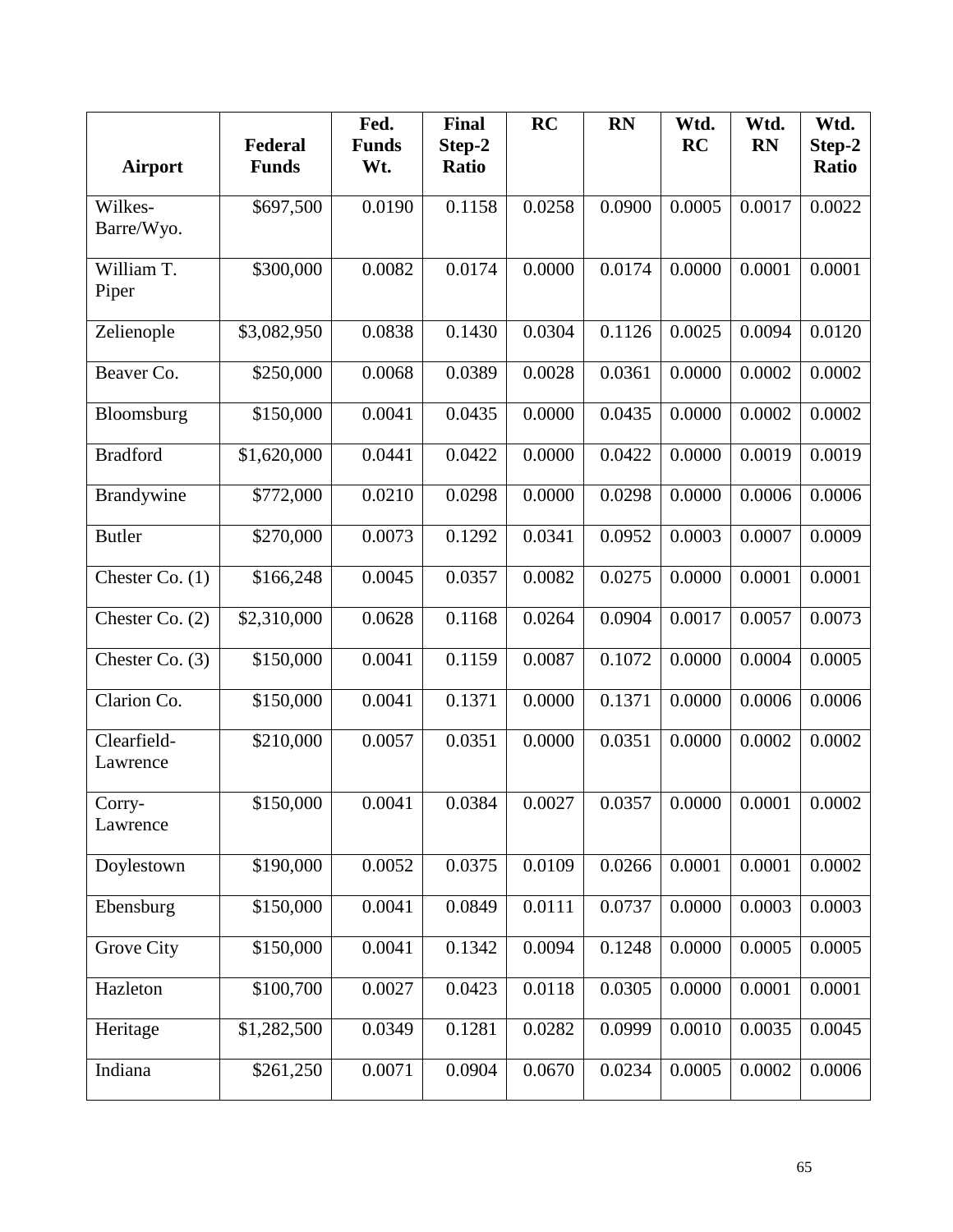|                                    |                         | Fed.                | <b>Final</b>           | <b>RC</b> | <b>RN</b> | Wtd.      | Wtd.      | Wtd.            |
|------------------------------------|-------------------------|---------------------|------------------------|-----------|-----------|-----------|-----------|-----------------|
| <b>Airport</b>                     | Federal<br><b>Funds</b> | <b>Funds</b><br>Wt. | Step-2<br><b>Ratio</b> |           |           | <b>RC</b> | <b>RN</b> | Step-2<br>Ratio |
|                                    |                         |                     |                        |           |           |           |           |                 |
| Mifflin                            | \$190,000               | 0.0052              | 0.0217                 | 0.0000    | 0.0217    | 0.0000    | 0.0001    | 0.0001          |
| New Castle                         | \$150,000               | 0.0041              | 0.1075                 | 0.0066    | 0.1009    | 0.0000    | 0.0004    | 0.0004          |
| New Garden                         | \$63,000                | 0.0017              | 0.0336                 | 0.0097    | 0.0239    | 0.0000    | 0.0000    | 0.0001          |
| Northumber-<br>land $(1)$          | \$225,000               | 0.0061              | 0.0976                 | 0.0230    | 0.0746    | 0.0001    | 0.0005    | 0.0006          |
| Northumber-<br>land $(2)$          | \$225,000               | 0.0061              | 0.0962                 | 0.0228    | 0.0734    | 0.0001    | 0.0004    | 0.0006          |
| Port Meadville                     | \$150,000               | 0.0041              | 0.0413                 | 0.0116    | 0.0297    | 0.0000    | 0.0001    | 0.0002          |
| Pottstown                          | \$54,000                | 0.0015              | 0.0376                 | 0.0109    | 0.0266    | 0.0000    | 0.0000    | 0.0001          |
| Punxsutawney                       | \$72,000                | 0.0020              | 0.0510                 | 0.0510    | 0.0000    | 0.0001    | 0.0000    | 0.0001          |
| Quakertown                         | \$150,000               | 0.0041              | 0.0387                 | 0.0111    | 0.0275    | 0.0000    | 0.0001    | 0.0002          |
| Somerset $(1)$                     | \$90,000                | 0.0024              | 0.0518                 | 0.0000    | 0.0518    | 0.0000    | 0.0001    | 0.0001          |
| Somerset (2)                       | \$90,000                | 0.0024              | 0.0518                 | 0.0000    | 0.0518    | 0.0000    | 0.0001    | 0.0001          |
| St. Mary's                         | \$150,000               | 0.0041              | 0.1551                 | 0.0284    | 0.1267    | 0.0001    | 0.0005    | 0.0006          |
| Titusville                         | \$150,000               | 0.0041              | 0.1349                 | 0.0000    | 0.1349    | 0.0000    | 0.0006    | 0.0006          |
| Venango Co.                        | \$150,000               | 0.0041              | 0.0833                 | 0.0059    | 0.0774    | 0.0000    | 0.0003    | 0.0003          |
| Wellsboro-<br>Johnston             | \$45,500                | 0.0012              | 0.0130                 | 0.0000    | 0.0130    | 0.0000    | 0.0000    | 0.0000          |
| Wilkes-Barre/<br>Wyoming<br>Valley | \$225,000               | 0.0061              | 0.0755                 | 0.0659    | 0.0097    | 0.0004    | 0.0001    | 0.0005          |
| William T.<br>Piper                | \$90,000                | 0.0024              | 0.0135                 | 0.0000    | 0.0135    | 0.0000    | 0.0000    | 0.0000          |
| Wings Field                        | \$150,000               | 0.0041              | 0.0372                 | 0.0109    | 0.0263    | 0.0000    | 0.0001    | 0.0002          |
| <b>Total</b>                       | \$36,776,048            | 1.0000              | 0.1635                 |           |           | 0.0188    | 0.0756    | 0.0944          |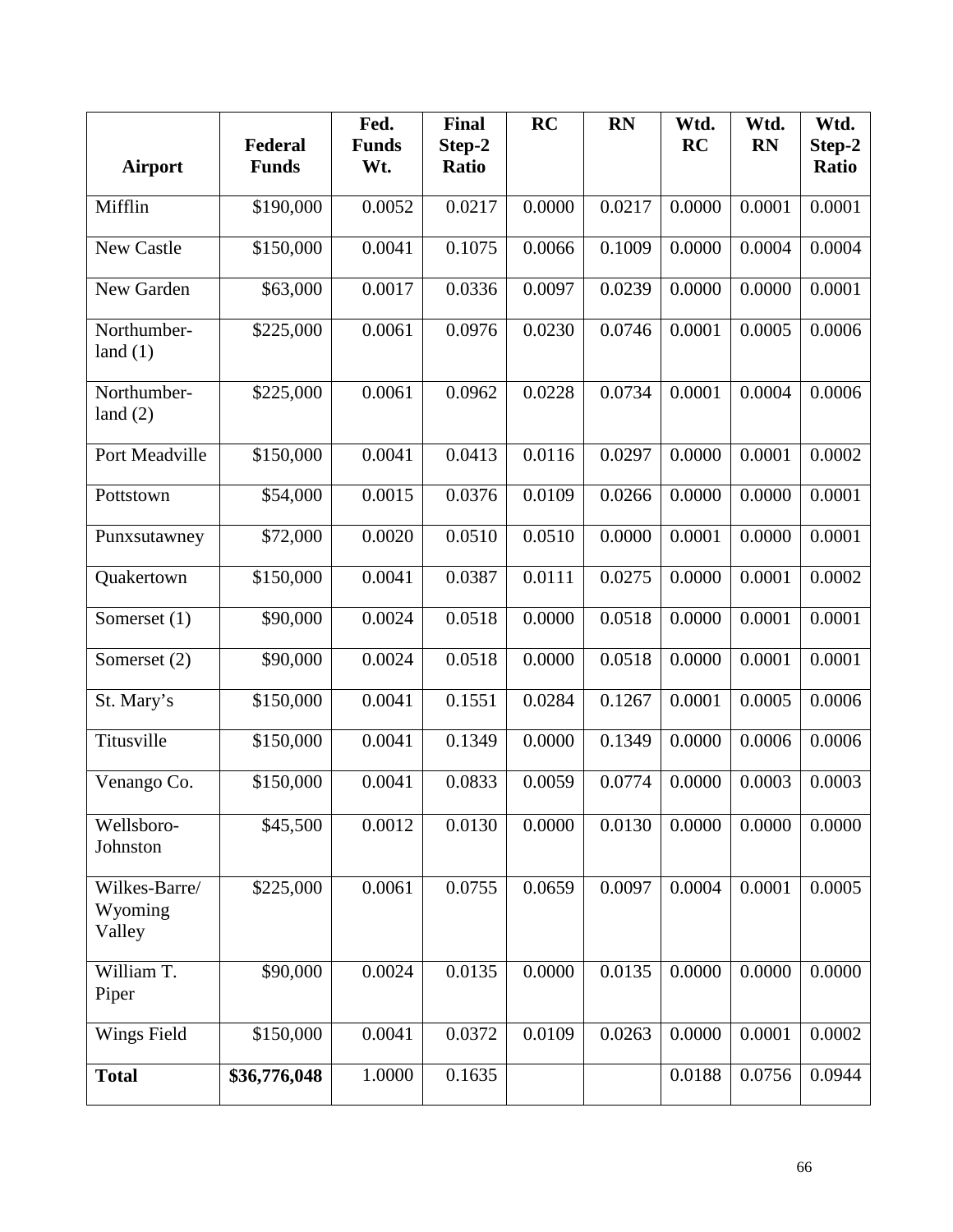*Numbers are rounded for display purposes.*

PENNDOT's overall goal for FAA grants for FFYs 2017-19 is 9.44%, 1.88% of which will be obtained by race-conscious means and 7.56% by race-neutral means. As required by Section 26.45 of the DBE rule, the proposed goal is being forwarded to the Federal Aviation Administration (FAA).

## **GOOD FAITH EFFORTS**

The Department conducted one Good Faith Efforts investigation over the last three years. The investigation revealed no data that would impact the goal. The Department will continue to monitor attainment and prime contractors' practices in regard to the DBE program.

#### **DISPARITY STUDIES**

The Department found no disparity studies in its jurisdiction tailored to the small airport aviation market in the Commonwealth.

#### **Ongoing monitoring and updating**

While the USDOT only requires the Department to submit goals every three years, the Department reserves the right to make corrections to individual grant goals as new data becomes available. The Department has always attempted to use the best data available when calculating goals and will continue to do so.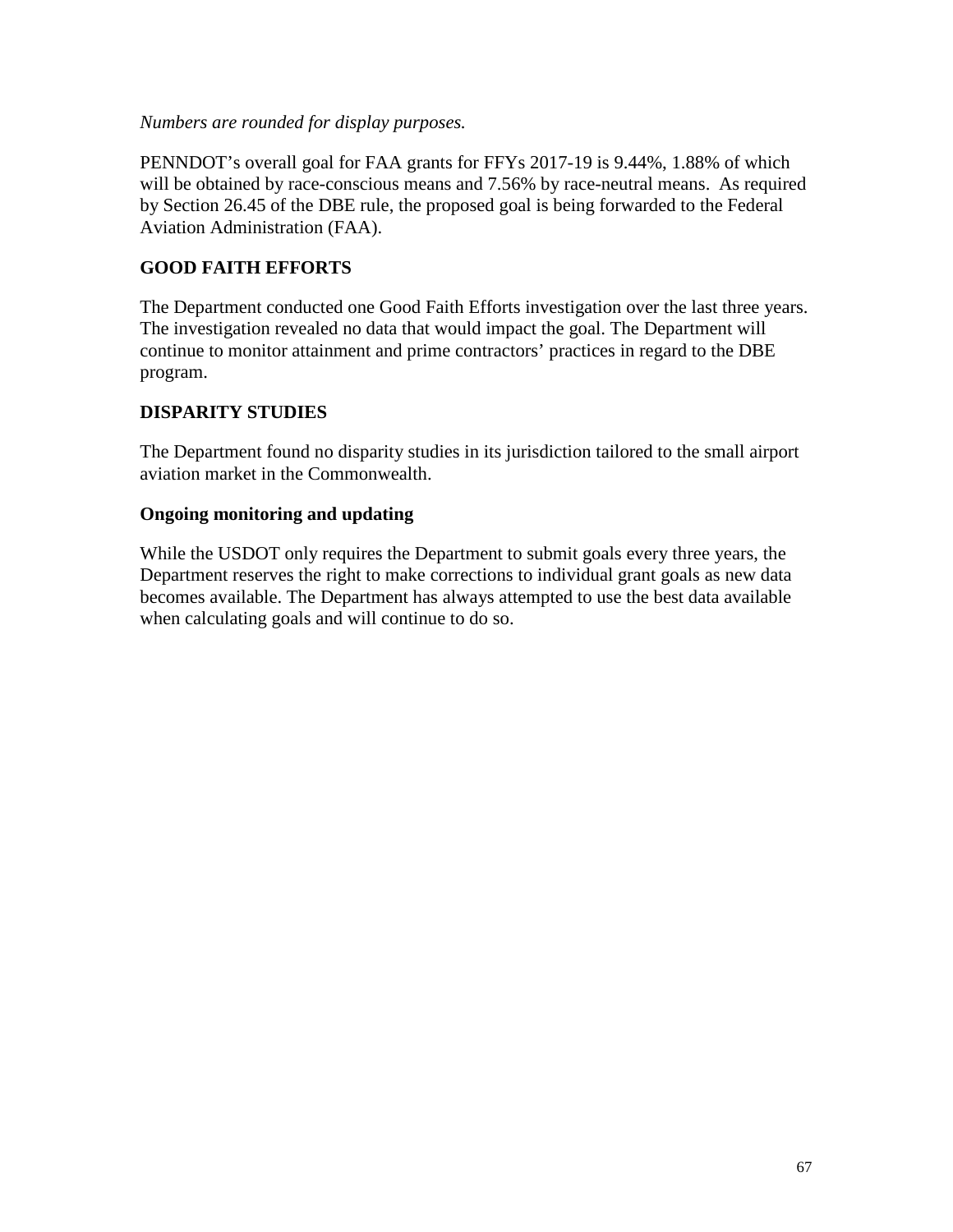#### **DATA SOURCES**

All block grant data came from PENNDOT's Bureau of Aviation.

- Enterprise unit information was taken from the U.S. Census Bureau's County Business Patterns for 2014.
- Data for grant models obtained from PENNDOT's dotGrants system and discussion with Department grant managers.

All DBE information obtained from the Pennsylvania UCP at *[http://www.paucp.com](http://www.paucp.com/)*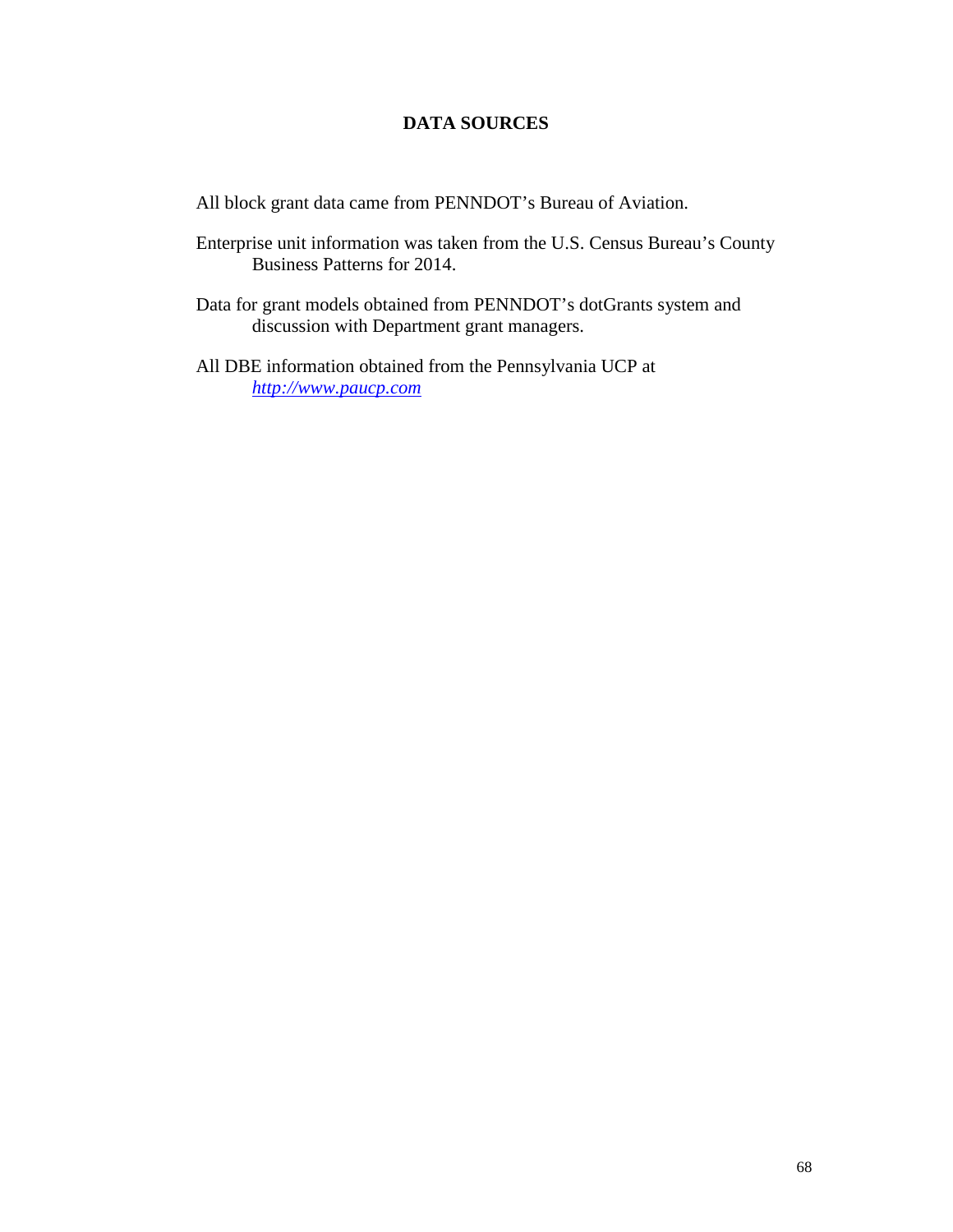# **APPENDIX 1. Grant Descriptions**

| <b>Airport</b>                   | <b>Grant Description</b>                                          |
|----------------------------------|-------------------------------------------------------------------|
| Beaver Co.                       | Rehabilitate North Apron                                          |
| Bedford Co.                      | <b>Update Master Plan</b>                                         |
| Bloomsburg                       | Rehabilitate Apron Phase II Construction                          |
| Brandywine (1)                   | Mitigate Approach Obstructions RW 9-27, Ph. II: Mitigation        |
| Brandywine (2)                   | Widen Runway 9-27 for WAAS, PH III: Widen Runway,<br>Construction |
| <b>Butler</b>                    | Rehabilitate Aprons                                               |
| Chester Co. (1)                  | Rehabilitate Runway 29 (East Portion), Ph II: Construction        |
| Chester Co. $(2)$                | Rehabilitate Taxiway (East Section), Ph II: Construction          |
| Clarion $(1)$                    | Rehabilitate Apron, Ph II: Construction                           |
| Clarion (2)                      | Widen Hangar Taxiway                                              |
| Corry-Lawrence<br>(1)            | Install Generic Visual Glideslope Indicator RW 14                 |
| Corry-Lawrence<br>(2)            | Seal Coat Apron                                                   |
| Doylestown (1)                   | Rehabilitate Runway 5-23, Ph I: Design                            |
| Doylestown (2)                   | Remove Obstructions RW 5 Approach, Ph: III                        |
| Hazleton                         | Install Perimeter Fencing, Ph: II                                 |
| Heritage                         | Rehabilitate Taxiway A, Ph I: Design                              |
| Indiana                          | Remove Obstructions Runway 29 Approach, Phase IV Construction     |
| Jake Arner                       | <b>Construct SRE Building Phase I Design</b>                      |
| Jos. A. Hardy /<br>Connellsville | Rehabilitate Taxiway F, Ph. I: Design                             |
| Mifflin Co.                      | Crack Seal and Remark Taxiway                                     |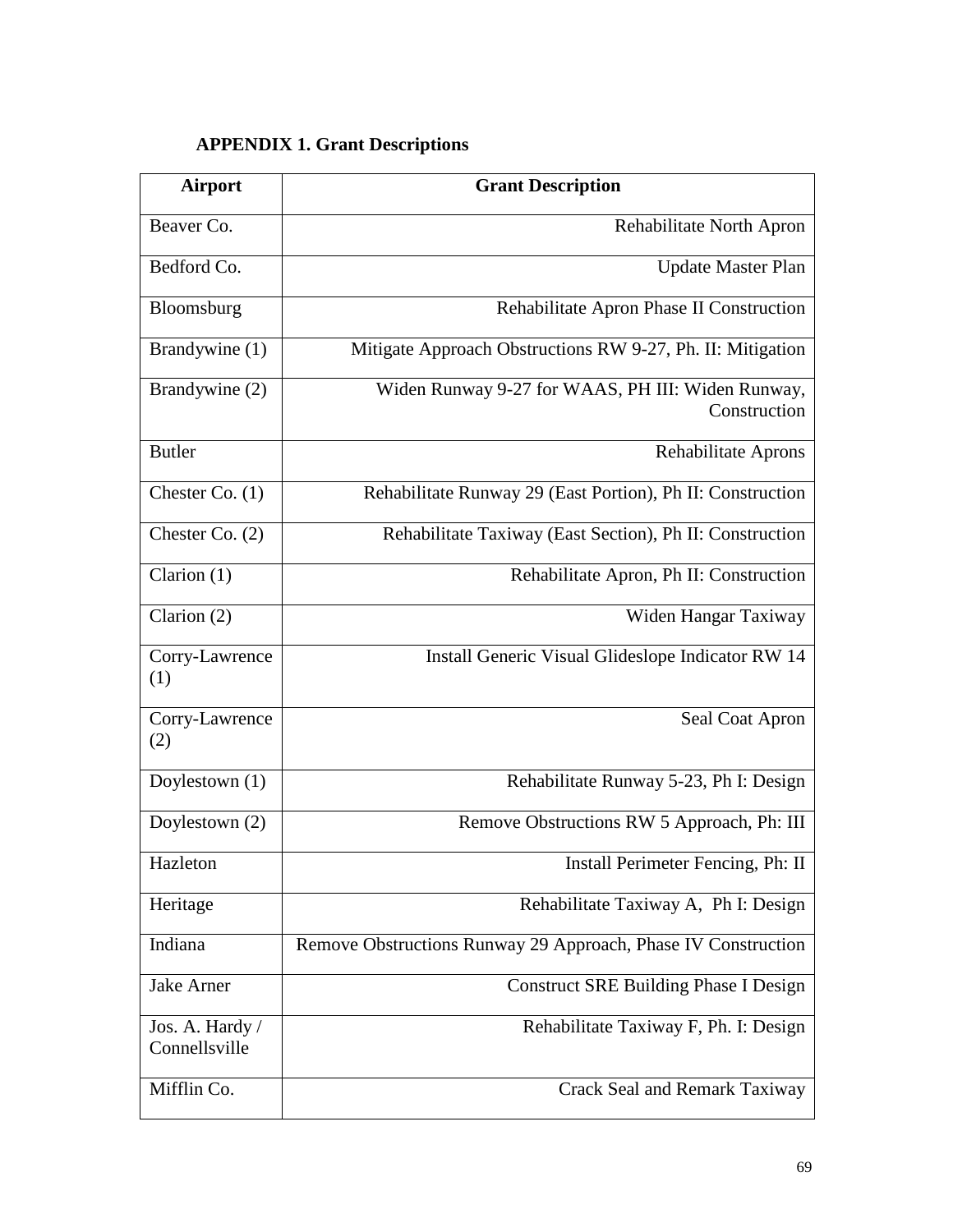| <b>Airport</b>                     | <b>Grant Description</b>                                                                            |
|------------------------------------|-----------------------------------------------------------------------------------------------------|
| New Garden                         | <b>Conduct Aeronautical Survey LPV Approaches</b>                                                   |
| Northumberland                     | <b>Remove Approach Obstructions RW 8</b>                                                            |
| Penn Valley                        | Mitigate Approach Obstructions Runway 17, Ph I                                                      |
| Pocono<br>Mountain                 | Construct Northside Taxiway and Related Drainage, Ph II:<br>Construction                            |
| Port Meadville                     | Rehabilitate Fueling Apron, Ph. I: Design                                                           |
| Pottstown                          | Mitigate RW 8 Approach Obstructions Ph I: Acquire Easements                                         |
| Punxsutawney                       | Rehabilitate Runway Pavement (Crack Seal and Marking)                                               |
| Quakertown                         | Rehabilitate and Expand Terminal Apron, Ph I: Design                                                |
| Somerset                           | <b>Install Perimeter Fence Phase I</b>                                                              |
| St. Mary's                         | Rehabilitate Apron, Phase II Construction                                                           |
| Titusville (1)                     | Rehabilitate Airport Lighting System and Install Runway End<br><b>Identifier Lights</b>             |
| Titusville (2)                     | Remove Obstructions in Runway Approaches Ph. I, Acquire Land<br>(Fee Title and/or Easement), Design |
| Titusville (3)                     | Remove Obstructions in Runway Approaches, Ph. II: Remove<br><b>Obstructions</b>                     |
| Venango                            | Install Wildlife Fencing, Ph. II                                                                    |
| Washington Co.                     | Remove Obstructions and Acquire Land, Ph. V                                                         |
| Wilkes-<br>Barre/Wyoming<br>Valley | Rehabilitate Apron, Ph I: Design                                                                    |
| Zelienople (1)                     | Rehabilitate Runway 17-35, Ph I: Design                                                             |
| Zelienople (2)                     | Remove Obstructions (Part 77 Surfaces)                                                              |
| Bedford Co.                        | Expand West Apron, Ph. I Design                                                                     |
| Bloomsburg                         | <b>Install Visual Navaids</b>                                                                       |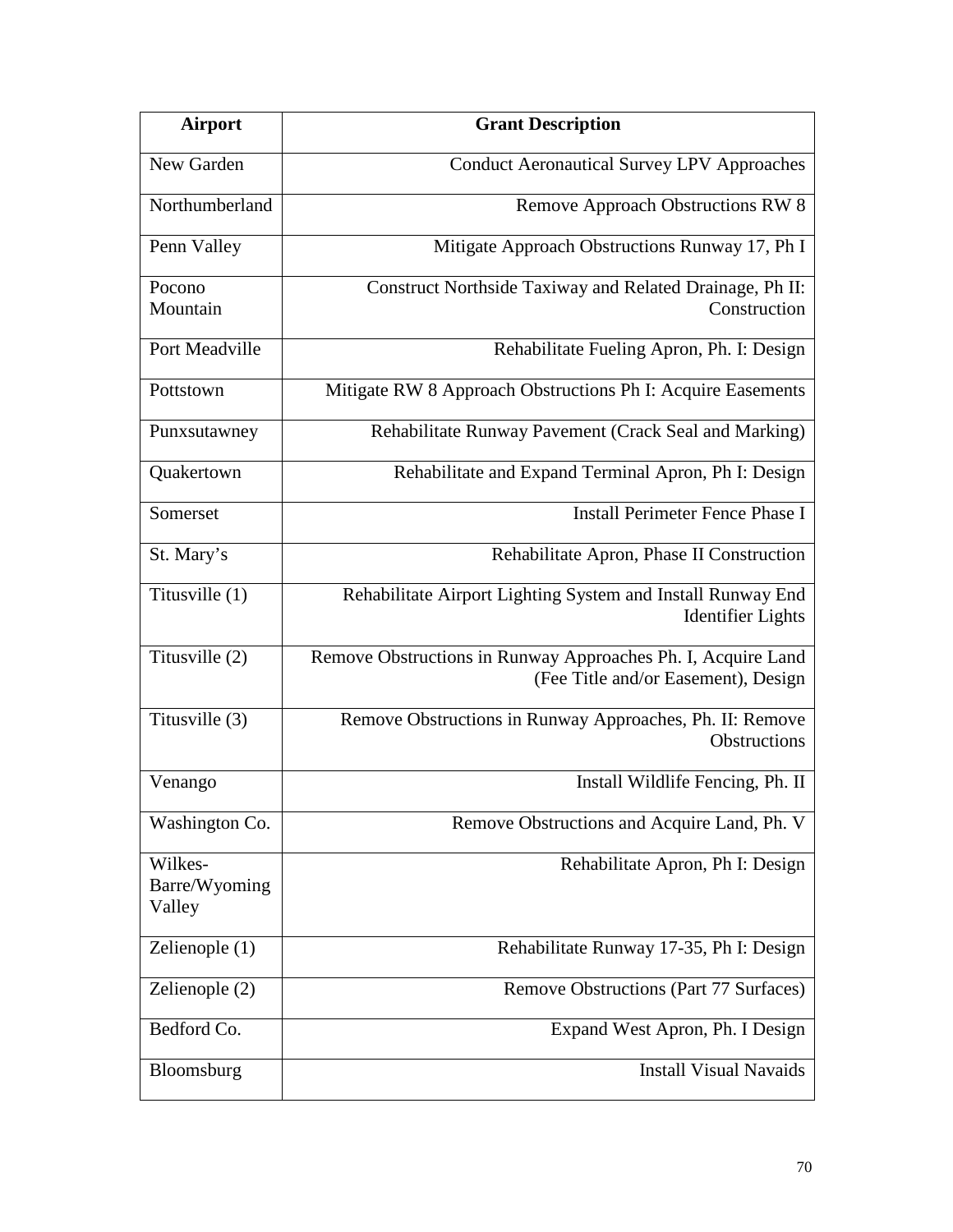| <b>Airport</b>                   | <b>Grant Description</b>                                |
|----------------------------------|---------------------------------------------------------|
| <b>Bradford</b>                  | Rehabilitate RW 5-23 Ph. I Design                       |
| Brandywine                       | Rehabilitate runway lighting Ph. I design               |
| Chester Co.                      | Rehabilitate apron, Ph. I design                        |
| Clearfield-<br>Lawrence          | Improve perimeter fence                                 |
| Doylestown                       | Rehabilitate RW 5-23 lighting                           |
| Ebensburg                        | <b>Install Navigational Aids</b>                        |
| Greenville                       | <b>SRE Building-Design</b>                              |
| Grove City                       | Install perimeter fencing, Ph. I                        |
| Jos. A. Hardy /<br>Connellsville | Rehabilitate Taxiway F, Ph. II Construction             |
| Mifflin Co.                      | Crackseal and remark apron                              |
| <b>New Castle</b>                | Rehabilitate runway 13-31                               |
| New Garden                       | Install GVGI & REILS RW 6-24                            |
| Northumberland<br>(1)            | Construct Parking lot, ph. I design                     |
| Northumberland<br>(2)            | Improve access road, ph. I. design                      |
| Penn Valley                      | Crack-seal and remark runway                            |
| Pocono<br>Mountain               | Install Northside Taxiway lighting                      |
| Port Meadville<br>(1)            | Overlay runway, ph. I                                   |
| Port Meadville<br>(2)            | Rehabilitate fuel farm, ph. II                          |
| Pottstown                        | Mitigate runway 8 approach obstructions, ph. II removal |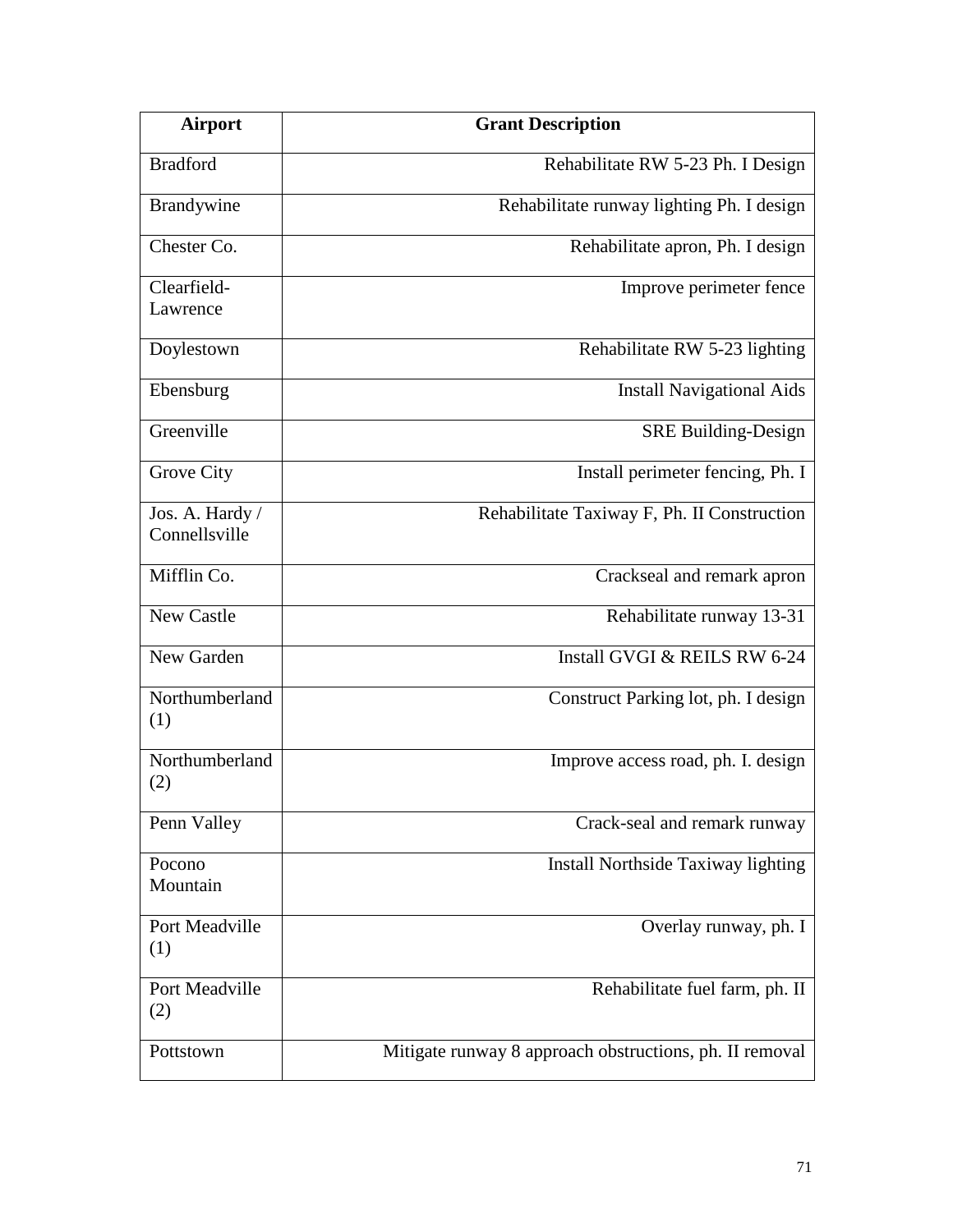| <b>Airport</b>                | <b>Grant Description</b>                                     |
|-------------------------------|--------------------------------------------------------------|
| Punxsutawney                  | Remove Obstruction runway approaches                         |
| Quakertown                    | Rehabilitate and expand terminal apron, ph. II construction  |
| Schuylkill Co./<br>Joe Zerbey | Install perimeter fencing, ph. Ii                            |
| Somerset                      | Install perimeter fencing, ph. Ii                            |
| St. Mary's                    | Crack-seal and remark airport pavement                       |
| Wellsboro-<br>Johnston        | Rehabilitate apron,                                          |
| Wilkes-<br>Barre/Wyoming      | Rehabilitate apron, ph. II construction                      |
| William T.<br>Piper           | Remove Obstructions Runway 9 approaches, ph. II removal      |
| Zelienople                    | Rehabilitate Runway 17-35, Ph. II construction 0             |
| Beaver Co.                    | Remove Obstructions RQ28 Approach                            |
| Bloomsburg                    | <b>Install Perimeter Fencing</b>                             |
| <b>Bradford</b>               | Rehabilitate RW 5-23, Ph. II Construction                    |
| Brandywine                    | Rehabilitate Runway Lighting, Ph. II Construction            |
| <b>Butler</b>                 | <b>Conduct Environmental Assessment for Runway Extension</b> |
| Chester Co.                   | Rehabilitate runway lighting Ph. I design                    |
| Clarion Co.                   | Rehabilitate runway, crackseal and marking                   |
| Clearfield-<br>Lawrence       | <b>Update Master Plan</b>                                    |
| Corry-Lawrence                | Remove objects in RPZ                                        |
| Doylestown                    | Construct Apron, Ph. I Design                                |
| Ebensburg                     | <b>Install AWOS</b>                                          |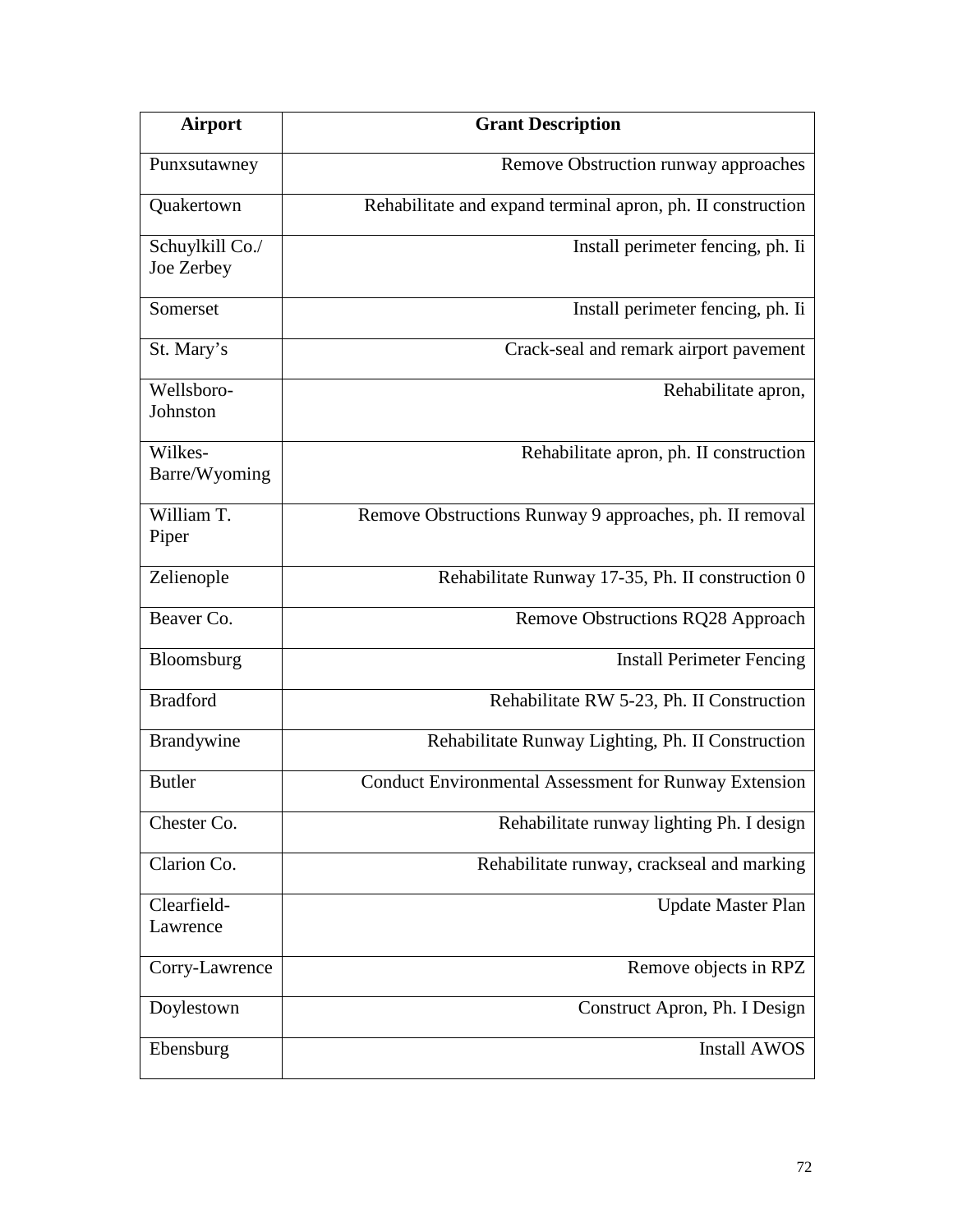| Airport                            | <b>Grant Description</b>                                               |
|------------------------------------|------------------------------------------------------------------------|
| Grove City                         | Install perimeter fencing, Ph. II                                      |
| Hazleton                           | Rehab Transient Apron, Ph. I Design                                    |
| Heritage                           | Rehabilitate Taxiway A, Ph. II Construction                            |
| Indiana                            | <b>Conduct Airport Master Plan Study</b>                               |
| Mifflin                            | Install Visual Guide slope Indicator                                   |
| <b>New Castle</b>                  | Install perimeter fencing                                              |
| New Garden                         | Rehabilitate paved access road, Ph. I Design                           |
| Northumberland<br>(1)              | Construct Parking lot, ph. II construction                             |
| Northumberland<br>(2)              | Improve access road, ph. II. Construction                              |
| Port Meadville                     | Overlay runway, ph. I design                                           |
| Pottstown                          | Rehabilitate east apron, Ph. I design                                  |
| Punxsutawney                       | Construct SRE building, ph. I                                          |
| Quakertown                         | Construct new taxiway to North Hangar area, ph. I design               |
| Somerset $(1)$                     | Rehabilitate runway lighting, ph. I design                             |
| Somerset (2)                       | Rehabilitate taxiway lighting, ph. I design                            |
| St. Mary's                         | Rehabilitate turnaround taxiway                                        |
| Titusville                         | Rehabilitate airport pavement, crack fill, crack-seal, overlay, remark |
| Venango Co.                        | Install wildlife fencing, ph. III                                      |
| Wellsboro-<br>Johnston             | Install Obstruction lights, Runway 28                                  |
| Wilkes-<br>Barre/Wyoming<br>Valley | <b>Update Airport Master Plan</b>                                      |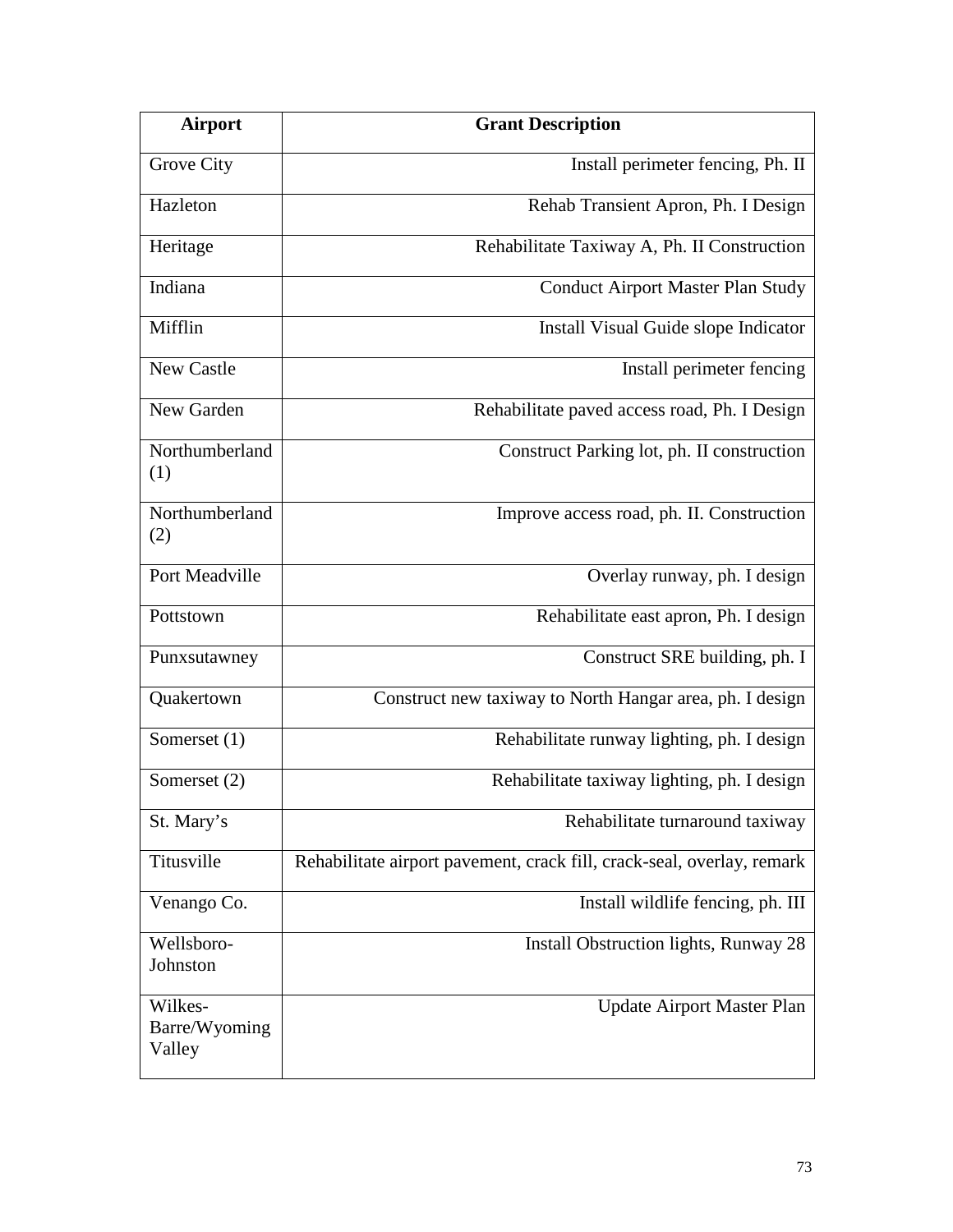| <b>Airport</b>      | <b>Grant Description</b>                     |
|---------------------|----------------------------------------------|
| William T.<br>Piper | Install basic AWOS                           |
| Wings Field         | Rehabilitate T-Hangar Taxiways, Ph. I design |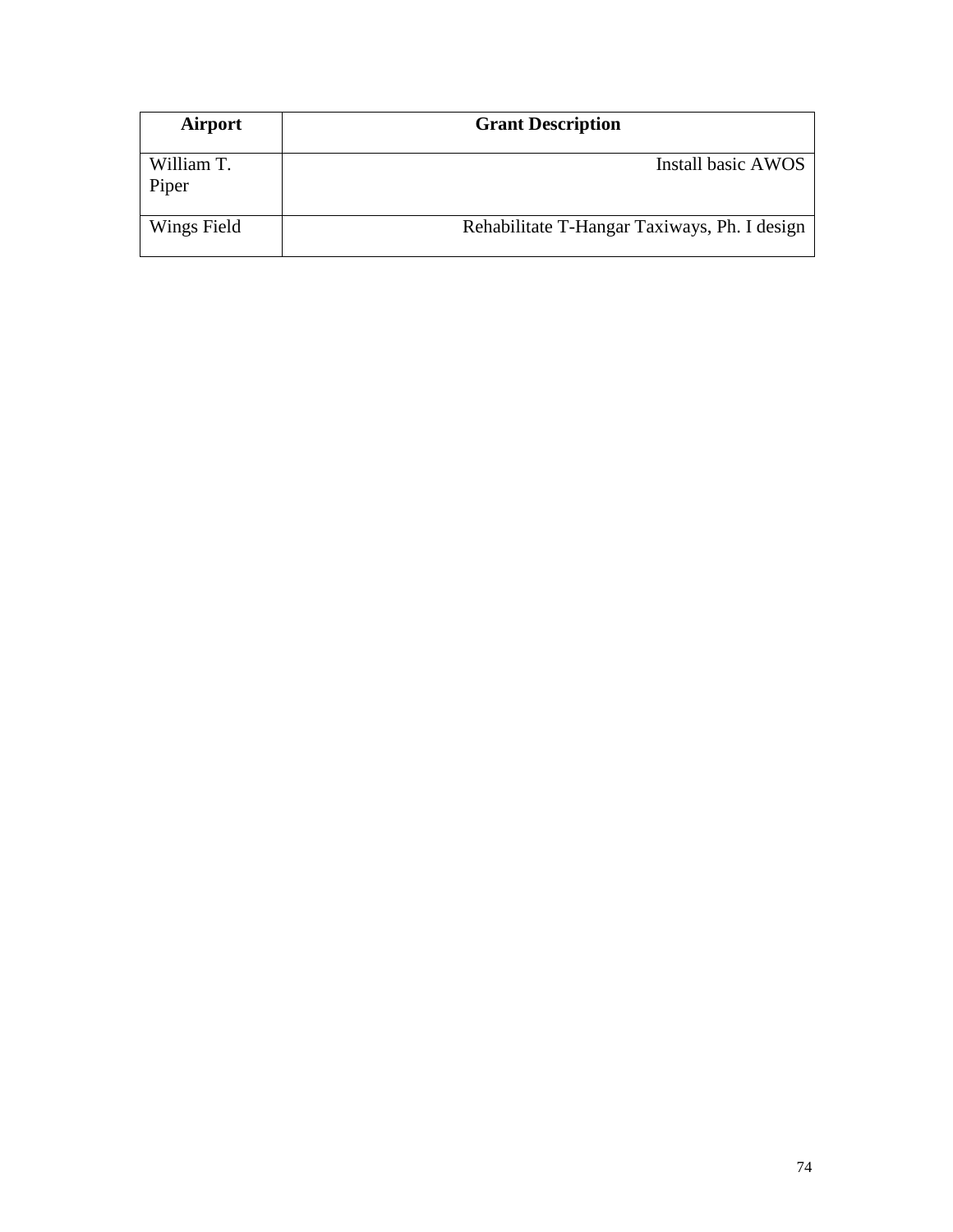| <b>APPENDIX 2. Counties in Local Market Areas</b> |  |  |  |
|---------------------------------------------------|--|--|--|
|---------------------------------------------------|--|--|--|

| <b>Airport</b>        | PA                                                                                                                                                                                                                                                                                                      | DE | <b>MD</b>                                                        | <b>NJ</b> | NY                                 | <b>OH</b>                                                                                                | <b>WV</b>                                                                       |
|-----------------------|---------------------------------------------------------------------------------------------------------------------------------------------------------------------------------------------------------------------------------------------------------------------------------------------------------|----|------------------------------------------------------------------|-----------|------------------------------------|----------------------------------------------------------------------------------------------------------|---------------------------------------------------------------------------------|
| Beaver Co.            | Allegheny,<br>Armstrong, Beaver,<br>Butler, Clarion,<br>Fayette, Greene,<br>Indiana, Jefferson,<br>Lawrence,<br>Washington,<br>Westmoreland                                                                                                                                                             |    |                                                                  |           |                                    | Ashtabula,<br>Belmont,<br>Carroll,<br>Columbian<br>a, Harrison,<br>Jefferson,<br>Mahoning,<br>Tuscarawas | Brooke, Hancock,<br>Marshall, Ohio                                              |
| <b>Bedford</b><br>Co. | Armstrong,<br>Bedford, Blair,<br>Cambria, Centre,<br>Clearfield,<br>Cumberland,<br>Fayette, Franklin,<br>Fulton,<br>Huntingdon,<br>Indiana, Juniata,<br>Mifflin, Perry,<br>Somerset,<br>Westmoreland                                                                                                    |    | Alleghany,<br>Frederick,<br>Garrett,<br>Washingto<br>$\mathbf n$ |           |                                    |                                                                                                          | Berkeley, Grant,<br>Hampshire, Hardy,<br>Jefferson, Mineral,<br>Morgan, Preston |
| Bloomsbur<br>g        | Berks, Bradford,<br>Carbon, Centre,<br>Clinton, Columbia,<br>Cumberland,<br>Dauphin, Juniata,<br>Lackawanna,<br>Lebanon, Lehigh,<br>Luzerne,<br>Lycoming, Mifflin,<br>Monroe, Montour,<br>Northampton,<br>Northumberland,<br>Perry, Schuylkill,<br>Snyder, Sullivan,<br>Tioga, Union,<br>Wayne, Wyoming |    |                                                                  | Warren    |                                    |                                                                                                          |                                                                                 |
| <b>Bradford</b>       | Bradford,<br>Columbia,<br>Lackawanna,<br>Luzerne,                                                                                                                                                                                                                                                       |    |                                                                  |           | <b>Broom</b><br>e,<br>Chem<br>ung, |                                                                                                          |                                                                                 |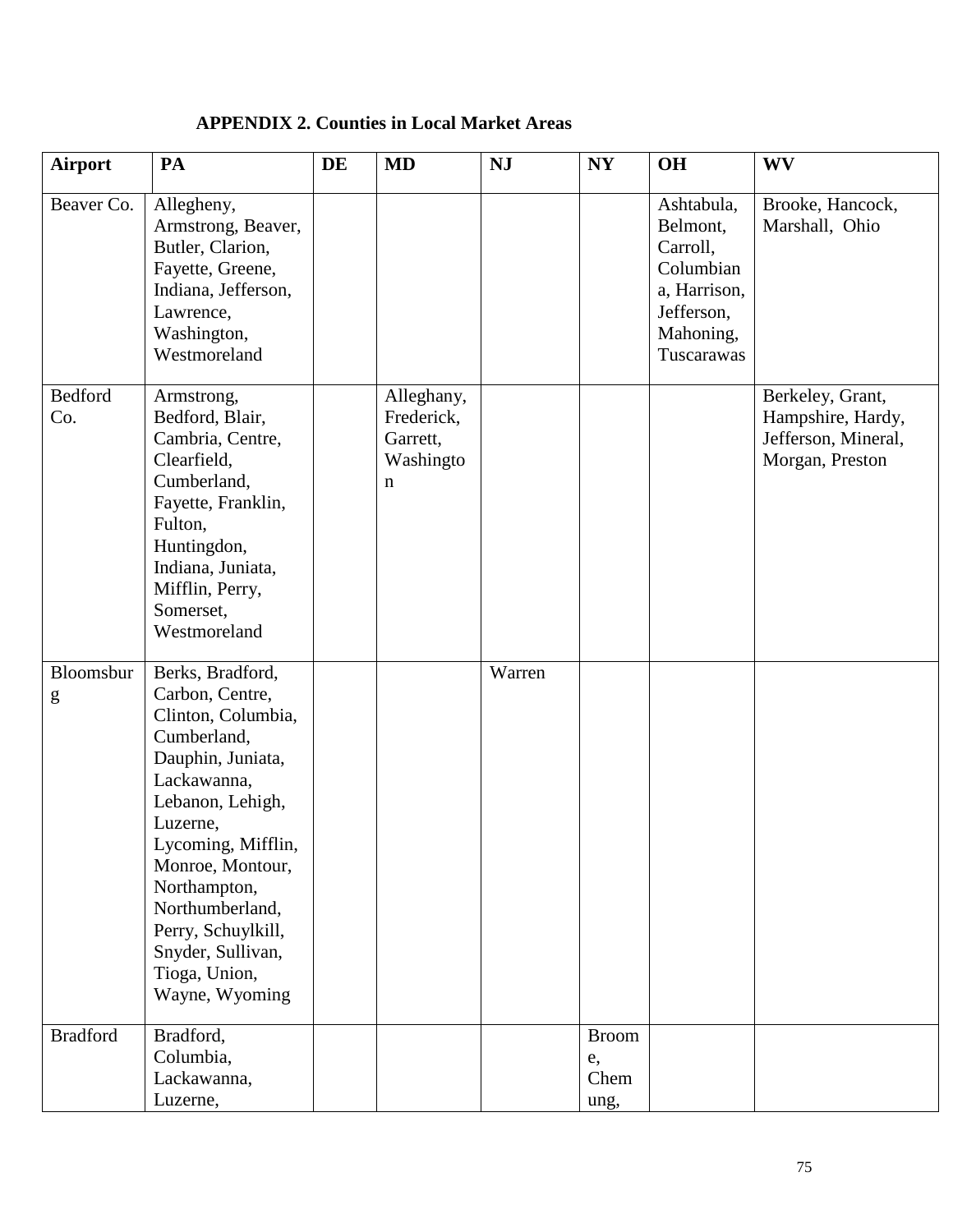| Airport        | PA                                                                                                                                                                                                                 | DE                                   | <b>MD</b>                                                                         | <b>NJ</b>                                                                                                                       | NY                                                                                           | <b>OH</b>                                                                     | <b>WV</b>                          |
|----------------|--------------------------------------------------------------------------------------------------------------------------------------------------------------------------------------------------------------------|--------------------------------------|-----------------------------------------------------------------------------------|---------------------------------------------------------------------------------------------------------------------------------|----------------------------------------------------------------------------------------------|-------------------------------------------------------------------------------|------------------------------------|
|                | Lycoming,<br>Montour,<br>Northumberland,<br>Pike, Susquehanna,<br>Tioga, Union,<br>Wayne, Wyoming                                                                                                                  |                                      |                                                                                   |                                                                                                                                 | Cortla<br>nd,<br>Schuyl<br>er,<br>Seneca<br>Steube<br>n,<br>Tioga,<br>Tomp<br>kins,<br>Yates |                                                                               |                                    |
| Brandywin<br>e | Adams, Berks,<br>Bucks, Carbon,<br>Chester,<br>Cumberland,<br>Dauphin, Delaware,<br>Franklin, Lancaster,<br>Lebanon, Lehigh,<br>Monroe,<br>Montgomery,<br>Northampton,<br>Perry, Philadelphia,<br>Schuylkill, York | Kent,<br>New<br>Castl<br>e           |                                                                                   | Atlantic,<br><b>Burlington</b><br>, Camden,<br>Cape<br>May,<br>Cumberla<br>nd,<br>Gloucester<br>Hunterdon<br>, Mercer,<br>Salem |                                                                                              |                                                                               |                                    |
| Butler Co.     | Allegheny,<br>Armstrong, Beaver,<br>Butler, Clarion,<br>Crawford, Erie,<br>Fayette, Forest,<br>Greene, Indiana,<br>Jefferson,<br>Lawrence, Mercer,<br>Venango, Warren,<br>Washington,<br>Westmoreland              |                                      |                                                                                   |                                                                                                                                 |                                                                                              | Columbian<br>a, Harrison,<br>Jefferson,<br>Mahoning,<br>Portage,<br>Trumbull, | Brooke, Hancock,<br>Marshall, Ohio |
| Chester<br>Co. | Adams, Berks,<br>Bucks, Carbon,<br>Chester,<br>Cumberland,<br>Dauphin, Delaware,<br>Franklin, Lancaster,<br>Lebanon, Lehigh,                                                                                       | Kent,<br>New<br>Castl<br>$\mathbf e$ | Anne<br>Arundel,<br>Baltimore,<br><b>Baltimore</b><br>City,<br>Carroll,<br>Cecil, | <b>Burlington</b><br>, Camden,<br>Gloucester<br>Hunterdon                                                                       |                                                                                              |                                                                               |                                    |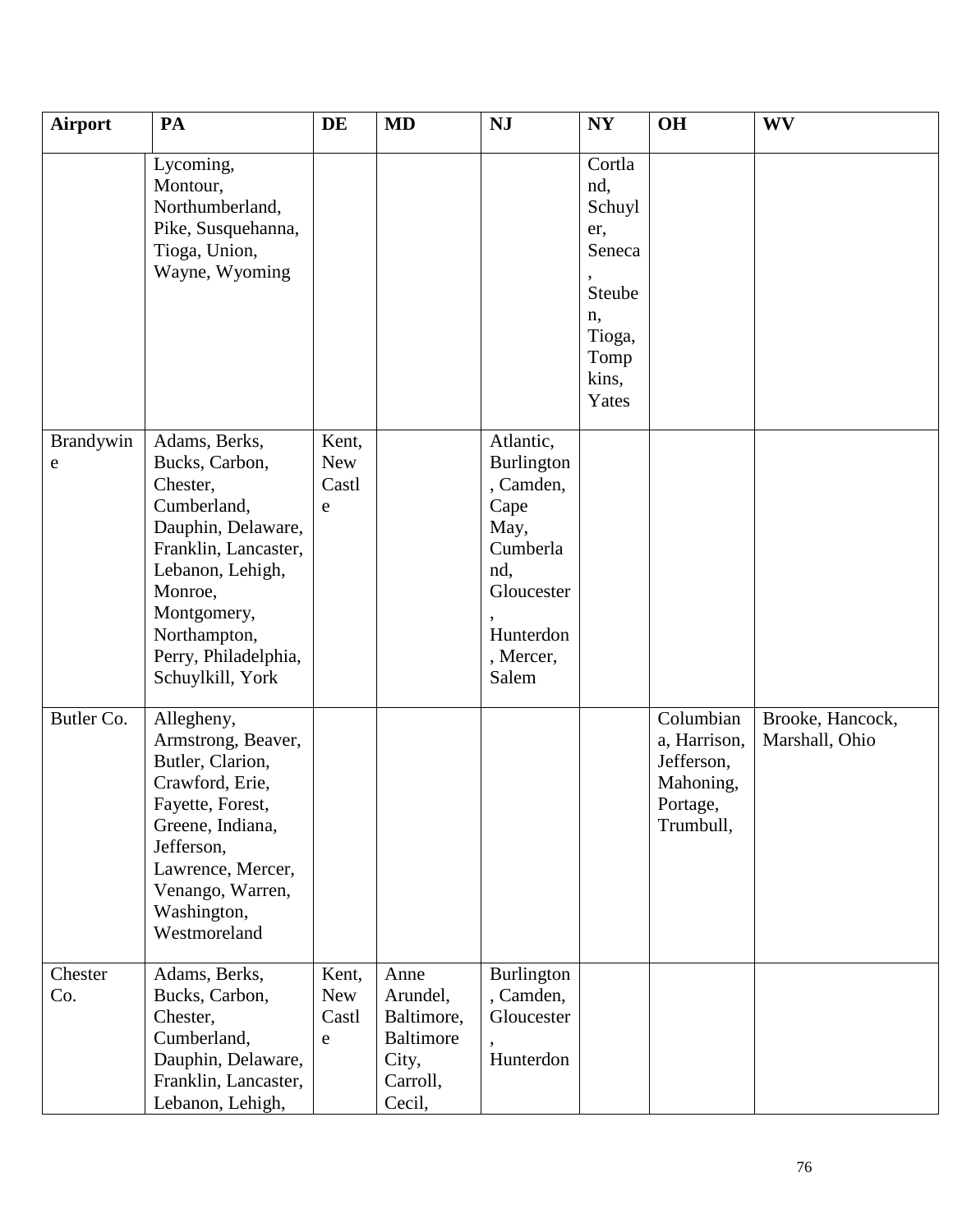| <b>Airport</b>          | PA                                                                                                                                                                                                                                   | DE | <b>MD</b>                                      | <b>NJ</b>              | N <sub>Y</sub>                              | <b>OH</b>          | <b>WV</b> |
|-------------------------|--------------------------------------------------------------------------------------------------------------------------------------------------------------------------------------------------------------------------------------|----|------------------------------------------------|------------------------|---------------------------------------------|--------------------|-----------|
|                         | Monroe,<br>Montgomery,<br>Northampton,<br>Perry, Philadelphia,<br>Schuylkill, York                                                                                                                                                   |    | Howard,<br>Kent,<br>Queen<br>Anne's,<br>Talbot | , Mercer,<br>Somerset, |                                             |                    |           |
| Clarion<br>Co.          | Allegheny,<br>Armstrong, Beaver,<br>Butler, Clarion,<br>Crawford, Erie,<br>Fayette, Forest,<br>Greene, Indiana,<br>Jefferson,<br>Lawrence, Mercer,<br>Venango, Warren,<br>Washington,<br>Westmoreland                                |    |                                                |                        | Chauta<br>uqua                              | Mahoning           |           |
| Clearfield-<br>Lawrence | Armstrong,<br>Bedford, Blair,<br>Cambria, Cameron,<br>Centre, Clarion,<br>Clearfield, Clinton,<br>Elk, Forest,<br>Huntingdon,<br>Indiana, Jefferson,<br>Juniata, Lycoming,<br>McKean, Mifflin,<br>Potter, Snyder,<br>Venango, Warren |    |                                                |                        |                                             |                    |           |
| Corry-<br>Lawrence      | Allegheny,<br>Armstrong, Beaver,<br>Butler, Cambria,<br>Centre, Clarion,<br>Clearfield, Clinton,<br>Elk Erie, Forest,<br>Indiana, Jefferson,<br>Juniata, Lawrence,<br>McKean, Mercer,<br>Mifflin, Potter,<br>Venango, Warren         |    |                                                |                        | Cattar<br>augus,<br>Chauta<br>uqua,<br>Erie | Ashtabula,<br>Lake |           |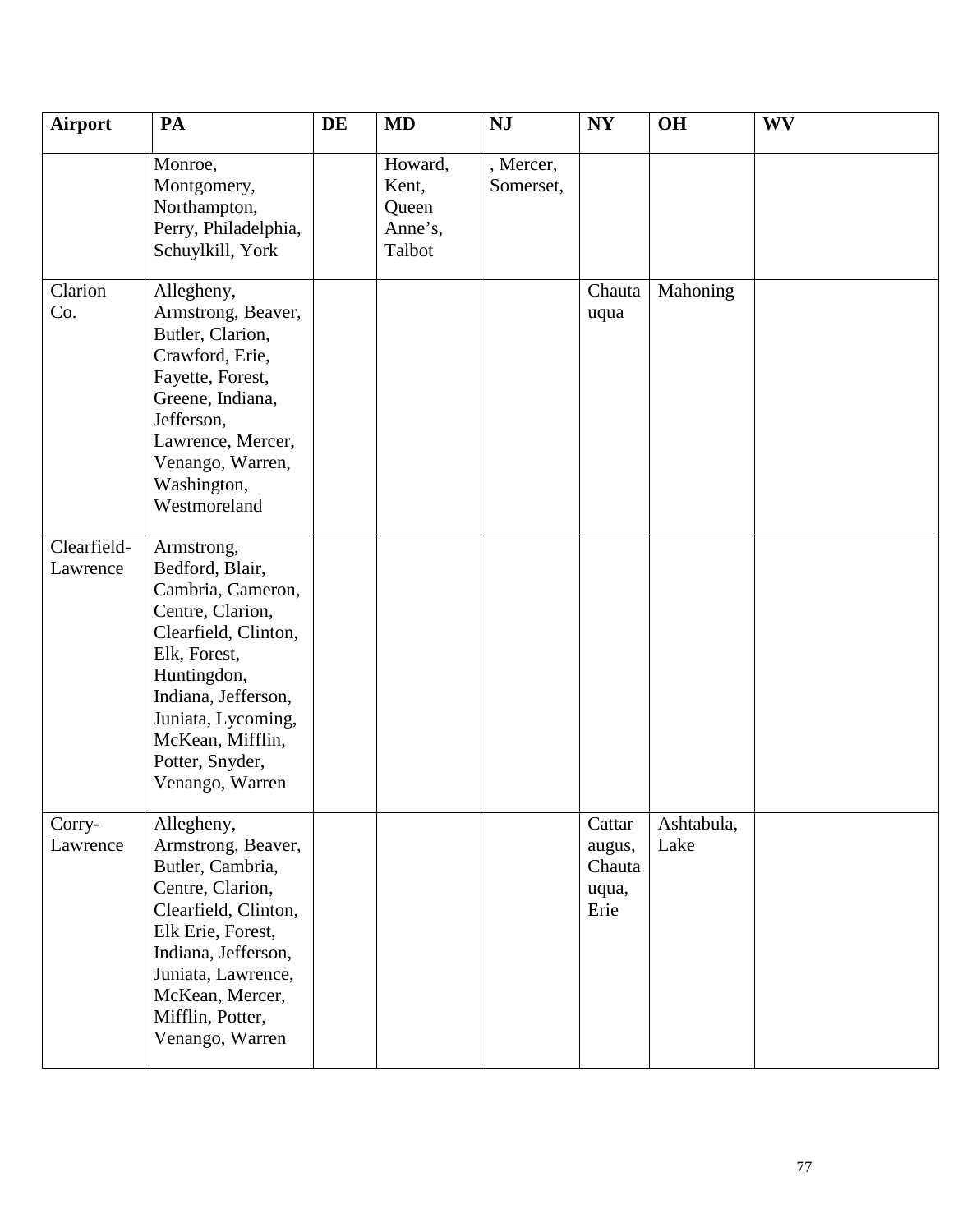| <b>Airport</b>           | PA                                                                                                                                                                                                                                                              | DE                        | <b>MD</b> | <b>NJ</b>                                                                                                       | N <sub>Y</sub> | <b>OH</b>                                                                                                       | <b>WV</b>       |
|--------------------------|-----------------------------------------------------------------------------------------------------------------------------------------------------------------------------------------------------------------------------------------------------------------|---------------------------|-----------|-----------------------------------------------------------------------------------------------------------------|----------------|-----------------------------------------------------------------------------------------------------------------|-----------------|
| Doylestow<br>$\mathbf n$ | Berks, Bucks,<br>Carbon, Chester,<br>Delaware, Lehigh,<br>Monroe,<br>Montgomery,<br>Northampton,<br>Philadelphia,<br>Schuylkill                                                                                                                                 | New<br>Castl<br>${\rm e}$ | Cecil     | Atlantic,<br><b>Burlington</b><br>, Camden,<br>Cumberla<br>nd,<br>Gloucester<br>Hunterdon<br>, Mercer,<br>Salem |                |                                                                                                                 |                 |
| Ebensburg                | Allegheny,<br>Armstrong, Beaver,<br>Bedford, Blair,<br>Butler, Cambria,<br>Centre, Clarion,<br>Clearfield, Clinton,<br>Elk, Fayette,<br>Greene,<br>Huntingdon,<br>Indiana, Jefferson,<br>Juniata, Lawrence,<br>Potter, Somerset,<br>Washington,<br>Westmoreland |                           | Alleghany |                                                                                                                 |                |                                                                                                                 |                 |
| Greenville               | Allegheny,<br>Armstrong, Beaver,<br>Butler, Clarion,<br>Crawford, Erie,<br>Fayette, Forest,<br>Greene, Indiana,<br>Jefferson,<br>Lawrence, Mercer,<br>Venango, Warren,<br>Washington,<br>Westmoreland                                                           |                           |           |                                                                                                                 |                | Ashtabula,<br>Carroll,<br>Columbian<br>a,<br>Cuyahoga,<br>Geauga,<br>Lake,<br>Mahoning,<br>Portage,<br>Trumbull |                 |
| <b>Grove City</b>        | Allegheny,<br>Armstrong, Beaver,<br>Butler, Clarion,<br>Crawford, Erie,<br>Fayette, Forest,<br>Greene, Indiana,<br>Jefferson,                                                                                                                                   |                           |           |                                                                                                                 |                | Carroll,<br>Columbian<br>a,<br>Jefferson,<br>Mahoning                                                           | Brooke, Hancock |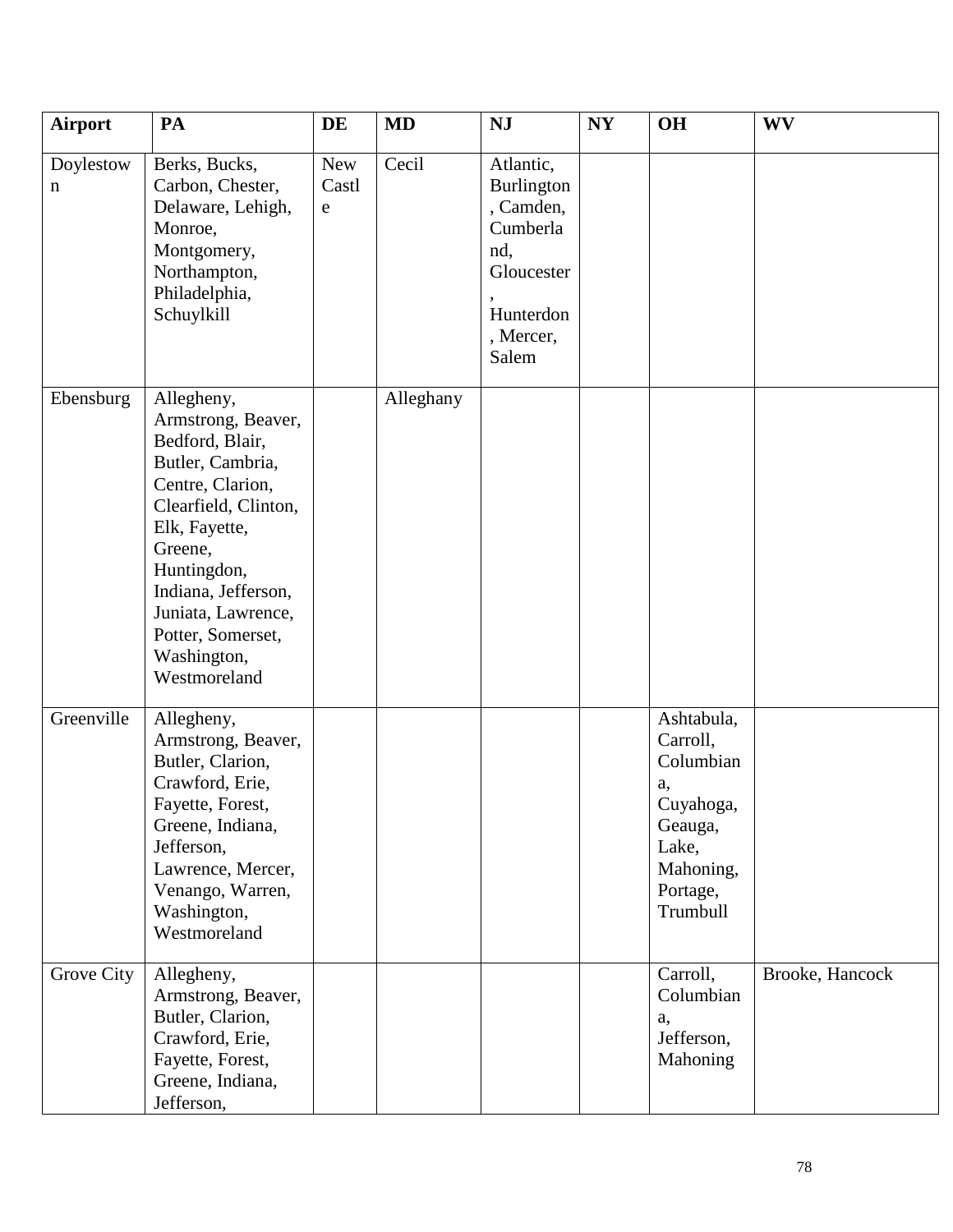| <b>Airport</b> | PA                                                                                                                                                                                                                                                                                                        | DE                       | <b>MD</b> | <b>NJ</b>                                                                                                           | N <sub>Y</sub> | <b>OH</b>              | <b>WV</b> |
|----------------|-----------------------------------------------------------------------------------------------------------------------------------------------------------------------------------------------------------------------------------------------------------------------------------------------------------|--------------------------|-----------|---------------------------------------------------------------------------------------------------------------------|----------------|------------------------|-----------|
|                | Lawrence, Mercer,<br>Venango, Warren,<br>Washington,<br>Westmoreland                                                                                                                                                                                                                                      |                          |           |                                                                                                                     |                |                        |           |
| Hazleton       | Berks, Bradford,<br>Bucks, Carbon,<br>Chester, Columbia,<br>Delaware,<br>Lackawanna,<br>Lehigh, Luzerne,<br>Lycoming, Monroe,<br>Montgomery,<br>Montour,<br>Northampton,<br>Northumberland,<br>Philadelphia, Pike,<br>Schuylkill, Snyder,<br>Sullivan,<br>Susquehanna,<br>Tioga, Union,<br>Wayne, Wyoming |                          |           | Camden,<br>Hunterdon<br>, Sussex,<br>Warren                                                                         |                |                        |           |
| Heritage       | Berks, Bucks,<br>Carbon, Chester,<br>Delaware, Lehigh,<br>Monroe,<br>Montgomery,<br>Northampton,<br>Philadelphia,<br>Schuylkill                                                                                                                                                                           | <b>New</b><br>Castl<br>e | Cecil     | Atlantic,<br>Burlington<br>, Camden,<br>Cumberla<br>nd,<br>Gloucester<br>Hunterdon<br>, Mercer,<br>Salem,<br>Warren |                |                        |           |
| Indiana        | Allegheny,<br>Armstrong, Beaver,<br>Bedford, Blair,<br>Butler, Cambria,<br>Cameron, Clarion,<br>Clearfield, Elk,<br>Fayette,<br>Huntingdon,<br>Indiana, Jefferson,<br>Lawrence, Mercer,                                                                                                                   |                          |           |                                                                                                                     |                | Jefferson,<br>Mahoning |           |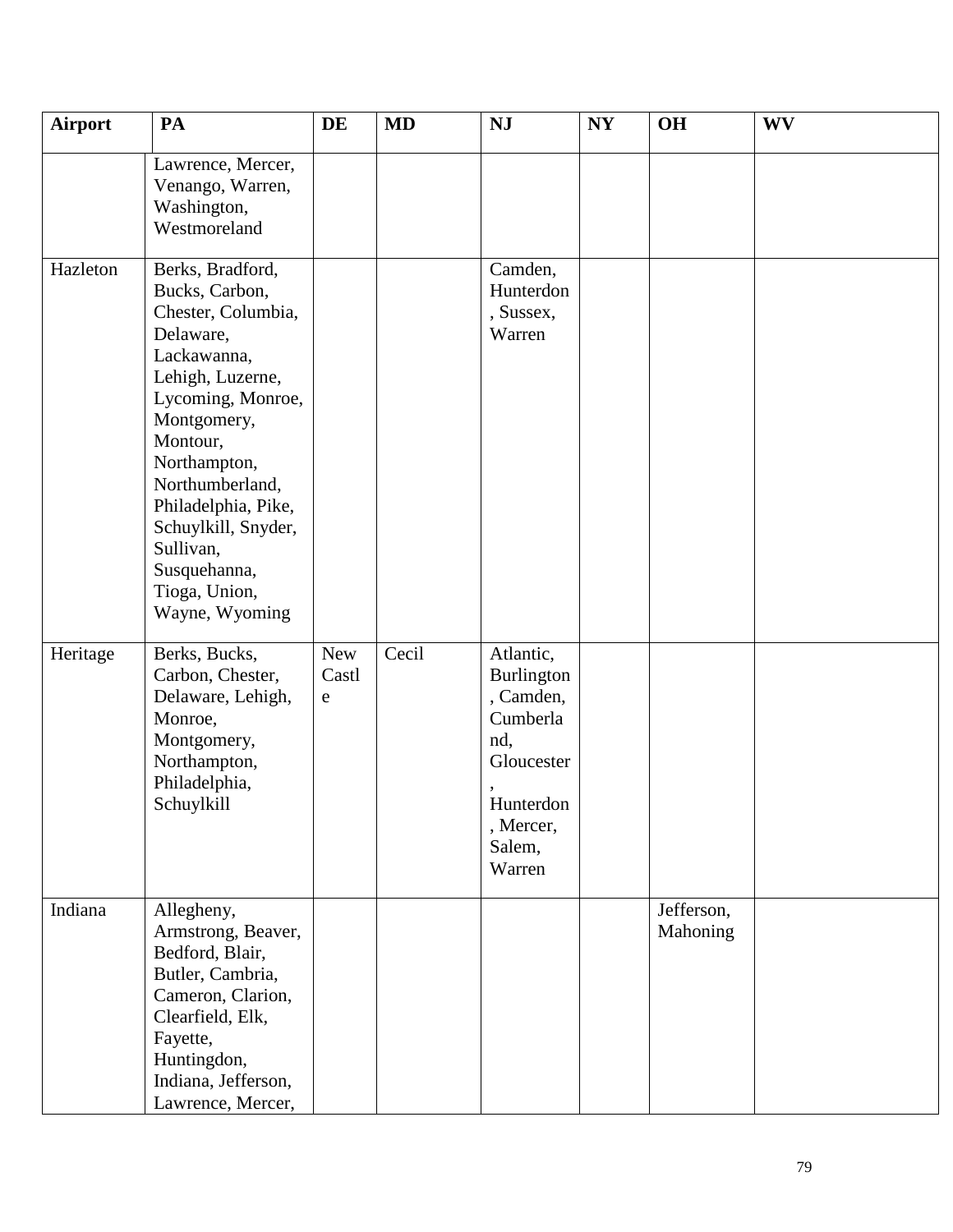| <b>Airport</b>                          | PA                                                                                                                                                                                                                                            | DE | <b>MD</b>      | <b>NJ</b>                                                                 | <b>NY</b>              | <b>OH</b> | <b>WV</b> |
|-----------------------------------------|-----------------------------------------------------------------------------------------------------------------------------------------------------------------------------------------------------------------------------------------------|----|----------------|---------------------------------------------------------------------------|------------------------|-----------|-----------|
|                                         | Somerset, Venango,<br>Warren,<br>Washington,<br>Westmoreland                                                                                                                                                                                  |    |                |                                                                           |                        |           |           |
| Jake Arner                              | Berks, Bucks,<br>Carbon, Chester,<br>Delaware,<br>Lackawanna,<br>Lehigh, Luzerne,<br>Monroe,<br>Montgomery,<br>Northampton,<br>Philadelphia, Pike,<br>Schuylkill,<br>Susquehanna,<br>Wayne, Wyoming                                           |    |                | Burlington<br>, Camden,<br>Gloucester<br>Hunterdon<br>, Mercer,<br>Warren | Sulliva<br>$\mathbf n$ |           |           |
| Jos. A.<br>Hardy /<br>Connellsvil<br>le | Allegheny,<br>Armstrong, Beaver,<br>Bedford, Blair,<br>Butler, Cambria,<br>Cameron, Clarion,<br>Fayette, Fulton,<br>Greene,<br>Huntingdon,<br>Indiana, Jefferson,<br>Lawrence,<br>Somerset,<br>Washington,<br>Westmoreland                    |    |                |                                                                           |                        |           |           |
| Mifflin Co.                             | Adams, Bedford,<br>Blair, Bradford,<br>Cambria, Cameron,<br>Centre, Clearfield,<br>Clinton, Columbia,<br>Cumberland,<br>Dauphin, Elk,<br>Franklin, Fulton,<br>Huntingdon,<br>Juniata, Lancaster,<br>Lebanon,<br>Lycoming,<br>McKean, Mifflin, |    | Washingto<br>n |                                                                           |                        |           |           |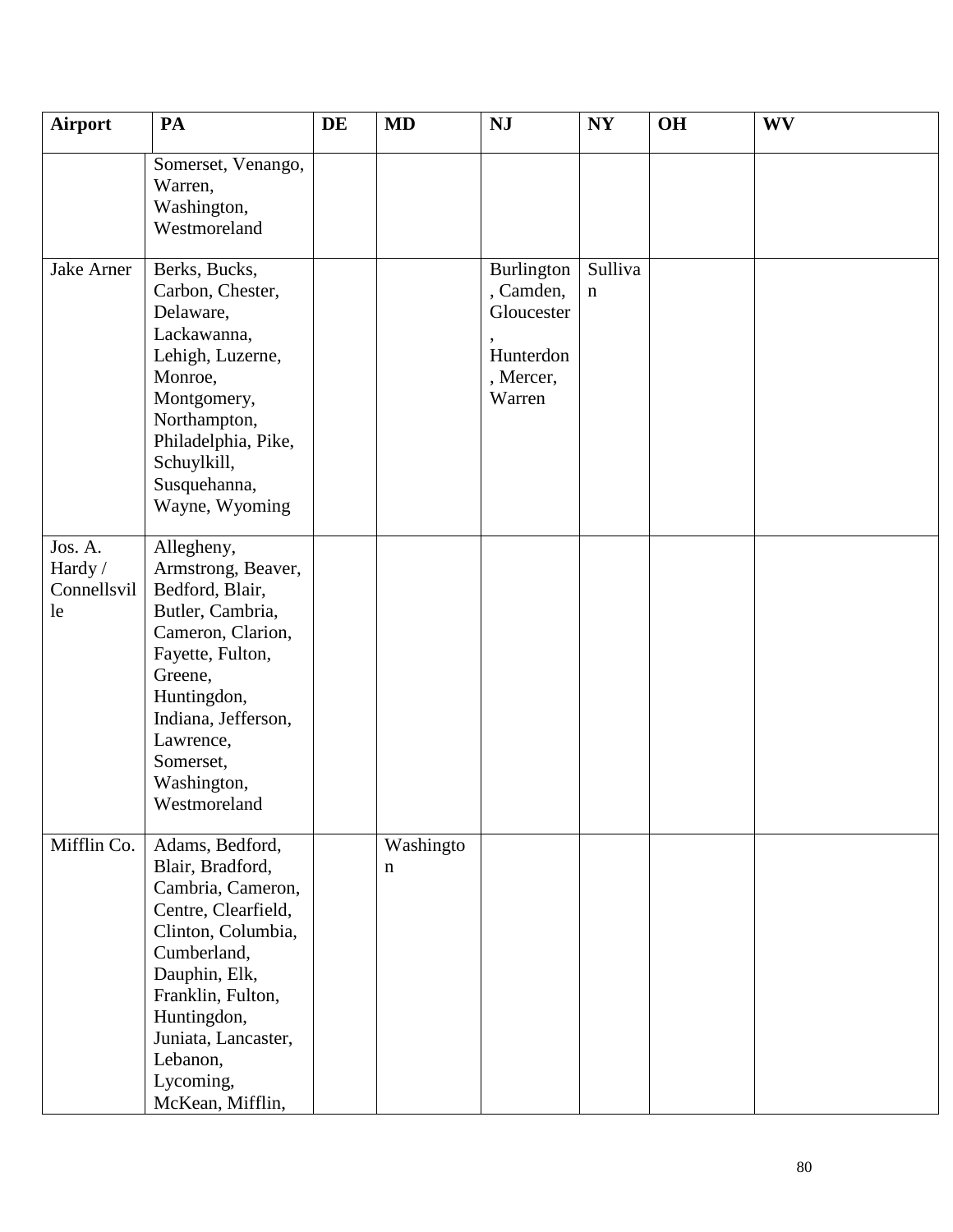| Airport              | PA                                                                                                                                                                                                                    | DE                                                         | <b>MD</b> | <b>NJ</b>                                                                                                                 | NY | <b>OH</b>                                                                      | <b>WV</b>       |
|----------------------|-----------------------------------------------------------------------------------------------------------------------------------------------------------------------------------------------------------------------|------------------------------------------------------------|-----------|---------------------------------------------------------------------------------------------------------------------------|----|--------------------------------------------------------------------------------|-----------------|
|                      | Montour,<br>Northumberland,<br>Perry, Potter,<br>Snyder, Somerset,<br>Sullivan, Tioga,<br>Union, York                                                                                                                 |                                                            |           |                                                                                                                           |    |                                                                                |                 |
| <b>New</b><br>Castle | Allegheny,<br>Armstrong, Beaver,<br>Butler, Clarion,<br>Crawford, Erie,<br>Fayette, Forest,<br>Greene, Indiana,<br>Jefferson,<br>Lawrence, Mercer,<br>Venango, Warren,<br>Washington,<br>Westmoreland                 |                                                            |           |                                                                                                                           |    | Carroll,<br>Columbian<br>a, Harrison,<br>Jefferson,<br>Mahoning,<br>Tuscarawas | Brooke, Hancock |
| <b>New</b><br>Garden | Adams, Berks,<br>Bucks, Carbon,<br>Chester,<br>Cumberland,<br>Dauphin, Delaware,<br>Franklin, Lancaster,<br>Lebanon, Lehigh,<br>Monroe,<br>Montgomery,<br>Northampton,<br>Perry, Philadelphia,<br>Schuylkill, York    | Kent,<br><b>New</b><br>Castl<br>e,<br>Susse<br>$\mathbf X$ | Cecil     | Atlantic,<br>Burlington<br>, Camden,<br>Cape<br>May,<br>Cumberla<br>nd,<br>Gloucester<br>Hunterdon<br>, Mercer,<br>Salem, |    |                                                                                |                 |
| Northumbe<br>rland   | Adams, Berks,<br>Bradford, Carbon,<br>Centre, Clinton,<br>Columbia,<br>Cumberland,<br>Dauphin,<br>Huntingdon,<br>Juniata,<br>Lackawanna,<br>Lancaster,<br>Lebanon, Luzerne,<br>Lycoming, Mifflin,<br>Monroe, Montour, |                                                            |           |                                                                                                                           |    |                                                                                |                 |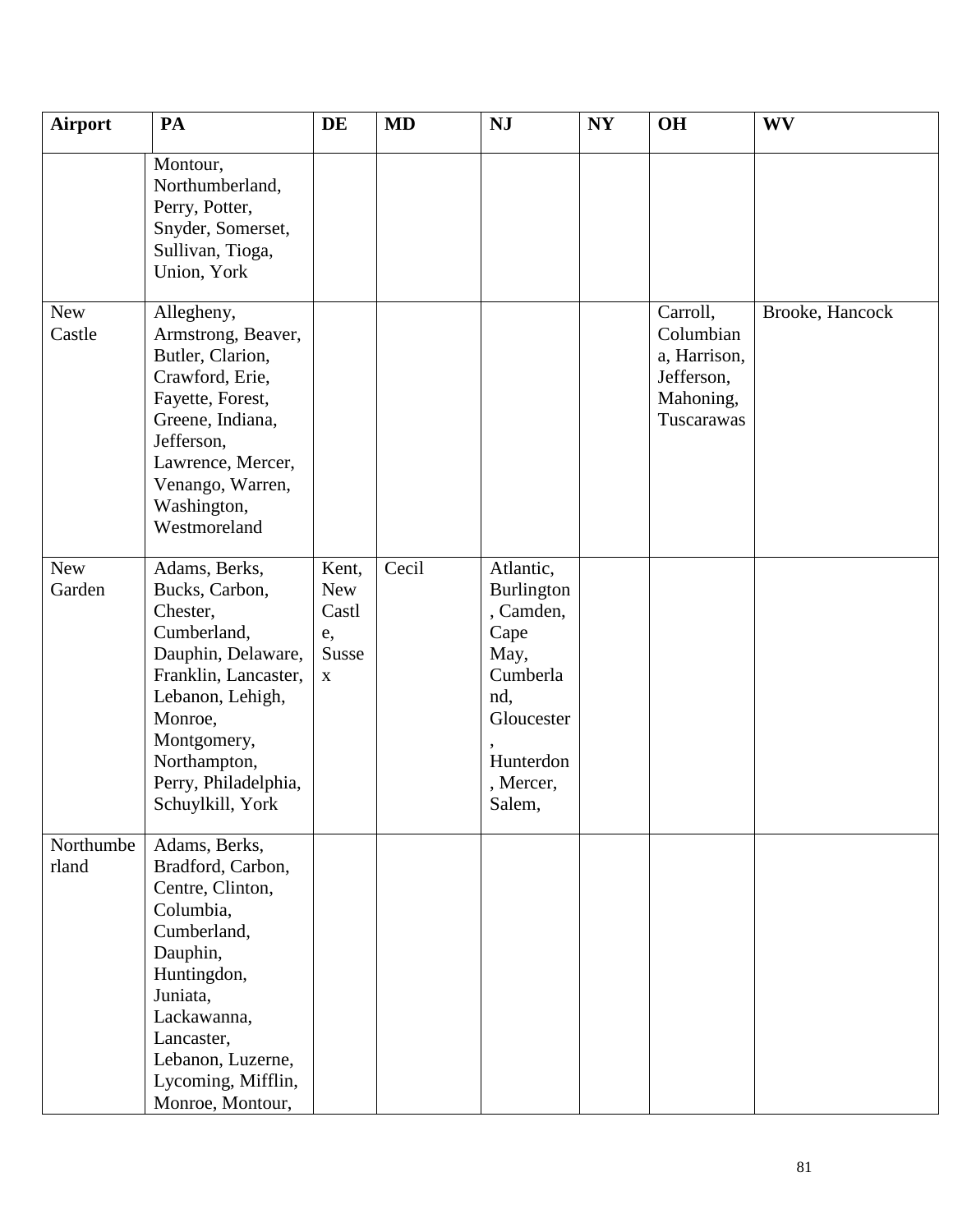| <b>Airport</b>     | PA                                                                                                                                                                                                                                                                                     | DE | <b>MD</b> | <b>NJ</b>                                                                                                                               | N <sub>Y</sub>                                     | <b>OH</b>                                                                   | <b>WV</b> |
|--------------------|----------------------------------------------------------------------------------------------------------------------------------------------------------------------------------------------------------------------------------------------------------------------------------------|----|-----------|-----------------------------------------------------------------------------------------------------------------------------------------|----------------------------------------------------|-----------------------------------------------------------------------------|-----------|
|                    | Northumberland,<br>Perry, Schuylkill,<br>Snyder, Sullivan,<br>Tioga, Union,<br>Wyoming, York                                                                                                                                                                                           |    |           |                                                                                                                                         |                                                    |                                                                             |           |
| Penn<br>Valley     | Adams, Bradford,<br>Cameron, Centre,<br>Clearfield, Clinton.<br>Columbia,<br>Cumberland,<br>Dauphin, Elk,<br>Franklin, Juniata,<br>Lancaster,<br>Lebanon,<br>Lycoming,<br>McKean, Mifflin,<br>Montour,<br>Northumberland,<br>Perry, Potter,<br>Snyder, Sullivan,<br>Tioga, Union, York |    |           |                                                                                                                                         |                                                    |                                                                             |           |
| Pocono<br>Mountain | Berks, Bucks,<br>Carbon, Chester,<br>Delaware,<br>Lackawanna,<br>Lehigh, Luzerne,<br>Monroe,<br>Montgomery,<br>Northampton,<br>Philadelphia, Pike,<br>Schuylkill,<br>Susquehanna,<br>Wayne, Wyoming,                                                                                   |    |           | Bergen<br>Essex,<br>Hudson,<br>Hunterdon<br>, Mercer,<br>Middlesex<br>, Morris,<br>Passaic,<br>Somerset,<br>Sussex,<br>Union,<br>Warren | <b>Broom</b><br>e,<br>Orang<br>e,<br>Sulliva<br>n, |                                                                             |           |
| Port<br>Meadville  | Allegheny,<br>Armstrong, Beaver,<br>Butler, Cambria,<br>Clarion, Clearfield,<br>Clinton, Elk Erie,<br>Forest, Indiana,<br>Jefferson, Juniata,<br>Lawrence,<br>McKean, Mercer,                                                                                                          |    |           |                                                                                                                                         | Chauta<br>uqua                                     | Ashtabula,<br>Columbian<br>a,<br>Cuyahoga,<br>Geauga,<br>Lake,<br>Mahoning, |           |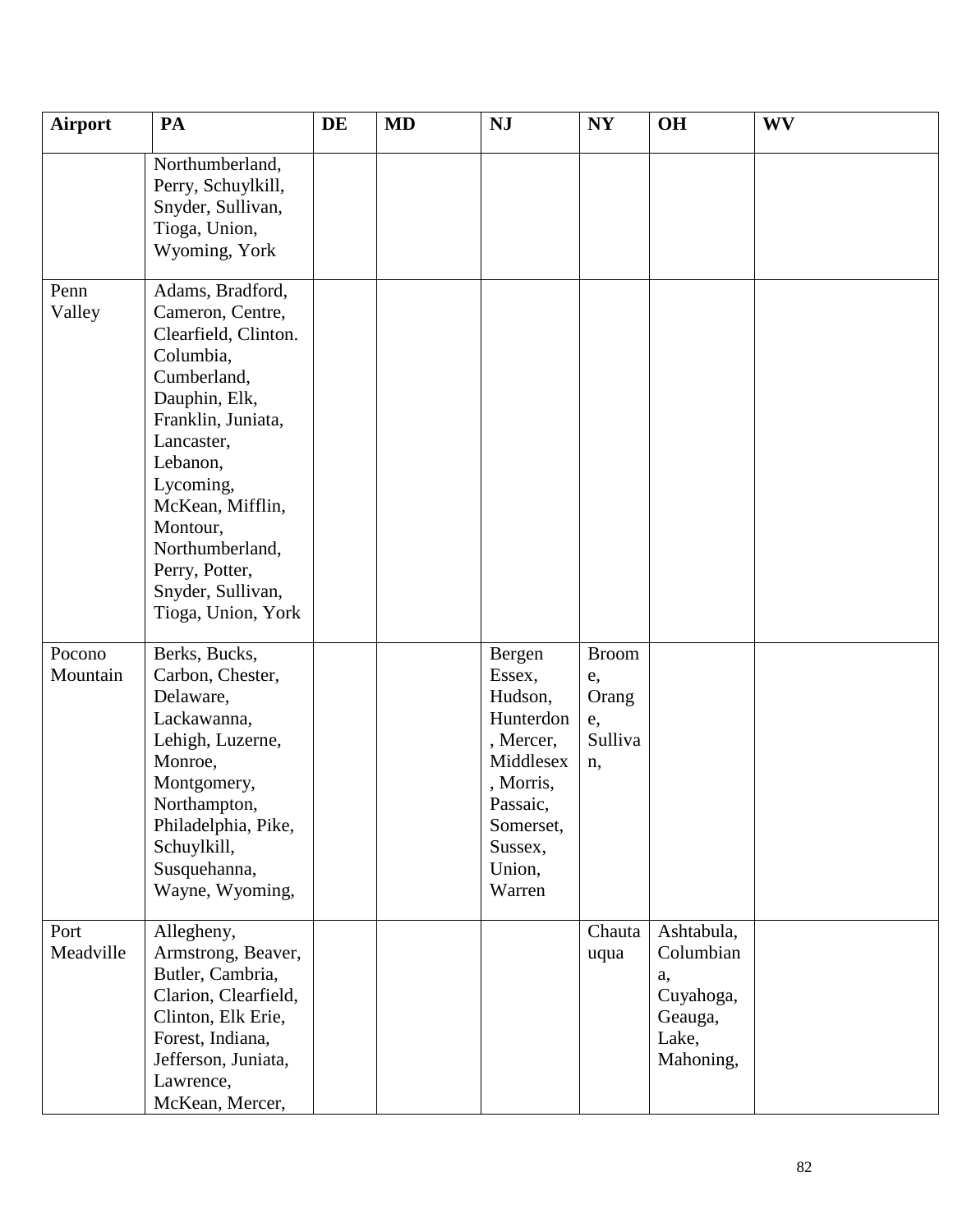| <b>Airport</b>   | PA                                                                                                                                                                                                                                                                       | DE                       | <b>MD</b> | NJ                                                                                                                                              | NY | <b>OH</b>            | <b>WV</b> |
|------------------|--------------------------------------------------------------------------------------------------------------------------------------------------------------------------------------------------------------------------------------------------------------------------|--------------------------|-----------|-------------------------------------------------------------------------------------------------------------------------------------------------|----|----------------------|-----------|
|                  | Mifflin, Potter,<br>Venango, Warren                                                                                                                                                                                                                                      |                          |           |                                                                                                                                                 |    | Portage,<br>Trumbull |           |
| Pottstown        | Berks, Bucks,<br>Carbon, Chester,<br>Delaware, Lehigh,<br>Monroe,<br>Montgomery,<br>Northampton,<br>Philadelphia,<br>Schuylkill                                                                                                                                          | New<br>Castl<br>e        | Cecil     | Atlantic,<br>Burlington<br>, Camden,<br>Cumberla<br>nd,<br>Gloucester<br>Hunterdon<br>, Mercer,<br>Salem,<br>Warren,                            |    |                      |           |
| Punxsutaw<br>ney | Allegheny,<br>Armstrong, Beaver,<br>Bedford, Blair,<br>Butler, Cambria,<br>Cameron, Centre,<br>Clarion, Clearfield,<br>Elk, Erie, Forest,<br>Huntingdon,<br>Indiana, Jefferson,<br>Lawrence,<br>McKean, Mercer,<br>Potter, Somerset,<br>Venango, Warren,<br>Westmoreland |                          |           |                                                                                                                                                 |    |                      |           |
| Quakertow<br>n   | Adams, Berks,<br>Bucks, Carbon,<br>Chester,<br>Cumberland,<br>Dauphin, Delaware,<br>Franklin, Lancaster,<br>Lebanon, Lehigh,<br>Monroe,<br>Montgomery,<br>Northampton,<br>Perry, Philadelphia,<br>Schuylkill, York                                                       | <b>New</b><br>Castl<br>e | Cecil     | Atlantic,<br>Burlington<br>, Camden,<br>Cumberla<br>nd,<br>Gloucester<br>Hunterdon<br>, Mercer,<br>Middlesex<br>, Salem,<br>Somerset,<br>Warren |    |                      |           |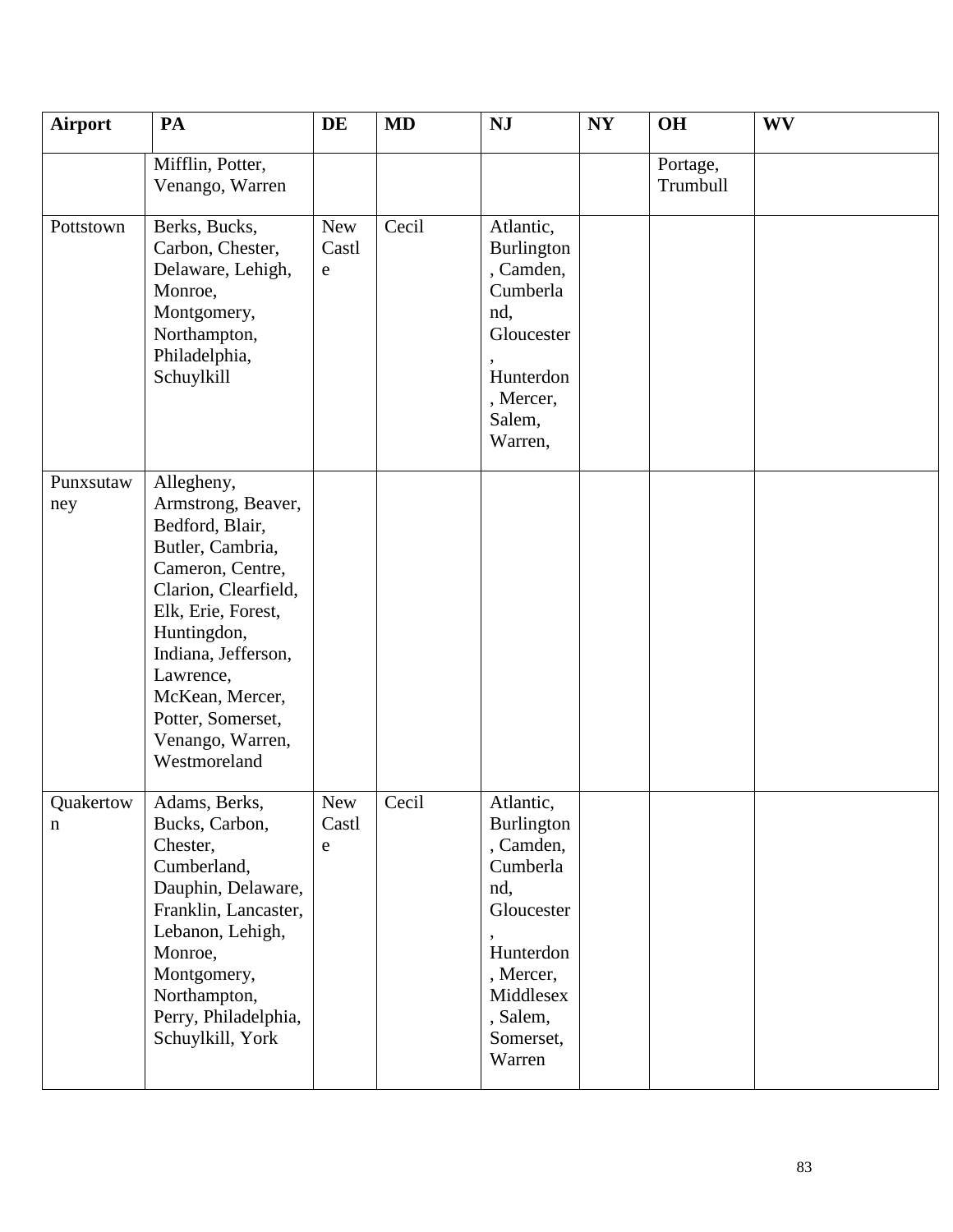| <b>Airport</b>                  | PA                                                                                                                                                                                                                                                                                                                                                  | DE                | <b>MD</b>             | <b>NJ</b>             | $\bold{NY}$                      | <b>OH</b> | WV                                                                                                 |
|---------------------------------|-----------------------------------------------------------------------------------------------------------------------------------------------------------------------------------------------------------------------------------------------------------------------------------------------------------------------------------------------------|-------------------|-----------------------|-----------------------|----------------------------------|-----------|----------------------------------------------------------------------------------------------------|
| Schuylkill<br>Co./Joe<br>Zerbey | Adams, Berks,<br>Bradford, Bucks,<br>Carbon, Chester,<br>Columbia,<br>Dauphin, Delaware,<br>Franklin,<br>Lackawanna,<br>Lancaster,<br>Lebanon, Lehigh,<br>Luzerne,<br>Lycoming, Mifflin,<br>Monroe,<br>Montgomery,<br>Montour,<br>Northampton,<br>Northumberland,<br>Perry, Schuylkill,<br>Susquehanna,<br>Tioga, Union,<br>Wayne, Wyoming,<br>York | New<br>Castl<br>e | Cecil                 | Hunterdon<br>, Warren |                                  |           |                                                                                                    |
| Somerset                        | Allegheny,<br>Armstrong, Beaver,<br>Bedford, Blair,<br>Butler, Cambria,<br>Clarion, Fayette,<br>Fulton, Greene,<br>Huntingdon,<br>Indiana, Jefferson,<br>Lawrence,<br>Somerset,<br>Washington,<br>Westmoreland                                                                                                                                      |                   | Allegany,<br>Garrett, |                       |                                  |           | Brooke, Hampshire,<br>Hardy, Marion,<br>Mineral, Monongalia,<br>Morgan, Preston,<br>Taylor, Tucker |
| St. Mary's                      | Allegheny,<br>Armstrong, Beaver,<br>Butler, Cameron,<br>Centre, Clarion,<br>Clearfield, Clinton,<br>Crawford, Elk Erie,<br>Forest, Indiana,<br>Jefferson, Juniata,<br>Lawrence,<br>McKean, Mercer,                                                                                                                                                  |                   |                       |                       | Allega<br>ny,<br>Cattar<br>augus |           |                                                                                                    |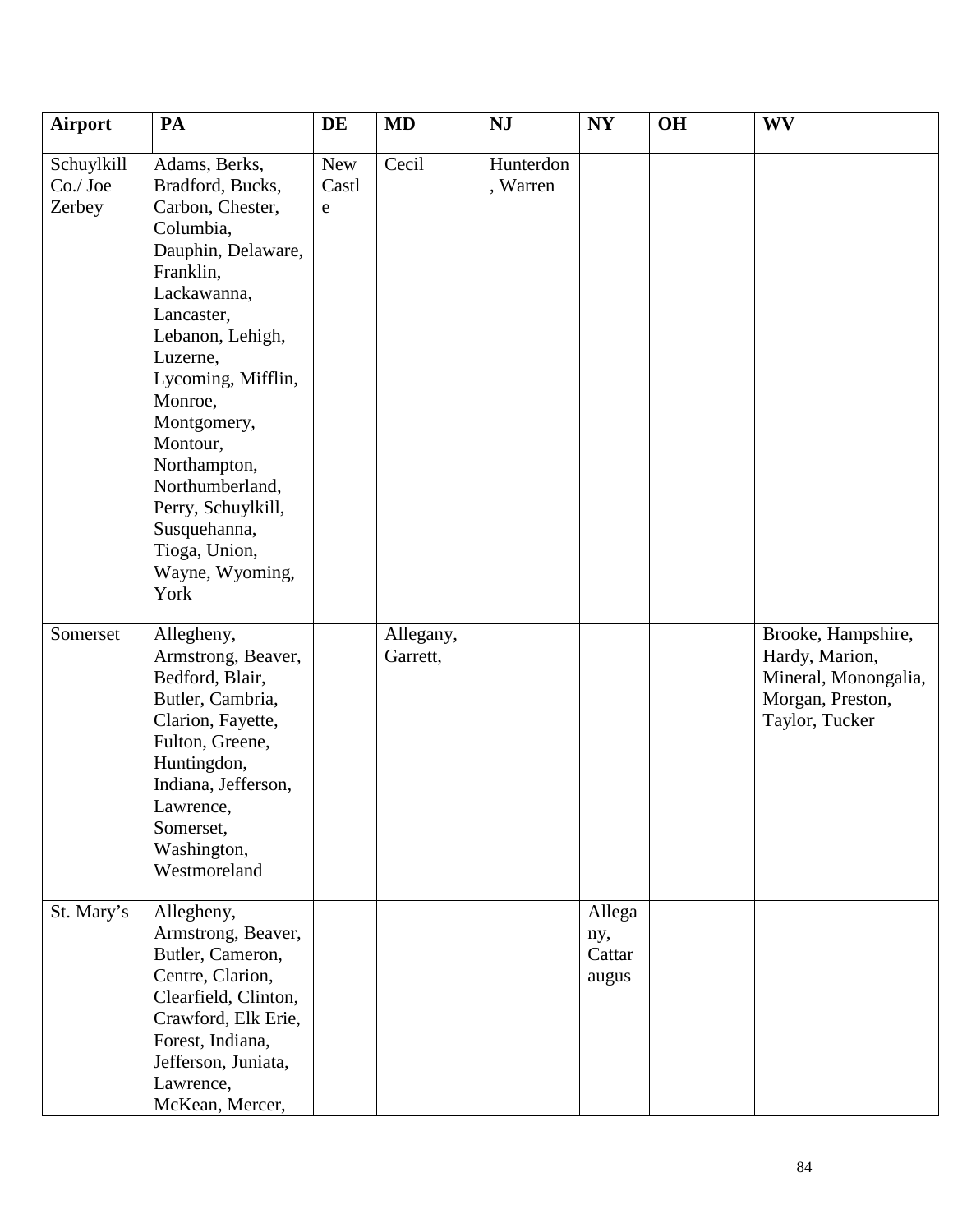| <b>Airport</b>         | PA                                                                                                                                                                                                                             | <b>DE</b> | <b>MD</b> | <b>NJ</b> | NY                                      | <b>OH</b>                                                                                                                       | <b>WV</b>                                                                                                                                  |
|------------------------|--------------------------------------------------------------------------------------------------------------------------------------------------------------------------------------------------------------------------------|-----------|-----------|-----------|-----------------------------------------|---------------------------------------------------------------------------------------------------------------------------------|--------------------------------------------------------------------------------------------------------------------------------------------|
|                        | Mifflin, Potter,<br>Venango, Warren                                                                                                                                                                                            |           |           |           |                                         |                                                                                                                                 |                                                                                                                                            |
| Titusville             | Allegheny,<br>Armstrong, Beaver,<br>Butler, Cameron,<br>Clarion, Clearfield,<br>Clinton, Crawford,<br>Elk Erie, Forest,<br>Indiana, Jefferson,<br>Juniata, Lawrence,<br>McKean, Mercer,<br>Mifflin, Potter,<br>Venango, Warren |           |           |           | Cattar<br>augus,<br>Chauta<br>uqua,     | Ashtabula,<br>Geauga,<br>Mahoning,<br>Trumbull                                                                                  |                                                                                                                                            |
| Venango                | Allegheny,<br>Armstrong, Beaver,<br>Bedford, Blair,<br>Butler, Cambria,<br>Clarion, Clearfield,<br>Fayette, Greene,<br>Indiana, Jefferson,<br>Lawrence,<br>Somerset, Venango,<br>Washington,<br>Westmoreland                   |           | Allegany  |           |                                         | Columbian<br>a, Harrison,<br>Jefferson,<br>Mahoning,<br>Trumbull,                                                               | Brooke, Hancock,<br>Marion, Marshall,<br>Monongalia, Ohio,<br>Preston, Taylor,                                                             |
| Washingto<br>n Co.     | Allegheny,<br>Armstrong, Beaver,<br>Butler, Clarion,<br>Fayette, Greene,<br>Indiana, Jefferson,<br>Lawrence,<br>Washington,<br>Westmoreland                                                                                    |           |           |           |                                         | Belmont,<br>Carroll,<br>Columbian<br>a,<br>Guernsey,<br>Harrison,<br>Jefferson,<br>Mahoning,<br>Monroe,<br>Noble,<br>Tuscarawas | Barbour, Brooke,<br>Hancock, Harrison,<br>Lewis, Marion,<br>Marshall.<br>Monongalia, Ohio,<br>Pleasants, Preston,<br>Taylor, Tyler, Wetzel |
| Wellsboro-<br>Johnston | Bradford, Cameron,<br>Centre, Clearfield,<br>Clinton, Columbia,<br>Elk, Juniata,<br>Lycoming,<br>McKean, Mifflin,                                                                                                              |           |           |           | Schuyl<br>er,<br>Seneca<br>Steube<br>n, |                                                                                                                                 |                                                                                                                                            |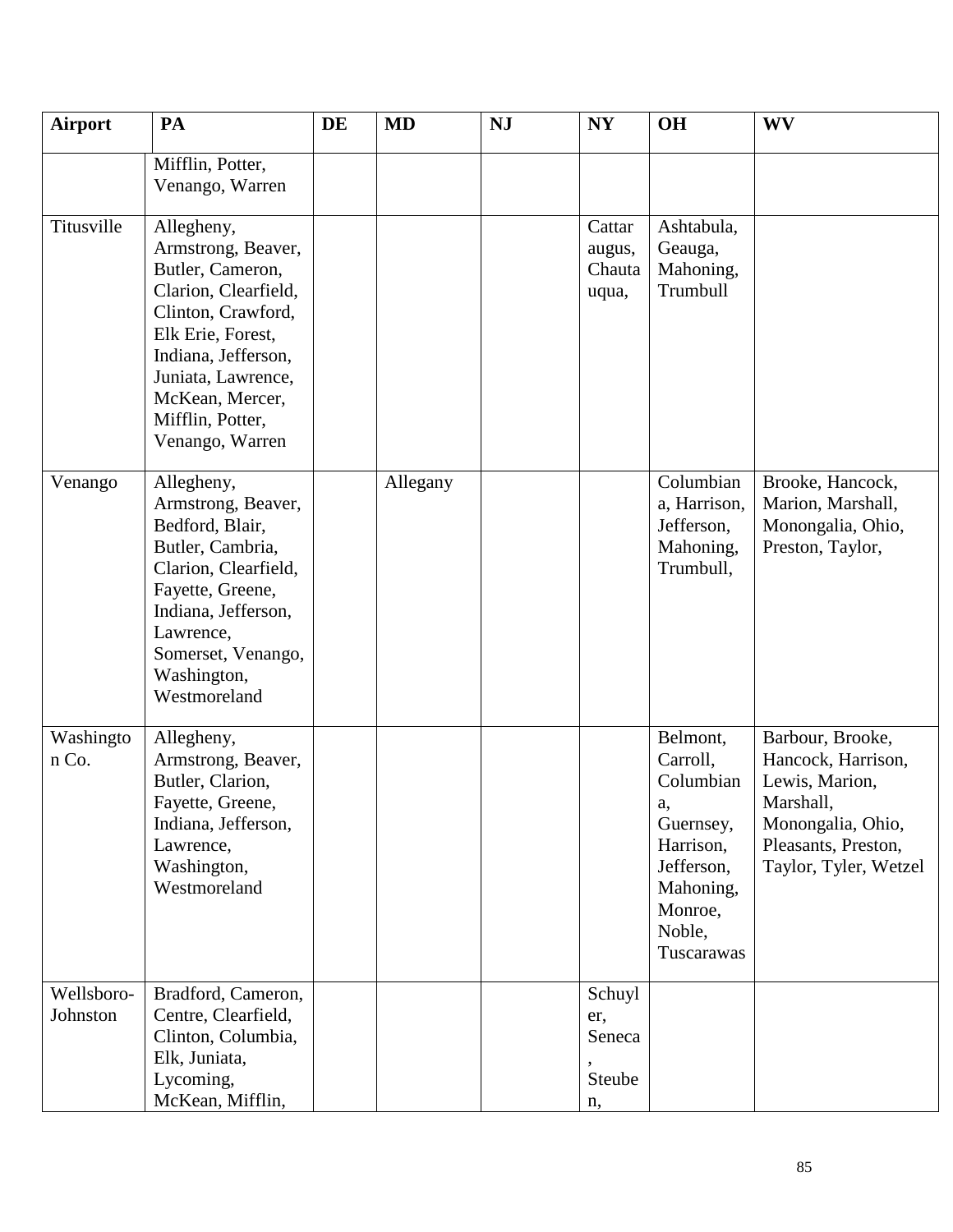| <b>Airport</b>               | PA                                                                                                                                                                                                                                                                                                  | DE                         | <b>MD</b> | <b>NJ</b>                                                                                    | <b>NY</b>                                         | <b>OH</b> | <b>WV</b> |
|------------------------------|-----------------------------------------------------------------------------------------------------------------------------------------------------------------------------------------------------------------------------------------------------------------------------------------------------|----------------------------|-----------|----------------------------------------------------------------------------------------------|---------------------------------------------------|-----------|-----------|
|                              | Montour,<br>Northumberland,<br>Potter, Snyder,<br>Sullivan, Tioga,<br>Union                                                                                                                                                                                                                         |                            |           |                                                                                              | Tioga,<br>Tomp<br>kins,<br>Yates                  |           |           |
| Wilkes-<br>Barre/Wyo<br>ming | Berks, Bradford,<br>Bucks, Carbon,<br>Chester, Columbia,<br>Dauphin, Delaware,<br>Lackawanna,<br>Lehigh, Luzerne,<br>Lycoming, Monroe,<br>Montgomery,<br>Montour,<br>Northampton,<br>Northumberland,<br>Philadelphia, Pike,<br>Schuylkill, Snyder,<br>Sullivan, Tioga,<br>Union, Wayne,<br>Wyoming, |                            |           | Sussex,<br>Warren                                                                            | <b>Broom</b><br>e,<br>Orang<br>e,<br>Sulliva<br>n |           |           |
| William T.<br>Piper          | Blair, Bradford,<br>Cambria, Cameron,<br>Centre, Clearfield,<br>Clinton, Elk,<br>Huntingdon,<br>Juniata, Lycoming,<br>McKean, Mifflin,<br>Montour,<br>Northumberland,<br>Perry, Potter,<br>Schuylkill, Snyder,<br>Sullivan, Tioga,<br>Union                                                         |                            |           |                                                                                              |                                                   |           |           |
| Wings<br>Field               | Adams, Berks,<br>Bucks, Carbon,<br>Chester,<br>Cumberland,<br>Dauphin, Delaware,<br>Franklin, Lancaster,<br>Lebanon, Lehigh,<br>Monroe,                                                                                                                                                             | Kent,<br>New<br>Castl<br>e | Cecil     | Atlantic,<br><b>Burlington</b><br>, Camden,<br>Cape<br>May,<br>Cumberla<br>nd,<br>Gloucester |                                                   |           |           |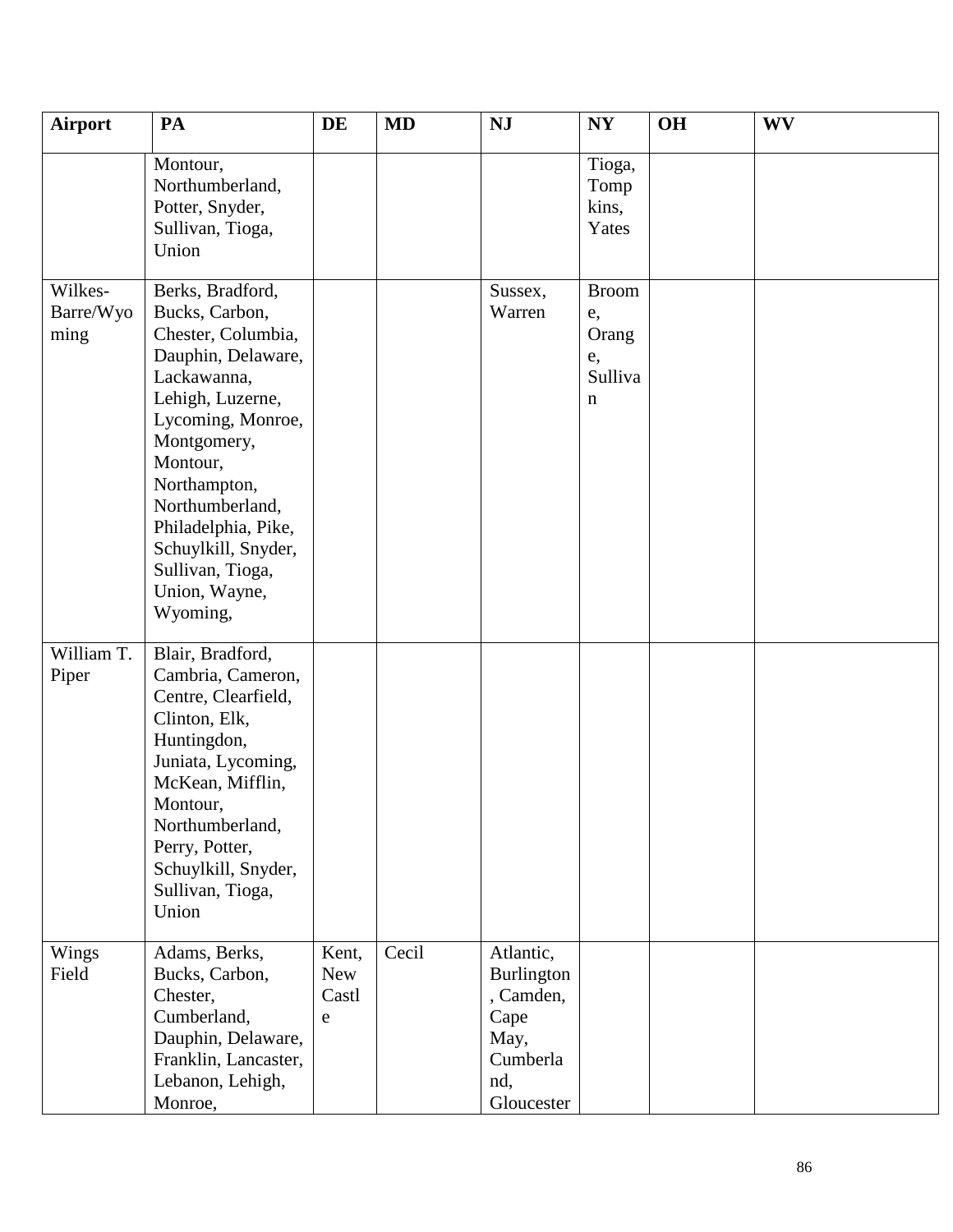| Airport    | PA                                                                                                                                          | DE | <b>MD</b> | <b>NJ</b>                                                              | <b>NY</b> | <b>OH</b>                                                                                                       | <b>WV</b>                                         |
|------------|---------------------------------------------------------------------------------------------------------------------------------------------|----|-----------|------------------------------------------------------------------------|-----------|-----------------------------------------------------------------------------------------------------------------|---------------------------------------------------|
|            | Montgomery,<br>Northampton,<br>Perry, Philadelphia,<br>Schuylkill, York                                                                     |    |           | Hunterdon<br>, Mercer,<br>Middlesex<br>, Salem,<br>Somerset,<br>Warren |           |                                                                                                                 |                                                   |
| Zelienople | Allegheny,<br>Armstrong, Beaver,<br>Butler, Clarion,<br>Fayette, Greene,<br>Indiana, Jefferson,<br>Lawrence,<br>Washington,<br>Westmoreland |    |           |                                                                        |           | Belmont,<br>Carroll,<br>Columbian<br>a, Harrison,<br>Jefferson,<br>Mahoning,<br>Portage,<br>Summit,<br>Trumbull | Brooke, Hancock,<br>Marshall,<br>Monongalia, Ohio |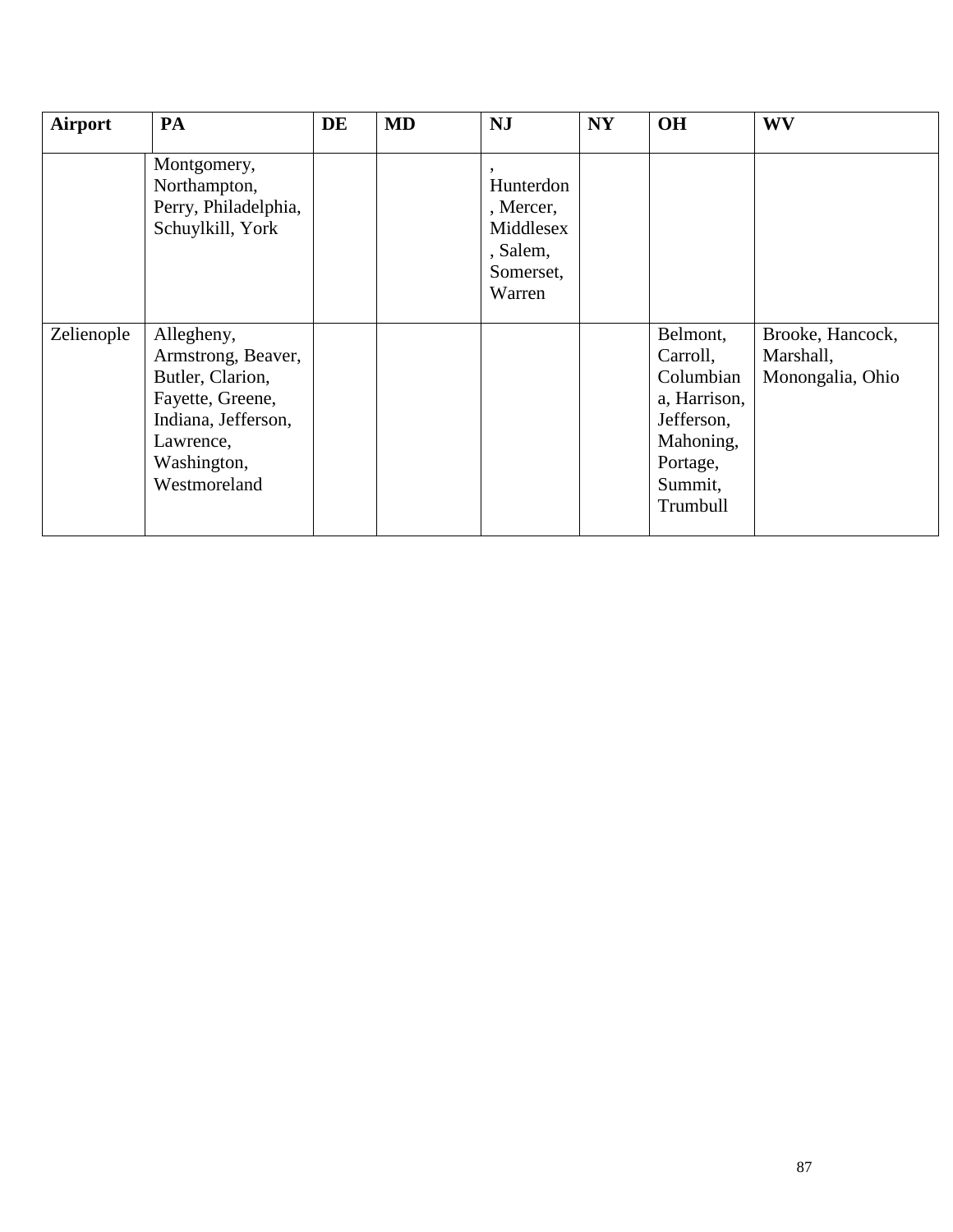## **APPENDIX 3. Growth Rates by NAICS Codes.**

## **DBE Growth Rates in Construction NAICS Codes**

| Year                  |              | 236210 |              | 237110    |                | 237120 |              | 237130 |              | 237310    |              | 238910    |
|-----------------------|--------------|--------|--------------|-----------|----------------|--------|--------------|--------|--------------|-----------|--------------|-----------|
|                       | <b>Units</b> | Growth | <b>Units</b> | Growth    | <b>Units</b>   | Growth | <b>Units</b> | Growth | <b>Units</b> | Growth    | <b>Units</b> | Growth    |
| 2016                  | 51           | 0.0000 | 74           | $-0.0133$ | 9              | 0.0000 | 21           | 0.0000 | 198          | $-0.0341$ | 103          | 0.0098    |
| 2015                  | 51           | 0.0200 | 75           | 0.1029    | 9              | 0.2857 | 21           | 0.0500 | 205          | 0.0406    | 102          | 0.0515    |
| 2014                  | 50           | 0.0000 | 68           | 0.0303    | $\overline{7}$ | 0.0000 | 20           | 0.0000 | 197          | $-0.0199$ | 97           | 0.0211    |
| 2013                  | 50           | 0.0000 | 66           | 0.0476    | $\overline{7}$ | 0.0000 | 20           | 0.1765 | 201          | 0.0152    | 95           | $-0.0952$ |
| 2012                  | 50           | 0.2195 | 63           | 0.3696    | $\overline{7}$ | 1.3333 | 17           | 0.0625 | 198          | 0.1061    | 105          | 0.0606    |
| 2011                  | 41           |        | 46           |           | $\overline{3}$ |        | 16           |        | 179          |           | 99           |           |
| Five-<br>Year<br>Avg. |              | 0.0479 |              | 0.1074    |                | 0.3238 |              | 0.0578 |              | 0.0216    |              | 0.0096    |

## **DBE Growth in Professional NAICS Codes**

| Year                  |              | 541310 |              | 541330 |              | 541620    |
|-----------------------|--------------|--------|--------------|--------|--------------|-----------|
|                       | <b>Units</b> | Growth | <b>Units</b> | Growth | <b>Units</b> | Growth    |
| 2016                  | 57           | 0.0556 | 276          | 0.0073 | 137          | 0.0379    |
| 2015                  | 54           | 0.0800 | 274          | 0.1369 | 132          | 0.1379    |
| 2014                  | 50           | 0.0000 | 241          | 0.0478 | 116          | 0.0943    |
| 2013                  | 50           | 0.0204 | 230          | 0.0550 | 106          | $-0.0093$ |
| 2012                  | 49           | 0.0652 | 218          | 0.0634 | 107          | 0.1263    |
| 2011                  | 46           |        | 205          |        | 95           |           |
| Five-<br>Year<br>Avg. |              | 0.0442 |              | 0.0621 |              | 0.0774    |